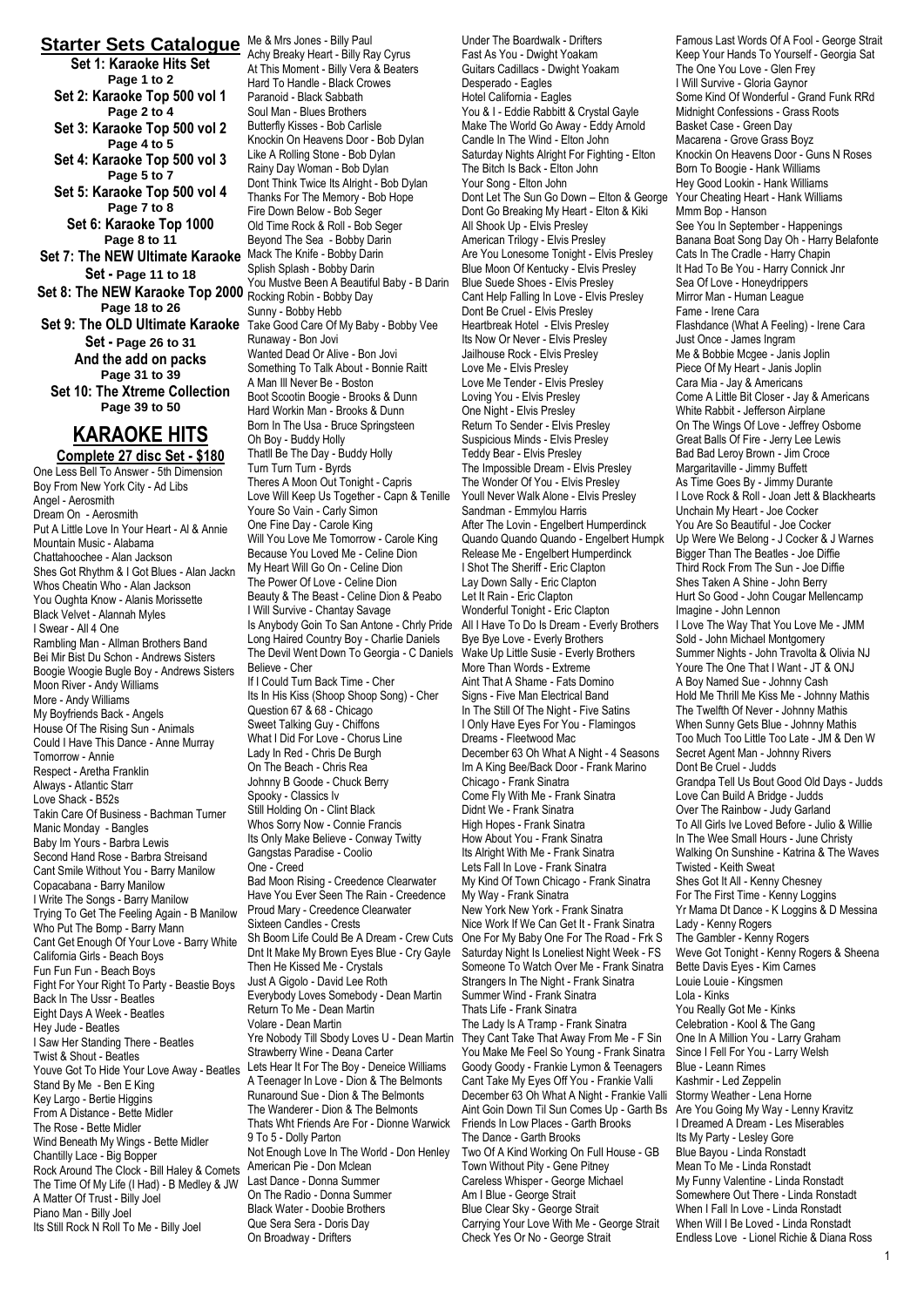Tears On My Pillow - Little Anthony & Imps The Locomotion - Little Eva Good Golly Miss Molly - Little Richard Cabaret - Liza Minelli Brandy Youre A Fine Girl - Looking Glass Something In Red - Lorrie Morgan What Part Of No - Lorrie Morgan Youll Never Find - Lou Rawls Hello Dolly - Louis Armstrong What A Wonderful World - Louis Armstrong Working For The Weekend - Loverboy Shout - Isley Brothers Sweet Home Alabama - Lynyrd Skynyrd Whats Your Name - Lynyrd Skynyrd Crazy For You - Madonna Like A Virgin - Madonna Vogue - Madonna California Dreaming - Mamas & Papas Do Wah Diddy Diddy - Manfred Mann Hero - Mariah Carey Ill Be There - Mariah Carey & Trez Lorenz Its A Little Too Late - Mark Chestnut Dancing In The Street - Martha & Vandellas Devil Woman - Marty Robbins El Paso - Marty Robbins My Woman My Woman My Wife - M Robbins Please Mr Postman - Marvelettes I Heard It Through Grapevine - Marvin Gaye My Guy - Mary Wells Stay - Maurice Williams U Cant Touch This - MC Hammer Hang On Sloopy - McCoys Come To My Window - Melissa Etheridge Dont Cry Out Loud - Melissa Manchester Okie From Muskogee - Merle Haggard How Am I Suppose To Live - Michael Bolton A Girls Gotta Do What A - Mindy Mccready Guys Do It All The Time - Mindy Mccready Maybe Hell Notice Her Now - Mindy & Roddie Dedicated To The One I Love - Shirelles Daydream Believer - Monkees Rock Candy - Montrose Get Me To Church On Time - My Fair Lady On Street Where You Live - My Fair Lady These Boots Made For Walking - Ncy Sinatra Dt Get Arnd Much Anymore - Nat King Cole Its Only A Paper Moon - Nat King Cole Unforgettable - Nat King Cole Walking My Baby Back Home - Nat King Cole When I Fall In Love - Nat King & Natalie Cole L O V E - Natalie Cole Sweet Caroline - Neil Diamond Breaking Up Is Hard To Do - Neil Sedaka Elvira - Oak Ridge Boys Get Here - Oleta Adams Let Me Be There - Olivia Newton John Sitting On The Dock Of Bay - Otis Redding Mi Vida Loca - Pam Tillis I Think I Love You - Partridge Family Hit Me With Your Best Shot - Pat Benatar Always - Patsy Cline Back In My Babys Arms - Patsy Cline Crazy - Patsy Cline I Fall To Pieces - Patsy Cline Shes Got You - Patsy Cline So Wrong - Patsy Cline Strange - Patsy Cline Blame It On Your Heart - Patti Loveless Where Have All Cowboys Gone - Paula Cole A Whole New World - Peabo & Regina Belle Tonight I Celebrate My Love - Peabo & Rbrta Reunited - Peaches & Herb When A Man Loves A Woman - Percy Sledge All I Ask Of You - Phantom Of The Opera I Cant Dance - Phil Collins My Prayer - Platters Smoke Gets In Your Eyes - Platters Im So Excited - Pointer Sisters A Whiter Shade Of Pale - Procol Harum Come On Ride It (The Train) - Quad City DJ Crazy Little Thing Called Love - Queen I Believe I Can Fly - R Kelly Forever & Ever Amen - Randy Travis For The Good Times - Ray Price You To Me Are Everything - Real Thing Id Rather Ride Around With You - Reba

She Thinks His Name Was John - Reba Why Havent I Heard From You - Reba You Lie - Reba McEntire La Bamba - Richie Valens Super Freak - Rick James Livin La Vida Loca - Ricky Martin Garden Party - Ricky Nelson Hello Mary Lou - Ricky Nelson Unchained Melody - Righteous Brothers You Lost That Loving Feeling - Righteous Brs Youre Sixteen - Ringo Starr Smoking Gun - Robert Cray Killing Me Softly With His Song - Robrta Flack Black Velvet - Robin Lee Have I Told You Lately - Rod Stewart King Of The Road - Roger Miller Midnight Rambler - Rolling Stones What I Like About You - Romantics Some Where Out There - Ronstadt & Ingram Angel Baby - Rosie & Originals Virginia Plain - Roxy Music Crying - Roy Orbison Pretty Woman - Roy Orbison Our Day Will Come - Ruby & Romantics Soul Man - Sam & Dave Lil Red Riding Hood - Sam Sham & Pharoahs Wooly Bully - Sam Sham & Pharoahs Ive Gotta Be Me - Sammy Davis Jnr Wind Of Change - Scorpions Kiss From A Rose - Seal Love Potion Number 9 - Searchers Leader Of The Pack - Shangri Las From This Moment On - Shania Twain If Youre Not In It For Love - Shania Twain That Dont Impress Me Much - Shania Twain Youre Still The One - Shania Twain Purple People Eater - Sheb Wooley Johnny Angel - Shelley Fabares The End Of The World - Skeeter Davis Wildflower - Skylark Shop Around - Smokey Robinson Tears Of A Clown - Smokey Robinson Beat Goes On - Sonny & Cher I Got You Babe - Sonny & Cher Goodnight Sweetheart - Spaniels Na Na Hey Hey Kiss Him Goodbye - Steam Looks Like We Made It - Stephanie Mills Born To Be Wild - Steppenwolf My Cheri Amour - Stevie Wonder Stop In The Name Of Love - Supremes Big Spender - Sweet Charity Nobody - Sylvia I Love To Boogie - T Rex Stand By Your Man - Tammy Wynette Delta Dawn - Tanya Tucker Let The Good Times Roll - Tanya Tucker My Girl - Temptations Suspicion - Terry Stafford The Weight - The Band Getting To Know You - The King & I Joy To The World - Three Dog Night Its Your Love - Tim Mcgraw & Faith Hill Waterfalls - TLC Me Too - Toby Keith The Lion Sleeps Tonight Wimoweh - Tokens Delilah - Tom Jones Its Not Unusual - Tom Jones Whats New Pussy Cat - Tom Jones Stop Draggin My Heart Arnd - Tom & Stevie Its All A Game - Tommy Edwards Mony Mony - Tommy James & Shondells Unbreak My Heart - Toni Braxton I Left My Heart In San Francisco - Ty Bennett Anniversary Song - Tony Toni Tone I Left Sthing Turned On At Home - T Adkins Baby Likes To Rock It - Tractors Give Me One Reason - Tracy Chapman Amazing Grace - Traditional Cheek To Cheek - Traditional Happy Birthday To You - Traditional Ill Be Seeing You - Traditional Whatll I Do - Traditional Heres Quarter Call Sone Who Cares - T Tritt Everybody Knows - Trisha Yearwood

How Do I Live - Trisha Yearwood In Anothers Eyes - Trisha Yrwd & Garth Brks Lay It On The Line - Triumph Wild Thing - Troggs Jamies Cryin - Van Halen Brown Eyed Girl - Van Morrison Gloria - Van Morrison Moondance - Van Morrison Save The Best For Last - Vanessa Williams The Lights Went Out In Georgia - Vicki Lwrce Macho Man - Village People YMCA - Village People Pretty Little Adriana - Vince Gill Its Raining Men - Weather Girls I Believe In You & Me - Whitney Houston I Will Always Love You - Whitney Houston One Moment In Time - Whitney Houston Saving All My Love For You - Whitney Hston The Greatest Love Of All - Whitney Houston Behind Blue Eyes - Who All Of Me - Willie Nelson On The Road Again - Willie Nelson Mamas Dont Let Your Babies Grow Up To Be Cowboys - Willie Nelson & Waylon Jennings Mustang Sally - Wilson Pickett No One Else On Earth - Wynonna Judd Bust A Move - Young Mc Im Bad Im Nationwide - ZZ Top **The Karaoke Top 500 vol 1 30 disc Set - \$500**

#### A Ha - Take On Me Abba - Dancing Queen Abba - Knowing Me Knowing You Abba - Mamma Mia ACDC - Thunderstruck ACDC - You Shook Me All Night Long Ace Of Base - All That She Wants Adam Lambert - Whataya Want From Me Adele - Hello Adele - Rolling In The Deep Aerosmith - I Dont Want To Miss A Thing Air Supply - All Out Of Love Alan Jackson - Chattahoochee AJ & Jimmy Buffett - Its 5 o/c Somewhere Alanis Morissette - Ironic Alexandra Burke - Hallelujah Alicia Keys - No One Amanda Perez - Angel Amy Winehouse - Rehab Anastacia - Im Outta Love Andy Williams - Ct Get Used To Losing You Angels - Am I Ever Gonna See Yr Face Again Angus & Julia Stone - Big Jet Plane Anne Murray - Could I Have This Dance Anthony Callea - The Prayer Archies - Sugar Sugar Aretha - U Mke Me Feel Like Natural Woman Australian Crawl - Reckless Avicii & Aloe Blacc - Wake Me Up Avril Lavigne - Sk8er Boi B52s - Love Shack Baby Animals - One Word Backstreet Boys - Everybody (Bstreets Back) Bananarama - Venus Bangles - Eternal Flame Barbra S & Neil D - You Dt Bring Me Flowers Barry Manilow - Copacabana Beach Boys - Surfin USA Beatles - Hey Jude Beatles - Twist & Shout Bee Gees - How Deep Is Your Love Bee Gees - Night Fever Belinda Carlisle - Heaven Is Place On Earth Bellamy Brs - If I Said U Had Beautiful Body Berlin - Take My Breath Away Bette Midler - Under The Boardwalk Bette Midler - Wind Beneath My Wings Beyonce - If I Were A Boy Beyonce - Irreplaceable Big Bopper - Chantilly Lace Bill M & Jen W - Ive Had The Time Of My Life Billy Field - Bad Habits Billy Idol - White Wedding Billy Joel - Piano Man

Billy Joel - Uptown Girl Billy Ocean - Caribbean Queen Billy Ray Cyrus - Achy Breaky Heart Billy Thorpe - Over The Rainbow Black Crowes - Hard To Handle Black Eyed Peas - Where Is The Love Blink 182 - All The Small Things Blondie - Heart Of Glass Blues Brothers - Shake Your Tail Feather Bob Dylan - Knockin On Heavens Door Bob Marley - No Woman No Cry Bob Seger - Mainstreet Bob Seger - Night Moves Bobby Darin - Dream Lover Bobby Darin - Mack the Knife Bon Jovi - Livin On A Prayer Boney M - Rivers Of Babylon Bonnie Tyler - Total Eclipse Of The Heart Boyz II Men - Ill Make Love To You Brenda Lee - Sweet Nothings Brian Hyland - Itsy Bitsy Teeny Weenie Yellow Polka Dot Bikini Britney Spears - Baby One More Time Bruce Springsteen - Born In The USA Bruno Mars - Just The Way You Are Bruno Mars & Travie McCoy - Billionaire B Adams - Everything I Do I Do It For You Bryan Adams - Summer Of 69 Buddy Holly - Heartbeat Buddy Holly - Peggy Sue Calum Scott - Dancing On My Own C Harris & Rihanna - This Is Wht U Came For Carly Rae Jepsen - Call Me Maybe Carpenters - Close To You Celine Dion - My Heart Will Go On Chainsmokers & Halsey - Closer Charley Pride - Crystal Chandeliers Cher - If I Could Turn Back Time Cher - Shoop Shoop Song (Its In His Kiss) Chicago - All That Jazz Chicago - If You Leave Me Now Choirboys - Run To Paradise Chris Deburgh - Lady In Red Christina Aguilera - Lady Marmalade Christina Perri - A Thousand Years Christine Anu - Sunshine On A Rainy Day Chuck Berry - Johnny B Goode Chumbawamba - Tubthumping Col Joye - Oh Yeah Uh Huh Colbie Caillat - Bubbly Cold Chisel - Flame Trees Cold Chisel - Khe Sahn Coldplay - Yellow Commitments - Mustang Sally Commodores - Easy Concrete Blonde - Joey Connie Francis - Lipstick On Your Collar Corrs - Breathless Counting Crows & V Carlton - Big Yellow Taxi Cranberries - Zombie Creedence Clearwater - Bad Moon Rising Creedence - Have You Ever Seen The Rain Crowded House - Better Be Home Soon Cry Gayle - Dt It Make My Brown Eyes Blue Culture Club - Karma Chameleon Cyndi Lauper - Girls Just Wanna Have Fun Cyndi Lauper - True Colors Daddy Cool - Eagle Rock Daryl Braithwaite - Horses David Bowie - Lets Dance Dean Martin - Everybody Loves Somebody Dean Martin - Thats Amore (Thats Love) Del Shannon - Runaway Delta Goodrem - Born To Try Deniece Williams - Lets Hear It For The Boy Dexys Midnight Runners - Come On Eileen Diesel - Tip Of My Tongue Dion & Belmonts - The Wanderer Dionne Warwick - Walk On By Dire Straits - Walk Of Life Divinyls - I Touch Myself Dixie Chicks - Goodbye Earl Dixie Chicks - Landslide DNCE - Cake By The Ocean Dobie Gray - Drift Away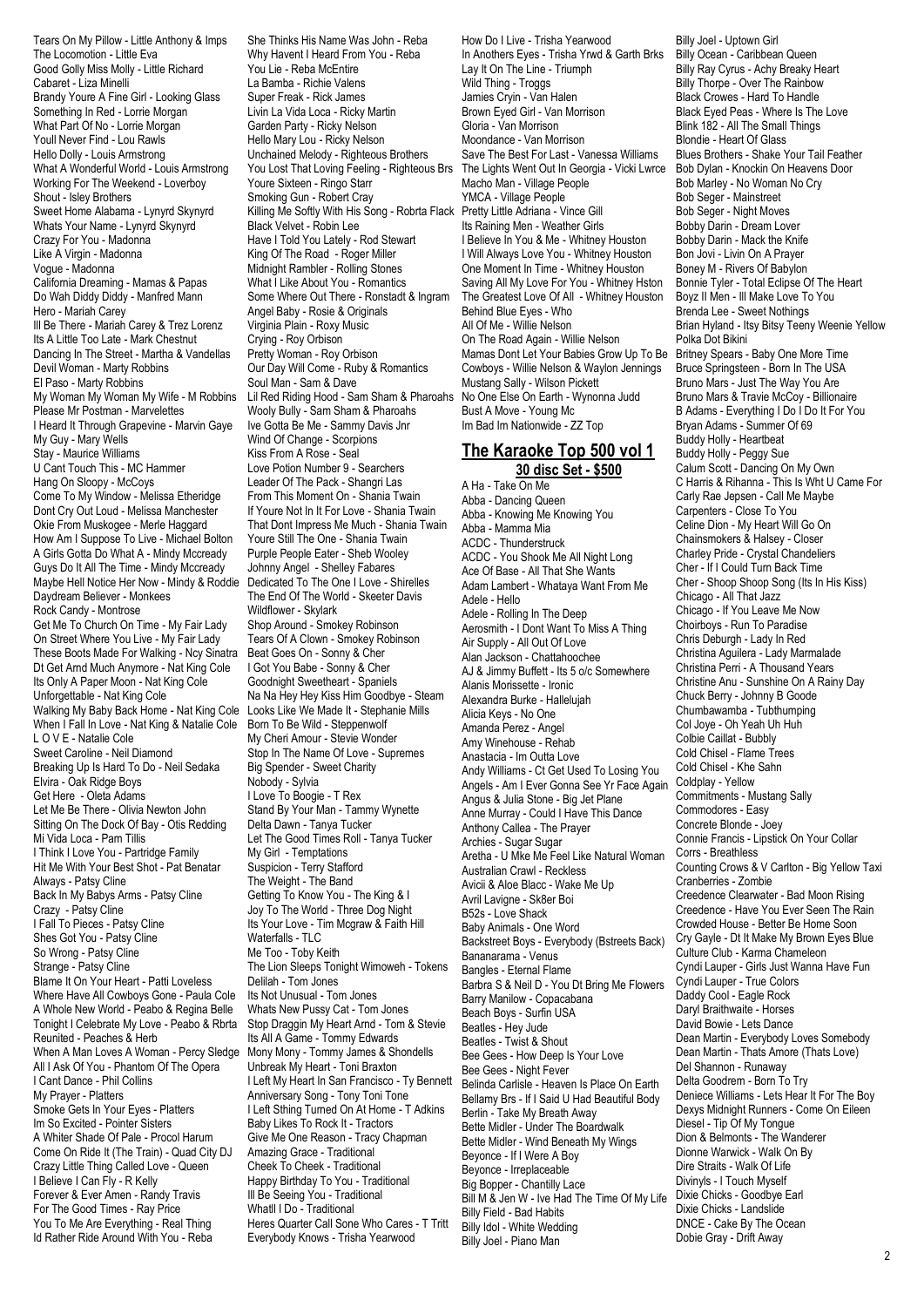Dolly Parton - Jolene Don Mclean - American Pie Doobie Brothers - Listen To The Music Doors - Roadhouse Blues Doris Day - Que Sera Sera Dragon - April Sun In Cuba Drifters - Under The Boardwalk Dua Lipa - Be The One Dusty Springfield - Son Of A Preacher Man Eagles - Hotel California Easybeats - Friday On My Mind Ed Sheeran - Castle On The Hill Ed Sheeran - Thinking Out Loud Eddie Cochran - Summertime Blues Elton John - Candle In The Wind Elton & Kiki D - Dont Go Breaking My Heart Elvis Presley - Cant Help Falling In Love Elvis Presley - Suspicious Minds Elvis Presley - Teddy Bear Engelbert Humperdinck - Quando Quando Engelbert Humperdinck - The Last Waltz Eric Clapton - Wonderful Tonight Europe - The Final Countdown Evanescence - Bring Me To Life Everly Brothers - All I Have To Do Is Dream Fairground Attraction - Perfect Faith Hill - There Youll Be Faith Hill - This Kiss Fergie - Big Girls Dont Cry Fifth Harmony & Ty Dolla - Work From Home Fine Young Cannibals - She Drives Me Crazy Fleetwood Mac - Dreams Foo Fighters - Times Like These Foreigner - I Want To Know What Love Is Foster The People - Pumped Up Kicks Four Tops - I Cant Help Myself Frank Sinatra - My Way Frank Sinatra - New York New York Four Seasons - Dec 63 (Oh What A Night) Free - All Right Now Fugees & Lauryn Hill - Killing Me Softly Garth Brooks - Friends In Low Places Garth Brooks - If Tomorrow Never Comes George Harrison - My Sweet Lord George Michael - Careless Whisper George & Elton - Dont Let The Sun Go Down Gerry/Pacemakers - Youll Never Walk Alone Glen Campbell - Rhinestone Cowboy Gloria Gaynor - I Will Survive Goanna - Solid Rock Good Charlotte - I Dont Want To Be In Love Gotye & Kimbra - Sbody Tht I Used To Know Green Day - Time Of Your Life (Good Rid) Gretchen Wilson - Redneck Woman Grinspoon - Dont Change Guns N Roses - Paradise City Guns N Roses - Sweet Child O Mine Guy Sebastian & Lupe Fiasco - Battle Scars Gwen Stefani - What You Waiting For Harry Connick Jr - It Had To Be You Heart - All I Wanna Do Is Make Love To You Helen Reddy - I Am Woman Hollies - Long Cool Woman In A Black Dress Hoodoo Gurus - Whats My Scene Hootie & Blowfish - Let Her Cry Hot Chocolate - You Sexy Thing Human Nat & J Farnham - Everytime You Cry Luther V & JJ - Best Things In Life Are Free Hunters & Collectors - Holy Grail Hunters & Colltrs - Throw Yr Arms Around Me Madonna - Like A Virgin Icehouse - Great Southern Land Ike & Tina Turner - Nutbush City Limits Illy & Vera Blue - Papercuts Inxs - Never Tear Us Apart Inxs - Suicide Blonde Irene Cara - Fame Irene Cara - Flashdance What A Feeling Jack Johnson - Good People James Arthur - Say You Wont Let Go James Blunt - Youre Beautiful James Taylor - How Sweet It Is (2B Loved) Jen Hudson - I Am Telling You Im Not Going Jennifer Lopez - If You Had My Love Jennifer Paige - Crush Jerry Lee Lewis - Great Balls Of Fire Jessica Simpson - With You

Jessie J - Price Tag Jet - Rollover Dj Jewel - Foolish Games Jim Reeves - Hell Have To Go Jimmy Barnes - Working Class Man Joan Jett & Blackhearts - I Love Rock N Roll J Cocker & J Warnes - Up Where We Belong John Cougar Mellencamp - Hurts So Good John Denver - Take Me Home Cntry Roads John Farnham - Touch Of Paradise John Farnham - Two Strong Hearts John Farnham - Youre The Voice John Legend - All Of Me John Paul Young - Love Is In The Air John Travolta & Olivia NJ - Summer Nights John Travolta & ONJ - Yre One That I Want Johnny Cash - Folsom Prison Blues Johnny Cash - Ring Of Fire Johnny Diesel & Injectors - Dont Need Love Johnny Diesel & Injectors - Soul Revival Jonas Blue - Fast Car Jordin Sparks - Battlefield Josh Groban - You Raise Me Up Julio & Willie - To All The Girls I Loved Before Justin Bieber - Love Yourself Justin Timberlake - Cant Stop The Feeling Justin Timberlake - Rock Your Body Kasey Chambers - Not Pretty Enough Katrina & Waves - Walking On Sunshine Katy Perry - Firework Katy Perry - I Kissed A Girl Katy Perry - Roar Kc & Sunshine Band - Please Dont Go Kelly Clarkson - Because Of You Kelly Clarkson - Since U Been Gone Kenny Loggins - Danger Zone Kenny Rogers - The Gambler Kenny R & Dolly P - Islands In The Stream Kesha - Tik Tok Kesha - We R Who We R Kid Rock - All Summer Long Kings Of Leon - Sex On Fire Kings Of Leon - Use Somebody Kiss - God Gave Rock N Roll To You Kiss - I Was Made For Loving You Knack - My Sharona Kungs Vs Cookin On 3 Burners - This Girl Kylie Minogue - Ct Get You Out Of My Head Labrinth & Em Sande - Beneath Yr Beautiful Lady Gaga - Alejandro Lady Gaga - Bad Romance Lady Gaga - Poker Face Leann Rimes - Cant Fight The Moonlight Leona Lewis - Bleeding Love Lesley Gore - Its My Party Lionel Richie - All Night Long (All Night) Lionel Richie - Hello Lionel Richie & Diana Ross - Endless Love Lisa Loeb - Stay (I Missed You) Little River Band - Help Is On Its Way Little River Band - Reminiscing LMFAO - Sexy & I Know It Lorde - Royals Los Del Rio - Macarena Lou Bega - Mambo No. 5 Louis Armstrong - What A Wonderful World Macy Gray - I Try Madonna - Material Girl Mamas & Papas - California Dreaming Mandy Moore - Candy Marcia Hines - I Got The Music In Me Marcia Hines - I Just Dont Know What To Do Mariah Carey - All I Want For Christmas Mariah Carey - Hero Mark Ronson - Uptown Funk Maroon 5 & C Aguilera - Moves Like Jagger Martha & Vandellas - Dancing In The Street Martha & Vandellas - Jimmy Mack Mary Mary - Shackles (Praise You) Matchbox Twenty - 3am Matchbox Twenty - Push Mavericks - Dance The Night Away Mc Hammer - U Cant Touch This

Meat Loaf - Id Do Anything For Love Meat Loaf - Paradise By Dashboard Light Meghan Trainor - All About That Bass Melissa Etheridge - Bring Me Some Water Men At Work - Down Under Mental As Anything - Live It Up Mental As Anything - Nips Are Getting Bigger Michael Buble - Havent Met You Yet Michael Buble - Sway Michael Jackson - Ben Michael Jackson - Billie Jean Midnight Oil - Beds Are Burning Midnight Oil - Power & The Passion Miley Cyrus - Wrecking Ball Mo - Final Song Monica & Brandy - The Boy Is Mine Monkees - Daydream Believer Monkees - Im A Believer Mumford & Sons - Little Lion Man Nancy Sinatra - Boots Are Made For Walkin Nancy Sinatra & Lee Hazlewood - Jackson Natalie Cole & Nat King Cole - Unforgettable Natasha Bedingfield - These Words Neil Diamond - Cracklin Rosie Neil Diamond - Sweet Caroline Nelly & Kelly Rowland - Dilemma Nelly Furtado - Im Like A Bird Nicki Minaj - Starships No Doubt - Just A Girl No Doubt - Sunday Morning Noiseworks - No Lies Noiseworks - Take Me Back Normie Rowe - Que Sera Sera Oasis - Wonderwall Offspring - Pretty Fly (For A White Guy) Olivia N John - Hopelessly Devoted To You Olivia Newton John - Let Me Be There One D - 1 Way Or Another (Teenage Kicks) One Direction - What Makes You Beautiful Onerepublic - Counting Stars Owl City - Fireflies Passenger - Let Her Go Pat Benatar - Hit Me With Your Best Shot Patsy Cline - Crazy Patsy Cline - I Fall To Pieces Paul Kelly - Before Too Long Paul Kelly - To Her Door Paul McC & Stevie Wonder - Ebony & Ivory Peabo & Roberta Flack - Tonight I Celebrate Peter Allen - I Go To Rio Peter Cetera - The Glory Of Love Peter Paul & Mary - Leaving On A Jet Plane Pharrell Williams - Happy Phil Collins - Another Day In Paradise Phil Collins - Groovy Kind Of Love Pink - So What Pink - U + Ur Hand Pink - Who Knew Pink & Nate Ruess - Just Give Me A Reason Pink Floyd - Another Brick In The Wall Plain White Ts - Hey There Delilah Platters - The Great Pretender Pointer Sisters - Im So Excited Pointer Sisters - Slow Hand Police - Message In A Bottle Police - Roxanne Powderfinger - My Happiness Pretenders - Brass In Pocket (Im Special) Prince - Purple Rain Prince - Raspberry Beret Proclaimers - Im Gonna Be 500 Miles Pussycat Dolls - Dontcha Pussycat Dolls - I Hate This Part Queen - Bohemian Rhapsody Queen - Crazy Little Thing Called Love Ray Charles - Hit The Road Jack Ray Charles - I Cant Stop Loving You Ray Price - For The Good Times Red Hot Chili Peppers - By The Way Red Hot Chili Peppers - Under The Bridge REM - Man On The Moon Rembrandts - Ill Be There For You (Friends) Rick Astley - Never Gonna Give You Up Ricky Martin - Livin La Vida Loca Righteous Brs - Youve Lost That Lovin Feelin

Rihanna - Only Girl (In The World) Rihanna - Umbrella Rihanna - Unfaithful Rihanna & Calvin Harris - We Found Love Rob Thomas - Lonely No More Robbie Williams - Angels Robbie Williams - Let Me Entertain You Robert Palmer - Addicted To Love Rob Flack - Killing Me Softly With His Song Rockmelons - That Word (L O V E Love) Rocky Horror Picture Show - Time Warp Rod Stewart - Maggie May Rogue Traders - Voodoo Child Rolling Stones - Brown Sugar Rolling Stones - Satisfaction Ron Keating - When You Say Nothing At All Roxette - It Must Have Been Love Roy Orbison - Pretty Woman S Club - Dont Stop Movin Salt N Pepa - Lets Talk About Sex Sam Brown - Stop Sara Bareillas - Love Song Savage Garden - To The Moon & Back Savage Garden - Truly Madly Deeply Screaming Jets - Better Seekers - Ill Never Find Another You Seekers - The Carnival Is Over Shaggy - It Wasnt Me Shakira - Whenever Wherever Shania Twain - If Youre Not In It For Love Shania Twain - Man I Feel Like A Woman Shania Twain - That Dont Impress Me Much Shannon Noll - What About Me Shawn Mendes - Treat You Better Sheryl Crow - All I Wanna Do Shirley Bassey - Big Spender Sia - Chandelier Simon & Garfunkel - Sounds Of Silence Simply Red - Holding Back The Years Simply Red - If You Dont Know Me By Now Sixpence None The Richer - Kiss Me Sixpence None The Richer - There She Goes Skyhooks - All My Friends Ar Getting Married Skyhooks - Jukebox In Siberia Slim Dusty - Duncan Smash Mouth - Im A Believer Smokie - Living Next Door To Alice Sonny & Cher - I Got You Babe Spice Girls - Wannabe Spin Doctors - Two Princes Split Enz - I Got You Stars On 45 - Beatles Medley Status Quo - Rockin All Over The World Steve Earle - Copperhead Road Steve Miller Band - The Joker St Wonder - I Just Called To Say I Love You Stevie Wonder - My Cherie Amour Sugar Ray - Every Morning Supremes - Baby Love Supremes - You Cant Hurry Love Survivor - Eye Of The Tiger T Rex - Get It On Taio Cruz - Dynamite Talking Heads - Burning Down The House Tammy Wynette - Stand By Your Man Taylor Swift - Love Story Taylor Swift - Shake It Off Taylor - We Are Never Getting Back Together Thin Lizzy - The Boys Are Back In Town Thirsty Merc - Someday Someday Tiffany - I Think Were Alone Now Timbaland & Onerepublic - Apologize Tina Arena - Burn Tina Arena - Chains Tina Turner - The Best Tokens - The Lion Sleeps Tonight Tom Jones - Delilah Tone Loc - Funky Cold Medina Toni Basil - Mickey Toni Childs - Stop Your Fussing Tracy Chapman - Give Me One Reason Train - Drops Of Jupiter Train - Hey Soul Sister Trisha Yearwood - How Do I Live

Troggs - Wild Thing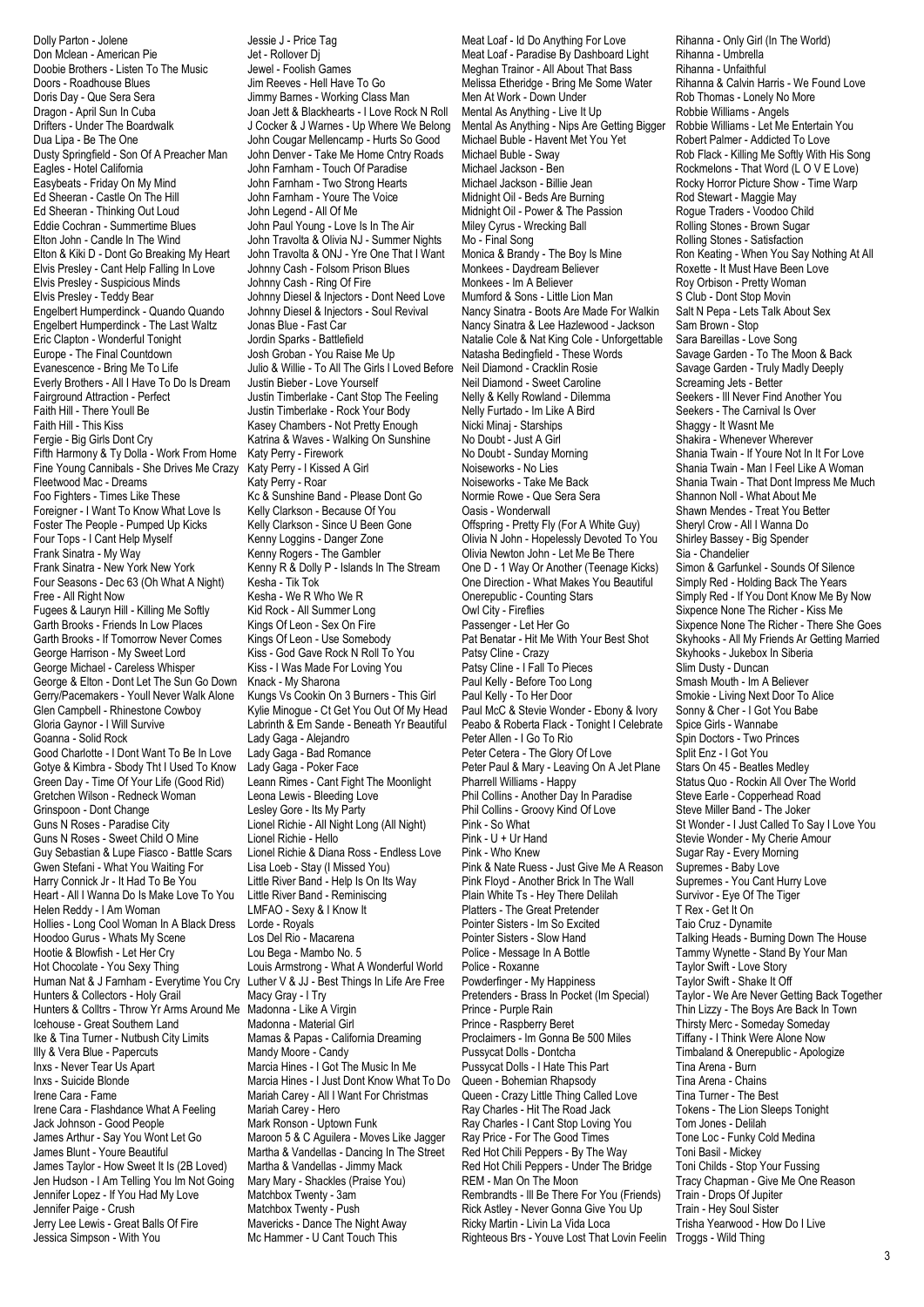U2 - I Still Hvnt Found What Im Looking For U2 - With Or Without You UB40 - Cant Help Falling In Love UB40 - Red Red Wine Usher - Yeah Usher & Pitbull - Dj Got Us Fallin In Love Van Morrison - Brown Eyed Girl Vance Joy - Riptide Vanessa Amorosi - Absolutely Everybody Vanilla Ice - Ice Ice Baby Village People - YMCA Weather Girls - Its Raining Men Wham - Wake Me Up Before You Go Go Whitney Houstn - I Wanna Dance With Sbody Whitney Houston - I Will Always Love You Whitney Houston - The Greatest Love Of All Wild Cherry - Play That Funky Music Willie Nelson - Always On My Mind Willie & Ray Charles - Seven Spanish Angels Wilson Pickett - In The Midnight Hour Young Mc - Bust A Move ZZ Top - Legs

### **The Karaoke Top 500 vol 2 30 disc Set - \$500**

1927 - If I Could 3 Doors Down - Its Not My Time (I Wont Go) Abba - Gimmie Gimmie Gimmie Abba - SOS Abba - Super Trouper ACDC - Highway To Hell ACDC - TNT Ace Of Base - Dont Turn Around Adele - Send My Love to your New Lover Adele - Set Fire To The Rain Aerosmith - Janies Got A Gun Aerosmith - Love In An Elevator Akon - Lonely Alan Walker - Faded Alanis Morissette - Hand In My Pocket Alannah Myles - Black Velvet Alicia Keys - If I Aint Got You All 4 One - I Swear America - A Horse With No Name American Hi Fi - Flavor Of The Weak Andy Williams - Moon River Angels - No Secrets Animals - House Of The Rising Sun Anne Marie - Alarm Anne Murray - Snowbird Aqua - Barbie Girl Aretha Franklin - Respect Arthur Conley - Sweet Soul Music Ashlee Simpson - La La Australian Crawl - Downhearted Avril Lavigne - Complicated Baby Animals - Early Warning Bachelor Girl - Buses & Trains Bachman Turner - You Aint Seen Nothing Yet Backstreet Boys - Ill Never Break Your Heart Baha Men - Who Let The Dogs Out Barbra Streisand - Evergreen Barenaked Ladies - One Week Barry Manilow - Mandy Beach Boys - California Girls Beatles - A Hard Days Night Beatles - Help Bee Gees - Stayin Alive Bee Gees - You Should Be Dancing Belinda Carlisle - Leave A Light On For Me Bellamy Brothers - Let Your Love Flow Ben E King - Stand By Me Bernard Fanning - Songbird Bette Midler - Boogie Woogie Bugle Boy Bette Midler - From A Distance Beyonce - Listen Beyonce - Run The World (Girls) Beyonce - Single Ladies (Put A Ring On It) Bill Haley & Comets - Rock Around The Clock Bill Withers - Aint No Sunshine Billy Field - You Werent In Love With Me Billy Idol - Rebel Yell Billy Joel - My Life Billy Joel - We Didnt Start The Fire Billy Ocean - When The Going Gets Tough

Billy Paul - Me & Mrs Jones Billy Thorpe - Poison Ivy Black Eyed Peas - I Gotta Feelin Blessid Union - Hey Leonardo (She Likes Me) Dragon - Rain Blondie - The Tide Is High Blu Cantrell - Hit Em Up Style Blues Brothers - Evrybody Needs Somebody Bob Dylan - Blowin In The Wind Bob Marley - Jamming Bob Seger - Old Time Rock & Roll Bobby Goldsboro - Honey Bobby Mcferrin - Dont Worry Be Happy Bon Jovi - Its My Life Bonfunk Mcs - Freestyler Boston - More Than A Feeling Boyzone - Words Bread - Baby Im A Want You Brian Cadd - Let Go Brian Hyland - Sealed With A Kiss Britney Spears - Oops I Did It Again Bruce Channel - Hey Baby Bruce Springsteen - Dancing In The Dark Bruce Springsteen - Glory Days Bruno Mars - Count On Me Bruno Mars - The Lazy Song Bryan Adams - Heaven Bryan Adams - Please Forgive Me Buddy Holly - Oh Boy Buddy Holly - Thatll Be The Day Cap & Tennille - Love Will Keep Us Together Carole King - Its Too Late Carpenters - Hurting Each Other Celine Dion - Because You Loved Me Celine Dion - Power Of Love Chainsmokers & Daya - Dont Let Me Down Charlie Daniels - Devil Wnt Down To Georgia Cher - Believe Chic - Good Times Christina Aguilera - Beautiful Christina Perri - Jar Of Hearts Chuck Berry - No Particular Place To Go Chuck Berry - Sweet Little Sixteen Church - The Unguarded Moment Col Joye - Heaven Is My Womans Love Cold Chisel - Cheap Wine Cold Chisel - My Baby Coldplay - Viva La Vida Color Me Badd - All 4 Love Communards - Dont Leave Me This Way Connie Francis - Stupid Cupid Counting Crows - Mr Jones Craig David - 7 Days Creed - With Arms Wide Open Creedence Clearwater Revival - Lodi Creedence Clearwater - Midnight Special Crowded House - Dont Dream Its Over Crystal Gayle - Talking In Your Sleep Culture Club - Do U Really Want To Hurt Me Cyndi Lauper - Time After Time Daddy Cool - Come Back Again Daniel Powter - Bad Day Danny & Juniors - At The Hop David Bowie - Modern Love David Bowie & Queen - Under Pressure David Dundas - Jeans On D Lee Roth - Just A Gigolo I Aint Got Nobody Dean Martin - Memories Are Made Of This Deborah Conway - Only The Beginning Def Leppard - Lets Get Rocked Def Leppard - Love Bites Delta Goodrem - In This Life Delta Goodrem - Lost Without You Destinys Child - Say My Name Diana Ross - Aint No Mountain High Enough Dido - Thank You Dion & Belmonts - A Teenager In Love D Warwick - Do You Know Way To San Jose Dionne Warwick - Heartbreaker Dire Straits - Money For Nothing Dire Straits - Sultans Of Swing Divinyls - Boys In Town Dixie Chicks - Not Ready To Make Nice DJ Otzi - Hey Baby Dolly Parton - 9 To 5 Donna Summer - Hot Stuff

Doobie Brothers - Long Train Running Doors - Riders On The Storm Dragon - Are You Old Enough Drake - One Dance Duran Duran - Hungry Like The Wolf Eagles - Lyin Eyes Earth Wind & Fire - September Easybeats - Shes So Fine Ed Sheeran - The A Team Eddie Floyd - Knock On Wood Elton John - Your Song Elvis Presley - Always On My Mind Elvis Presley - Blue Suede Shoes Elvis Presley - Return To Sender Elvis Presley - The Wonder Of You En Vogue - My Lovin (Never Gonna Get It) Engelbert Humperdinck - Release Me Enrique Iglesias - Hero Eric Clapton - Layla Eric Clapton - Tears In Heaven Estelle & Kanye West - American Boy Eurythmics - Sweet Dreams (Made Of This) Evanescence - Call Me When Youre Sober Everly Brothers - Bye Bye Love Extreme - More Than Words Fall Out Boy - Thnks Fr Th Mmrs Fats Domino - Aint That A Shame Florence + Machine - Youve Got The Love Foo Fighters - Learn To Fly Foo Fighters - Monkey Wrench Foreigner - Hot Blooded Foundations - Build Me Up Buttercup Fountains Of Wayne - Stacys Mom Four Seasons - Rag Doll Frank Sinatra - Strangers In The Night Frankie Goes To Hollywood - Relax Frankie Valli - Cant Take My Eyes Off Of You Fray - You Found Me Fun & Janelle Monae - We Are Young Gangajang - Sounds Of Then Gene Vincent - Be Bop A Lula George Mccrae - Rock Your Baby George Michael - Father Figure Gerry Rafferty - Baker Street Gilbert Osullivan - Alone Again (Naturally) Gin Blossoms - Hey Jealousy Glen Campbell - Wichita Lineman Goo Goo Dolls - Iris Goo Goo Dolls - Slide Gordon Lightfoot - If You Cld Read My Mind Green Day - When I Come Around Grinspoon - Just Ace Guy Sebastian - Angels Brought Me Here Gwen Stefani - Hollaback Girl Hall & Oates - I Cnt Go For That (No Can Do) Leonardos Bride - Even When Im Sleeping Hall & Oates - Kiss On My List Hanson - Mmm Bop Harry Belafonte - Day O (Banana Boat Song) Harry Chapin - Cats In The Cradle Heart - These Dreams Helen Reddy - Delta Dawn Hinder - Lips Of An Angel Hoodoo Gurus - Good Times Hoodoo Gurus - Like Wow Wipeout Hooters - And We Danced Hootie & Blowfish - I Only Wanna Be With U Hozier - Take Me To Church Huey Lewis & News - The Power Of Love Human League - Dont You Want Me Hunters & Collectors - When River Runs Dry Hush - Bony Moronie Idina Menzel - Frozen Iggy Pop - Real Wild Child Iggy Pop & Kate Pierson - Candy Invertigo - Chances Are Inxs - Mystify Inxs - New Sensation Inxs - Original Sin Inxs & Jimmy Barnes - Good Times J Geils Band - Centerfold Jackson 5 - Blame It On The Boogie James Blundell & Dingos - Way Out West James Blunt - 1973 James Taylor - Youve Got A Friend

Janet Jackson - What Hve You Done/Lately Janis Joplin - Mercedes Benz Jason Mraz - Im Yours Jeannie C Riley - Harper Valley PTA Jessica Simpson - I Wanna Love U Forever Jessie J - Domino Jet - Cold Hard Bitch Jim Stafford - Spiders & Snakes Jimmy Barnes - Driving Wheels Jimmy Buffett - Margaritaville Joan Armatrading - Drop The Pilot Joe Walsh - Rocky Mountain Way John Cougar Mellencamp - Jack & Diane John Denver - Thank God Im A Country Boy John Farnham - Age Of Reason John Farnham - Pressure Down John Fred & Playboy Band - Judy In Disguise John Lennon - Imagine John Mayer - Bigger Than My Body John Mayer - Your Body Is A Wonderland John Travolta & ONJ - Grease Megamix Johnny Cash - I Walk The Line Johnny Mathis - The Twelfth Of Never Johnny Nash - I Can See Clearly Now Johnny O Keefe - She Wears My Ring Johnny O Keefe - Shes My Baby Jordin Sparks - Tattoo Journey - Dont Stop Believin Judy Collins - Send In The Clowns Juice Newton - Queen Of Hearts Justin Bieber & Ludacris - Baby Kasey Chambers - Like A River Kate Ceberano - Pash Katy Perry - Hot n Cold Katy Perry - Waking Up In Vegas Katy Perry & Snoop Dogg - California Gurls Kc & Sunshine Band - Get Down Tonight Kd Lang - Constant Craving Kelly Clarkson - Breakaway Kelly Clarkson - Never Again Kenny Loggins - Footloose Kenny Rogers - Coward Of The County Killers - Human Killers - Mr Brightside Killing Heidi - Mascara Killing Heidi - Weir Kinks - Lola Kool & Gang - Celebration Kool & Gang - Get Down On It Kylie Minogue - The Locomotion Lady Gaga - Paparazzi Lady Gaga - The Edge Of Glory Lady Gaga & Beyonce - Telephone Lenny Kravitz - American Woman Lenny Kravitz - Are You Gonna Go My Way Lifehouse - Halfway Gone Lifehouse - Hanging By A Moment Linda Ronstadt - Blue Bayou Linda Ronstadt - When Will I Be Loved Lionel Richie - Three Times A Lady Little River Band - Playing To Win Lobo - Me & You & A Dog Named Boo Lonestar - Amazed Lou Rawls - Youll Never Find Another Love Ls Armstrong - When Saints Go Marching In Lynyrd Skynyrd - Free Bird Lynyrd Skynyrd - Sweet Home Alabama Madness - Baggy Trousers Madness - It Must Be Love Madonna - Crazy For You Madonna - Like A Prayer Manfred Mann - Do Wah Diddy Diddy Mariah Carey - Fantasy Mariah Carey - Without You Mark Ronson & Amy Winehouse - Valerie Maroon 5 - Wont Go Home Without You Maroon 5 & Ken Lamar - Dont Wanna Know Marvin Gaye - I Heard It Thru The Grapevine Marvin Gaye - Lets Get It On Matchbox Twenty - How Far Weve Come Matchbox Twenty - If Youre Gone McCoys - Hang On Sloopy Meat Loaf - Bat Out Of Hell Mel Torme - Blue Moon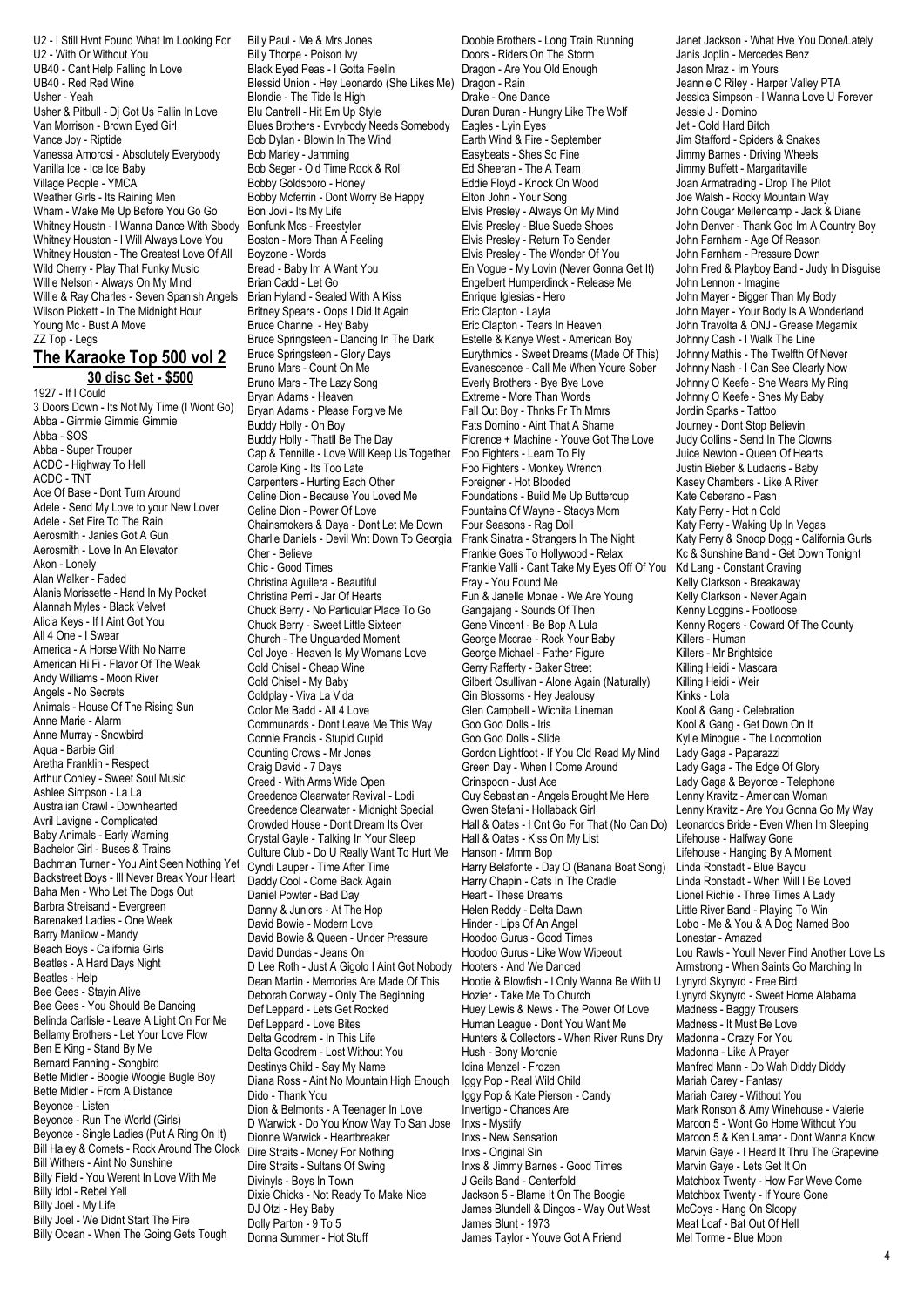Mentals - If You Leave Me Can I Come Too Merrill Bainbridge - Mouth Michael Bolton - How Am I Supposed To Live Michael Bolton - Said I Loved You But I Lied Michael Jackson - Bad Michael Jackson - Beat It Midnight Oil - Forgotten Years Miley Cyrus - Party In The USA Miley Cyrus - The Climb Models - Barbados Mondo Rock - Come Said The Boy Monkees - Last Train To Clarksville Moody Blues - Nights In White Satin Mr Mister - Broken Wings Mr Mister - Kyrie Natalie Cole - Miss You Like Crazy Natalie Cole - Pink Cadillac Natasha Bedingfield - Unwritten Neil Diamond - Kentucky Woman Neil Sedaka - Happy Birthday Sweet Sixteen Nelly - Hot In Herre Nelly Furtado - Turn Off The Lights Nickelback - How You Remind Me Nickelback - Someday Nine Days - Absolutely (Story Of A Girl) Nirvana - Smells Like Teen Spirit No Doubt - Dont Speak Normie Rowe - Shakin All Over Nsync - Bye Bye Bye Oasis - Dont Look Back In Anger Offspring - Self Esteem Olivia N John - If You Love Me Let Me Know Onerepublic - Stop & Stare Orianthi - According To You Paramore - Decode Paramore - The Only Exception Pat Benatar - All Fired Up Pat Benatar - Love Is A Battlefield Patrick Hernandez - Born To Be Alive Patsy Cline - Sweet Dreams Paul Kelly - Dumb Things Paul McC & Mich Jackson - The Girl Is Mine Pearl Jam - Better Man Pearl Jam - Jeremy Pet Shop Boys - West End Girls Pete Murray - So Beautiful Peter Frampton - Baby I Love Your Way Peter Paul & Mary - Blowin In The Wind Phil Collins - Against All Odds Phil Collins - Easy Lover Pink - Dear Mr President Pink - Get The Party Started Pink - Sober Pod - Youth Of The Nation Pointer Sisters - Fire Poison - Every Rose Has Its Thorn Poison - Unskinny Bop Powderfinger - On My Mind Powderfinger - Since You Been Gone Pretenders - Back On The Chain Gang Prince - 1999 Prince - Kiss Puddle Of Mudd - She Hates Me Pussycat Dolls - When I Grow Up Queen - Another One Bites The Dust Queen - We Will Rock You R Kelly - I Believe I Can Fly Radiators - Gimme Head Ray Charles - Whatd I Say Ray Parker Jr - Ghostbusters Red Hot Chili Peppers - Californication Red Hot Chili Peppers - Cant Stop REM - Everybody Hurts REM - Losing My Religion Reo Speedwagon - Cant Fight This Feeling Reo Speedwagon - Keep On Loving You Rick Price - Not A Day Goes By Rick Springfield - Jessies Girl Rickie Lee Jones - Chuck Es In Love Ricky Martin - She Bangs Ricky Nelson - Garden Party Right Said Fred - Im Too Sexy Righteous Brothers - Unchained Melody Rihanna - Dont Stop The Music Rihanna - SOS (Rescue Me)

Rob Thomas - This Is How A Heart Breaks Robert Palmer - Simply Irresistible Roberta Flack - 1st Time Ever I Saw Yr Face Rod Stewart - Do Ya Think Im Sexy Rod Stewart - Hot Legs Rolling Stones - Honky Tonk Women Romantics - What I Like About You Rose Royce - Car Wash Rose Tattoo - Bad Boy For Love Roxette - Joyride Roy Orbison - Only The Lonely Sade - Smooth Operator Salt N Pepa - Push It Sam Cooke - You Send Me Sarah Mclachlan - Angel Savage Garden - I Knew I Loved You Screaming Jets - Helping Hand Screaming Jets - October Grey Seal - Crazy Seal - Kiss From A Rose Searchers - Love Potion Number Nine Seekers - We Are Australian Shakira - Objection Tango Shakira - Underneath Your Clothes Shania Twain - From This Moment On Shania Twain - Whose Bed Have Your Boots Shania Twain - Youre Still The One Shannon Noll - Burn Sia & David Guetts - Titanium Silverchair - Freak Silverchair - Tomorrow Simon & Garfunkel - Mrs Robinson Simple Minds - Dont You Forget About Me Simple Plan - Addicted Simple Plan - Shut Up Sister Sledge - We Are Family Smash Mouth - All Star Smash Mouth - Walking On The Sun Smashing Pumpkins - Bullet Butterfly Wings Smashing Pumpkins - Tonight Tonight Snow Patrol - Chasing Cars Soul Asylum - Runaway Train Southern Sons - Heart In Danger Spiderbait - Black Betty Stacie Orrico - Theres Gotta Be More To Life Staind - Its Been Awhile Starship - We Built This City Stealers Wheel - Stuck In Middle With You Steppenwolf - Born To Be Wild Steve Miller Band - Abracadabra Steve Winwood - Higher Love Stevie Wright - Evie Sunnyboys - Alone With You Suzi Quatro - Wild One Suzi Quatro & Chris Norman - Stumblin In Tavares - Heaven Must Be Missing An Angel Taxiride - Creeping Up Slowly Taxiride - Get Set Taylor Swift - Fifteen Taylor Swift - You Belong With Me Tears4Fears - Evybody Wants To Rule World Tears For Fears - Shout Third Eye Blind - Semi Charmed Life Tina Arena - Sorrento Moon Tina Arena - Wasnt It Good Tina Cousins - Pray Tina Turner - Proud Mary Tina Turner - River Deep Mountain High Tina Turner - Whats Love Got To Do With It Tom Petty - Free Fallin Tone Loc - Wild Thing Toni Braxton - Un Break My Heart Toni Braxton - Youre Makin Me High Toni Childs - Many Rivers To Cross Toto - Africa Toto - Rosanna Tracy Chapman - Fast Car Travelling Wilburys - End Of The Line U2 - Beautiful Day U2 - The Sweetest Thing U2 - Where The Streets Have No Name Usher - Burn Usher - U Got It Bad Van Halen - Jump Vance Joy - Fire & The Flood

Vanessa Amorosi - Shine Vanessa Amorosi - The Power Vapors - Turning Japanese Violent Femmes - Blister In The Sun Wayne Fontana & Mbenders - Game Of Love Weeknd - Cant Feel My Face Wham - Freedom White Stripes - Seven Nation Army Whitney Hston - Didnt We Almost Have It All Whitney Houston - I Have Nothing Who - Who Are You Who - Wont Get Fooled Again Womack & Womack - Teardrops Yes - Owner Of A Lonely Heart ZZ Top - Sharp Dressed Man

### **The Karaoke Top 500 vol 3 30 disc Set - \$500**

3 Doors Down - Kryptonite 4 Non Blondes - Whats Up Abba - Thank You For The Music Abba - Waterloo ACDC - For Those About To Rock ACDC - Long Way To The Top Ace Of Base - The Sign Adam Lambert - If I Had You Adele - Someone Like You Adele - Water Under the Bridge Aerosmith - Walk This Way Alanis Morissette - You Oughta Know Alex Lloyd - Amazing Alicia Bridges - I Love The Nightlife Alicia Keys - Fallin Alien Ant Farm - Smooth Criminal All American Rejects - Gives You Hell All Saints - Never Ever Amiel - Another Stupid Love Song Amii Stewart - Knock On Wood Amy Winehouse - Back To Black Angels - Take A Long Line Annie L & Al n - Put Little Love In Your Heart Aretha & George - I Knew You Were Waiting Ashlee Simpson - Boyfriend Ashlee Simpson - Pieces Of Me Augie March - One Crowded Hour Australian Crawl - The Boys Light Up Avril Lavigne - Girlfriend Avril Lavigne - Im With You Baby Animals - Rush You Bachman Turner - Taking Care Of Business Backstreet Boys - As Long As You Love Me Band Aid - Do They Know Its Christmas Bangles - Manic Monday Barbra Streisand - The Way We Were Barry Manilow - I Write The Songs Barry White - Cant Get Enuf Of Yr Love Babe Barry White - Yre First Last My Everything Beach Boys - Barbara Ann Beach Boys - Kokomo Beastie Boys - You Gotta Fight For Yr Right Beatles - I Saw Her Standing There Beatles - She Loves You Beatles - With A Little Help From My Friends Bee Gees - Jive Talkin Bee Gees - Spics & Specs Belinda Carlisle - Circle In The Sand Ben Harper - Steal My Kisses Ben Lee - Catch My Disease Bertie Higgins - Key Largo Bette Midler - The Rose Beyonce - Halo Beyonce & Jay Z - Crazy In Love Big Audio Dynamite - Rush (Sitn No Win) Bill Withers - Lean On Me Billie Jo Spears - Blanket On The Ground Billy Idol - Hot In The City Billy Idol - Mony Mony Billy Joel - Its Still Rock & Roll To Me Billy Joel - Just The Way You Are Billy Thorpe - I Told The Brook Billy Thorpe - Most People I Know Black Eyed Peas - Dont Phunk With My Heart Black Sorrows - Chained To The Wheel Blackfeather - Boppin The Blues Blondie - Call Me

Blu Cantrell - Breathe Blues Brothers - Soul Man Blues Brothers - Sweet Home Chicago Bo Don & Heywoods - Billy Dont Be A Hero Bob Dylan - The Times They Are A Changin Bob Marley - Could You Be Loved Bob Marley - Three Little Birds Bob Seger - Weve Got Tonight Bobby Darin - Beyond The Sea Bobby Darin - Splish Splash Bobby Day - Rockin Robin Bobby Fuller Four - I Fought The Law Bobby Vee - Take Good Care Of My Baby Bodeans - Closer to Free Bon Jovi - Bad Medicine Bon Jovi - You Give Love A Bad Name Boney M - No Woman No Cry Bonnie Tyler - Its A Heartache Boyz II Men - End Of The Road Bread - If Bread - Make It With You Brian Cadd - Little Ray Of Sunshine Britney Spears - You Drive Me Crazy Bruce Hornsby - The Way It Is Bruno Mars - Grenade Bruno Mars - Locked Out Of Heaven Bruno Mars - Marry You B Adams - Have U Evr Really Loved Woman Bryan Adams - Run To You Adams Sting & Stewart - All For Love Buddy Holly - Everyday Buddy Holly - Rave On Byrds - Mr Tambourine Man Carl Douglas - Kung Fu Fighting Carly Simon - Youre So Vain Carpenters - Top Of The World Cc Music Factory - Gonna Make You Sweat Celine Dion - Think Twice Csmokers & Coldplay - Sthing Just Like This Chaka Khan - Im Every Woman Charlie Puth - One Call Away Cheap Trick - If You Want My Love Cher - Gypsys Tramps & Thieves Chic - Le Freak Chris Isaak - Baby Did A Bad Bad Thing Chris Isaak - Wicked Game Chris Rea - Fool (If You Think Its Over) Christina Aguilera - Genie In A Bottle Christine Anu - Island Home Chuck Berry - Rock & Roll Music Clarence Carter - Strokin Col Joye - Bye Bye Baby Goodbye Col Joye - Yes Sir Thats My Baby Cold Chisel - Bow River Cold Chisel - When The War Is Over Cold Chisel - You Got Nothing I Want Coldplay - Speed Of Sound Color Me Badd - I Wanna Sex You Up Contours - Do You Love Me Conway Twitty - Its Only Make Believe Coolio - Gangstas Paradise Craig David - Walking Away Cranberries - Linger Creedence Clearwater Revival - Proud Mary Creedence Clearwater - Up Around the Bend Crowded House - Something So Strong Crowded House - Weather With You Cruel Sea - Honeymoon Is Over Cutting Crew - I Just Died In Your Arms Daddy Cool - Daddy Cool Daft Punk - Get Lucky Daryl Braithwaite - As The Days Go By Daryl Braithwaite - Youre My World Dave Dobbin - Slice Of Heaven Dave Edmunds - I Hear You Knocking David Bowie - China Girl David Bowie - Fame David Essex - Rock On David Soul - Dont Give Up On Us Dean Martin - Volare (Nel Blu Dipinto Di Blu) Def Leppard - Pour Some Sugar On Me Del Shannon - Hats Off To Larry Delta Goodrem - Predictable Delta & Brian McFadden - Almost Here Destinys Child - Independent Women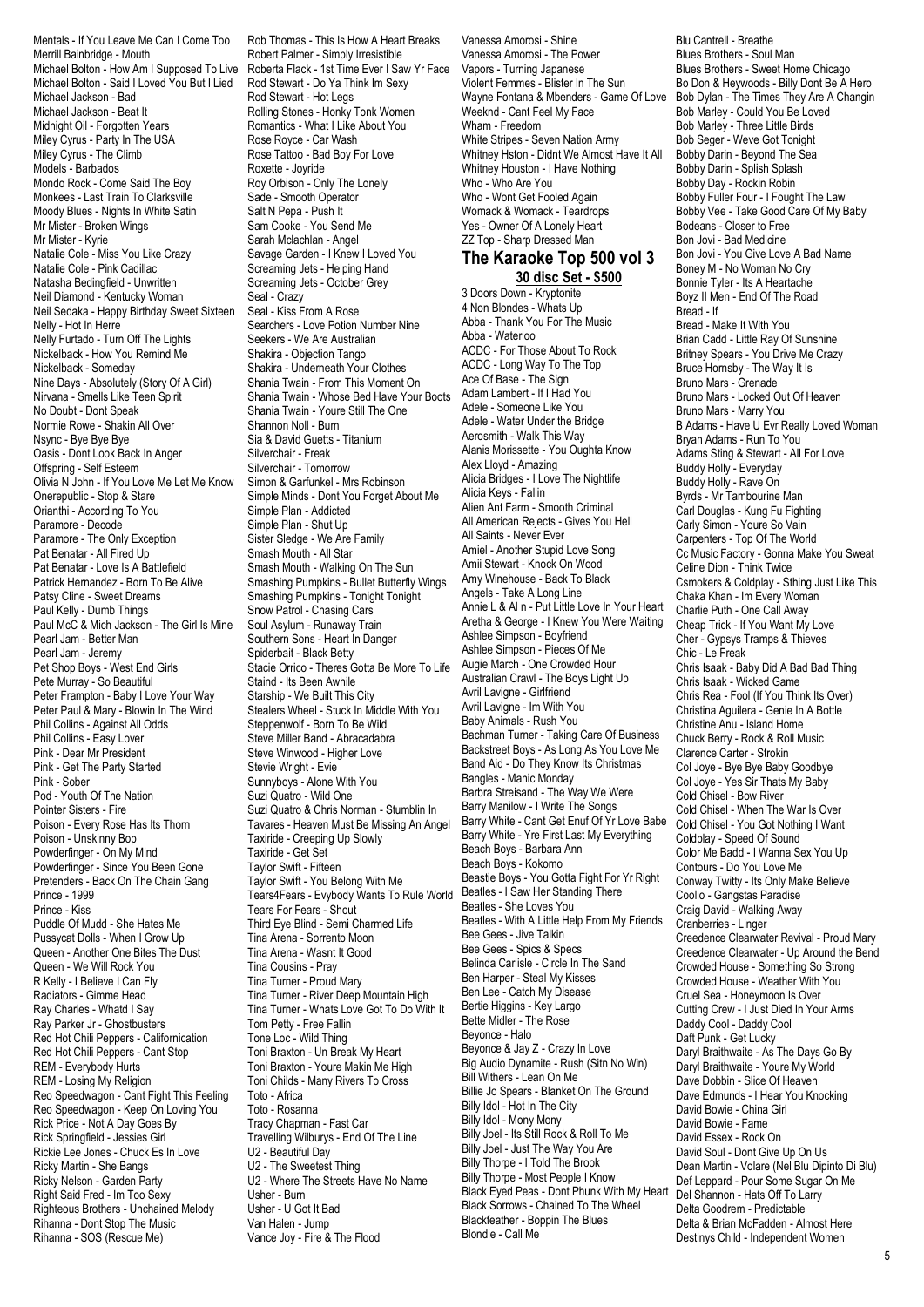Destinys Child - Jumpin Jumpin Devo - Whip It Dido - White Flag Dion & Belmonts - Runaround Sue Dionne Warwick - Anyone Who Had A Heart Dionne Warwick - I Say A Little Prayer Dire Straits - Twisting By the Pool Divinyls - Pleasure & Pain Dixie Chicks - The Traveling Soldier Don McLean - Vincent (Starry Starry Night) Donna Summer & Barbra Streisand - No More Jessie J - Flashlight Tears (Enough Is Enough) Doors - Light My Fire Dragon - Young Years Drifters - Up On The Roof Duffy - Mercy Duran D - Is There Something I Should Know Duran Duran - Rio Eagles - Desperado Eagles - Take It Easy Earth Wind & Fire - Boogie Wonderland Ed Sheeran - Galway Girl Ed Sheeran - Lego House Ed Sheeran - Perfect Ed Sheeran - Shape Of You E Lighthouse - Love Grows (Rosemary Goes) Johnny O Keefe - Wild One Elton John - Crocodile Rock Elton John - Rocket Man Elvis Presley - All Shook Up Elvis Presley - Dont Be Cruel Elvis Presley - Hound Dog Elvis Presley - In The Ghetto Elvis Presley - Jailhouse Rock Eminem & Rihanna - Love The Way You Lie Emotions - Best Of My Love En Vogue & Salt N Pepa - Whatta Man Engelbert Humperdink - A Man Without Love Engelbert Humperdinck - Spanish Eyes Enrique Iglesias - Dont Turn Off The Lights Eric Carmen - All By Myself Eric Clapton - Cocaine Eric Clapton - I Shot The Sheriff Eric Clapton - My Fathers Eyes Escape Club - Wild Wild West Etta James - At Last Evanescence - My Immortal Everly Brothers - Wake Up Little Susie Exile - Kiss You All Over Faith Hill - Breathe Faith Hill - The Way You Love Me Fats Domino - Blueberry Hill Fleetwood Mac - Go Your Own Way Fontella Bass - Rescue Me Foo Fighters - Best Of You Foreigner - Waiting For A Girl Like You Four Seasons - Big Girls Dont Cry Frank Ifield - I Remember You Frank Sinatra - Thats Life Fray - How To Save A Life Fray - Over My Head (Cable Car) Freda Payne - Band Of Gold Gary Puckett & Union Gap - Young Girl G Benson - Nothings Gon Change My Love George Thorogood - Bad To The Bone Gladys Knight - Midnight Train To Georgia Gnarls Barkley - Crazy Good Charlotte - Lifestyles Of Rich & Famous Louis Armstrong - We Have All Time In World Green Day - Basket Case Green Day - Minority Gregg Allman - Midnight Rider Gretchen Wilson - All Jacked Up Guy Sebastian - All I Need Is You Gwen Stefani - The Sweet Escape Gwyneth Paltrow & Huey Lewis - Cruisin Hall & Oates - Maneater Hall & Oates - Shes Gone Heart - Alone Hoobastank - The Reason Hoodoo Gurus - Miss Freelove 69 Hues Corporation - Rock The Boat Huey Lewis - Hip To Be Square Hunters & Collectors - Do U See What I See Icehouse - Crazy Inxs - Need You Tonight Inxs - Pretty Vegas

Jack Johnson - Sitting Waiting Wishing Jackie Wilson - Your Love/Higher & Higher James Brown - Sex Machine James Taylor - Fire & Rain Janis Ian - At Seventeen Janis Joplin - Me & Bobby Mcgee Jason Derulo - In My Head Jennifer Lopez - Waiting For Tonight Jennifer Love Hewitt - Barenaked Jenny Morris - She Has To Be Loved Jet - Are You Gonna Be My Girl Jewel - You Were Meant For Me Jim Croce - Bad Bad Leroy Brown Joan Baez - Night They Drove Ol Dixie Down Joe Walsh - Lifes Been Good John Cougar Mellencamp - Rock In The USA John Cougar Mellencamp - Small Town John Denver - Annies Song John Farnham - Burn For You John Farnham - Help John Paul Young - Yesterdays Hero John Williamson - True Blue Johnny Cash - A Boy Named Sue Johnny O Keefe - Shout Judy Garland - Somewhere Over Rainbow Judy Stone - Born A Woman Juice Newton - Angel Of The Morning Justin Bieber - Sorry Justin Timberlake - Cry Me A River Justin Timberlake - Senorita Kasey Chambers - The Captain Katy Perry - Last Friday Night (TGIF) Katy Perry - Teenage Dream Kc & Sunshine Band - Give It Up Keith Urban & Carrie Underwd - The Fighter Kelly Clarkson - Miss Independent Kelly Clarkson - My Life Would Suck W/You Loggins & Messina - Yr Mama Dont Dance Kenny Rogers - Lucille K Rogers - Ruby Dt Take Your Love To Town Pat Boone - Love Letters In The Sand Kim Carnes - Bette Davis Eyes Kim Wilde - You Keep Me Hangin On Kinks - You Really Got Me Kool & The Gang - Ladies Night Kylie Minogue - Better The Devil You Know Kylie Minogue - I Should Be So Lucky Kylie Minogue - Spinning Around Lady Antebellum - Need You Now Lady Gaga - Born This Way Lady Gaga - Just Dance Laura Branigan - Gloria Laura Branigan - Self Control Led Zeppelin - Stairway To Heaven Len - Steal My Sunshine Leo Sayer - When I Need You Leo Sayer - You Make Me Feel Like Dancing Lionel Richie - Dancing On The Ceiling Lionel Richie - Truly Little Richard - Good Golly Miss Molly Little Richard - Lucille Liv Maessen - Knock Knock Whos There Living End - All Torn Down Liza Minelli - Cabaret Los Lobos - La Bamba Luis Fonza & Justin Bieber - Despacito Lulu - Shout Lulu - To Sir With Love Lynn Anderson - Rose Garden Madness - Our House Madonna - Holiday Madonna - Papa Dont Preach Mamas & Papas - Monday Monday Mariah Carey & Boyz II Men - 1 Sweet Day Marie Osmond - Paper Roses Maroon 5 - Makes Me Wonder Maroon 5 - She Will Be Loved M Robns - White Sport Coat (Pink Carnation) Marty Robbins - Devil Woman Marvin Gaye - Sexual Healing Mary Wells - My Guy Masters Apprentices - Turn Up Your Radio Matchbox Twenty - Unwell

Maurice Williams & Zodiacs - Stay Melanie - Brand New Key Melissa Etheridge - I Want To Come Over Michael Buble - Feeling Good Michael Buble - Home M Jackson - Dont Stop Till You Get Enough Michael Jackson - Rock With You Michael Jackson - Way You Make Me Feel Midnight Oil - King Of The Mountain Midnight Oil - US Forces Mike Posner - I Took A Pill In Ibitha Missy Higgins - Scar Missy Higgins - The Special Two Mixtures - The Pushbike Song Mondo Rock - Cool World Monkees - Hey Hey Were The Monkees Mungo Jerry - In The Summertime Nat King Cole - Mona Lisa Nat King Cole - Ramblin Rose Natalie Imbruglia - Torn Natalie Imbruglia - Wish I Was There Neil Diamond - I Am I Said Neil Diamond - Red Red Wine Nena - 99 Red Balloons New Kids On The Block - Hangin Tough New Kids On Block - You Got It (Right Stuff) New Zealand Traditional - Pokarekareaha Nilsson - Without You Noiseworks - Touch Norah Jones - Come Away With Me Norah Jones - Dont Know Why NSYNC - God Mustve Spent Little More Time Nsync - This I Promise You Old 55 - On The Prowl Oleta Adams - Get Here Olivia Newton John - Banks Of The Ohio Otis Redding - Sittin On The Dock Of Bay Outkast - Hey Ya Paper Lace - The Night Chicago Died Pat Benatar - We Belong Pat Boone - April Love Paul Anka - Diana Paul Anka - Puppy Love Paul Simon - Fifty Ways To Leave Your Lover Paul Simon - You Can Call Me Al Pearl Jam - Last Kiss Peggy Lee - Fever Perry Como - Catch A Falling Star Perry Como - Hes Got Whole World His Hnds Pete Murray - Feeler Peter Allen - I Still Call Australia Home Peter Paul & Mary - Puff The Magic Dragon Petula Clark - Downtown Petula Clark - This Is My Song Pink - Please Dont Leave Me Pink - Raise Your Glass Platters - Only You Platters - Smoke Gets In Your Eyes Police - Dont Stand So Close To Me Police - Every Breath You Take Powderfinger - Love Your Way Prince - When Doves Cry Procol Harum - A Whiter Shade Of Pale Pseudo Echo - Funkytown Pussycat - Mississippi Queen - We Are The Champions Rachel Platten - Fight Song Rachel Platten - Stand By You Ray Charles - Georgia On My Mind Red Hot Chili Peppers - Otherside Red Hot Chili Peppers - Scar Tissue Redgum - I Was Only 19 Renee Geyer - Heading In Right Direction Richard Clapton - Girls On The Avenue Richard Marx - Now & Forever Richard Marx - Right Here Waiting Ricky Nelson - Hello Mary Lou Ricky Nelson - Poor Little Fool Ricky Van Shelton - From A Jack To A King Rihanna - Rude Boy Rihanna - Take A Bow Ringo Starr - Youre Sixteen Rob Thomas & Santana - Smooth Robbie Williams - Rock DJ

Robert Palmer - Bad Case Of Loving You Robin Thicke - Blurred Lines Rockmelons - Aint No Sunshine Rod Stewart - Sailing Rod Stewart - Tonights The Night Roger Miller - King Of The Road Roxette - The Look Roy Orbison - Crying Roy Orbison - Its Over Rupert Holmes - Escape (Pina Colada Song) Sam The Sham - Wooly Bully Sammi Smith - Help Me Make It Thru Night Savage Garden - The Animal Song Screaming Jets - Eve Of Destruction Screaming Jets - Sad Song Seekers - A World Of Our Own Seekers - Morningtown Ride Shangri Las - Leader Of The Pack Shania Twain - Any Man Of Mine Shania Twain - Dont Be Stupid Sheena Easton - Morning Train (9 To 5) Sherbet - Howzat Shirelles - Dedicated To The One I Love Shirelles - Will You Love Me Tomorrow Simon & Gfkel - Bridge Over Troubled Water Simple Plan - Perfect Sinead Oconnor - Nothing Compares 2 U Slim Dusty - Pub With No Beer Smokey Robinson - Tears Of A Clown Smokey Robinson - The Tracks Of My Tears Soft Cell - Tainted Love Sonia Da Da - You Dont Treat Me No Good Spandau Ballet - True… Split Enz - I See Red Split Enz - Six Months In A Leaky Boat Stacie Orrico - Stuck Stars On 54 - If You Could Read My Mind Starship - Nothings Gonna Stop Us Now St Harley & Cockney Rebel - Make Me Smile Stevie Wonder - Superstition St Wonder - You Are Sunshine Of My Life Sting - If You Love Somebody Set Them Free Stray Cats - Rock This Town Stray Cats - Stray Cat Strut Stylistics - You Are Everything Sue Thompson - Sad Movies (Make Me Cry) Sugarland & LBT - Life In A Northern Town Superjesus - Gravity Supremes - Stop In The Name Of Love Supremes - Where Did Our Love Go Swingers - Counting The Beat Tammy Wynette - D I V O R C E Taylor Swift - Blank Space Taylor Swift - Today Was A Fairytale Ted Mulrey Band - Jump In My Car Temptations - Aint Too Proud To Beg Temptations - My Girl Terry Jacks - Seasons In The Sun Texas - I Dont Want A Lover Thirsty Merc - In The Summertime Three Degrees - When Will I See You Again Three Dog Night - Joy To The World 3 Dog Night - Mama Told Me (Not To Come) Tom Jones - Green Green Grass Of Home Tom Jones - Its Not Unusual Tom Petty - I Wont Back Down Tom Petty - Learning To Fly Tommy Roe - Dizzy Toni Childs - Ive Got To Go Now Tony Ben - I Left My Heart In San Francisco Tony Christie - Is This The Way To Amarillo Tony Joe White - Polk Salad Annie Tony Orlando & Dawn - Knock Three Times Tony Orlando & Dawn - Tie A Yellow Ribbon Round The Ole Oak Tree Traveling Wilburys - Handle With Care USA For Africa - We Are The World Usher - U Remind Me Van Halen - Why Cant This Be Love Van Morrison - Moondance Vanessa Carlton - A Thousand Miles Vanessa Williams - Colors Of The Wind Vanessa Williams - Save The Best For Last Wedding Parties Anything - Fathers Day Wendy Matthews - The Day You Went Away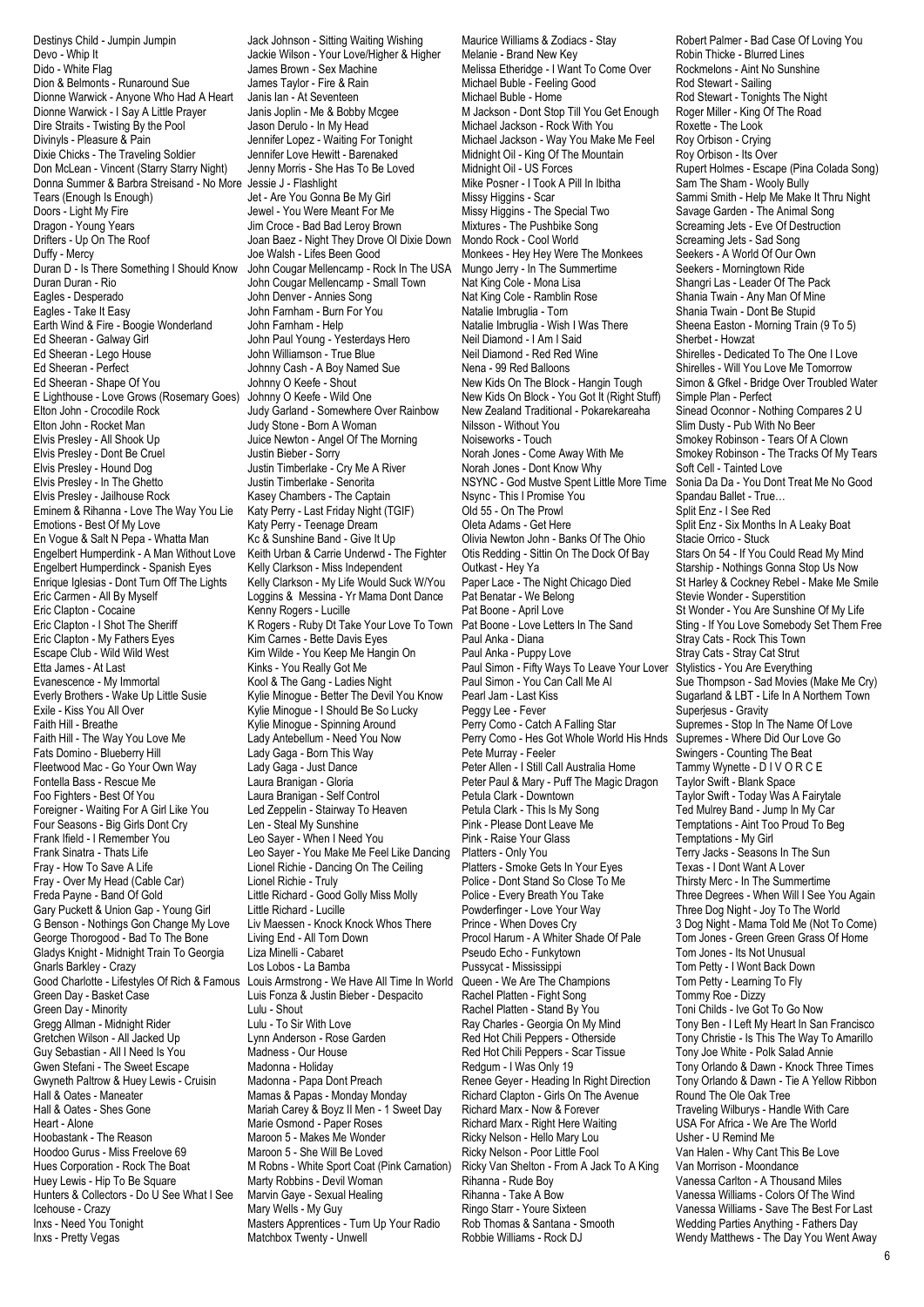Wet Wet - Love Is All Around Wham - Last Christmas Whitlams - Blow Up The Pokies Whitney Houston - Im Every Woman Whitney Houston - One Moment In Time Whitney Houston - Saving All My Love 4U Wilson Phillips - Hold On Yvonne Elliman - If I Cant Have You Zara Larsson - Lush Life ZZ Top - Gimme All Your Loving

### **The Karaoke Top 500 vol 4 CKS14 - 30 disc Set - \$500**

3 Doors Down - Here Without You 5 Seconds Of Summer - Youngblood A Taste Of Honey - Boogie Oogie Oogie Air Supply - Making Love Out Of Nothing At All Alice Deejay - Better Off Alone Alicia Keys - Girl On Fire American Authors - Best Day Of My Life Andy Grammer - Fresh Eyes Angels - The Dogs Are Talking Animals - Its My Life Aretha Franklin - Spanish Harlem Atlantic Starr - Always Aussie Traditional - Waltzing Matilda Avicii - Hey Brother Avicii - Wake Me Up Bachelor Girl - Lucky Me Bad English - When I See You Smile Barenaked Ladies - Its All Been Done Bay City Rollers - Bye Bye Baby Beach Boys - Good Vibrations Beatles - I Should Have Known Better Beatles - I Want To Hold Your Hand Bebe Rexha & Florida Georgia - Meant To Be Bee Gees - Ive Gotta Get A Message To You Bee Gees - Tragedy Billy Ocean - Get Outta My Dreams/My Car Billy Swan - I Can Help Bing Crosby - Swinging On A Star Bing Crosby - White Christmas Black Sorrows - Harley & Rose Blondie - Denis Denis Blue Swede - Hooked On A Feeling Blur - Country House Blur - Song 2 BOB & Bruno Mars - Nothin On You Bob Dylan - Like A Rolling Stone Bob Dylan - Subterranean Homesick Blues Bob Marley - Is This Love Bob Marley - One Love Bob Seger - Hollywood Nights Bobby Darin - Things Bobby Hebb - Sunny Bobby Vinton - Blue Velvet Bobby Vinton - Roses Are Red My Love Bon Jovi - Wanted Dead Or Alive Boney M - Brown Girl In The Ring Boyzone - Father & Son Boz Scaggs - Lido Shuffle Bread - Everything I Own Brenda Lee - Rockin Around The Xmas Tree Britney Spears - Sometimes Bruce Springsteen - Im On Fire Bruce Springsteen - Secret Garden Bruce Springsteen - Streets of Philadelphia Bryan Adams & Mel C - When Youre Gone Bryan Ferry - Lets Stick Together Bwitched - Cest La Vie Camila Cabello & Young Thug - Havana Carly Simon - Mockingbird Carole King - I Feel The Earth Move Carpenters - Please Mr Postman Cat Stevens - Moonshadow Cat Stevens - Wild World Celine Dion - Thats The Way It Is Charlene - Ive Never Been To Me Cheap Trick - The Flame Cher - Strong Enough Cher - Walkin In Memphis Chicago - 25 Or 6 To 4 Chicago - Hard Habit To Break Chiffons - Hes So Fine Chris Stapleton - Tennessee Whisky

(Shark Tale Mix) Christine Anu - Party Christopher Cross - Sailing Chubby Checker - Lets Twist Again Chuck Berry - Roll Over Beethoven Clash - Rock The Casbah Clash - Should I Stay Or Should I Go Cliff Richard - Living Doll Cliff Richard - Summer Holiday Club Nouveau - Lean On Me Cold Chisel - Saturday Night Connie Francis - Whos Sorry Now Corrs - Runaway Cranberries - Dreams Crash Test Dummies - Mmm Mmm Mmm Creed - Higher Creedence CR - Lookin Out My Back Door Creedence CR - Wholl Stop The Rain Crystals - Da Doo Ron Ron Crystals - Hes A Rebel Cure - Friday Im In Love Cure - Love Cats Curtis Lee - Pretty Little Angel Eyes Dan Hartman - I Can Dream About You Darius Rucker - Wagon Wheel Darkness - I Believe In A Thing Called Love Darren Hayes - Insatiable Darren Hayes - Popular David Bowie - Heroes David Bowie - Starman David Essex - Gonna Make you A Star David Essex - Hold Me Close D Guetta & K Rowland - Whn Love Takes Over Gladys Knight - If I Were Your Woman Dean Lewis - Be Alright Dean Lewis - Waves Debbie Harry - I Want That Man Dee Lite - Groove Is In The Heart Deep Blue Something - Breakfast At Tiffanys Deep Purple - Smoke On The Water Delltones - Come A Little Bit Closer Delta Goodrem - Innocent Eyes Depeche Mode - Just Cant Get Enough Destinys Child - Bootylicious Diana Ross - Chain Reaction Diana Ross - Touch Me In The Morning Dido - Here With Me Dinah Shore - Sentimental Journey Dinah Washn - Wht A Difference A Day Makes Harry Styles - Sign Of The Times Dinah W & Bk Bn - Baby/U Got What It Takes Heart - What About Love Dionne Warwick - Thats What Friends Are For Helen Reddy - Aint No Way To Treat A Lady Dire Straits - Romeo & Juliet Divinyls - Back To The Wall Dixie Chicks - Theres Your Trouble Dixie Chicks - Wide Open Spaces Dj Sammy & Yanou & Do - Heaven DJ Snake & Justin Bieber - Let Me Love You Don Henley - Boys Of Summer Donna Summer - Bad Girls Doobie Brothers - Black Water Doobie Brothers - China Grove Doors - Hello I Love You Doors - Love Her Madly Doris Day - Secret Love Dr Hook - Sylvias Mother Dr Hook - When Yre In Love/Beautiful Woman Jack Johnson - Flake Duran Duran - The Reflex Dusty Springfield - I Only Wanna Be With You James Blunt - High Dynamic Heptones - Soul Kinda Feeling Eagle Eye Cherry - Save Tonight Eagles - New Kid In Town Eagles - Take It To The Limit Elaine Paige & B Dickson - I Know Him So Well Ella Fitzgerald - A Tisket A Tasket Elle King - X's & O's Elton John - Circle Of Life Elton John - Daniel Emf - Unbelievable England Dan & John Ford Coley - Id Really Love To See You Tonight Enrique Iglesias - Escape Eringue Section<br>Eric Carmen - Hungry Eyes Eskimo Joe - By The Sea Eurythmics - Would I Lie To You

Christina Aguilera & Missy Elliott - Car Wash Evanescence - Going Under Everclear - Santa Monica Everly Brothers - Walk Right Back Evermore - Its Too Late Exciters - Tell Him Faith Hill - Piece Of My Heart Fastball - The Way Feargal Sharkey - A Good Heart Fergie - Glamorous Fleetwood Mac - Landslide Fleetwood Mac - Rhiannon Foo Fighters - All My Life Fortunes - Youve Got Your Troubles Four Tops - Its The Same Old Song Frank Sinatra - My Kind Of Town Chicago Frank Sinatra - The Lady Is A Tramp Frankie Lymon - Why Do Fools Fall In Love Frankie Valli - My Eyes Adored You Fuel - Shimmer Gap Band - Oops Upside Your Head Gary Numan - Cars Gene Chandler - Duke Of Earl Gene Pitney - 24 Hours From Tulsa Gene Pitney - Sthings Got Hold Of My Heart Genesis - Invisible Touch George Ezra - Blame It On Me George Ezra - Budapest George Ezra - Paradise George Ezra - Shotgun George Harrison - Got My Mind Set On You George Michael - Faith George Thorogood - Get A Haircut Get A Job Georgia Satellites - Keep Yr Hands To Yrself Glenn Frey - The Heat Is On Good Charlotte - Girls & Boys Gordon Lightfoot - Sundown Green Day - Hitchin A Ride Greg Kihn Band - The Breakup Song Grinspoon - Hard Act To Follow Guns N Roses - Knockin On Heavens Door Guns N Roses - Patience Guy Sebastian - Kryptonite Gwen Stefani - 4 In The Morning Gwen Stefani & Eve - Rich Girl Hall & Oates - Out Of Touch Hall & Oates - Sara Smile Hank Williams - Jambalaya (On The Bayou) Hermans Hermits - Im Into Something Good Hollies - He Aint Heavy Hes My Brother Huey Lewis & News - Stuck With You Ian Moss - Tuckers Daughter Imagine Dragons - Believer Imagine Dragons - Thunder Imagine Dragons - Whatever It Takes Incubus - Drive Incubus - Wish You Were Here Inxs - Devil Inside Irish Trad - Cockles & Mussels Irish Trad - Danny Boy Irish Trad - When Irish Eyes Are Smiling Jack Johnson - Better Together James Bay - Hold Back The River James Ingram & Linda Ronstadt - Somewhere Out There J Ingram & Patti Austin - Baby Come To Me James Taylor - Handy Man Jamiroquai - Virtual Insanity Janet Jackson - Thats The Way Love Goes Jebediah - Leaving Home Jeff Beck - Hi Ho Silver Lining Jennifer Lopez - Lets Get Loud Jennifer Lopez - Love Dont Cost A Thing Jerry Lee Lewis - Whole Lotta Shakin Goin On Missy Higgins - This Is How It Goes Jet - Get Me Outta Here Jewel - Hands Jimmy Dean - Big Bad John Jimmy Ruffin - What Becomes Of The Brokenhearted Joan Jett - Dirty Deeds

Joan Osborne - One Of Us Joe Cocker - Unchain My Heart Joe Cocker - You Are So Beautiful John Butler Trio - Somethings Gotta Give John Farnham - Take The Pressure Down John Farnham & Jimmy Barnes - When Something Is Wrong With My Baby John Mellencamp - Lonely Old Night Johnny Horton - The Battle Of New Orleans Johnny Mathis - Misty Johnny Mathis & Deniece Williams - Too Much Too Little Too Late Johnny O Keefe - Move Baby Move J O Keefe - Sing & Tell The Blues So Long Kaiser Chiefs - Ruby Kate Ceberano - Bedroom Eyes Katy Perry - Rise KC & Sunshine Bnd - Thats The Way (I Like It) Kelly Clarkson - Behind These Hazel Eyes Kesha - This Is Me Khalid - Young Dumb & Broke Killing Heidi - Calm Down Killing Heidi - I Am Kim Wilde - Kids In America Labrinth - Jealous Lady Gaga & Bradley Cooper - Shallow Laura Branigan - Solitaire Leanne Rimes - Blue Leona Lewis - Better In Time Lily Allen - Not Fair Lily Allen - The Fear Lin Ronstadt & Aaron Neville - Dnt Know Much Linkin Park - In The End Lionel Richie - Say You Say Me Lionel Richie - Still Little Richard - Long Tall Sally Little River Band - Cool Change Ll Cool J & Jennifer Lopez - All I Have Lorde - Green Light Lou Gramm - Midnight Blue Lou Reed - Walk On The Wild Side Louis Armstrong - Hello Dolly Lucky Star - Ive Been Everywhere Lukas Graham - 7 Years Lukas Graham - Love Someone Lumineers - Ho Hey M People - Moving On Up Madness - House Of Fun Madonna - Dont Cry For Me Argentina Madonna - Hanky Panky Manhattans - Kiss & Say Goodbye Marc Cohn - Walking In Memphis Marcie Blane - Bobbys Girl Mariah Carey - Ill Be There Mariah Carey - Vision Of Love Maroon 5 - Harder To Breathe Maroon 5 - This Love Martha & Vandellas - Heat Wave Mary Hopkin - Those Were The Days Matchbox Twenty - Bright Lights Matchbox Twenty - Real World Mavericks - All You Ever Do Is Bring Me Down Max Merritt - Slipping Away McFadden & Whitehead - Aint No Stoppin Us Meat Loaf - Id Lie For You Melissa Etheridge - Like The Way I Do Men At Work - Who Can It Be Now Mental As Anything - Hes Just No Good 4 You Mental As Anything - Too Many Times Meredith Brooks - Bitch Michael Bolton - When A Man Loves A Woman Michael Buble - Cry Me A River Michael Buble - Save The Last Dance For Me Michael Jackson - Black Or White Michael Jackson - Thriller Middle Of Road - Chirpy Chirpy Cheep Cheep Mike & Mechanics - The Living Years Missy Higgins - Ten Days Monica - Angel Of Mine Motley Crue - Smokin In The Boys Room Moving Pictures - What About Me Nat King Cole - Unforgettable Natalie Imbruglia - Big Mistake Ne Yo - Closer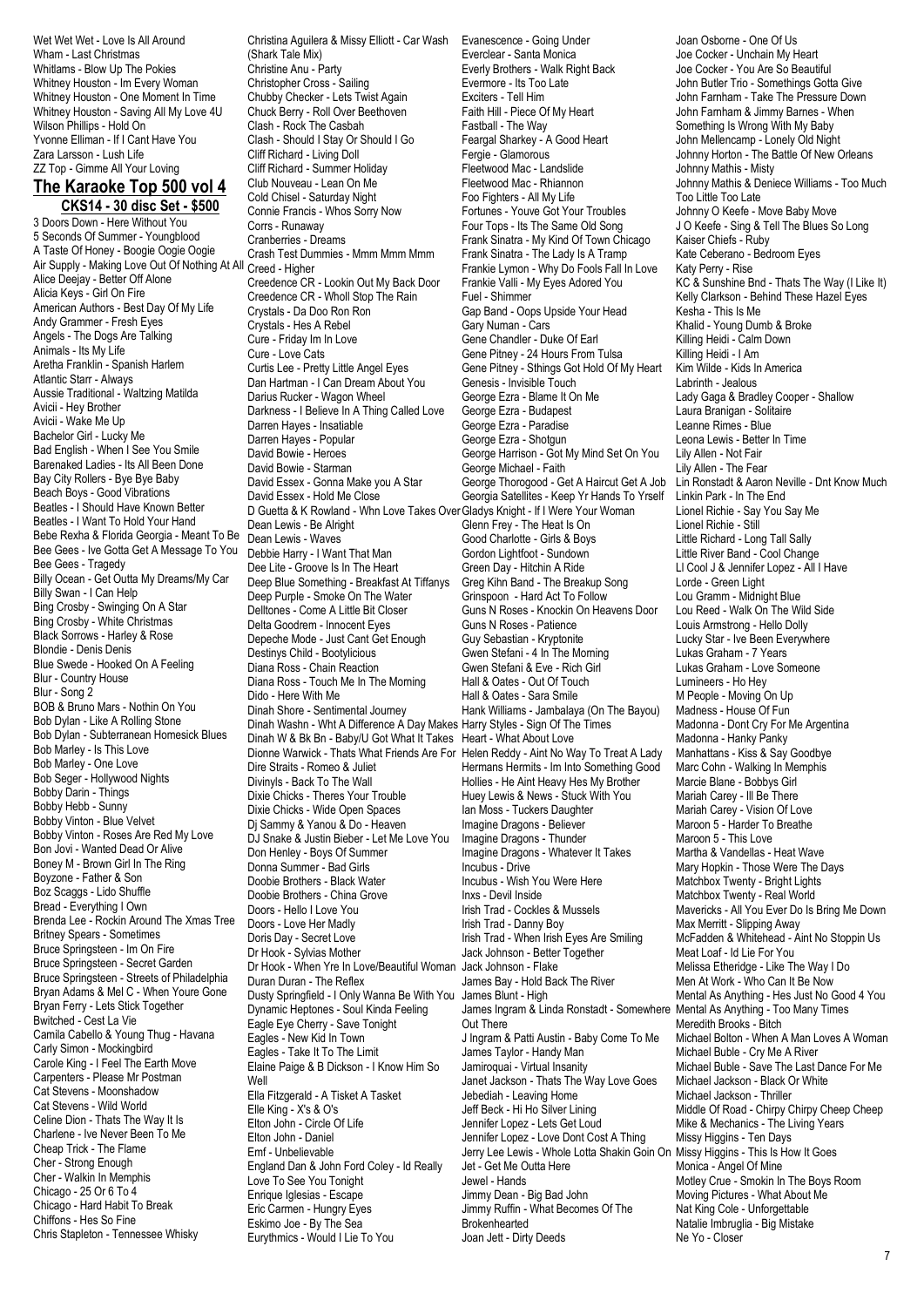Ne Yo - So Sick Neil Diamond - Love On The Rocks Neil Diamond - Mr Bojangles Neil Sedaka - Laughter In The Rain Neil Young - Rockin In The Free World Nelly Furtado - All Good Things/End Neneh Cherry - Buffalo Stance New Radicals - You Get What You Give Niall Horan - Slow Hands Nick Gilder - Hot Child In The City Nickelback - Far Away Nirvana - Lithium No Doubt - Its My Life No Doubt & Bounty Killer - Hey Baby Noiseworks - Hot Chilli Woman Normie Rowe - Ooh La La Nsync - I Want You Back Nsync - Tearin Up My Heart Oasis - Champagne Supernova OC Smith - Little Green Apples Ojays - Love Train Olivia Newton John - Physical One Direction - Live While Were Young Orianthi - Shut Up & Kiss Me Passenger - Anywhere Patsy Cline - Shes Got You Patsy Cline - Walkin After Midnight Paul Anka - Put Your Head On My Shoulder Paul Anka - Youre Having My Baby Paul McCartney & Wings - Silly Love Songs Paul Young - Everytime You Go Away Paul Young - Wherever I Lay My Hat Paula Cole - I Dont Want To Wait Peaches & Herb - Reunited Peggy Lee - Im A Woman Percy Sledge - When A Man Loves A Woman Perry Como - Its Impossible Peter Gabriel - Sledgehammer Petula Clark - I Know A Place Phil Collins - One More Night Phil Collins - Two Hearts Phil Collins - You Cant Hurry Love Pilot - Magic Pink - Beautiful Trauma Pink - Just Like Fire Pink - What About Us POD - Alive Poison - Nothin But A Good Time Police - Every Little Thing She Does Is Magic Post Malone - I Fall Apart Post Malone - Rockstar Powderfinger - Stumblin Power Station - Some Like It Hot Pretenders - Ill Stand By You Prince - Cream Prince - Sign O The Times Proclaimers - Im On My Way Pulp - Common People Pulp - Disco 2000 Pussycat Dolls - Buttons Quarterflash - Harden My Heart Queen - Radio Ga Ga R Kelly - If I Could Turn Back/Hands Of Time Randy Van - Just When I Needed You Most Ray Charles - Born To Lose Red Hot Chili Peppers - Love Rollercoaster Red Hot Chili Peppers - The Zephyr Song Reef - Place Your Hands Rem - Shiny Happy People Richard Marx - Hazard Richard Marx - Shouldve Known Better Ricky Martin - Shake Your Bon Bon Ricky & Christina Ag - Nobody Wants 2B Lonely Rihanna - Shut Up & Drive Rob Thomas - Give Me The Meltdown Robbie Williams - Feel Rod Stewart - Rhythm Of My Heart Rod Stewart - Some Guys Have All The Luck Ronettes - Be My Baby Roxette - Dressed For Success Roxus - Where Are You Now Roy Orbison - In Dreams Roy Orbison - You Got It S2S - Sister

Salt N Pepa - Shoop Sam & Dave - Soul Man Sam Hunt - Body Like A Back Road Sam Smith - Too Good At Goodbyes Sammy Davis Jr - The Candy Man Santana - Maria Maria Sara Storer & John Wmsn - Raining On Plains Wham - Club Tropicana Savage Garden - Break Me Shake Me Savage Garden - I Want You Scissor Sisters - I Dont Feel Like Dancing Scorpions - Wind Of Change Selena Gomez & Marshmello - Wolves Shaggy - Hey Sexy Lady Shakaya - Stop Calling Me Shania Twain - Im Gonna Getcha Good Shania Twain - Im Holdin On To Love Shannon Noll - Learn To Fly Shawn Mendes - In My Blood Shawn Mendez - Nothing Holdin Me Back Shawn Mullins - Lullaby Sheena Easton - Modern Girl Sheryl Crow - If It Makes You Happy Sheryl Crow - Strong Enough Silverchair - The Greatest View Simple Plan - Welcome To My Life Simply Red - Moneys Too Tight To Mention Skyhooks - Ego Is Not A Dirty Word Skyhooks - Horror Movie Slim Dusty - Gday Gday Smash Mouth - Cant Get Enough Of You Baby Adam Lambert - Whataya Want From Me Smashing Pumpkins - 1979 Soul II Soul - Back To Life Spice Girls - 2 Become 1 Starland Vocal Band - Afternoon Delight Starsailor - Four To The Floor Starship - Sara Status Quo - Whatever You Want Steam - Na Na Hey Hey Kiss Him Goodbye Stephnie Mills - Never Knew Love Like This B4 Akon - Lonely Steve Miller Band - Rock n Me Steve Perry - Oh Sherrie Steven Stills - Love The One Youre With Stevie Nicks - Rooms on Fire Stevie & Tom - Stop Draggin My Heart Around Alanis Morissette - Ironic Stevie Wonder - Living For The City Stevie Wonder - Yester Me Yester You Yesday Alexandra Burke - Hallelujah Sting - If I Ever Lose My Faith In You Styx - Babe Styx - Show Me The Way Sugar Ray - When Its Over Supremes - Come See About Me Supremes - You Keep Me Hanging On Suzi Quatro - Can The Can Suzi Quatro - Devilgate Drive Sweet - Ballroom Blitz Sweet - Fox On The Run Swing Out Sister - Breakout Swinging Blue Jeans - Hippy Hippy Shake Take That - Back For Good Tal Bachman - Shes So High Taylor Dayne - Ill Always Love You Taylor Swift - White Horse Thin Lizzy - Whiskey In The Jar Three Dog Night - Black & White Tina Arena - Heaven Help My Heart Tina Arena - Now I Can Dance Tlc - No Scrubs Tlc - Unpretty Tom Jones - Help Yourself Tom Jones - Ill Never Fall In Love Again Tommy James & Shondells - Mony Mony Tommy Roe - Sheila Toni Braxton - He Wasnt Man Enough Tonic - If You Could Only See Toploader - Dancing In the Moonlight Trammps - Disco Inferno Transvision Vamp - Baby I Dont Care Travis - Why Does It Always Rain On Me Tremeloes - Silence Is Golden Twenty One Pilots - Stressed Out U2 - Desire U2 - Vertigo UB40 - Kingston Town UB40 & Chrissie Hynde - I Got You Babe Vance Joy - Were Going Home

Veronicas - 4Ever Vertical Horizon - Everything You Want Verve - Bitter Sweet Symphony Vitamin C - Graduation Walk The Moon - Shut Up And Dance Warrant - Cherry Pie White Plains - My Baby Loves Lovin Whitney Houston - How Will I Know Whitney Houston - So Emotional Will To Power - Baby Love Yr Way & Freebird

#### **The Karaoke Top 1000 60 disc Set - \$1000**

1927 - If I Could 3 Doors Down - Its Not My Time (I Wont Go) A Ha - Take On Me Abba - Dancing Queen Abba - Gimmie Gimmie Gimmie Abba - Knowing Me Knowing You Abba - Mamma Mia Abba - SOS Abba - Super Trouper ACDC - Highway To Hell ACDC - Thunderstruck ACDC - TNT ACDC - You Shook Me All Night Long Ace Of Base - All That She Wants Ace Of Base - Dont Turn Around Adele - Hello Adele - Rolling In The Deep Adele - Send My Love to your New Lover Adele - Set Fire To The Rain Aerosmith - I Dont Want To Miss A Thing Aerosmith - Janies Got A Gun Aerosmith - Love In An Elevator Air Supply - All Out Of Love Alan Jackson - Chattahoochee AJ & Jimmy Buffett - Its 5 o/c Somewhere Alan Walker - Faded Alanis Morissette - Hand In My Pocket Alannah Myles - Black Velvet Alicia Keys - If I Aint Got You Alicia Keys - No One All 4 One - I Swear Amanda Perez - Angel America - A Horse With No Name American Hi Fi - Flavor Of The Weak Amy Winehouse - Rehab Anastacia - Im Outta Love Andy Williams - Ct Get Used To Losing You Andy Williams - Moon River Angels - Am I Ever Gonna See Yr Face Again Angels - No Secrets Angus & Julia Stone - Big Jet Plane Animals - House Of The Rising Sun Anne Marie - Alarm Anne Murray - Could I Have This Dance Anne Murray - Snowbird Anthony Callea - The Prayer Aqua - Barbie Girl Archies - Sugar Sugar Aretha - U Mke Me Feel Like Natural Woman Aretha Franklin - Respect Arthur Conley - Sweet Soul Music Ashlee Simpson - La La Australian Crawl - Downhearted Australian Crawl - Reckless Avicii & Aloe Blacc - Wake Me Up Avril Lavigne - Complicated Avril Lavigne - Sk8er Boi B Adams - Everything I Do I Do It For You B52s - Love Shack Baby Animals - Early Warning Baby Animals - One Word Bachelor Girl - Buses & Trains Bachman Turner - You Aint Seen Nothing Yet Backstreet Boys - Everybody (Bstreets Back) Backstreet Boys - Ill Never Break Your Heart Baha Men - Who Let The Dogs Out Bananarama - Venus

Bangles - Eternal Flame Barbra S & Neil D - You Dt Bring Me Flowers Barbra Streisand - Evergreen Barenaked Ladies - One Week Barry Manilow - Copacabana Barry Manilow - Mandy Beach Boys - California Girls Beach Boys - Surfin USA Beatles - A Hard Days Night Beatles - Help Beatles - Hey Jude Beatles - Twist & Shout Bee Gees - How Deep Is Your Love Bee Gees - Night Fever Bee Gees - Stayin Alive Bee Gees - You Should Be Dancing Belinda Carlisle - Heaven Is Place On Earth Belinda Carlisle - Leave A Light On For Me Bellamy Brothers - Let Your Love Flow Bellamy Brs - If I Said U Had Beautiful Body Ben E King - Stand By Me Berlin - Take My Breath Away Bernard Fanning - Songbird Bette Midler - Boogie Woogie Bugle Boy Bette Midler - From A Distance Bette Midler - Under The Boardwalk Bette Midler - Wind Beneath My Wings Beyonce - If I Were A Boy Beyonce - Irreplaceable Beyonce - Listen Beyonce - Run The World (Girls) Beyonce - Single Ladies (Put A Ring On It) Big Bopper - Chantilly Lace Bill Haley & Comets - Rock Around The Clock Bill M & Jen W - Ive Had The Time Of My Life Bill Withers - Aint No Sunshine Billy Field - Bad Habits Billy Field - You Werent In Love With Me Billy Idol - Rebel Yell Billy Idol - White Wedding Billy Joel - My Life Billy Joel - Piano Man Billy Joel - Uptown Girl Billy Joel - We Didnt Start The Fire Billy Ocean - Caribbean Queen Billy Ocean - When The Going Gets Tough Billy Paul - Me & Mrs Jones Billy Ray Cyrus - Achy Breaky Heart Billy Thorpe - Over The Rainbow Billy Thorpe - Poison Ivy Black Crowes - Hard To Handle Black Eyed Peas - I Gotta Feelin Black Eyed Peas - Where Is The Love Blessid Union - Hey Leonardo (She Likes Me) Blink 182 - All The Small Things Blondie - Heart Of Glass Blondie - The Tide Is High Blu Cantrell - Hit Em Up Style Blues Brothers - Evrybody Needs Somebody Blues Brothers - Shake Your Tail Feather Bob Dylan - Blowin In The Wind Bob Dylan - Knockin On Heavens Door Bob Marley - Jamming Bob Marley - No Woman No Cry Bob Seger - Mainstreet Bob Seger - Night Moves Bob Seger - Old Time Rock & Roll Bobby Darin - Dream Lover Bobby Darin - Mack the Knife Bobby Goldsboro - Honey Bobby Mcferrin - Dont Worry Be Happy Bon Jovi - Its My Life Bon Jovi - Livin On A Prayer Boney M - Rivers Of Babylon Bonfunk Mcs - Freestyler Bonnie Tyler - Total Eclipse Of The Heart Boston - More Than A Feeling Boyz II Men - Ill Make Love To You Boyzone - Words Bread - Baby Im A Want You Brenda Lee - Sweet Nothings Brian Cadd - Let Go Brian Hyland - Itsy Bitsy Teeny Weenie Yellow Polka Dot Bikini Brian Hyland - Sealed With A Kiss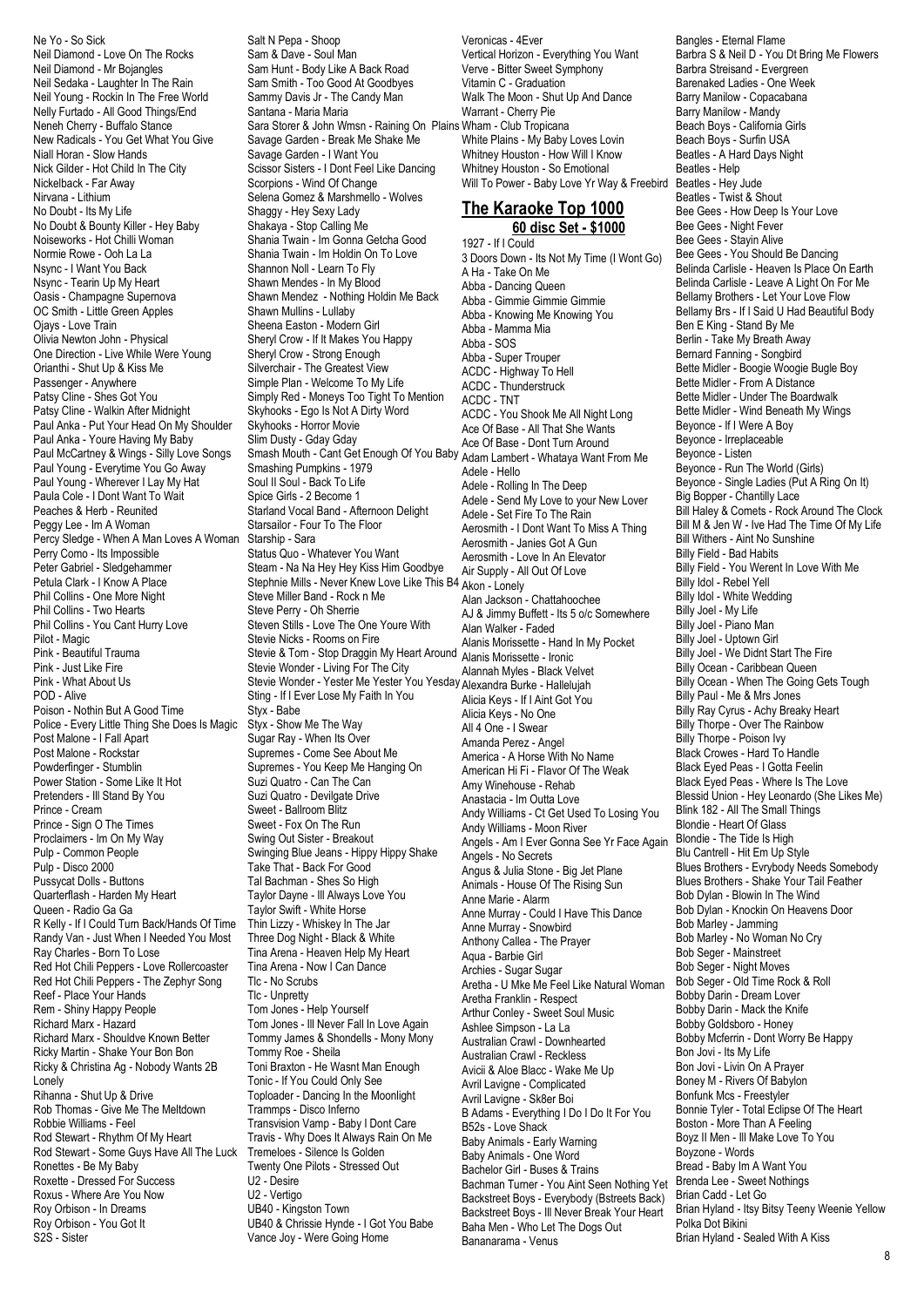Britney Spears - Baby One More Time Britney Spears - Oops I Did It Again Bruce Channel - Hey Baby Bruce Springsteen - Born In The USA Bruce Springsteen - Dancing In The Dark Bruce Springsteen - Glory Days Bruno Mars - Count On Me Bruno Mars - Just The Way You Are Bruno Mars - The Lazy Song Bruno Mars & Travie McCoy - Billionaire Bryan Adams - Heaven Bryan Adams - Please Forgive Me Bryan Adams - Summer Of 69 Buddy Holly - Heartbeat Buddy Holly - Oh Boy Buddy Holly - Peggy Sue Buddy Holly - Thatll Be The Day C Harris & Rihanna - This Is Wht U Came For Calum Scott - Dancing On My Own Cap & Tennille - Love Will Keep Us Together Carly Rae Jepsen - Call Me Maybe Carole King - Its Too Late Carpenters - Close To You Carpenters - Hurting Each Other Celine Dion - Because You Loved Me Celine Dion - My Heart Will Go On Celine Dion - Power Of Love Chainsmokers & Daya - Dont Let Me Down Chainsmokers & Halsey - Closer Charley Pride - Crystal Chandeliers Charlie Daniels - Devil Wnt Down To Georgia Cher - Believe Cher - If I Could Turn Back Time Cher - Shoop Shoop Song (Its In His Kiss) Chic - Good Times Chicago - All That Jazz Chicago - If You Leave Me Now Choirboys - Run To Paradise Chris Deburgh - Lady In Red Christina Aguilera - Beautiful Christina Aguilera - Lady Marmalade Christina Perri - A Thousand Years Christina Perri - Jar Of Hearts Christine Anu - Sunshine On A Rainy Day Chuck Berry - Johnny B Goode Chuck Berry - No Particular Place To Go Chuck Berry - Sweet Little Sixteen Chumbawamba - Tubthumping Church - The Unguarded Moment Col Joye - Heaven Is My Womans Love Col Joye - Oh Yeah Uh Huh Colbie Caillat - Bubbly Cold Chisel - Cheap Wine Cold Chisel - Flame Trees Cold Chisel - Khe Sahn Cold Chisel - My Baby Coldplay - Viva La Vida Coldplay - Yellow Color Me Badd - All 4 Love Commitments - Mustang Sally Commodores - Easy Communards - Dont Leave Me This Way Concrete Blonde - Joey Connie Francis - Lipstick On Your Collar Connie Francis - Stupid Cupid Corrs - Breathless Counting Crows - Mr Jones Counting Crows & V Carlton - Big Yellow Taxi Eddie Floyd - Knock On Wood Craig David - 7 Days Cranberries - Zombie Creed - With Arms Wide Open Creedence - Have You Ever Seen The Rain Creedence Clearwater - Bad Moon Rising Creedence Clearwater - Midnight Special Creedence Clearwater Revival - Lodi Crowded House - Better Be Home Soon Crowded House - Dont Dream Its Over Cry Gayle - Dt It Make My Brown Eyes Blue Crystal Gayle - Talking In Your Sleep Culture Club - Do U Really Want To Hurt Me Culture Club - Karma Chameleon Cyndi Lauper - Girls Just Wanna Have Fun Cyndi Lauper - Time After Time Cyndi Lauper - True Colors D Lee Roth - Just A Gigolo I Aint Got Nobody Eric Clapton - Tears In Heaven

D Warwick - Do You Know Way To San Jose Eric Clapton - Wonderful Tonight Daddy Cool - Come Back Again Daddy Cool - Eagle Rock Daniel Powter - Bad Day Danny & Juniors - At The Hop Daryl Braithwaite - Horses David Bowie - Lets Dance David Bowie - Modern Love David Bowie & Queen - Under Pressure David Dundas - Jeans On Dean Martin - Everybody Loves Somebody Dean Martin - Memories Are Made Of This Dean Martin - Thats Amore (Thats Love) Deborah Conway - Only The Beginning Def Leppard - Lets Get Rocked Def Leppard - Love Bites Del Shannon - Runaway Delta Goodrem - Born To Try Delta Goodrem - In This Life Delta Goodrem - Lost Without You Deniece Williams - Lets Hear It For The Boy Destinys Child - Say My Name Dexys Midnight Runners - Come On Eileen Diana Ross - Aint No Mountain High Enough Dido - Thank You Diesel - Tip Of My Tongue Dion & Belmonts - A Teenager In Love Dion & Belmonts - The Wanderer Dionne Warwick - Heartbreaker Dionne Warwick - Walk On By Dire Straits - Money For Nothing Dire Straits - Sultans Of Swing Dire Straits - Walk Of Life Divinyls - Boys In Town Divinyls - I Touch Myself Dixie Chicks - Goodbye Earl Dixie Chicks - Landslide Dixie Chicks - Not Ready To Make Nice DJ Otzi - Hey Baby DNCE - Cake By The Ocean Dobie Gray - Drift Away Dolly Parton - 9 To 5 Dolly Parton - Jolene Don Mclean - American Pie Donna Summer - Hot Stuff Doobie Brothers - Listen To The Music Doobie Brothers - Long Train Running Doors - Riders On The Storm Doors - Roadhouse Blues Doris Day - Que Sera Sera Dragon - April Sun In Cuba Dragon - Are You Old Enough Dragon - Rain Drake - One Dance Drifters - Under The Boardwalk Dua Lipa - Be The One Duran Duran - Hungry Like The Wolf Dusty Springfield - Son Of A Preacher Man Eagles - Hotel California Eagles - Lyin Eyes Earth Wind & Fire - September Easybeats - Friday On My Mind Easybeats - Shes So Fine Ed Sheeran - Castle On The Hill Ed Sheeran - The A Team Ed Sheeran - Thinking Out Loud Eddie Cochran - Summertime Blues Elton & Kiki D - Dont Go Breaking My Heart Elton John - Candle In The Wind Elton John - Your Song Elvis Presley - Always On My Mind Elvis Presley - Blue Suede Shoes Elvis Presley - Cant Help Falling In Love Elvis Presley - Return To Sender Elvis Presley - Suspicious Minds Elvis Presley - Teddy Bear Elvis Presley - The Wonder Of You En Vogue - My Lovin (Never Gonna Get It) Engelbert Humperdinck - Quando Quando Engelbert Humperdinck - Release Me Engelbert Humperdinck - The Last Waltz Enrique Iglesias - Hero Eric Clapton - Layla

Estelle & Kanye West - American Boy Europe - The Final Countdown Eurythmics - Sweet Dreams (Made Of This) Evanescence - Bring Me To Life Evanescence - Call Me When Youre Sober Everly Brothers - All I Have To Do Is Dream Everly Brothers - Bye Bye Love Extreme - More Than Words Fairground Attraction - Perfect Faith Hill - There Youll Be Faith Hill - This Kiss Fall Out Boy - Thnks Fr Th Mmrs Fats Domino - Aint That A Shame Fergie - Big Girls Dont Cry Fifth Harmony & Ty Dolla - Work From Home Fine Young Cannibals - She Drives Me Crazy Fleetwood Mac - Dreams Florence + Machine - Youve Got The Love Foo Fighters - Learn To Fly Foo Fighters - Monkey Wrench Foo Fighters - Times Like These Foreigner - Hot Blooded Foreigner - I Want To Know What Love Is Foster The People - Pumped Up Kicks Foundations - Build Me Up Buttercup Fountains Of Wayne - Stacys Mom Four Seasons - Dec 63 (Oh What A Night) Four Seasons - Rag Doll Four Tops - I Cant Help Myself Frank Sinatra - My Way Frank Sinatra - New York New York Frank Sinatra - Strangers In The Night Frankie Goes To Hollywood - Relax Frankie Valli - Cant Take My Eyes Off Of You Fray - You Found Me Free - All Right Now Fugees & Lauryn Hill - Killing Me Softly Fun & Janelle Monae - We Are Young Gangajang - Sounds Of Then Garth Brooks - Friends In Low Places Garth Brooks - If Tomorrow Never Comes Gene Vincent - Be Bop A Lula George & Elton - Dont Let The Sun Go Down George Harrison - My Sweet Lord George Mccrae - Rock Your Baby George Michael - Careless Whisper George Michael - Father Figure Gerry Rafferty - Baker Street Gerry/Pacemakers - Youll Never Walk Alone Gilbert Osullivan - Alone Again (Naturally) Gin Blossoms - Hey Jealousy Glen Campbell - Rhinestone Cowboy Glen Campbell - Wichita Lineman Gloria Gaynor - I Will Survive Goanna - Solid Rock Goo Goo Dolls - Iris Goo Goo Dolls - Slide Good Charlotte - I Dont Want To Be In Love Gordon Lightfoot - If You Cld Read My Mind Gotye & Kimbra - Sbody Tht I Used To Know Green Day - Time Of Your Life (Good Rid) Green Day - When I Come Around Gretchen Wilson - Redneck Woman Grinspoon - Dont Change Grinspoon - Just Ace Guns N Roses - Paradise City Guns N Roses - Sweet Child O Mine Guy Sebastian - Angels Brought Me Here Guy Sebastian & Lupe Fiasco - Battle Scars Gwen Stefani - Hollaback Girl Gwen Stefani - What You Waiting For Hall & Oates - I Cnt Go For That (No Can Do) Hall & Oates - Kiss On My List Hanson - Mmm Bop Harry Belafonte - Day O (Banana Boat Song) Harry Chapin - Cats In The Cradle Harry Connick Jr - It Had To Be You Heart - All I Wanna Do Is Make Love To You Heart - These Dreams Helen Reddy - Delta Dawn Helen Reddy - I Am Woman Hinder - Lips Of An Angel Hollies - Long Cool Woman In A Black Dress Hoodoo Gurus - Good Times

Hoodoo Gurus - Like Wow Wipeout Hoodoo Gurus - Whats My Scene Hooters - And We Danced Hootie & Blowfish - I Only Wanna Be With U Hootie & Blowfish - Let Her Cry Hot Chocolate - You Sexy Thing Hozier - Take Me To Church Huey Lewis & News - The Power Of Love Human League - Dont You Want Me Human Nat & J Farnham - Everytime You Cry Hunters & Collectors - Holy Grail Hunters & Collectors - When River Runs Dry Hunters & Colltrs - Throw Yr Arms Around Me Hush - Bony Moronie Icehouse - Great Southern Land Idina Menzel - Frozen Iggy Pop - Real Wild Child Iggy Pop & Kate Pierson - Candy Ike & Tina Turner - Nutbush City Limits Illy & Vera Blue - Papercuts Invertigo - Chances Are Inxs - Mystify Inxs - Never Tear Us Apart Inxs - New Sensation Inxs - Original Sin Inxs - Suicide Blonde Inxs & Jimmy Barnes - Good Times Irene Cara - Fame Irene Cara - Flashdance What A Feeling J Cocker & J Warnes - Up Where We Belong J Geils Band - Centerfold Jack Johnson - Good People Jackson 5 - Blame It On The Boogie James Arthur - Say You Wont Let Go James Blundell & Dingos - Way Out West James Blunt - 1973 James Blunt - Youre Beautiful James Taylor - How Sweet It Is (2B Loved) James Taylor - Youve Got A Friend Janet Jackson - What Hve You Done/Lately Janis Joplin - Mercedes Benz Jason Mraz - Im Yours Jeannie C Riley - Harper Valley PTA Jen Hudson - I Am Telling You Im Not Going Jennifer Lopez - If You Had My Love Jennifer Paige - Crush Jerry Lee Lewis - Great Balls Of Fire Jessica Simpson - I Wanna Love U Forever Jessica Simpson - With You Jessie J - Domino Jessie J - Price Tag Jet - Cold Hard Bitch Jet - Rollover Dj Jewel - Foolish Games Jim Reeves - Hell Have To Go Jim Stafford - Spiders & Snakes Jimmy Barnes - Driving Wheels Jimmy Barnes - Working Class Man Jimmy Buffett - Margaritaville Joan Armatrading - Drop The Pilot Joan Jett & Blackhearts - I Love Rock N Roll Joe Walsh - Rocky Mountain Way John Cougar Mellencamp - Hurts So Good John Cougar Mellencamp - Jack & Diane John Denver - Take Me Home Cntry Roads John Denver - Thank God Im A Country Boy John Farnham - Age Of Reason John Farnham - Pressure Down John Farnham - Touch Of Paradise John Farnham - Two Strong Hearts John Farnham - Youre The Voice John Fred & Playboy Band - Judy In Disguise John Legend - All Of Me John Lennon - Imagine John Mayer - Bigger Than My Body John Mayer - Your Body Is A Wonderland John Paul Young - Love Is In The Air John Travolta & Olivia NJ - Summer Nights John Travolta & ONJ - Grease Megamix John Travolta & ONJ - Yre One That I Want Johnny Cash - Folsom Prison Blues Johnny Cash - I Walk The Line Johnny Cash - Ring Of Fire Johnny Diesel & Injectors - Dont Need Love Johnny Diesel & Injectors - Soul Revival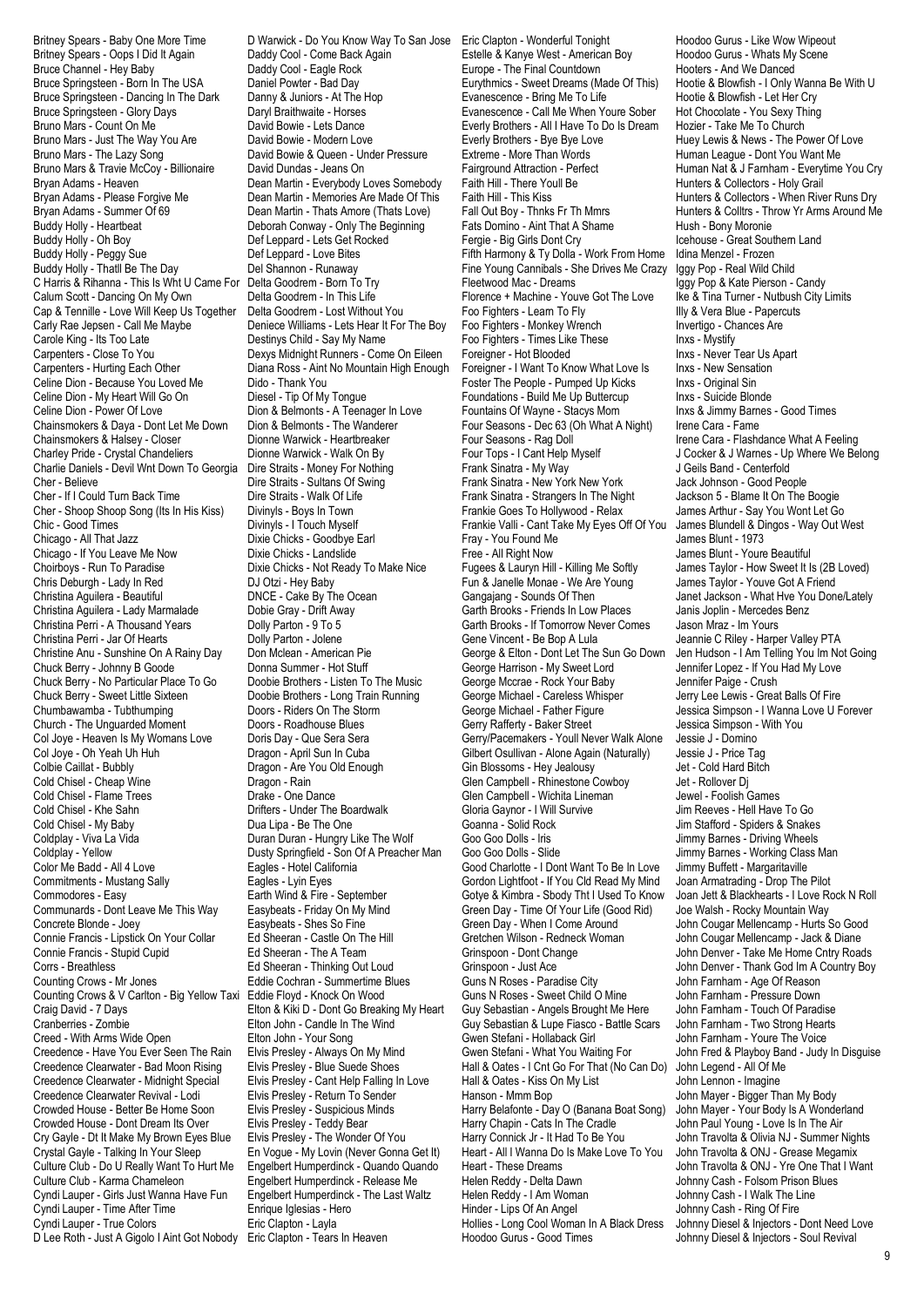Johnny Mathis - The Twelfth Of Never Johnny Nash - I Can See Clearly Now Johnny O Keefe - She Wears My Ring Johnny O Keefe - Shes My Baby Jonas Blue - Fast Car Jordin Sparks - Battlefield Jordin Sparks - Tattoo Josh Groban - You Raise Me Up Journey - Dont Stop Believin Judy Collins - Send In The Clowns Juice Newton - Queen Of Hearts Julio & Willie - To All The Girls I Loved Before Justin Bieber - Love Yourself Justin Bieber & Ludacris - Baby Justin Timberlake - Cant Stop The Feeling Justin Timberlake - Rock Your Body Kasey Chambers - Like A River Kasey Chambers - Not Pretty Enough Kate Ceberano - Pash Katrina & Waves - Walking On Sunshine Katy Perry - Firework Katy Perry - Hot n Cold Katy Perry - I Kissed A Girl Katy Perry - Roar Katy Perry - Waking Up In Vegas Katy Perry & Snoop Dogg - California Gurls Kc & Sunshine Band - Get Down Tonight Kc & Sunshine Band - Please Dont Go Kd Lang - Constant Craving Kelly Clarkson - Because Of You Kelly Clarkson - Breakaway Kelly Clarkson - Never Again Kelly Clarkson - Since U Been Gone Kenny Loggins - Danger Zone Kenny Loggins - Footloose Kenny R & Dolly P - Islands In The Stream Kenny Rogers - Coward Of The County Kenny Rogers - The Gambler Kesha - Tik Tok Kesha - We R Who We R Kid Rock - All Summer Long Killers - Human Killers - Mr Brightside Killing Heidi - Mascara Killing Heidi - Weir Kings Of Leon - Sex On Fire Kings Of Leon - Use Somebody Kinks - Lola Kiss - God Gave Rock N Roll To You Kiss - I Was Made For Loving You Knack - My Sharona Kool & Gang - Celebration Kool & Gang - Get Down On It Kungs Vs Cookin On 3 Burners - This Girl Kylie Minogue - Ct Get You Out Of My Head Kylie Minogue - The Locomotion Labrinth & Em Sande - Beneath Yr Beautiful Lady Gaga - Alejandro Lady Gaga - Bad Romance Lady Gaga - Paparazzi Lady Gaga - Poker Face Lady Gaga - The Edge Of Glory Lady Gaga & Beyonce - Telephone Leann Rimes - Cant Fight The Moonlight Lenny Kravitz - American Woman Lenny Kravitz - Are You Gonna Go My Way Leona Lewis - Bleeding Love Leonardos Bride - Even When Im Sleeping Lesley Gore - Its My Party Lifehouse - Halfway Gone Lifehouse - Hanging By A Moment Linda Ronstadt - Blue Bayou Linda Ronstadt - When Will I Be Loved Lionel Richie - All Night Long (All Night) Lionel Richie - Hello Lionel Richie - Three Times A Lady Lionel Richie & Diana Ross - Endless Love Lisa Loeb - Stay (I Missed You) Little River Band - Help Is On Its Way Little River Band - Playing To Win Little River Band - Reminiscing LMFAO - Sexy & I Know It Lobo - Me & You & A Dog Named Boo Lonestar - Amazed Lorde - Royals

Los Del Rio - Macarena Lou Bega - Mambo No. 5 Lou Rawls - Youll Never Find Another Love Ls Neil Diamond - Sweet Caroline Armstrong - When Saints Go Marching In Louis Armstrong - What A Wonderful World Luther V & JJ - Best Things In Life Are Free Lynyrd Skynyrd - Free Bird Lynyrd Skynyrd - Sweet Home Alabama Macy Gray - I Try Madness - Baggy Trousers Madness - It Must Be Love Madonna - Crazy For You Madonna - Like A Prayer Madonna - Like A Virgin Madonna - Material Girl Mamas & Papas - California Dreaming Mandy Moore - Candy Manfred Mann - Do Wah Diddy Diddy Marcia Hines - I Got The Music In Me Marcia Hines - I Just Dont Know What To Do Mariah Carey - All I Want For Christmas Mariah Carey - Fantasy Mariah Carey - Hero Mariah Carey - Without You Mark Ronson - Uptown Funk Mark Ronson & Amy Winehouse - Valerie Maroon 5 - Wont Go Home Without You Maroon 5 & C Aguilera - Moves Like Jagger Maroon 5 & Ken Lamar - Dont Wanna Know Martha & Vandellas - Dancing In The Street Martha & Vandellas - Jimmy Mack Marvin Gaye - I Heard It Thru The Grapevine Marvin Gaye - Lets Get It On Mary Mary - Shackles (Praise You) Matchbox Twenty - 3am Matchbox Twenty - How Far Weve Come Matchbox Twenty - If Youre Gone Matchbox Twenty - Push Mavericks - Dance The Night Away Mc Hammer - U Cant Touch This McCoys - Hang On Sloopy Meat Loaf - Bat Out Of Hell Meat Loaf - Id Do Anything For Love Meat Loaf - Paradise By Dashboard Light Meghan Trainor - All About That Bass Mel Torme - Blue Moon Melissa Etheridge - Bring Me Some Water Men At Work - Down Under Mental As Anything - Live It Up Mental As Anything - Nips Are Getting Bigger Mentals - If You Leave Me Can I Come Too Merrill Bainbridge - Mouth Michael Bolton - How Am I Supposed To Live Michael Bolton - Said I Loved You But I Lied Michael Buble - Havent Met You Yet Michael Buble - Sway Michael Jackson - Bad Michael Jackson - Beat It Michael Jackson - Ben Michael Jackson - Billie Jean Midnight Oil - Beds Are Burning Midnight Oil - Forgotten Years Midnight Oil - Power & The Passion Miley Cyrus - Party In The USA Miley Cyrus - The Climb Miley Cyrus - Wrecking Ball Mo - Final Song Models - Barbados Mondo Rock - Come Said The Boy Monica & Brandy - The Boy Is Mine Monkees - Daydream Believer Monkees - Im A Believer Monkees - Last Train To Clarksville Moody Blues - Nights In White Satin Mr Mister - Broken Wings Mr Mister - Kyrie Mumford & Sons - Little Lion Man Nancy Sinatra - Boots Are Made For Walkin Nancy Sinatra & Lee Hazlewood - Jackson Natalie Cole - Miss You Like Crazy Natalie Cole - Pink Cadillac Natalie Cole & Nat King Cole - Unforgettable Natasha Bedingfield - These Words Natasha Bedingfield - Unwritten

Neil Diamond - Cracklin Rosie

Neil Diamond - I Am I Said Neil Diamond - Kentucky Woman Neil Sedaka - Happy Birthday Sweet Sixteen Nelly - Hot In Herre Nelly & Kelly Rowland - Dilemma Nelly Furtado - Im Like A Bird Nelly Furtado - Turn Off The Lights Nickelback - How You Remind Me Nickelback - Someday Nicki Minaj - Starships Nine Days - Absolutely (Story Of A Girl) Nirvana - Smells Like Teen Spirit No Doubt - Dont Speak No Doubt - Just A Girl No Doubt - Sunday Morning Noiseworks - No Lies Noiseworks - Take Me Back Normie Rowe - Que Sera Sera Normie Rowe - Shakin All Over Nsync - Bye Bye Bye Oasis - Dont Look Back In Anger Oasis - Wonderwall Offspring - Pretty Fly (For A White Guy) Offspring - Self Esteem Olivia N John - Hopelessly Devoted To You Olivia N John - If You Love Me Let Me Know Olivia Newton John - Let Me Be There One D - 1 Way Or Another (Teenage Kicks) One Direction - What Makes You Beautiful Onerepublic - Counting Stars Onerepublic - Stop & Stare Orianthi - According To You Owl City - Fireflies Paramore - Decode Paramore - The Only Exception Passenger - Let Her Go Pat Benatar - All Fired Up Pat Benatar - Hit Me With Your Best Shot Pat Benatar - Love Is A Battlefield Patrick Hernandez - Born To Be Alive Patsy Cline - Crazy Patsy Cline - I Fall To Pieces Patsy Cline - Sweet Dreams Paul Kelly - Before Too Long Paul Kelly - Dumb Things Paul Kelly - To Her Door Paul McC & Mich Jackson - The Girl Is Mine Paul McC & Stevie Wonder - Ebony & Ivory Peabo & Roberta Flack - Tonight I Celebrate Pearl Jam - Better Man Pearl Jam - Jeremy Pet Shop Boys - West End Girls Pete Murray - So Beautiful Peter Allen - I Go To Rio Peter Cetera - The Glory Of Love Peter Frampton - Baby I Love Your Way Peter Paul & Mary - Blowin In The Wind Peter Paul & Mary - Leaving On A Jet Plane Pharrell Williams - Happy Phil Collins - Against All Odds Phil Collins - Another Day In Paradise Phil Collins - Easy Lover Phil Collins - Groovy Kind Of Love Pink - Dear Mr President Pink - Get The Party Started Pink - So What Pink - Sober Pink - U + Ur Hand Pink - Who Knew Pink & Nate Ruess - Just Give Me A Reason Pink Floyd - Another Brick In The Wall Plain White Ts - Hey There Delilah Platters - The Great Pretender Pod - Youth Of The Nation Pointer Sisters - Fire Pointer Sisters - Im So Excited Pointer Sisters - Slow Hand Poison - Every Rose Has Its Thorn Poison - Unskinny Bop Police - Message In A Bottle Police - Roxanne Powderfinger - My Happiness Powderfinger - On My Mind Powderfinger - Since You Been Gone

Pretenders - Back On The Chain Gang Pretenders - Brass In Pocket (Im Special) Prince - 1999 Prince - Kiss Prince - Purple Rain Prince - Raspberry Beret Proclaimers - Im Gonna Be 500 Miles Puddle Of Mudd - She Hates Me Pussycat Dolls - Dontcha Pussycat Dolls - I Hate This Part Pussycat Dolls - When I Grow Up Queen - Another One Bites The Dust Queen - Bohemian Rhapsody Queen - Crazy Little Thing Called Love Queen - We Will Rock You R Kelly - I Believe I Can Fly Radiators - Gimme Head Ray Charles - Hit The Road Jack Ray Charles - I Cant Stop Loving You Ray Charles - Whatd I Say Ray Parker Jr - Ghostbusters Ray Price - For The Good Times Red Hot Chili Peppers - By The Way Red Hot Chili Peppers - Californication Red Hot Chili Peppers - Cant Stop Red Hot Chili Peppers - Under The Bridge REM - Everybody Hurts REM - Losing My Religion REM - Man On The Moon Rembrandts - Ill Be There For You (Friends) Reo Speedwagon - Cant Fight This Feeling Reo Speedwagon - Keep On Loving You Rick Astley - Never Gonna Give You Up Rick Price - Not A Day Goes By Rick Springfield - Jessies Girl Rickie Lee Jones - Chuck Es In Love Ricky Martin - Livin La Vida Loca Ricky Martin - She Bangs Ricky Nelson - Garden Party Right Said Fred - Im Too Sexy Righteous Brothers - Unchained Melody Righteous Brs - Youve Lost That Lovin Feelin Rihanna - Dont Stop The Music Rihanna - Only Girl (In The World) Rihanna - SOS (Rescue Me) Rihanna - Umbrella Rihanna - Unfaithful Rihanna & Calvin Harris - We Found Love Rob Flack - Killing Me Softly With His Song Rob Thomas - Lonely No More Rob Thomas - This Is How A Heart Breaks Robbie Williams - Angels Robbie Williams - Let Me Entertain You Robert Palmer - Addicted To Love Robert Palmer - Simply Irresistible Roberta Flack - 1st Time Ever I Saw Yr Face Rockmelons - That Word (L O V E Love) Rocky Horror Picture Show - Time Warp Rod Stewart - Do Ya Think Im Sexy Rod Stewart - Hot Legs Rod Stewart - Maggie May Rogue Traders - Voodoo Child Rolling Stones - Brown Sugar Rolling Stones - Honky Tonk Women Rolling Stones - Satisfaction Romantics - What I Like About You Ron Keating - When You Say Nothing At All Rose Royce - Car Wash Rose Tattoo - Bad Boy For Love Roxette - It Must Have Been Love Roxette - Joyride Roy Orbison - Only The Lonely Roy Orbison - Pretty Woman S Club - Dont Stop Movin Sade - Smooth Operator Salt N Pepa - Lets Talk About Sex Salt N Pepa - Push It Sam Brown - Stop Sam Cooke - You Send Me Sara Bareillas - Love Song Sarah Mclachlan - Angel Savage Garden - I Knew I Loved You Savage Garden - To The Moon & Back Savage Garden - Truly Madly Deeply

Screaming Jets - Better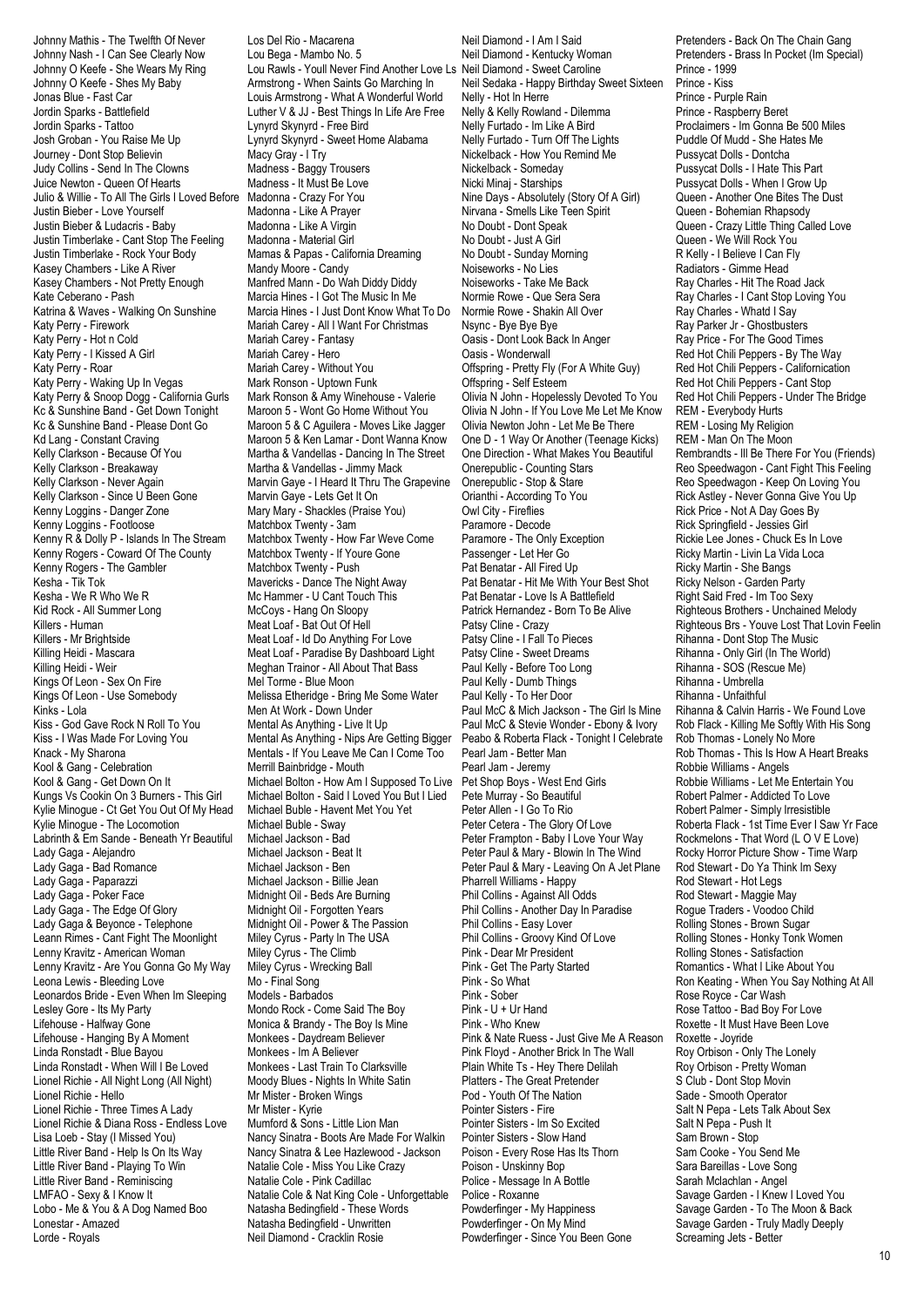Screaming Jets - Helping Hand Screaming Jets - October Grey Seal - Crazy Seal - Kiss From A Rose Searchers - Love Potion Number Nine Seekers - Ill Never Find Another You Seekers - The Carnival Is Over Seekers - We Are Australian Shaggy - It Wasnt Me Shakira - Objection Tango Shakira - Underneath Your Clothes Shakira - Whenever Wherever Shania Twain - From This Moment On Shania Twain - If Youre Not In It For Love Shania Twain - Man I Feel Like A Woman Shania Twain - That Dont Impress Me Much Shania Twain - Whose Bed Have Your Boots Shania Twain - Youre Still The One Shannon Noll - Burn Shannon Noll - What About Me Shawn Mendes - Treat You Better Sheryl Crow - All I Wanna Do Shirley Bassey - Big Spender Sia - Chandelier Sia & David Guetts - Titanium Silverchair - Freak Silverchair - Tomorrow Simon & Garfunkel - Mrs Robinson Simon & Garfunkel - Sounds Of Silence Simple Minds - Dont You Forget About Me Simple Plan - Addicted Simple Plan - Shut Up Simply Red - Holding Back The Years Simply Red - If You Dont Know Me By Now Sister Sledge - We Are Family Sixpence None The Richer - Kiss Me Sixpence None The Richer - There She Goes Skyhooks - All My Friends Ar Getting Married Skyhooks - Jukebox In Siberia Slim Dusty - Duncan Smash Mouth - All Star Smash Mouth - Im A Believer Smash Mouth - Walking On The Sun Smashing Pumpkins - Bullet Butterfly Wings Smashing Pumpkins - Tonight Tonight Smokie - Living Next Door To Alice Snow Patrol - Chasing Cars Sonny & Cher - I Got You Babe Soul Asylum - Runaway Train Southern Sons - Heart In Danger Spice Girls - Wannabe Spiderbait - Black Betty Spin Doctors - Two Princes Split Enz - I Got You St Wonder - I Just Called To Say I Love You Stacie Orrico - Theres Gotta Be More To Life Staind - Its Been Awhile Stars On 45 - Beatles Medley Starship - We Built This City Status Quo - Rockin All Over The World Stealers Wheel - Stuck In Middle With You Steppenwolf - Born To Be Wild Steve Earle - Copperhead Road Steve Miller Band - Abracadabra Steve Miller Band - The Joker Steve Winwood - Higher Love Stevie Wonder - My Cherie Amour Stevie Wright - Evie Sugar Ray - Every Morning Sunnyboys - Alone With You Supremes - Baby Love Supremes - You Cant Hurry Love Survivor - Eve Of The Tiger Suzi Quatro - Wild One Suzi Quatro & Chris Norman - Stumblin In T Rex - Get It On Taio Cruz - Dynamite Talking Heads - Burning Down The House Tammy Wynette - Stand By Your Man Tavares - Heaven Must Be Missing An Angel Taxiride - Creeping Up Slowly Taxiride - Get Set Taylor - We Are Never Getting Back Together Taylor Swift - Fifteen Taylor Swift - Love Story

Taylor Swift - Shake It Off Taylor Swift - You Belong With Me Tears For Fears - Shout Tears4Fears - Evybody Wants To Rule World Thin Lizzy - The Boys Are Back In Town Third Eye Blind - Semi Charmed Life Thirsty Merc - Someday Someday Tiffany - I Think Were Alone Now Timbaland & Onerepublic - Apologize Tina Arena - Burn Tina Arena - Chains Tina Arena - Sorrento Moon Tina Arena - Wasnt It Good Tina Cousins - Pray Tina Turner - Proud Mary Tina Turner - River Deep Mountain High Tina Turner - The Best Tina Turner - Whats Love Got To Do With It Tokens - The Lion Sleeps Tonight Tom Jones - Delilah Tom Petty - Free Fallin Tone Loc - Funky Cold Medina Tone Loc - Wild Thing Toni Basil - Mickey Toni Braxton - Un Break My Heart Toni Braxton - Youre Makin Me High Toni Childs - Many Rivers To Cross Toni Childs - Stop Your Fussing Toto - Africa Toto - Rosanna Tracy Chapman - Fast Car Tracy Chapman - Give Me One Reason Train - Drops Of Jupiter Train - Hey Soul Sister Travelling Wilburys - End Of The Line Trisha Yearwood - How Do I Live Troggs - Wild Thing U2 - Beautiful Day U2 - I Still Hvnt Found What Im Looking For U2 - The Sweetest Thing U2 - Where The Streets Have No Name U2 - With Or Without You UB40 - Cant Help Falling In Love UB40 - Red Red Wine Usher - Burn Usher - U Got It Bad Usher - Yeah Usher & Pitbull - Dj Got Us Fallin In Love Van Halen - Jump Van Morrison - Brown Eyed Girl Vance Joy - Fire & The Flood Vance Joy - Riptide Vanessa Amorosi - Absolutely Everybody Vanessa Amorosi - Shine Vanessa Amorosi - The Power Vanilla Ice - Ice Ice Baby Vapors - Turning Japanese Village People - YMCA Violent Femmes - Blister In The Sun Wayne Fontana & Mbenders - Game Of Love Weather Girls - Its Raining Men Weeknd - Cant Feel My Face Wham - Freedom Wham - Wake Me Up Before You Go Go White Stripes - Seven Nation Army Whitney Houstn - I Wanna Dance With Sbody Whitney Houston - I Have Nothing Whitney Houston - I Will Always Love You Whitney Houston - The Greatest Love Of All Whitney Hston - Didnt We Almost Have It All Who - Who Are You Who - Wont Get Fooled Again Wild Cherry - Play That Funky Music Willie & Ray Charles - Seven Spanish Angels Willie Nelson - Always On My Mind Wilson Pickett - In The Midnight Hour Womack & Womack - Teardrops Yes - Owner Of A Lonely Heart Young Mc - Bust A Move ZZ Top - Legs ZZ Top - Sharp Dressed Man **The New Ultimate Karaoke** 

**Set mk14**

**90 disc set - \$1500** 1500 of Australia's most requested songs with no repeats. FREE CD carry case FREE 10 songbooks **Available in 3 formats: CDG / DVD / MP3+G 1927** If I Could **3 Doors Down** Its Not My Time (I Wont Go) Kryptonite **4 Non Blondes** Whats Un **A Ha** Take On Me **ABBA** Dancing Queen Gimmie Gimmie Gimmie Knowing Me Knowing You Mamma Mia SOS Super Trouper Thank You For The Music Waterloo **ACDC** For Those About To Rock Highway To Hell Long Way To The Top **Thunderstruck** TNT You Shook Me All Night Long **Ace Of Base** All That She Wants Dont Turn Around The Sign **Adam Lambert** If I Had You Whataya Want From Me **Adele** Hello Rolling In The Deep Send My Love to your New Lover Set Fire To The Rain Someone Like You Water Under the Bridge **Aerosmith** I Dont Want To Miss A Thing Janies Got A Gun Love In An Elevator Walk This Way **Air Supply** All Out Of Love **Akon** Lonely **Alan Jackson** Chattahoochee Its 5 O Clock Somewhere (w Jimmy Buffett) **Alan Walker** Faded **Alanis Morissette** Hand In My Pocket Ironic You Oughta Know **Alannah Myles** Black Velvet **Alex Lloyd** Amazing **Alexandra Burke** Hallelujah **Alicia Bridges** I Love The Nightlife **Alicia Keys** Fallin If I Aint Got You No One **Alien Ant Farm** Smooth Criminal **All 4 One** I Swear **All American Rejects** Gives You Hell **All Saints**

Never Ever **Amanda Perez** Angel **America** A Horse With No Name **American Hi Fi** Flavor Of The Weak **Amiel** Another Stupid Love Song **Amii Stewart** Knock On Wood **Amy Winehouse** Back To Black Rehab **Anastacia** Im Outta Love **Andy Williams** Cant Get Used To Losing You Moon River **Angels** Am I Ever Gonna See Your Face Again No Secrets Take A Long Line **Angus & Julia Stone** Big Jet Plane Animals House Of The Rising Sun **Anne Marie** Alarm **Anne Murray** Could I Have This Dance **Snowbird Annie Lennox & Al Green** Put A Little Love In Your Heart **Anthony Callea** The Prayer **Aqua** Barbie Girl **Archies** Sugar Sugar **Aretha Franklin** I Knew You Were Waiting (w George Michael) **Respect** You Make Me Feel Like A Natural Woman **Arthur Conley** Sweet Soul Music **Ashlee Simpson** Boyfriend La La Pieces Of Me **Augie March** One Crowded Hour **Australian Crawl** Downhearted Reckless The Boys Light Up **Avicii & Aloe Blacc** Wake Me Up **Avril Lavigne Complicated** Girlfriend Im With You Sk8er Boi **B52s** Love Shack **Baby Animals** Early Warning One Word Rush You **Bachelor Girl** Buses & Trains **Bachman Turner Overdrive** Taking Care Of Business You Aint Seen Nothing Yet **Backstreet Boys** As Long As You Love Me Everybody (Backstreets Back) Ill Never Break Your Heart **Baha Men** Who Let The Dogs Out **Bananarama** Venus **Band Aid** Do They Know Its Christmas **Bangles**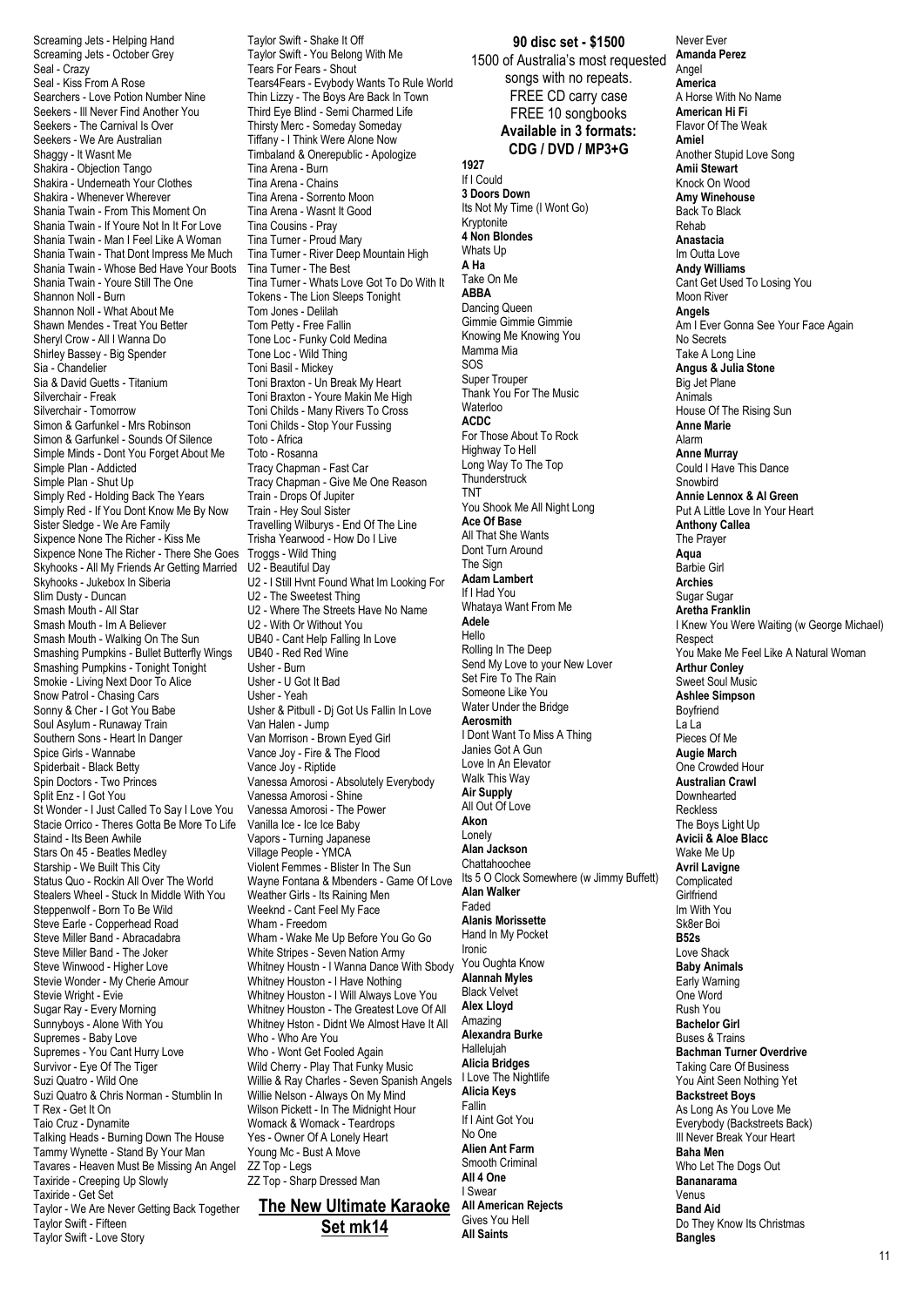Eternal Flame Manic Monday **Barbra Streisand** Evergreen The Way We Were You Dont Bring Me Flowers (with Neil Diamond) **Barenaked Ladies** One Week **Barry Manilow** Copacabana I Write The Songs Mandy **Barry White** Cant Get Enough Of Your Love Babe Youre The First The Last My Everything **Beach Boys** Barbara Ann California Girls Kokomo Surfin USA **Beastie Boys** You Gotta Fight For Your Right To Party **Beatles** A Hard Days Night Help Hey Jude I Saw Her Standing There She Loves You Twist & Shout With A Little Help From My Friends **Bee Gees** How Deep Is Your Love Jive Talkin Night Fever Spics & Specs Stayin Alive You Should Be Dancing **Belinda Carlisle** Circle In The Sand Heaven Is A Place On Earth Leave A Light On For Me **Bellamy Brothers** If I Said You Had A Beautiful Body Let Your Love Flow **Ben E King** Stand By Me **Ben Harper** Steal My Kisses **Ben Lee** Catch My Disease **Berlin** Take My Breath Away **Bernard Fanning** Songbird **Bertie Higgins** Key Largo **Bette Midler** Boogie Woogie Bugle Boy From A Distance The Rose Under The Boardwalk Wind Beneath My Wings **Beyonce** Crazy In Love (with Jay Z) Halo If I Were A Boy Irreplaceable Listen Run The World (Girls) Single Ladies (Put A Ring On It) **Big Audio Dynamite** Rush (Situation No Win) **Big Bopper** Chantilly Lace **Bill Haley & Comets** Rock Around The Clock **Bill Medley & Jennifer Warnes** Ive Had The Time Of My Life **Bill Withers** Aint No Sunshine Lean On Me **Billie Jo Spears** Blanket On The Ground **Billy Field**

Bad Habits You Werent In Love With Me **Billy Idol** Hot In The City Mony Mony **Rebel Yell** White Wedding **Billy Joel** Its Still Rock & Roll To Me Just The Way You Are My Life Piano Man Uptown Girl We Didnt Start The Fire **Billy Ocean** Caribbean Queen When The Going Gets Tough **Billy Paul** Me & Mrs Jones **Billy Ray Cyrus** Achy Breaky Heart **Billy Thorpe** I Told The Brook Most People I Know Over The Rainbow Poison Ivy **Black Crowes** Hard To Handle **Black Eyed Peas** Dont Phunk With My Heart I Gotta Feelin Where Is The Love **Black Sorrows** Chained To The Wheel **Blackfeather** Boppin The Blues **Blessid Union Of Souls** Hey Leonardo (She Likes Me For Me) **Blink 182** All The Small Things **Blondie** Call Me Heart Of Glass The Tide Is High **Blu Cantrell** Breathe Hit Em Up Style **Blues Brothers** Everybody Needs Somebody Shake Your Tail Feather Soul Man Sweet Home Chicago **Bo Donaldson & Heywoods** Billy Dont Be A Hero **Bob Dylan** Blowin In The Wind Knockin On Heavens Door The Times They Are A Changin **Bob Marley** Could You Be Loved Jamming No Woman No Cry Three Little Birds **Bob Seger Mainstreet** Night Moves Old Time Rock & Roll Weve Got Tonight **Bobby Darin** Beyond The Sea Dream Lover Mack the Knife Splish Splash **Bobby Day** Rockin Robin **Bobby Fuller Four** I Fought The Law **Bobby Goldsboro** Honey **Bobby Mcferrin** Dont Worry Be Happy **Bobby Vee** Take Good Care Of My Baby **Bodeans** Closer to Free

**Bon Jovi** Bad Medicine Its My Life Livin On A Prayer You Give Love A Bad Name **Boney M** No Woman No Cry Rivers Of Babylon **Bonfunk Mcs** Freestyler **Bonnie Tyler** Its A Heartache Total Eclipse Of The Heart **Boston** More Than A Feeling **Boyz II Men** End Of The Road Ill Make Love To You **Boyzone Words Bread** Baby Im A Want You If Make It With You **Brenda Lee** Sweet Nothings **Brian Cadd** Let Go Little Ray Of Sunshine **Brian Hyland** Itsy Bitsy Teeny Weenie Yellow P Dot Bikini Sealed With A Kiss **Britney Spears** Baby One More Time Oops I Did It Again You Drive Me Crazy **Bruce Channel** Hey Baby **Bruce Hornsby** The Way It Is **Bruce Springsteen** Born In The USA Dancing In The Dark Glory Days **Bruno Mars** Billionaire (with Travie McCoy) Count On Me Grenade Just The Way You Are Locked Out Of Heaven Marry You The Lazy Song **Bryan Adams** All For Love (with Sting & Rod Stewart) Everything I Do I Do It For You Have You Ever Really Loved A Woman Heaven Please Forgive Me Run To You Summer Of 69 **Buddy Holly Everyday Heartbeat** Oh Boy Peggy Sue Rave On Thatll Be The Day **Byrds** Mr Tambourine Man **Calum Scott** Dancing On My Own **Calvin Harris & Rihanna** This Is What You Came For **Captain & Tennille** Love Will Keep Us Together **Carl Douglas** Kung Fu Fighting **Carly Rae Jepsen** Call Me Maybe **Carly Simon** Youre So Vain **Carole King** Its Too Late **Carpenters** Close To You

Hurting Each Other Top Of The World **CC Music Factory** Gonna Make You Sweat **Celine Dion** Because You Loved Me My Heart Will Go On Power Of Love Think Twice **Chainsmokers** Closer (with Halsey) Dont Let Me Down (with Daya) Something Just Like This (with Coldplay) **Chaka Khan** Im Every Woman **Charley Pride** Crystal Chandeliers **Charlie Daniels Band** The Devil Went Down To Georgia **Charlie Puth** One Call Away **Cheap Trick** If You Want My Love **Cher** Believe Gypsys Tramps & Thieves If I Could Turn Back Time Shoop Shoop Song (Its In His Kiss) **Chic** Good Times Le Freak **Chicago (musical)** All That Jazz **Chicago** If You Leave Me Now **Choirboys** Run To Paradise **Chris Deburgh** Lady In Red **Chris Isaak** Baby Did A Bad Bad Thing Wicked Game **Chris Rea** Fool (If You Think Its Over) **Christina Aguilera** Beautiful Genie In A Bottle Lady Marmalade **Christina Perri** A Thousand Years Jar Of Hearts **Christine Anu** Island Home Sunshine On A Rainy Day **Chuck Berry** Johnny B Goode No Particular Place To Go Rock & Roll Music Sweet Little Sixteen **Chumbawamba** Tubthumping **Church** The Unguarded Moment **Clarence Carter** Strokin **Col Joye** Bye Bye Baby Goodbye Heaven Is My Womans Love Oh Yeah Uh Huh Yes Sir Thats My Baby **Colbie Caillat** Bubbly **Cold Chisel** Bow River Cheap Wine Flame Trees Khe Sahn My Baby When The War Is Over You Got Nothing I Want **Coldplay** Speed Of Sound Viva La Vida Yellow **Color Me Badd**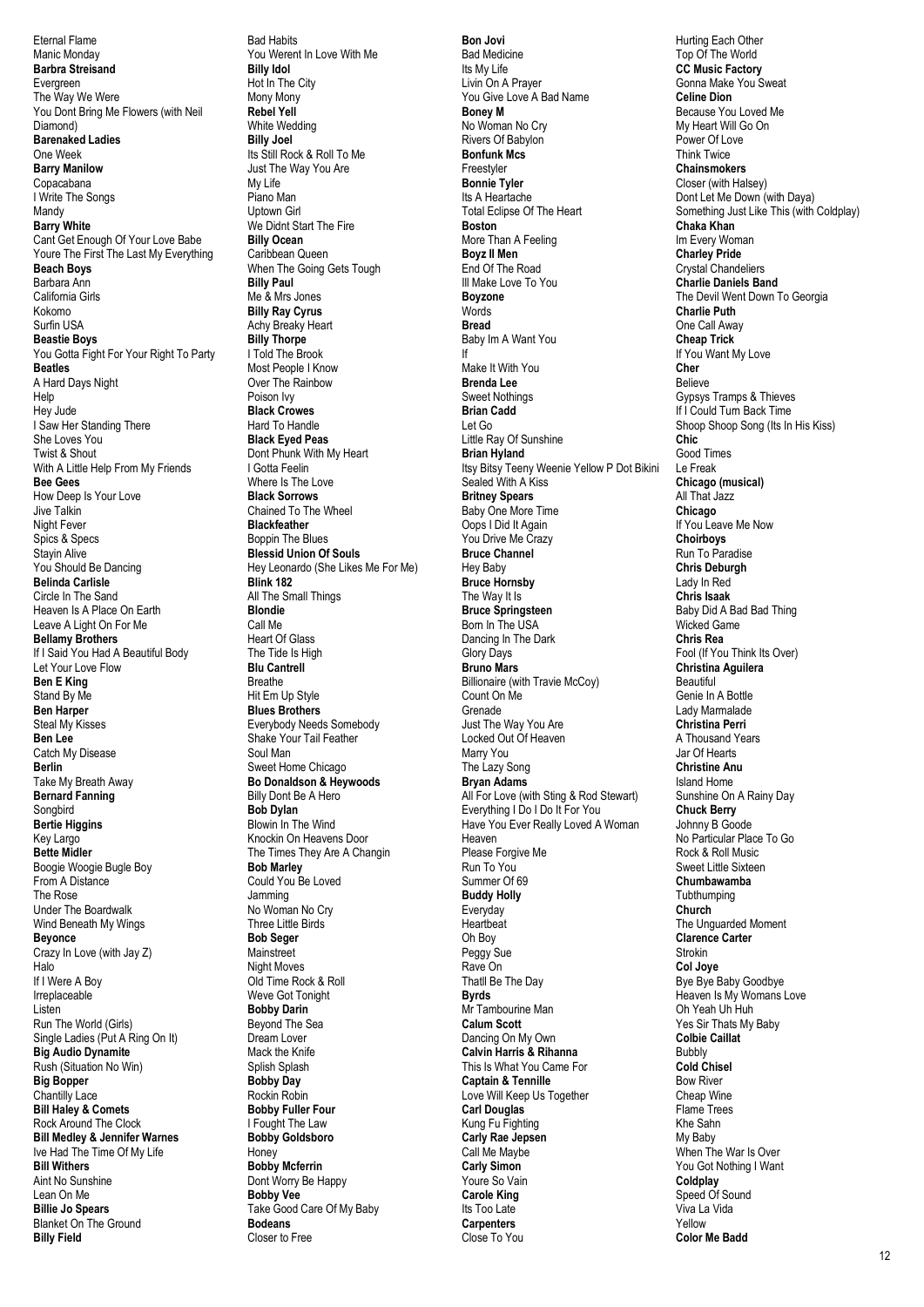All 4 Love I Wanna Sex You Up **Commitments** Mustang Sally **Commodores** Easy **Communards** Dont Leave Me This Way **Concrete Blonde** Joey **Connie Francis** Lipstick On Your Collar Stupid Cupid **Contours** Do You Love Me **Conway Twitty** Its Only Make Believe **Coolio** Gangstas Paradise **Corrs Breathless Counting Crows** Big Yellow Taxi Mr Jones **Craig David** 7 Days Walking Away **Cranberries** Linger Zombi e **Creed** With Arms Wide Open **Creedence Clearwater Revival** Bad Moon Rising Have You Ever Seen The Rain Lodi Midnight Special Proud Mary Up Around the Bend **Crowded House** Better Be Home Soon Dont Dream Its Over Something So Strong Weather With You **Cruel Sea** Honeymoon Is Over **Crystal Gayle** Dont It Make My Brown Eyes Blue Talking In Your Sleep **Culture Club** Do You Really Want To Hurt Me Karma Chameleon **Cutting Crew** I Just Died In Your Arms **Cyndi Lauper** Girls Just Wanna Have Fun Time After Time True Colors **Daddy Cool** Come Back Again Daddy Cool Eagle Rock **Daft Punk** Get Lucky **Daniel Powter** Bad Day **Danny & Juniors** At The Hop **Daryl Braithwaite** As The Days Go By Horses Youre My World **Dave Dobbin** Slice Of Heaven **Dave Edmunds** I Hear You Knocking **David Bowie** China Girl Fame Lets Dance Modern Love Under Pressure (with Queen) **David Dundas** Jeans On **David Essex**

Rock On **David Lee Roth** Just A Gigolo I Aint Got Nobody **David Soul** Dont Give Up On Us **Dean Martin** Everybody Loves Somebody Memories Are Made Of This Thats Amore (Thats Love) Volare (Nel Blu Dipinto Di Blu) **Deborah Conway** Only The Beginning **Def Leppard** Lets Get Rocked Love Bites Pour Some Sugar On Me **Del Shannon** Hats Off To Larry Runaway **Delta Goodrem** Almost Here (with Brian McFadden) Born To Try In This Life Lost Without Yo u Predictable **Deniece Williams** Lets Hear It For The Boy **Destinys Child** Independent Women Jumpin Jumpin Say My Name **Devo** Whip It **Dexys Midnight Runners** Come On Eileen **Diana Ross** Aint No Mountain High Enough **Dido** Thank You White Flag **Diesel** Dont Need Love Soul Revival Tip Of My Tongue **Dion & Belmonts** A Teenager In Love Runaround Sue The Wanderer **Dionne Warwick** Anyone Who Had A Heart Do You Know The Way To San Jose Heartbreaker I Say A Little Prayer Walk On By **Dire Straits** Money For Nothing Sultans Of Swing Twisting By the Pool Walk Of Life **Divinyls** Boys In Town I Touch Myself Pleasure & Pain **Dixie Chicks** Goodbye Earl **Landslide** Not Ready To Make Nice The Traveling Soldier **DJ Otzi** Hey Baby **DNCE** Cake By The Ocean **Dobie Gray** Drift Away **Dolly Parton**  $9T<sub>0</sub>5$ Jolene **Don Mclean** American Pie Vincent (Starry Starry Night) **Donna Summer** Hot Stuff No More Tears (Enough Is Enough) **Doobie Brothers** Listen To The Music

Long Train Running **Doors** Light My Fire Riders On The Storm Roadhouse Blues **Doris Day** Que Sera Sera **Dragon** April Sun In Cuba Are You Old Enough Rain Young Years **Drake** One Dance **Drifters** Under The Boardwalk Up On The Roof **Dua Lipa** Be The One **Duffy** Mercy **Duran Duran** Hungry Like The Wolf Is There Something I Should Know Rio **Dusty Springfield** Son Of A Preacher Man **Eagle s** Desperado Hotel California Lyin Eyes Take It Easy **Earth Wind & Fire** Boogie Wonderland **September Easybeats** Friday On My Mind Shes So Fine **Ed Sheeran** Castle On The Hill Galway Girl Lego House Perfect Shape Of You The A Team Thinking Out Loud **Eddie Cochran** Summertime Blues **Eddie Floyd** Knock On Wood **Edison Lighthouse** Love Grows (Where My Rosemary Goes) **Elton John** Candle In The Wind Crocodile Rock Dont Go Breaking My Heart (with Kiki Dee) Rocket Man Your Song **Elvis Presley** All Shook Up Always On My Mind Blue Suede Shoes Cant Help Falling In Love Dont Be Cruel Hound Dog In The Ghetto Jailhouse Rock Return To Sender Suspicious Minds Teddy Bear The Wonder Of You **Eminem & Rihanna** Love The Way You Lie **Emotions** Best Of My Love **En Vogue** My Lovin (Youre Never Gonna Get It) Whatta Man (with Salt n Pepa) **Engelbert Humperdinck** A Man Without Love Quando Quando Quando Release Me Spanish Eyes The Last Waltz **Enrique Iglesias**

Dont Turn Off The Lights Hero **Eric Carmen** All By Myself **Eric Clapton** Cocaine I Shot The Sheriff Layla My Fathers Eyes Tears In Heaven Wonderful Tonight **Escape Club** Wild Wild West **Estelle & Kanye West** American Boy **Etta James** At Last **Europe** The Final Countdown **Eurythmics** Sweet Dreams (Are Made Of This) **Evanescence** Bring Me To Life Call Me When Youre Sober My Immortal **Everly Brothers** All I Have To Do Is Dream Bye Bye Love Wake Up Little Susie **Exile** Kiss You All Over **Extreme** More Than Words **Fairground Attraction** Perfect **Faith Hill** Breathe The Way You Love Me There Youll Be This Kiss **Fall Out Boy** Thnks Fr Th Mmrs **Fats Domino** Aint That A Shame Blueberry Hill **Fergie** Big Girls Dont Cry **Fifth Harmony & Ty Dolla Sign** Work From Home **Fine Young Cannibals** She Drives Me Crazy **Fleetwood Mac** Dreams Go Your Own Way **Florence + The Machine** Youve Got The Love **Fontella Bass** Rescue Me **Foo Fighters** Best Of You Learn To Fly Monkey Wrench Times Like These **Foreigner** Hot Blooded I Want To Know What Love Is Waiting For A Girl Like You **Foster The People** Pumped Up Kicks **Foundations** Build Me Up Buttercup **Fountains Of Wayne** Stacys Mom **Four Seasons** Big Girls Dont Cry Rag Doll **Four Tops** I Cant Help Myself **Frank Ifield** I Remember You **Frank Sinatra** My Way New York New York Strangers In The Night Thats Life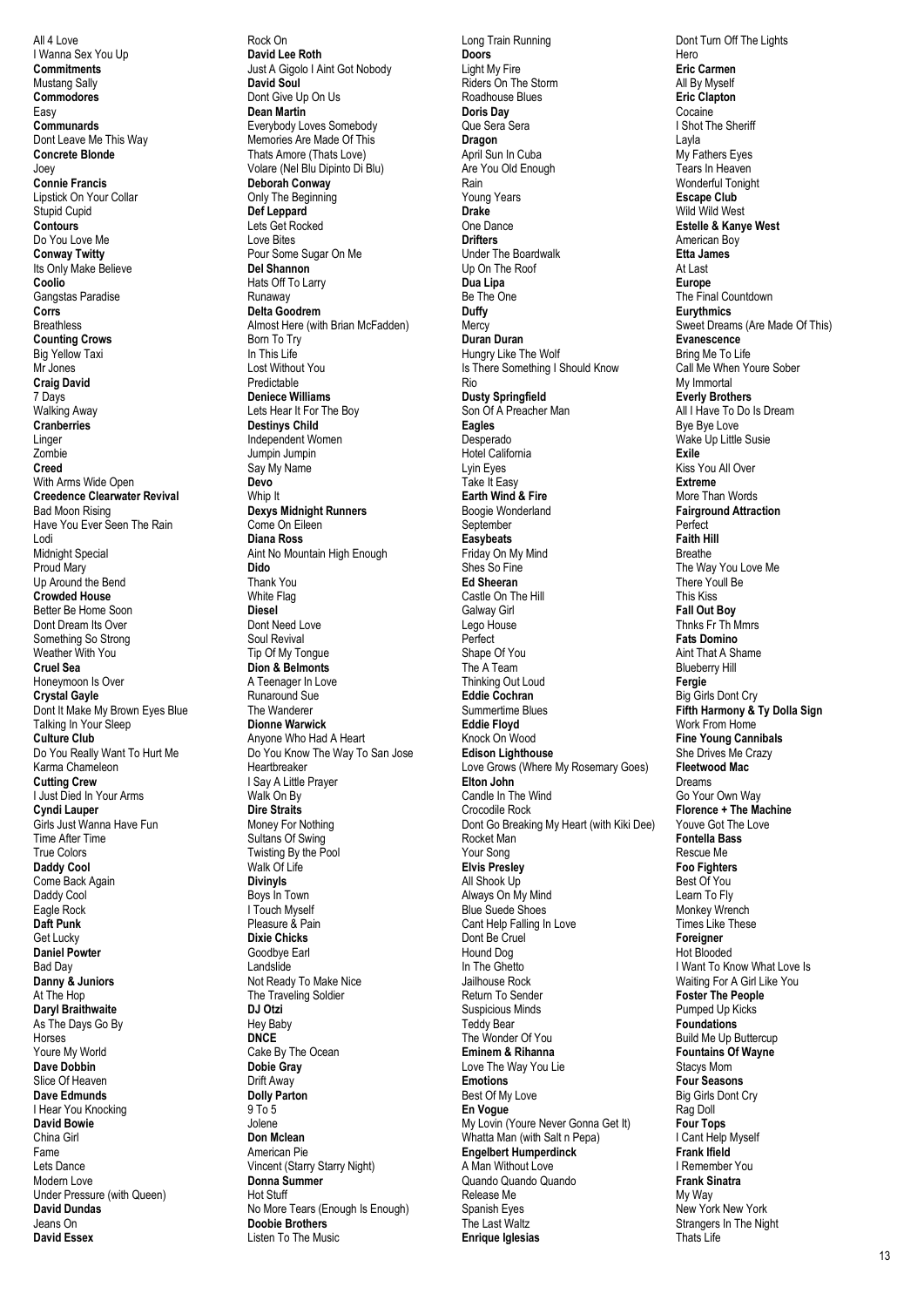**Frankie Goes To Hollywood** Relax **Frankie Valli** Cant Take My Eyes Off Of You December 1963 (Oh What A Night) **Fray** How To Save A Life Over My Head (Cable Car) You Found Me **Freda Payne** Band Of Gold **Free** All Right Now **Fugees & Lauryn Hill** Killing Me Softly **Fun & Janelle Monae** We Are Young **Gangajang** Sounds Of Then **Garth Brooks** Friends In Low Places If Tomorrow Never Comes **Gary Puckett & Union Gap** Young Girl **Gene Vincent** Be Bop A Lula **George Benson** Nothings Gonna Change My Love For You **George Harrison** My Sweet Lord **George McCrae** Rock Your Baby **George Michael** Careless Whisper Dont Let The Sun Go Down On Me (w Elton) Father Figure **George Thorogood** Bad To The Bone **Gerry & The Pacemakers** Youll Never Walk Alone **Gerry Rafferty** Baker Street **Gilbert Osullivan** Alone Again (Naturally) **Gin Blossoms** Hey Jealousy **Gladys Knight** Midnight Train To Georgia **Glen Campbell** Rhinestone Cowboy Wichita Lineman **Gloria Gaynor** I Will Survive **Gnarls Barkley Crazy Goanna** Solid Rock **Goo Goo Dolls** Iris Slide **Good Charlotte** I Dont Want To Be In Love (Dance Floor Anth) When The River Runs Dry Lifestyles Of The Rich & Famous **Gordon Lightfoot** If You Could Read My Mind **Gotye & Kimbra** Somebody That I Used To Know **Green Day** Basket Case **Minority** Time Of Your Life (Good Riddance) When I Come Around **Gregg Allman** Midnight Rider **Gretchen Wilson** All Jacked Up Redneck Woman **Grinspoon** Dont Change Just Ace **Guns N Roses** Paradise City Sweet Child O Mine **Guy Sebastian** All I Need Is You

Angels Brought Me Here Battle Scars (with Lupe Fiasco) **Gwen Stefani** Hollaback Girl The Sweet Escape What You Waiting For **Gwyneth Paltrow & Huey Lewis** Cruisin **Hall & Oates** I Cant Go For That (No Can Do) Kiss On My List Maneater Shes Gone **Hanson** Mmm Bop **Harry Belafonte** Day O (The Banana Boat Song) **Harry Chapin** Cats In The Cradle **Harry Connick Jr** It Had To Be You **Heart** All I Wanna Do Is Make Love To You Alone These Dreams **Helen Reddy** Delta Dawn I Am Woman **Hinder** Lips Of An Angel **Hollies** Long Cool Woman In A Black Dress **Hoobastank** The Reason **Hoodoo Gurus** Good Times Like Wow Wipeout Miss Freelove 69 Whats My Scene **Hooters** And We Danced **Hootie & Blowfish** I Only Wanna Be With You Let Her Cry **Hot Chocolate** You Sexy Thing **Hozier** Take Me To Church **Hues Corporation** Rock The Boat **Huey Lewis & News** Hip To Be Square The Power Of Love **Human League** Dont You Want Me **Human Nature & John Farnham** Everytime You Cry **Hunters & Collectors** Do U See What I See Holy Grail Throw Your Arms Around Me **Hush** Bony Moronie I**cehouse Crazy** Great Southern Land **Idina Menzel** Let It Go **Iggy Pop** Real Wild Child Candy (with Kate Pierson) **Illy & Vera Blue** Papercuts I**nvertigo** Chances Are **Inxs** Good Times (with Jimmy Barnes) Mystify Need You Tonight Never Tear Us Apart New Sensation Original Sin Pretty Vegas Suicide Blonde

**Irene Cara** Fame Flashdance What A Feeling **J Geils Band** Centerfold **Jack Johnson** Good People Sitting Waiting Wishing **Jackie Wilson** Your Love Keeps Lifting Me Higher & Higher **Jackson 5** Blame It On The Boogie **James Arthur** Say You Wont Let Go **James Blundell & Dingos** Way Out West **James Blunt** 1973 Youre Beautiful **James Brown** Sex Machine **James Taylor** Fire & Rain How Sweet It Is (To Be Loved By You) Youve Got A Friend **Janet Jackson** What Have You Done For Me Lately **Janis Ian** At Seventeen **Janis Joplin** Me & Bobby Mcgee Mercedes Benz **Jason Derulo** In My Head **Jason Mraz** Im Yours **Jeannie C Riley** Harper Valley PTA **Jennifer Hudson** And I Am Telling You Im Not Going **Jennifer Lopez** If You Had My Love Waiting For Tonight **Jennifer Love Hewitt** Barenaked **Jennifer Paige** Crush **Jenny Morris** She Has To Be Loved **Jerry Lee Lewis** Great Balls Of Fire **Jessica Simpson** I Wanna Love You Forever With You **Jessie J** Domino Flashlight Price Tag **Jet** Are You Gonna Be My Girl Cold Hard Bitch Rollover Dj **Jewel** Foolish Games You Were Meant For Me **Jim Croce** Bad Bad Leroy Brown **Jim Reeves** Hell Have To Go **Jim Stafford** Spiders & Snakes **Jimmy Barnes** Driving Wheels Working Class Man **Jimmy Buffett** Margaritaville **Joan Armatrading** Drop The Pilot **Joan Baez** The Night They Drove Old Dixie Down **Joan Jett & Blackhearts** I Love Rock N Roll **Joe Cocker & Jennifer Warnes** Up Where We Belong **Joe Walsh**

Lifes Been Good Rocky Mountain Way **John Cougar Mellencamp** Hurts So Good Jack & Diane Rock In The USA Small Town **John Denver** Annies Song Take Me Home Country Roads Thank God Im A Country Boy **John Farnham** Age Of Reason Burn For You Help Pressure Down Touch Of Paradise Two Strong Hearts Youre The Voice **John Fred & His Playboy Band** Judy In Disguise (With Glasses) **John Legend** All Of Me **John Lennon** Imagine **John Mayer** Bigger Than My Body Your Body Is A Wonderland **John Paul Young** Love Is In The Air Yesterdays Hero **John Travolta & Olivia Newton John** Grease Megamix Summer Nights Youre The One That I Want **John Williamson** True Blue **Johnny Cash** A Boy Named Sue Folsom Prison Blues I Walk The Line Ring Of Fire **Johnny Mathis** The Twelfth Of Never **Johnny Nash** I Can See Clearly Now **Johnny O Keefe** She Wears My Ring Shes My Baby Shout Wild One **Jonas Blue** Fast Car **Jordin Sparks Battlefield** Tattoo **Josh Groban** You Raise Me Up **Journey** Dont Stop Believin **Judy Collins** Send In The Clowns **Judy Garland** Somewhere Over The Rainbow **Judy Stone** Born A Woman **Juice Newton** Angel Of The Morning Queen Of Hearts **Julio Iglesias & Willie Nelson** To All The Girls Ive Loved Before **Justin Bieber** Love Yourself Sorry **Baby Justin Timberlake** Cant Stop The Feeling Cry Me A River Rock Your Body Senorita **Kasey Chambers** Like A River Not Pretty Enough The Captain **Kate Ceberano**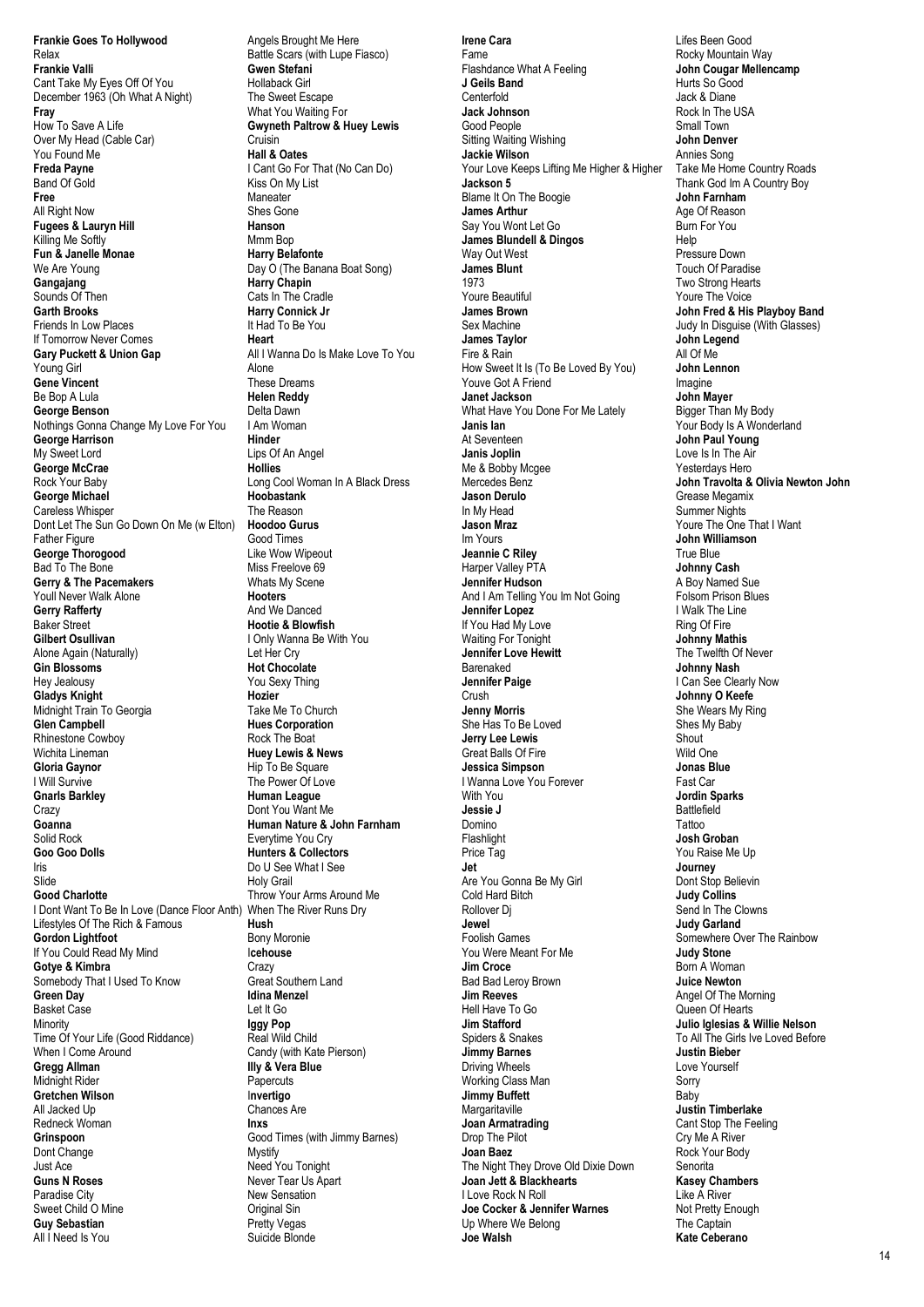Pash **Katrina & Waves** Walking On Sunshine **Katy Perry** California Gurls (with Snoop Dogg) Firework Hot n Cold I Kissed A Girl Last Friday Night (Tgif) Roar Teenage Dream Waking Up In Vegas **KC & Sunshine Band** Get Down Tonight Give It Up Please Dont Go **Kd Lang** Constant Craving **Keith Urban & Carrie Underwood The Fighter Kelly Clarkson** Because Of You Breakaway Miss Independent My Life Would Suck Without You Never Again Since U Been Gone **Kenny Loggins** Danger Zone Footloose Your Mama Dont Dance **Kenny Rogers** Coward Of The County Islands In The Stream (with Dolly Parton) Lucille Ruby Dont Take Your Love To Town The Gambler **Kesha** Tik Tok We R Who We R **Kid Rock** All Summer Long **Killers** Human Mr Brightside **Killing Heidi Mascara** Weir **Kim Carnes** Bette Davis Eyes **Kim Wilde** You Keep Me Hangin On **Kings Of Leon** Sex On Fire Use Somebody **Kinks** Lola You Really Got Me **Kiss** God Gave Rock N Roll To You I Was Made For Loving You **Knack** My Sharona **Kool & Gang** Celebration Get Down On It Ladies Night **Kungs Vs Cookin On 3 Burners** This Girl **Kylie Minogue** Better The Devil You Know Cant Get You Out Of My Head I Should Be So Lucky Spinning Around The Locomotion **Labrinth & Emeli Sande** Beneath Your Beautiful **Lady Antebellum** Need You Now **Lady Gaga** Alejandro Bad Romance Born This Way Just Dance Paparazzi

Poker Face Telephone (with Beyonce) The Edge Of Glory **Laura Branigan** Gloria Self Control **Leann Rimes** Cant Fight The Moonlight **Led Zeppelin** Stairway To Heaven **Len** Steal My Sunshine **Lenny Kravitz** American Woman Are You Gonna Go My Way **Leo Sayer** When I Need You You Make Me Feel Like Dancing **Leona Lewis** Bleeding Love **Leonardos Bride** Even When Im Sleeping **Lesley Gore** Its My Party **Lifehouse** Halfway Gone Hanging By A Moment **Linda Ronstadt** Blue Bayou When Will I Be Loved **Lionel Richie** All Night Long (All Night) Dancing On The Ceiling Endless Love (with Diana Ross) Hello Three Times A Lady Truly **Lisa Loeb** Stay (I Missed You) **Little Richard** Good Golly Miss Molly Lucille **Little River Band** Help Is On Its Way Playing To Win **Reminiscing Liv Maessen** Knock Knock Whos There **Living End** All Torn Down **Liza Minelli** Cabaret **LMFAO** Sexy & I Know It **Lobo** Me & You & A Dog Named Boo **Lonestar** Amazed **Lorde** Royals **Los Del Rio** Macarena **Los Lobos** La Bamba **Lou Bega** Mambo No. 5 **Lou Rawls** Youll Never Find Another Love Like Mine **Louis Armstrong** We Have All The Time In The World What A Wonderful World When The Saints Go Marching In **Luis Fonza & Justin Bieber** Despacito **Lulu** Shout To Sir With Love **Luther Vandross & Janet Jackson** The Best Things In Life Are Free **Lynn Anderson** Rose Garden (I Never Promised You A) **Lynyrd Skynyrd** Free Bird Sweet Home Alabama **Macy Gray**

I Try **Madness** Baggy Trousers It Must Be Love Our House **Madonna** Crazy For You **Holiday** Like A Prayer Like A Virgin Material Girl Papa Dont Preach **Mamas & Papas** California Dreaming Monday Monday **Mandy Moore Candy Manfred Mann** Do Wah Diddy Diddy **Marcia Hines** I Got The Music In Me I Just Dont Know What To Do With Myself **Maria Carey** All I Want For Christmas Fantasy Hero Without You One Sweet Day **Marie Osmond** Paper Roses **Mark Ronson** Uptown Funk (with Bruno Mars) Valerie (with Amy Winehouse) **Maroon 5** Dont Wanna Know (with Kendrick Lamar) Makes Me Wonder Moves Like Jagger (with Christina Aguilera) She Will Be Loved Wont Go Home Without You **Martha & Vandellas** Dancing In The Street Jimmy Mack **Marty Robbins** A White Sport Coat (And A Pink Carnation) Devil Woman **Marvin Gaye** I Heard It Through The Grapevine Lets Get It On Sexual Healing **Mary Mary** Shackles (Praise You) **Mary Wells** My Guy **Masters Apprentices** Turn Up Your Radio **Matchbox Twenty** 3am How Far Weve Come If Youre Gone Push Unwell **Maurice Williams & Zodiacs** Stay **Mavericks** Dance The Night Away **Mc Hammer** U Cant Touch This **McCoys** Hang On Sloopy **Meat Loaf** Bat Out Of Hell Id Do Anything For Love (But I Wont Do That) Paradise By The Dashboard Light **Meghan Trainor** All About That Bass **Mel Torme** Blue Moon **Melanie** Brand New Key **Melissa Etheridge** Bring Me Some Water I Want To Come Over **Men At Work** Down Under **Mental As Anything**

If You Leave Me Can I Come Too Live It Up Nips Are Getting Bigger **Merrill Bainbridge** Mouth **Michael Bolton** How Am I Supposed To Live Without You Said I Loved You But I Lied **Michael Buble** Feeling Good Havent Met You Yet Home Sway **Michael Jackson Bad** Beat It Ben Billie Jean Dont Stop Till You Get Enough Rock With You The Way You Make Me Feel **Midnight Oil** Beds Are Burning Forgotten Years King Of The Mountain Power & The Passion US Forces **Mike Posner** I Took A Pill In Ibitha **Miley Cyrus** Party In The USA The Climb Wrecking Ball **Missy Higgins** Scar The Special Two **Mixtures** The Pushbike Song **Mo** Final Song **Models Barbados Mondo Rock** Come Said The Boy Cool World **Monica & Brandy** The Boy Is Mine **Monkees** Daydream Believer Hey Hey Were The Monkees Im A Believer Last Train To Clarksville **Moody Blues** Nights In White Satin **Mr Mister** Broken Wings Kyrie **Mumford & Sons** Little Lion Man **Mungo Jerry** In The Summertime **Nancy Sinatra** Jackson (with Lee Hazlewood) These Boots Are Made For Walkin **Nat King Cole** Mona Lisa Ramblin Rose **Natalie Cole** Miss You Like Crazy Pink Cadillac Unforgettable (duet with Nat King Cole) **Natalie Imbruglia** Torn Wish I Was There **Natasha Bedingfield** These Words Unwritten **Neil Diamond** Cracklin Rosie I Am I Said Kentucky Woman Red Red Wine Sweet Caroline **Neil Sedaka** Happy Birthday Sweet Sixteen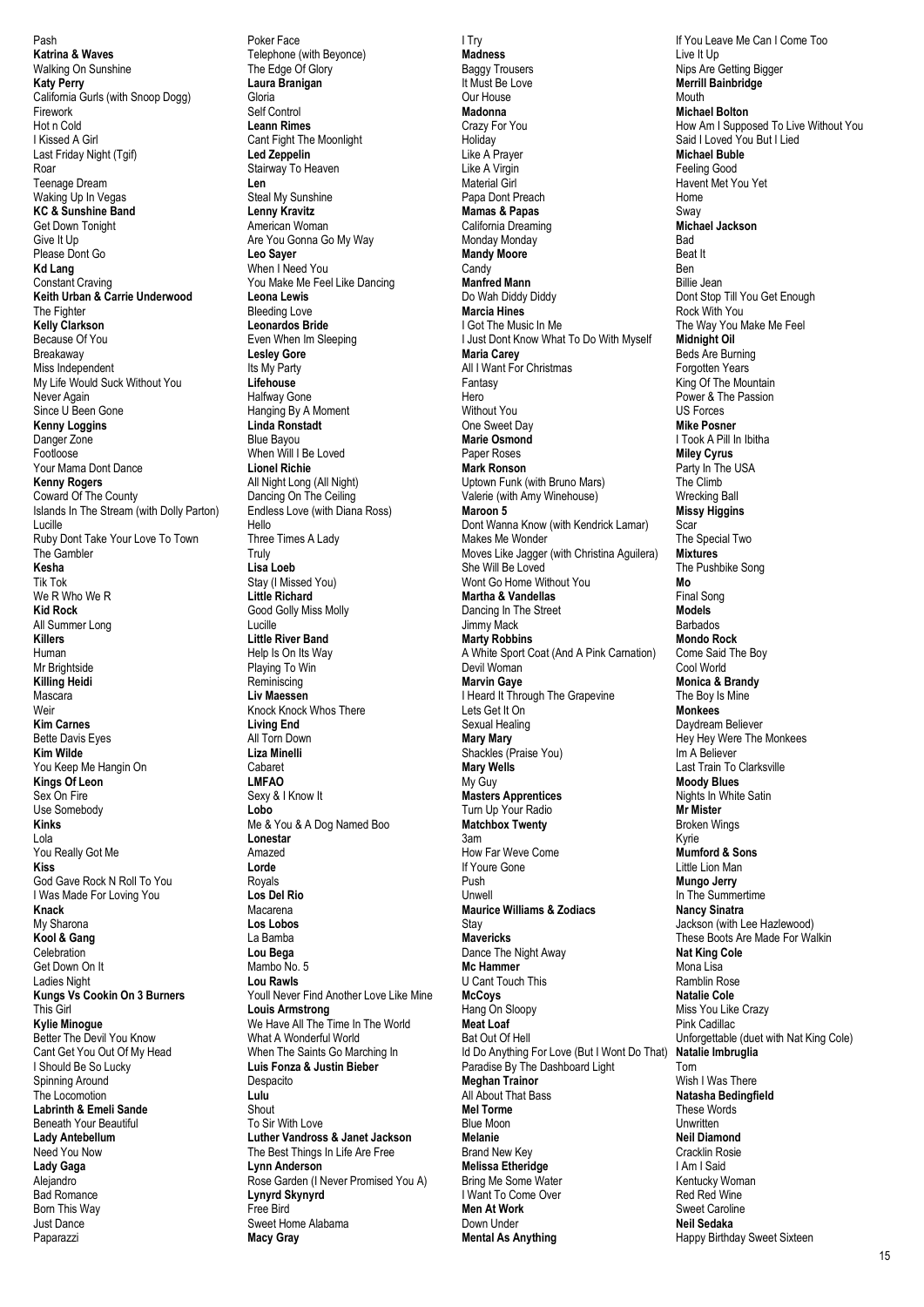**Nelly** Dilemma (with Kelly Rowland) Hot In Herre **Nelly Furtado** Im Like A Bird Turn Off The Lights **Nena** 99 Red Balloons **New Kids On The Block** Hangin Tough You Got It (The Right Stuff) **New Zealand Traditional** Pokarekareaha **Nickelback** How You Remind Me Someday **Nicki Minaj Starships Nilsson** Without You **Nine Days** Absolutely (Story Of A Girl) **Nirvana** Smells Like Teen Spirit **No Doubt** Dont Speak Just A Girl Sunday Morning **Noiseworks** No Lies Take Me Back Touch **Norah Jones** Come Away With Me Dont Know Why **Normie Rowe** Que Sera Sera Shakin All Over **NSYNC** Bye Bye Bye God Must Have Spent A Little More Time This I Promise You **Oasis** Dont Look Back In Anger **Wonderwall Offspring** Pretty Fly (For A White Guy) Self Esteem **Old 55** On The Prowl **Oleta Adams** Get Here **Olivia Newton John** Banks Of The Ohio Hopelessly Devoted To You If You Love Me Let Me Know Let Me Be There **One Direction** One Way Or Another (Teenage Kicks) What Makes You Beautiful **Onerepublic** Counting Stars Stop & Stare **Orianthi** According To You **Otis Redding** Sittin On The Dock Of The Bay **Outkast** Hey Ya **Owl City** Fireflies **Paper Lace** The Night Chicago Died **Paramore** Decode The Only Exception **Passenger** Let Her Go **Pat Benatar** All Fired Up Hit Me With Your Best Shot Love Is A Battlefield We Belong **Pat Boone** April Love

Love Letters In The Sand **Patrick Hernandez** Born To Be Alive **Patsy Cline** Crazy I Fall To Pieces Sweet Dreams **Paul Anka** Diana Puppy Love **Paul Kelly** Before Too Long Dumb Things To Her Door **Paul McCartney** Ebony & Ivory (with Stevie Wonder) The Girl Is Mine (with Michael Jackson) **Paul Simon** Fifty Ways To Leave Your Lover You Can Call Me Al **Peabo Bryson & Roberta Flack** Tonight I Celebrate My Love For You **Pearl Jam** Better Man Jeremy Last Kiss **Peggy Lee** Fever **Perry Como** Catch A Falling Star Hes Got The Whole World In His Hands **Pet Shop Boys** West End Girls **Pete Murray** Feeler So Beautiful **Peter Allen** I Go To Rio I Still Call Australia Home **Peter Cetera** The Glory Of Love **Peter Frampton** Baby I Love Your Way **Peter Paul & Mary** Blowin In The Wind Leaving On A Jet Plane Puff The Magic Dragon **Petula Clark** Downtown This Is My Song **Pharrell Williams** Happy **Phil Collins** Against All Odds Another Day In Paradise Easy Lover Groovy Kind Of Love **Pink** Dear Mr President Get The Party Started Just Give Me A Reason (with Nate Reuss) Please Dont Leave Me Raise Your Glass So What Sober U + Ur Hand Who Knew **Pink Floyd** Another Brick In The Wall **Plain White Ts** Hey There Delilah **Platters** Only You Smoke Gets In Your Eyes The Great Pretender **POD** Youth Of The Nation **Pointer Sisters** Fire Im So Excited Slow Hand **Poison** Every Rose Has Its Thorn Unskinny Bop

**Police**

Dont Stand So Close To Me Every Breath You Take Message In A Bottle Roxanne **Powderfinger** Love Your Way My Happiness<sup>3</sup> On My Mind Since You Been Gone **Pretenders** Back On The Chain Gang Brass In Pocket (Im Special) **Prince** 1999 Kiss Purple Rain Raspberry Beret When Doves Cry **Proclaimers** Im Gonna Be 500 Miles **Procol Harum** A Whiter Shade Of Pale **Pseudo Echo** Funkytown **Puddle Of Mudd** She Hates Me **Pussycat** Mississinni **Pussycat Dolls** Dontcha I Hate This Part When I Grow Up **Queen** Another One Bites The Dust Bohemian Rhapsody Crazy Little Thing Called Love We Are The Champions We Will Rock You **R Kelly** I Believe I Can Fly **Rachel Platten** Fight Song Stand By You **Radiators** Gimme Head **Ray Charles** Georgia On My Mind Hit The Road Jack I Cant Stop Loving You Whatd I Say **Ray Parker Jr Ghostbusters Ray Price** For The Good Times **Red Hot Chili Peppers** By The Way Californication Cant Stop **Otherside** Scar Tissue Under The Bridge **Redgum** I Was Only 19 **REM** Everybody Hurts Losing My Religion Man On The Moon **Rembrandts** Ill Be There For You (Theme From Friends) **Renee Geyer** Heading In The Right Direction **Reo Speedwagon** Cant Fight This Feeling Keep On Loving You **Richard Clapton** Girls On The Avenue **Richard Marx** Now & Forever Right Here Waiting **Rick Astley** Never Gonna Give You Up **Rick Price** Not A Day Goes By **Rick Springfield** Jessies Girl

**Rickie Lee Jones** Chuck Es In Love **Ricky Martin** Livin La Vida Loca She Bangs **Ricky Nelson** Garden Party Hello Mary Lou Poor Little Fool **Ricky Van Shelton** From A Jack To A King **Right Said Fred** Im Too Sexy **Righteous Brothers** Unchained Melody Youve Lost That Lovin Feelin **Rihanna** Dont Stop The Music Only Girl (In The World) Rude Boy SOS (Rescue Me) Take A Bow Umbrella Unfaithful We Found Love (with Calvin Harris) **Ringo Starr** Youre Sixteen **Rob Thomas** Lonely No More Smooth (with Santana) This Is How A Heart Breaks **Robbie Williams** Angels Let Me Entertain You Rock DJ **Robert Palmer** Addicted To Love Bad Case Of Loving You Simply Irresistible **Roberta Flack** First Time Ever I Saw Your Face Killing Me Softly With His Song **Robin Thicke** Blurred Lines **Rockmelons** Aint No Sunshine That Word (L O V E Love) **Rocky Horror Picture Show** Time Warp **Rod Stewart** Do Ya Think Im Sexy Hot Legs Maggie May Sailing Tonights The Night (Gonna Be Alright) **Roger Miller** King Of The Road **Rogue Traders** Voodoo Child **Rolling Stones** Brown Sugar Honky Tonk Women **Satisfaction Romantics** What I Like About You **Ronan Keating** When You Say Nothing At All **Rose Royce** Car Wash **Rose Tattoo** Bad Boy For Love **Roxette** It Must Have Been Love Joyride The Look **Roy Orbison** Crying Its Over Only The Lonely Pretty Woman **Rupert Holmes** Escape (Pina Colada Song) **S Club** Dont Stop Movin **Sade**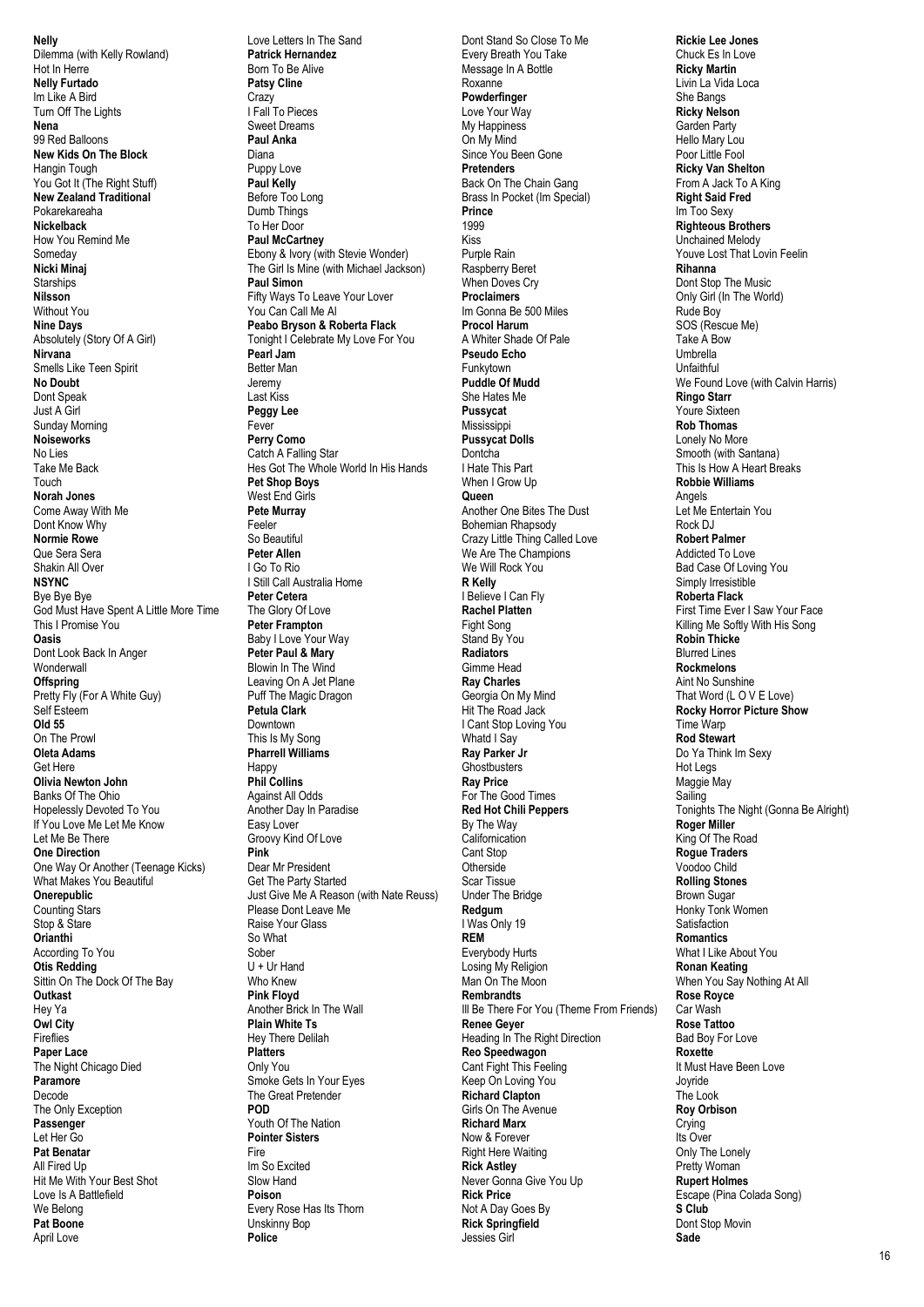Smooth Operator **Salt N Pepa** Lets Talk About Sex Push It **Sam Brown** Stop **Sam Cooke** You Send Me **Sam The Sham** Wooly Bully **Sammi Smith** Help Me Make It Through The Night **Sara Bareillas** Love Song **Sarah Mclachlan** Angel **Savage Garden** I Knew I Loved You The Animal Song To The Moon & Back Truly Madly Deeply **Screaming Jets** Better Eve Of Destruction Helping Hand October Grey Sad Song **Seal Crazy** Kiss From A Rose **Searchers** Love Potion Number Nine **Seekers** A World Of Our Own Ill Never Find Another You Morningtown Ride The Carnival Is Over We Are Australian **Shaggy** It Wasnt Me **Shakira** Objection Tango Underneath Your Clothes Whenever Wherever **Shangri Las** Leader Of The Pack **Shania Twain** Any Man Of Mine Dont Be Stupid From This Moment On If Youre Not In It For Love Man I Feel Like A Woman That Dont Impress Me Much Whose Bed Have Your Boots Been Under Youre Still The One **Shannon Noll** Burn What About Me **Shawn Mendes** Treat You Better **Sheena Easton** Morning Train (Nine To Five) Sherbet Howzat **Sheryl Crow** All I Wanna Do **Shirelles** This Is Dedicated To The One I Love Will You Love Me Tomorrow **Shirley Bassey** Big Spender **Sia Chandelier** Titanium **Silverchair** Freak **Tomorrow Simon & Garfunkel** Bridge Over Troubled Water Mrs Robinson Sounds Of Silence **Simple Minds** Dont You Forget About Me **Simple Plan** Addicted

Perfect Shut Up **Simply Red** Holding Back The Years If You Dont Know Me By Now **Sinead Oconnor** Nothing Compares 2 U **Sister Sledge** We Are Family **Sixpence None The Richer** Kiss Me There She Goes **Skyhooks** All My Friends Are Getting Married Jukebox In Siberia **Slim Dusty** Duncan Pub With No Beer **Smash Mouth** All Star Im A Believer Walking On The Sun **Smashing Pumpkins** Bullet With Butterfly Wings Tonight Tonight **Smokey Robinson & Miracles** Tears Of A Clown The Tracks Of My Tears **Smokie** Living Next Door To Alice **Snow Patrol** Chasing Cars **Soft Cell** Tainted Love **Sonia Da Da** You Dont Treat Me No Good **Sonny & Cher** I Got You Babe **Soul Asylum** Runaway Train **Southern Sons** Heart In Danger **Spandau Ballet** True… **Spice Girls** Wannabe **Spiderbait** Black Betty **Spin Doctors** Two Princes **Split Enz** I Got You I See Red Six Months In A Leaky Boat **Stacie Orrico** Stuck Theres Gotta Be (More To Life) **Staind** Its Been Awhile **Stars On 45** Beatles Medley **Stars On 54** If You Could Read My Mind **Starship** Nothings Gonna Stop Us Now We Built This City **Status Quo** Rockin All Over The World **Stealers Wheel** Stuck In The Middle With You **Steppenwolf** Born To Be Wild **Steve Earle** Copperhead Road **Steve Harley & Cockney Rebel** Make Me Smile (Come Up & See Me) **Steve Miller Band** Abracadabra The Joker **Steve Winwood** Higher Love **Stevie Wonder** I Just Called To Say I Love You My Cherie Amour Superstition

You Are The Sunshine Of My Life **Stevie Wright** Evie **Sting** If You Love Somebody Set Them Free **Stray Cats** Rock This Town Stray Cat Strut **Stylistics** You Are Everything **Sue Thompson** Sad Movies (Make Me Cry) **Sugar Ray** Every Morning **Sugarland & Little Big Town** Life In A Northern Town **Sunnyboys** Alone With You **Superjesus Gravity Supremes** Baby Love Stop In The Name Of Love Where Did Our Love Go You Cant Hurry Love **Survivor** Eye Of The Tiger **Suzi Quatro** Stumblin In (with Chris Norman) Wild One **Swingers** Counting The Beat **T Rex** Get It On **Taio Cruz** Dynamite **Talking Heads** Burning Down The House **Tammy Wynette** D I V O R C E Stand By Your Man **Tavares** Heaven Must Be Missing An Angel **Taxiride** Creeping Up Slowly Get Set **Taylor Swift** Blank Space Fifteen Love Story Shake It Off Today Was A Fairytale We Are Never Ever Getting Back Together You Belong With Me **Tears For Fears** Everybody Wants To Rule The World Shout **Ted Mulrey Band** Jump In My Car **Temptations** Aint Too Proud To Beg My Girl **Terry Jacks** Seasons In The Sun **Texas** I Dont Want A Lover **Thin Lizzy** The Boys Are Back In Town **Third Eye Blind** Semi Charmed Life **Thirsty Merc** In The Summertime Someday Someday **Three Degrees** When Will I See You Again **Three Dog Night** Joy To The World Mama Told Me (Not To Come) **Tiffany** I Think Were Alone Now **Timbaland & Onerepublic** Apologize **Tina Arena** Burn

Chains

Sorrento Moon Wasnt It Good **Tina Cousins** Pray **Tina Turner** Nutbush City Limits (with Ike Turner) Proud Mary River Deep Mountain High The Best Whats Love Got To Do With It **Tokens** The Lion Sleeps Tonight **Tom Jones** Delilah Green Green Grass Of Home Its Not Unusual **Tom Petty** Free Fallin I Wont Back Down Learning To Fly **Tommy Roe** Dizzy **Tone Loc** Funky Cold Medina Wild Thing **Toni Basil** Mickey **Toni Braxton** Un Break My Heart Youre Makin Me High **Toni Childs** Ive Got To Go Now Many Rivers To Cross Stop Your Fussing **Tony Bennett** I Left My Heart In San Francisco **Tony Christie** Is This The Way To Amarillo **Tony Joe White** Polk Salad Annie **Tony Orlando & Dawn** Knock Three Times Tie A Yellow Ribbon Round The Ole Oak Tree **Toto** Africa Rosanna **Tracy Chapman** Fast Car Give Me One Reason **Train** Drops Of Jupiter Hey Soul Sister **Traveling Wilburys** Handle With Care End Of The Line **Trisha Yearwood** How Do I Live **Troggs** Wild Thing **U2** Beautiful Day I Still Havent Found What Im Looking For The Sweetest Thing Where The Streets Have No Name With Or Without You **UB40** Cant Help Falling In Love Red Red Wine USA For Africa We Are The World **Usher** Burn Dj Got Us Fallin In Love (with Pitbull) U Got It Bad U Remind Me Yeah **Van Halen** Jump Why Cant This Be Love **Van Morrison** Brown Eyed Girl **Moondance Vance Joy** Fire & The Flood

**Rintide**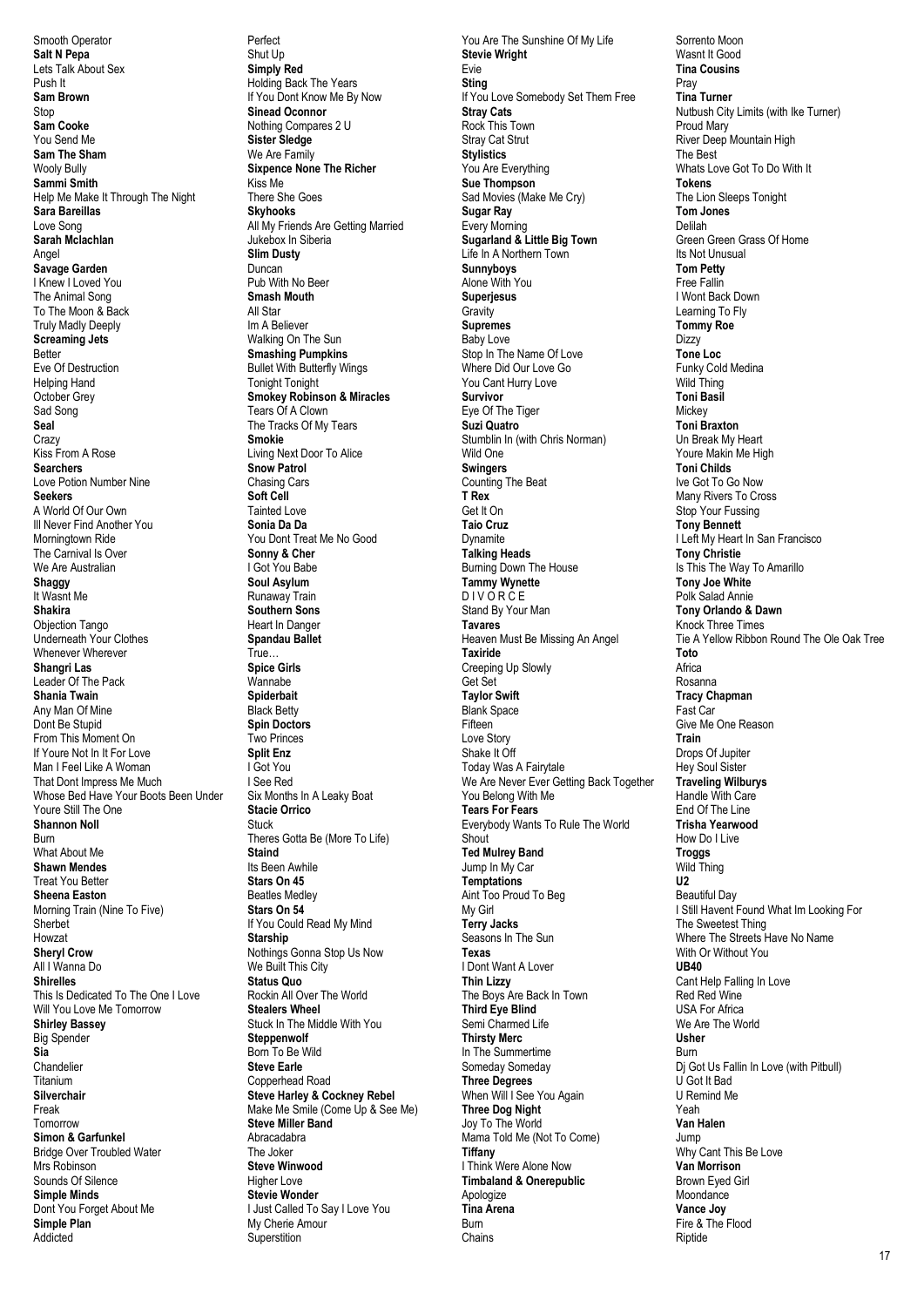**Vanessa Amorosi** Absolutely Everybody Shine The Power **Vanessa Carlton** A Thousand Miles **Vanessa Williams** Colors Of The Wind Save The Best For Last **Vanilla Ice** Ice Ice Baby **Vapors** Turning Japanese **Village People** YMCA **Violent Femmes** Blister In The Sun **Wayne Fontana & Mindbenders** The Game Of Love **Weather Girls** Its Raining Men **Wedding Parties Anything** Fathers Day **Weeknd** Cant Feel My Face **Wendy Matthews** The Day You Went Away **Wet Wet Wet** Love Is All Around **Wham** Freedom Last Christmas Wake Me Up Before You Go Go **White Stripes** Seven Nation Army **Whitlams** Blow Up The Pokies **Whitney Houston** Didnt We Almost Have It All I Have Nothing I Wanna Dance With Somebody I Will Always Love You Im Every Woman One Moment In Time Saving All My Love For You The Greatest Love Of All **Who** Who Are You Wont Get Fooled Again **Wild Cherry** Play That Funky Music **Willie Nelson** Always On My Mind Seven Spanish Angels (with Ray Charles) **Wilson Phillips** Hold On **Wilson Pickett** In The Midnight Hour **Womack & Womack Teardrops Yes** Owner Of A Lonely Heart **Young MC** Bust A Move **Yvonne Elliman** If I Cant Have You **Zara Larsson** Lush Life **ZZ Top** Gimme All Your Loving Legs Sharp Dressed Man **The New KT2K Set - CKS15**

#### **Karaoke Top 2000 120 disc set - \$2000**

2000 of Australia's most requested songs with no repeats. (Karaoke Top 500 vols 1/2/3/4) FREE CD carry case FREE 10 songbooks **Available in 3 formats: CDG / DVD / MP3+G**

**All Saints**

**1927** If I Could **3 Doors Down** Here Without You Its Not My Time (I Wont Go) Kryptonite **4 Non Blondes** Whats Up **A Ha** Take On Me **5 Seconds Of Summer** Youngblood **A Taste Of Honey** Boogie Oogie Oogie **ABBA** Dancing Queen Gimmie Gimmie Gimmie Knowing Me Knowing You Mamma Mia SOS Super Trouper Thank You For The Music Waterloo **ACDC** For Those About To Rock Highway To Hell Long Way To The Top **Thunderstruck** TNT You Shook Me All Night Long **Ace Of Base** All That She Wants Dont Turn Around The Sign **Adam Lambert** If I Had You Whataya Want From Me **Adele** Hello Rolling In The Deep Send My Love to your New Lover Set Fire To The Rain Someone Like You Water Under the Bridge **Aerosmith** I Dont Want To Miss A Thing Janies Got A Gun Love In An Elevator Walk This Way **Air Supply** All Out Of Love Making Love Out Of Nothing At All **Akon** Lonely **Alan Jackson** Chattahoochee Its 5 O Clock Somewhere (w Jimmy Buffett) **Alan Walker** Faded **Alanis Morissette** Hand In My Pocket Ironic You Oughta Know **Alannah Myles** Black Velvet **Alex Lloyd** Amazing **Alexandra Burke** Hallelujah **Alice Deejay** Better Off Alone **Alicia Bridges** I Love The Nightlife **Alicia Keys** Fallin Girl On Fire If I Aint Got You No One **Alien Ant Farm** Smooth Criminal **All 4 One** I Swear **All American Rejects** Gives You Hell

Never Ever **Amanda Perez** Angel **America** A Horse With No Name **American Authors** Best Day Of My Life **American Hi Fi** Flavor Of The Weak **Amiel** Another Stupid Love Song **Amii Stewart** Knock On Wood **Amy Winehouse** Back To Black Rehab **Anastacia** Im Outta Love **Andy Grammer** Fresh Eyes **Andy Williams** Cant Get Used To Losing You Moon River **Angels** Am I Ever Gonna See Your Face Again No Secrets Take A Long Line The Dogs Are Talking **Angus & Julia Stone** Big Jet Plane **Animals** House Of The Rising Sun Its My Life **Anne Marie** Alarm **Anne Murray** Could I Have This Dance **Snowbird Annie Lennox & Al Green** Put A Little Love In Your Heart **Anthony Callea** The Prayer **Aqua** Barbie Girl **Archies** Sugar Sugar **Aretha Franklin** I Knew You Were Waiting (w George Michael) I Should Have Known Better Respect Spanish Harlem You Make Me Feel Like A Natural Woman **Arthur Conley** Sweet Soul Music **Ashlee Simpson** Boyfriend La La Pieces Of Me **Atlantic Starr** Always **Augie March** One Crowded Hour **Aussie Traditional** Waltzing Matilda **Australian Crawl** Downhearted Reckless The Boys Light Up **Avicii** Hey Brother Wake Me Up **Avril Lavigne** Complicated Girlfriend Im With You Sk8er Boi **B52s** Love Shack **Baby Animals** Early Warning One Word Rush You **Bachelor Girl** Buses & Trains Lucky Me

**Bachman Turner Overdrive**

Taking Care Of Business You Aint Seen Nothing Yet **Backstreet Boys** As Long As You Love Me Everybody (Backstreets Back) Ill Never Break Your Heart **Bad English** When I See You Smile **Baha Men** Who Let The Dogs Out **Bananarama** Venus **Band Aid** Do They Know Its Christmas **Bangles** Eternal Flame Manic Monday **Barbra Streisand** Evergreen The Way We Were You Dont Bring Me Flowers (with Neil Diamond) **Barenaked Ladies** Its All Been Done One Week **Barry Manilow** Conacabana I Write The Songs Mandy **Barry White** Cant Get Enough Of Your Love Babe Youre The First The Last My Everything **Bay City Rollers** Bye Bye Baby **Beach Boys** Barbara Ann California Girls Good Vibrations Kokomo Surfin USA **Beastie Boys** You Gotta Fight For Your Right To Party **Beatles** A Hard Days Night Help Hey Jude I Saw Her Standing There I Want To Hold Your Hand She Loves You Twist & Shout With A Little Help From My Friends **Bebe Rexha & Florida Georgia Line** Meant To Be **Bee Gees** How Deep Is Your Love Ive Gotta Get A Message To You Jive Talkin Night Fever Spics & Specs Stayin Alive **Tragedy** You Should Be Dancing **Belinda Carlisle** Circle In The Sand Heaven Is A Place On Earth Leave A Light On For Me **Bellamy Brothers** If I Said You Had A Beautiful Body Let Your Love Flow **Ben E King** Stand By Me **Ben Harper** Steal My Kisses **Ben Lee** Catch My Disease **Berlin** Take My Breath Away **Bernard Fanning** Songbird **Bertie Higgins** Key Largo **Bette Midler** Boogie Woogie Bugle Boy From A Distance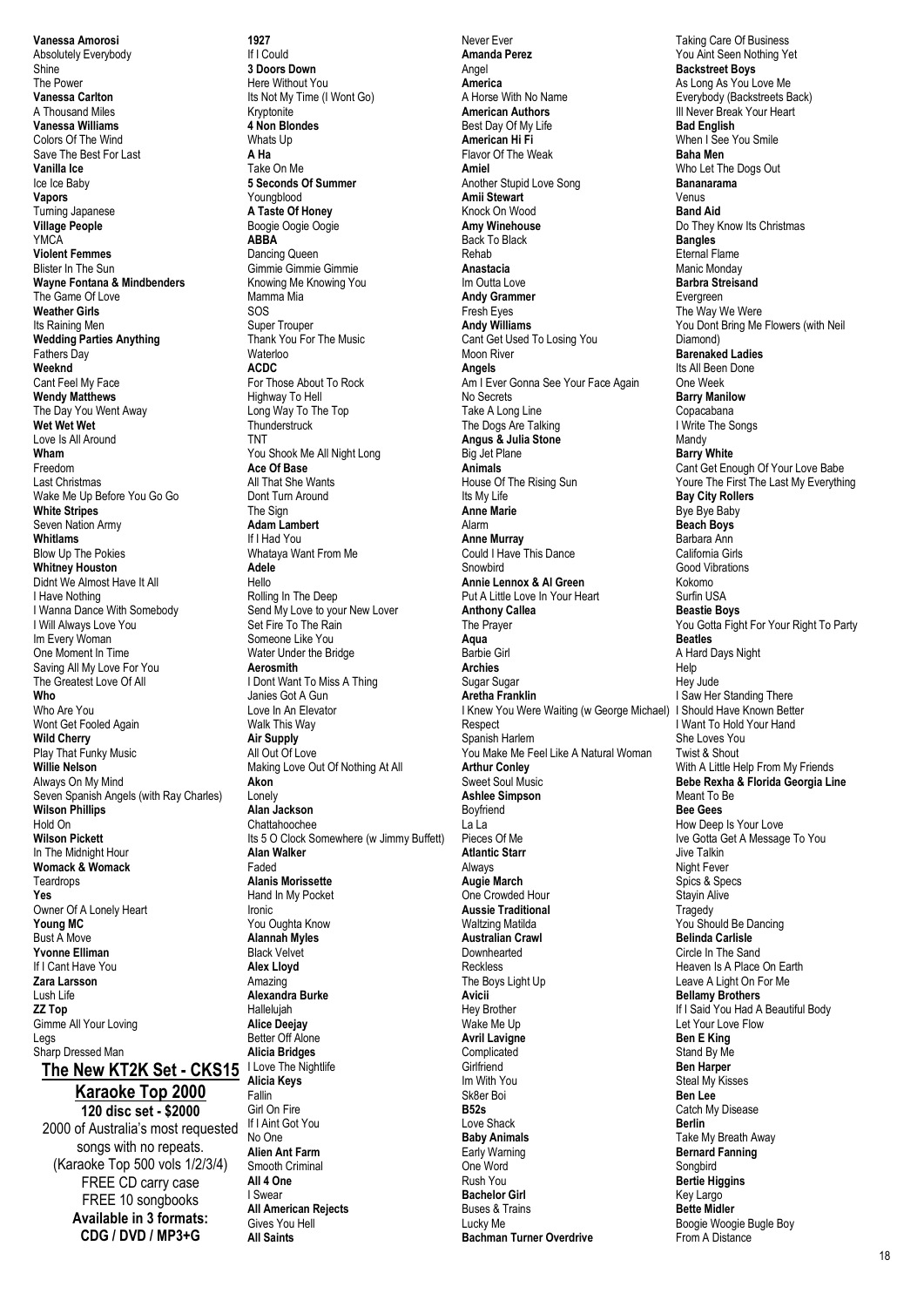The Rose Under The Boardwalk Wind Beneath My Wings **Beyonce** Crazy In Love (with Jay Z) Halo If I Were A Boy Irreplaceable Listen Run The World (Girls) Single Ladies (Put A Ring On It) **Big Audio Dynamite** Rush (Situation No Win) **Big Bopper** Chantilly Lace **Bill Haley & Comets** Rock Around The Clock **Bill Medley & Jennifer Warnes** Ive Had The Time Of My Life **Bill Withers** Aint No Sunshine Lean On Me **Billie Jo Spears** Blanket On The Ground **Billy Field** Bad Habits You Werent In Love With Me **Billy Idol** Hot In The City Mony Mony **Rebel Yell** White Wedding **Billy Joel** Its Still Rock & Roll To Me Just The Way You Are My Life Piano Man Uptown Girl We Didnt Start The Fire **Billy Ocean** Caribbean Queen Get Outta My Dreams Get Into My Car When The Going Gets Tough **Billy Paul** Me & Mrs Jones **Billy Ray Cyrus** Achy Breaky Heart **Billy Swan** I Can Help **Billy Thorpe** I Told The Brook Most People I Know Over The Rainbow Poison Ivy **Bing Crosby** Swinging On A Star White Christmas **Black Crowes** Hard To Handle **Black Eyed Peas** Dont Phunk With My Heart I Gotta Feelin Where Is The Love **Black Sorrows** Chained To The Wheel Harley & Rose **Blackfeather** Boppin The Blues **Blessid Union Of Souls** Hey Leonardo (She Likes Me For Me) **Blink 182** All The Small Things **Blondie** Call Me Denis Denis Heart Of Glass The Tide Is High **Blu Cantrell** Breathe Hit Em Up Style **Blue Swede** Hooked On A Feeling **Blues Brothers** Everybody Needs Somebody Shake Your Tail Feather

Soul Man Sweet Home Chicago **Blur** Country House Song 2 **Bo Donaldson & Heywoods** Billy Dont Be A Hero **Bob Dylan** Blowin In The Wind Knockin On Heavens Door Like A Rolling Stone Subterranean Homesick Blues The Times They Are A Changin **Bob Marley** Could You Be Loved Is This Love Jamming No Woman No Cry One Love Three Little Birds **Bob Seger** Hollywood Nights Mainstreet Night Moves Old Time Rock & Roll Weve Got Tonight **Bobby Darin** Beyond The Sea Dream Lover Mack the Knife Splish Splash **Things Bobby Day** Rockin Robin **Bobby Fuller Four** I Fought The Law **Bobby Goldsboro** Honey **Bobby Hebb** Sunny **Bobby Mcferrin** Dont Worry Be Happy **Bobby Vee** Take Good Care Of My Baby **Bobby Vinton** Blue Velvet Roses Are Red My Love **Bodeans** Closer to Free **Bon Jovi** Bad Medicine Its My Life Livin On A Prayer Wanted Dead Or Alive You Give Love A Bad Name **Boney M** Brown Girl In The Ring No Woman No Cry Rivers Of Babylon **Bonfunk Mcs** Freestyler **Bonnie Tyler** Its A Heartache Total Eclipse Of The Heart **Boston** More Than A Feeling **Boyz II Men** End Of The Road Ill Make Love To You **Boyzone** Father & Son **Words Boz Scaggs** Lido Shuffle **Bread** Baby Im A Want You Everything I Own If Make It With You **Brenda Lee** Rockin Around The Christmas Tree Sweet Nothings **Brian Cadd** Let Go Little Ray Of Sunshine

**Brian Hyland** Itsy Bitsy Teeny Weenie Yellow P Dot Bikini Sealed With A Kiss **Britney Spears** Baby One More Time Oops I Did It Again **Sometimes** You Drive Me Crazy **Bruce Channel** Hey Baby **Bruce Hornsby** The Way It Is **Bruce Springsteen** Born In The USA Dancing In The Dark Glory Days Im On Fire Secret Garden Streets of Philadelphia **Bruno Mars** Billionaire (with Travie McCoy) Count On Me Grenade Just The Way You Are Locked Out Of Heaven Marry You Nothin On You (with BOB) The Lazy Song **Bryan Adams** All For Love (with Sting & Rod Stewart) Everything I Do I Do It For You Have You Ever Really Loved A Woman Heaven Please Forgive Me Run To You Summer Of 69 When Youre Gone (with Mel C) **Bryan Ferry** Lets Stick Together **Buddy Holly Everyday** Heartbeat Oh Boy Peggy Sue Rave On Thatll Be The Day **Bwitched** Cest La Vie **Byrds** Mr Tambourine Man **Calum Scott** Dancing On My Own **Calvin Harris & Rihanna** This Is What You Came For **Camila Cabello & Young Thug** Havana **Captain & Tennille** Love Will Keep Us Together **Carl Douglas** Kung Fu Fighting **Carly Rae Jepsen** Call Me Maybe **Carly Simon** Mockingbird Youre So Vain **Carole King** I Feel The Earth Move Its Too Late **Carpenters** Close To You Hurting Each Other Please Mr Postman Top Of The World **Cat Stevens** Moonshadow Wild World **CC Music Factory** Gonna Make You Sweat **Celine Dion** Because You Loved Me My Heart Will Go On Power Of Love Thats The Way It Is Think Twice

**Chainsmokers**

Closer (with Halsey) Dont Let Me Down (with Daya) Something Just Like This (with Coldplay) **Chaka Khan** Im Every Woman **Charlene** Ive Never Been To Me **Charley Pride** Crystal Chandeliers **Charlie Daniels Band** The Devil Went Down To Georgia **Charlie Puth** One Call Away **Cheap Trick** If You Want My Love The Flame **Cher** Believe Gypsys Tramps & Thieves If I Could Turn Back Time Shoop Shoop Song (Its In His Kiss) Strong Enough Walkin In Memphis **Chic** Good Times Le Freak **Chicago (musical)** All That Jazz **Chicago** 25 Or 6 To 4 Hard Habit To Break If You Leave Me Now **Chiffons** Hes So Fine **Choirboys** Run To Paradise **Chris Deburgh** Lady In Red **Chris Isaak** Baby Did A Bad Bad Thing Wicked Game **Chris Rea** Fool (If You Think Its Over) **Chris Stapleton** Tennessee Whisky **Christina Aguilera** Beautiful Car Wash (Shark Tale Mix) Genie In A Bottle Lady Marmalade **Christina Perri** A Thousand Years Jar Of Hearts **Christine Anu** Island Home Party Sunshine On A Rainy Day **Christopher Cross** Sailing **Chubby Checker** Lets Twist Again **Chuck Berry** Johnny B Goode No Particular Place To Go Rock & Roll Music Roll Over Beethoven Sweet Little Sixteen **Chumbawamba** Tubthumping **Church** The Unguarded Moment **Clarence Carter** Strokin **Clash** Rock The Casbah Should I Stay Or Should I Go **Cliff Richard** Living Doll Summer Holiday **Club Nouveau** Lean On Me **Col Joye** Bye Bye Baby Goodbye Heaven Is My Womans Love Oh Yeah Uh Huh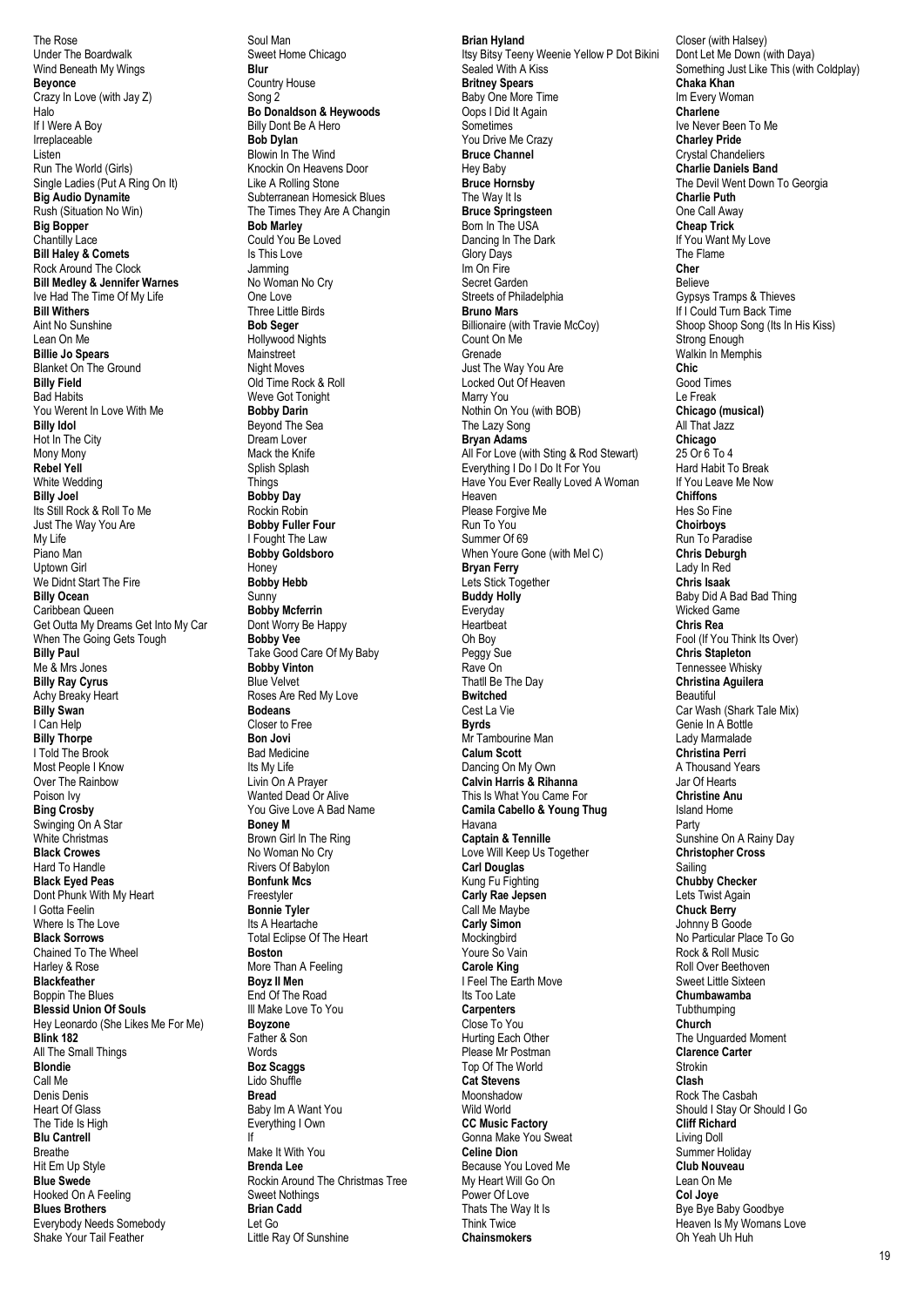Yes Sir Thats My Baby **Colbie Caillat** Bubbly **Cold Chisel** Bow River Cheap Wine Flame Trees Khe Sahn My Baby Saturday Night When The War Is Over You Got Nothing I Want **Coldplay** Speed Of Sound Viva La Vida Yellow **Color Me Badd** All 4 Love I Wanna Sex You Up **Commitments** Mustang Sally **Commodores** Easy **Communards** Dont Leave Me This Way **Concrete Blonde** Joey **Connie Francis** Lipstick On Your Collar Stupid Cupid Whos Sorry Now **Contours** Do You Love Me **Conway Twitty** Its Only Make Believe **Coolio** Gangstas Paradise **Corrs Breathless** Runaway **Counting Crows** Big Yellow Taxi Mr Jones **Craig David** 7 Days Walking Away **Cranberries** Linger Dreams Zombie **Crash Test Dummies** Mmm Mmm Mmm Mmm **Creed** Higher With Arms Wide Open **Creedence Clearwater Revival** Bad Moon Rising Have You Ever Seen The Rain Lodi Lookin Out My Back Door Midnight Special Proud Mary Up Around the Bend Wholl Stop The Rain **Crowded House** Better Be Home Soon Dont Dream Its Over Something So Strong Weather With You **Cruel Sea** Honeymoon Is Over **Crystal Gayle** Dont It Make My Brown Eyes Blue Talking In Your Sleep **Crystals** Da Doo Ron Ron Hes A Rebel **Culture Club** Do You Really Want To Hurt Me Karma Chameleon **Cure** Friday Im In Love Love Cats **Curtis Lee** Pretty Little Angel Eyes

**Cutting Crew** I Just Died In Your Arms **Cyndi Lauper** Girls Just Wanna Have Fun Time After Time True Colors **Daddy Cool** Come Back Again Daddy Cool Eagle Rock **Daft Punk** Get Lucky **Dan Hartman** I Can Dream About You **Daniel Powter** Bad Day **Danny & Juniors** At The Hop **Darius Rucker** Wagon Wheel **Darkness** I Believe In A Thing Called Love **Darren Hayes** Insatiable Popular **Daryl Braithwaite** As The Days Go By Horses Youre My World **Dave Dobbin** Slice Of Heaven **Dave Edmunds** I Hear You Knocking **David Bowie** China Girl Fame Heroes Lets Dance Modern Love Starman Under Pressure (with Queen) **David Dundas** Jeans On **David Essex** Gonna Make you A Star Hold Me Close Rock On **David Lee Roth** Just A Gigolo I Aint Got Nobody **David Guetta & Kelly Rowland** When Love Takes Over **David Soul** Dont Give Up On Us **Dean Lewis** Be Alright **Waves Dean Martin** Everybody Loves Somebody Memories Are Made Of This Thats Amore (Thats Love) Volare (Nel Blu Dipinto Di Blu) **Debbie Harry** I Want That Man **Deborah Conway** Only The Beginning **Dee Lite** Groove Is In The Heart **Deep Blue Something** Breakfast At Tiffanys **Deep Purple** Smoke On The Water **Def Leppard** Lets Get Rocked Love Bites Pour Some Sugar On Me **Del Shannon** Hats Off To Larry Runaway **Delltones** Come A Little Bit Closer **Delta Goodrem** Almost Here (with Brian McFadden) Born To Try In This Life Innocent Eyes

Lost Without You Predictable **Deniece Williams** Lets Hear It For The Boy **Depeche Mode** Just Cant Get Enough **Destinys Child Bootylicious** Independent Women Jumpin Jumpin Say My Name **Devo** Whip It **Dexys Midnight Runners** Come On Eileen **Diana Ross** Aint No Mountain High Enough Chain Reaction Touch Me In The Morning **Dido** Here With Me Thank You White Flag **Diesel** Dont Need Love Soul Revival Tip Of My Tongue **Dinah Shore** Sentimental Journey **Dinah Washington** Baby (You Got What It Takes) (w Brook Benton) What A Difference A Day Makes **Dion & Belmonts** A Teenager In Love Runaround Sue The Wanderer **Dionne Warwick** Anyone Who Had A Heart Do You Know The Way To San Jose **Hearthreaker** I Say A Little Prayer Thats What Friends Are For Walk On By **Dire Straits** Money For Nothing Romeo & Juliet Sultans Of Swing Twisting By the Pool Walk Of Life **Divinyls** Back To The Wall Boys In Town I Touch Myself Pleasure & Pain **Dixie Chicks** Goodbye Earl Landslide Not Ready To Make Nice The Traveling Soldier Theres Your Trouble Wide Open Spaces **DJ Otzi** Hey Baby **Dj Sammy & Yanou & Do** Heaven **DJ Snake & Justin Bieber** Let Me Love You **DNCE** Cake By The Ocean **Dobie Gray** Drift Away **Dolly Parton** 9 To 5 Jolene **Don Henley** Boys Of Summer **Don Mclean** American Pie Vincent (Starry Starry Night) **Donna Summer** Bad Girls Hot Stuff No More Tears (Enough Is Enough) **Doobie Brothers**

Black Water China Grove Listen To The Music Long Train Running **Doors** Hello I Love You Light My Fire Love Her Madly Riders On The Storm Roadhouse Blues **Doris Day** Que Sera Sera Secret Love **Dr Hook** Sylvias Mother When Youre In Love With A Beautiful Woman **Dragon** April Sun In Cuba Are You Old Enough Rain Young Years **Drake** One Dance **Drifters** Under The Boardwalk Up On The Roof **Dua Lipa** Be The One **Duffy Mercy Duran Duran** Hungry Like The Wolf Is There Something I Should Know Rio The Reflex **Dusty Springfield** I Only Wanna Be With You Son Of A Preacher Man **Eagles** Desperado Hotel California Lyin Eyes New Kid In Town Take It Easy Take It To The Limit **Earth Wind & Fire** Boogie Wonderland September **Easybeats** Friday On My Mind Shes So Fine **Ed Sheeran** Castle On The Hill Galway Girl Lego House Perfect Shape Of You The A Team Thinking Out Loud **Eddie Cochran** Summertime Blues **Eddie Floyd** Knock On Wood **Edison Lighthouse** Love Grows (Where My Rosemary Goes) **Elaine Paige & Barbara Dickson** I Know Him So Well **Ella Fitzgerald** A Tisket A Tasket **Elle King**  $X's & 0's$ **Elton John** Candle In The Wind Circle Of Life Crocodile Rock Daniel Dont Go Breaking My Heart (with Kiki Dee) Rocket Man Your Song **Elvis Presley** All Shook Up Always On My Mind Blue Suede Shoes Cant Help Falling In Love

Dont Be Cruel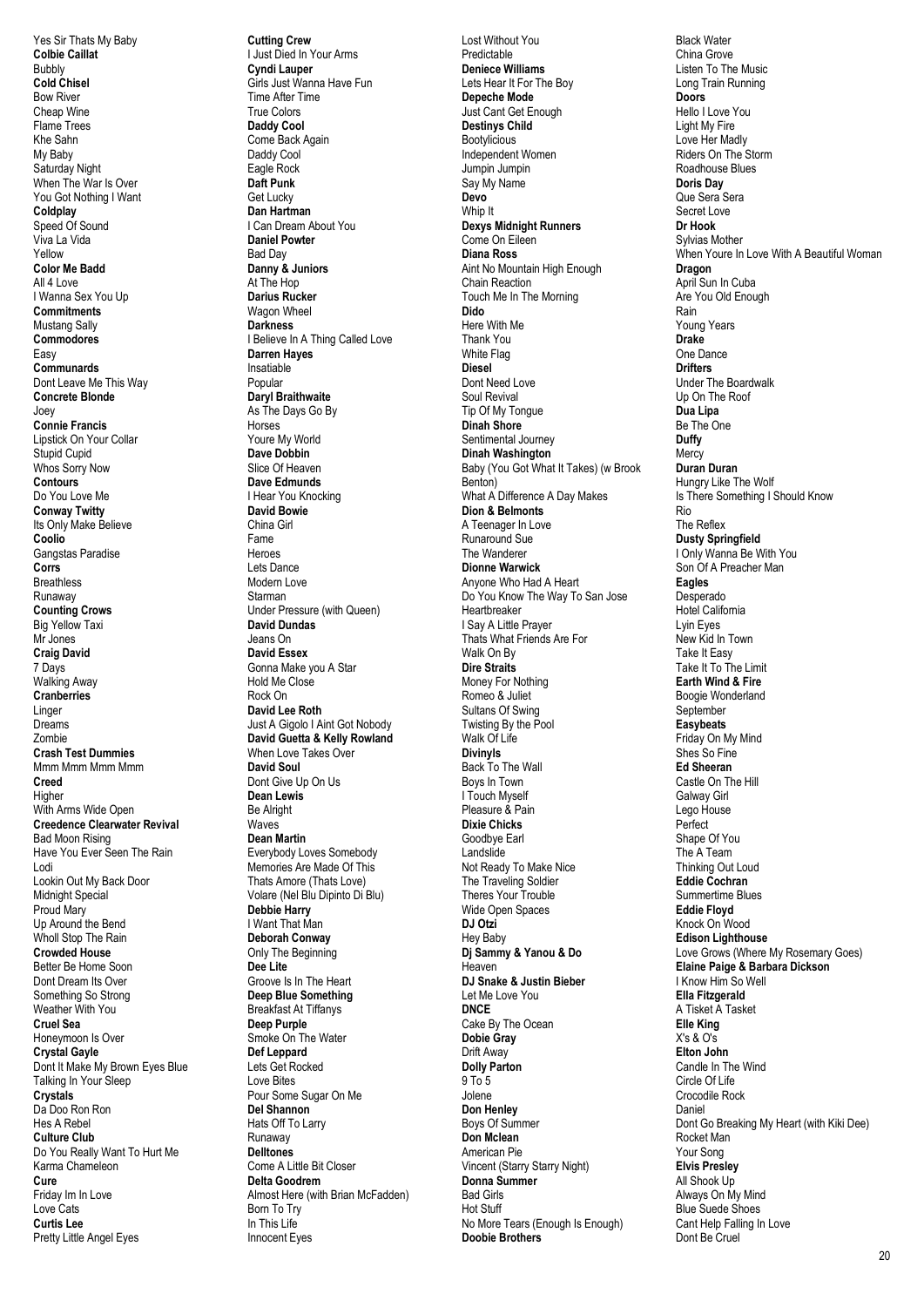Hound Dog In The Ghetto Jailhouse Rock Return To Sender Suspicious Minds Teddy Bear The Wonder Of You **EMF** Unbelievable **Eminem & Rihanna** Love The Way You Lie **Emotions** Best Of My Love **En Vogue** My Lovin (Youre Never Gonna Get It) Whatta Man (with Salt n Pepa) **Engelbert Humperdinck** A Man Without Love Quando Quando Quando Release Me Spanish Eyes The Last Waltz **England Dan & John Ford Coley** Id Really Love To See You Tonight **Enrique Iglesias** Dont Turn Off The Lights Escape **Hero Eric Carmen** All By Myself Hungry Eyes **Eric Clapton** Cocaine I Shot The Sheriff Layla My Fathers Eyes Tears In Heaven Wonderful Tonight **Escape Club** Wild Wild West **Eskimo Joe** By The Sea **Estelle & Kanye West** American Boy **Etta James** At Last **Europe** The Final Countdown **Eurythmics** Sweet Dreams (Are Made Of This) Would I Lie To You **Evanescence** Bring Me To Life Call Me When Youre Sober Going Under My Immortal **Everclear** Santa Monica **Everly Brothers** All I Have To Do Is Dream Bye Bye Love Wake Up Little Susie Walk Right Back **Evermore** Its Too Late **Exciters** Tell Him **Exile** Kiss You All Over **Extreme** More Than Words **Fairground Attraction** Perfect **Faith Hill** Breathe Piece Of My Heart The Way You Love Me There Youll Be This Kiss **Fall Out Boy** Thnks Fr Th Mmrs **Fastball** The Way **Fats Domino** Aint That A Shame

Blueberry Hill **Feargal Sharkey** A Good Heart **Fergie** Big Girls Dont Cry Glamorous **Fifth Harmony & Ty Dolla Sign** Work From Home **Fine Young Cannibals** She Drives Me Crazy **Fleetwood Mac** Dreams Go Your Own Way Landslide Rhiannon **Florence + The Machine** Youve Got The Love **Fontella Bass** Rescue Me **Foo Fighters** All My Life Best Of You Learn To Fly Monkey Wrench Times Like These **Foreigner** Hot Blooded I Want To Know What Love Is Waiting For A Girl Like You **Fortunes** Youve Got Your Troubles **Foster The People** Pumped Up Kicks **Foundations** Build Me Up Buttercup **Fountains Of Wayne** Stacys Mom **Four Seasons** Big Girls Dont Cry Rag Doll **Four Tops** I Cant Help Myself Its The Same Old Song **Frank Ifield** I Remember You **Frank Sinatra** My Kind Of Town Chicago My Way New York New York Strangers In The Night Thats Life The Lady Is A Tramp **Frankie Goes To Hollywood** Relax **Frankie Lymon & Teenagers** Why Do Fools Fall In Love **Frankie Valli** Cant Take My Eyes Off Of You December 1963 (Oh What A Night) My Eyes Adored You **Fray** How To Save A Life Over My Head (Cable Car) You Found Me **Freda Payne** Band Of Gold **Free** All Right Now **Fuel** Shimmer **Fugees & Lauryn Hill** Killing Me Softly **Fun & Janelle Monae** We Are Young **Gangajang** Sounds Of Then **Gap Band** Oops Upside Your Head **Garth Brooks** Friends In Low Places If Tomorrow Never Comes **Gary Numan** Cars **Gary Puckett & Union Gap** Young Girl

**Gene Chandler** Duke Of Earl **Gene Pitney** 24 Hours From Tulsa Somethings Gotten Hold Of My Heart **Gene Vincent** Be Bop A Lula **Genesis** Invisible Touch **George Benson** Nothings Gonna Change My Love For You **George Ezra** Blame It On Me Budapest Paradise Shotaun **George Harrison** Got My Mind Set On You My Sweet Lord **George McCrae** Rock Your Baby **George Michael** Careless Whisper Dont Let The Sun Go Down On Me (w Elton) Faith Father Figure **George Thorogood** Bad To The Bone Get A Haircut Get A Job **Georgia Satellites** Keep Your Hands To Yourself **Gerry & The Pacemakers** Youll Never Walk Alone **Gerry Rafferty** Baker Street **Gilbert Osullivan** Alone Again (Naturally) **Gin Blossoms** Hey Jealousy **Gladys Knight** If I Were Your Woman Midnight Train To Georgia **Glen Campbell** Rhinestone Cowboy Wichita Lineman **Glenn Frey** The Heat Is On **Gloria Gaynor** I Will Survive **Gnarls Barkley** Crazy **Goanna** Solid Rock **Goo Goo Dolls** Iris Slide **Good Charlotte** Girls & Boys I Dont Want To Be In Love (Dance Floor Anth) Lifestyles Of The Rich & Famous **Gordon Lightfoot** If You Could Read My Mind Sundown **Gotye & Kimbra** Somebody That I Used To Know **Green Day** Basket Case Hitchin A Ride Minority Time Of Your Life (Good Riddance) When I Come Around **Greg Kihn Band** The Breakup Song **Gregg Allman** Midnight Rider **Gretchen Wilson** All Jacked Up Redneck Woman **Grinspoon** Dont Change Hard Act To Follow Just Ace **Guns N Roses** Knockin On Heavens Door Paradise City

Patience Sweet Child O Mine **Guy Sebastian** All I Need Is You Angels Brought Me Here Battle Scars (with Lupe Fiasco) Kryptonite **Gwen Stefani** 4 In The Morning Hollaback Girl Rich Girl (with Eve) The Sweet Escape What You Waiting For **Gwyneth Paltrow & Huey Lewis** Cruisin **Hall & Oates** I Cant Go For That (No Can Do) Kiss On My List Maneater Out Of Touch Sara Smile Shes Gone **Hank Williams** Jambalaya (On The Bayou) **Hanson** Mmm Bop **Harry Belafonte** Day O (The Banana Boat Song) **Harry Chapin** Cats In The Cradle **Harry Connick Jr** It Had To Be You **Harry Styles** Sign Of The Times **Heart** All I Wanna Do Is Make Love To You Alone These Dreams What About Love **Helen Reddy** Aint No Way To Treat A Lady Delta Dawn I Am Woman **Hermans Hermits** Im Into Something Good **Hinder** Lips Of An Angel **Hollies** He Aint Heavy Hes My Brother Long Cool Woman In A Black Dress **Hoobastank** The Reason **Hoodoo Gurus** Good Times Like Wow Wipeout Miss Freelove 69 Whats My Scene **Hooters** And We Danced **Hootie & Blowfish** I Only Wanna Be With You Let Her Cry **Hot Chocolate** You Sexy Thing **Hozier** Take Me To Church **Hues Corporation** Rock The Boat **Huey Lewis & News** Hip To Be Square Stuck With You The Power Of Love **Human League** Dont You Want Me **Human Nature & John Farnham** Everytime You Cry **Hunters & Collectors** Do U See What I See Holy Grail Throw Your Arms Around Me When The River Runs Dry **Hush** Bony Moronie **Ian Moss** Tuckers Daughter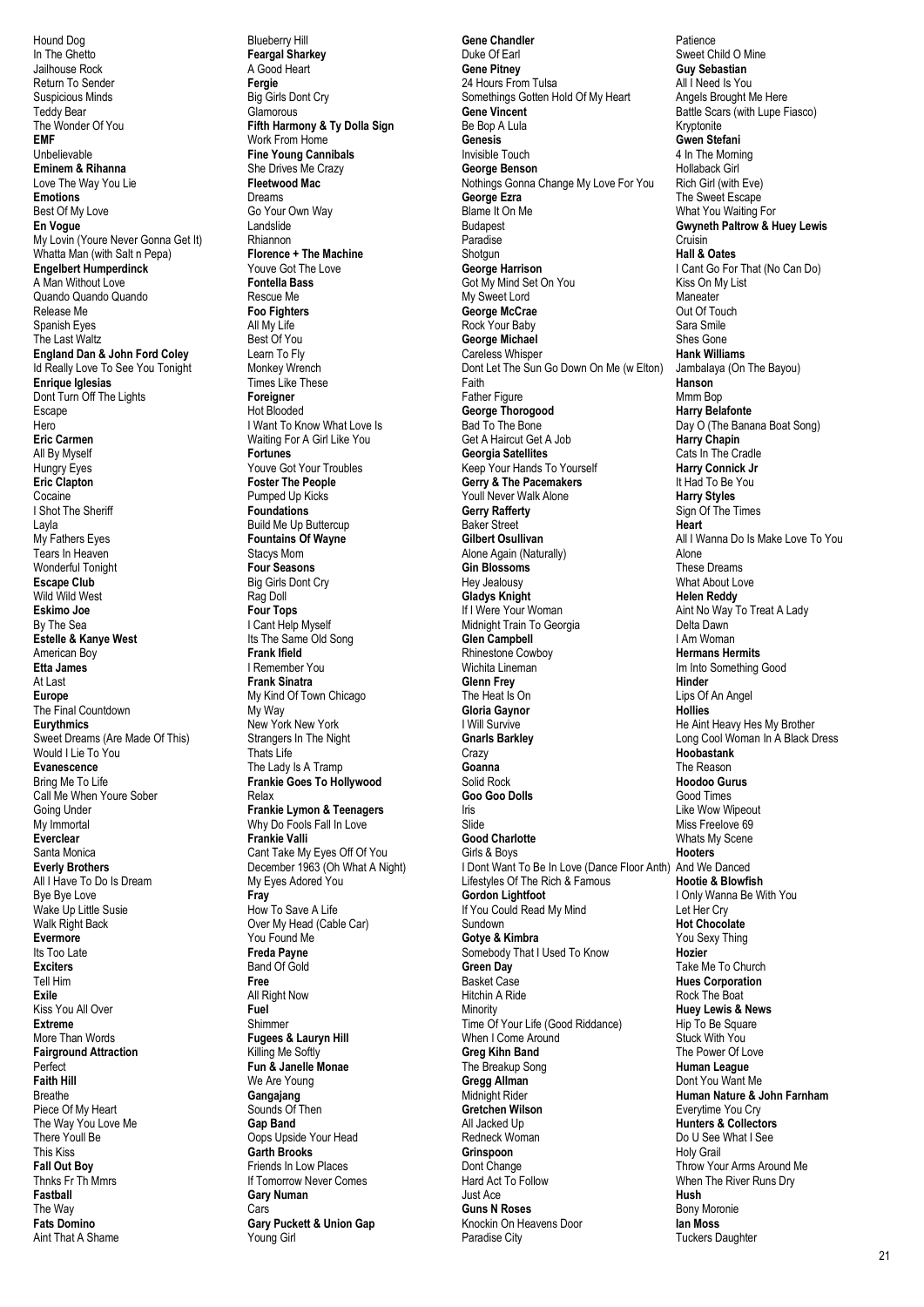**Imagine Dragons** Believer **Thunder** Whatever It Takes I**cehouse Crazy** Great Southern Land **Idina Menzel** Let It Go **Iggy Pop** Real Wild Child Candy (with Kate Pierson) **Illy & Vera Blue Papercuts Incubus** Drive Wish You Were Here I**nvertigo** Chances Are **INXS** Devil Inside Good Times (with Jimmy Barnes) Mystify Need You Tonight Never Tear Us Apart New Sensation Original Sin Pretty Vegas Suicide Blonde **Irene Cara** Fame Flashdance What A Feeling **Irish Traditional** Cockles & Mussels Danny Boy When Irish Eyes Are Smiling **J Geils Band Centerfold Jack Johnson** Better Together Flake Good People Sitting Waiting Wishing **Jackie Wilson** Your Love Keeps Lifting Me Higher & Higher **Jackson 5** Blame It On The Boogie **James Arthur** Say You Wont Let Go **James Bay** Hold Back The River **James Blundell & Dingos** Way Out West **James Blunt** 1973 High Youre Beautiful **James Brown** Sex Machine **James Ingram** Baby Come To Me (w Patti Austin) Somewhere Out There (w Linda Ronstadt) **James Taylor** Fire & Rain Handy Man How Sweet It Is (To Be Loved By You) Youve Got A Friend **Jamiroquai** Virtual Insanity **Janet Jackson** Thats The Way Love Goes What Have You Done For Me Lately **Janis Ian** At Seventeen **Janis Joplin** Me & Bobby Mcgee Mercedes Benz **Jason Derulo** In My Head **Jason Mraz** Im Yours **Jeannie C Riley** Harper Valley PTA **Jebediah** Leaving Home

**Jeff Beck** Hi Ho Silver Lining **Jennifer Hudson** And I Am Telling You Im Not Going **Jennifer Lopez** If You Had My Love Lets Get Loud Love Dont Cost A Thing Waiting For Tonight **Jennifer Love Hewitt** Barenaked **Jennifer Paige** Crush **Jenny Morris** She Has To Be Loved **Jerry Lee Lewis** Great Balls Of Fire Whole Lotta Shakin Goin On **Jessica Simpson** I Wanna Love You Forever With You **Jessie J** Domino Flashlight Price Tag **Jet** Are You Gonna Be My Girl Cold Hard Bitch Get Me Outta Here Rollover Dj **Jewel** Foolish Games Hands You Were Meant For Me **Jim Croce** Bad Bad Leroy Brown **Jim Reeves** Hell Have To Go **Jim Stafford** Spiders & Snakes **Jimmy Barnes** Driving Wheels Working Class Man **Jimmy Buffett** Margaritaville **Jimmy Dean** Big Bad John **Jimmy Ruffin** What Becomes Of The Brokenhearted **Joan Armatrading** Drop The Pilot **Joan Baez** The Night They Drove Old Dixie Down **Joan Jett & Blackhearts** Dirty Deeds I Love Rock N Roll **Joan Osborne** One Of Us **Joe Cocker** Unchain My Heart Up Where We Belong (w Jennifer Warnes) You Are So Beautiful **Joe Walsh** Lifes Been Good Rocky Mountain Way **John Butler Trio** Somethings Gotta Give **John Cougar Mellencamp** Hurts So Good Jack & Diane Rock In The USA Small Town **John Denver** Annies Song Take Me Home Country Roads Thank God Im A Country Boy **John Farnham** Age Of Reason Burn For You Help Pressure Down Take The Pressure Down Touch Of Paradise Two Strong Hearts

When Something Is Wrong/Baby (w J Barnes) Hot n Cold Youre The Voice **John Fred & His Playboy Band** Judy In Disguise (With Glasses) **John Legend** All Of Me **John Lennon** Imagine **John Mayer** Bigger Than My Body Your Body Is A Wonderland **John Mellencamp** Lonely Old Night **John Paul Young** Love Is In The Air Yesterdays Hero **John Travolta & Olivia Newton John** Grease Megamix Summer Nights Youre The One That I Want **John Williamson** True Blue **Johnny Cash** A Boy Named Sue Folsom Prison Blues I Walk The Line Ring Of Fire **Johnny Horton** The Battle Of New Orleans **Johnny Mathis** Misty The Twelfth Of Never Too Much Too Little Too Late (w D Williams) **Johnny Nash** I Can See Clearly Now **Johnny O Keefe** Move Baby Move She Wears My Ring Shes My Baby **Shout** Sing & Tell The Blues So Long Wild One **Jonas Blue** Fast Car **Jordin Sparks** Battlefield Tattoo **Josh Groban** You Raise Me Up **Journey** Dont Stop Believin **Judy Collins** Send In The Clowns **Judy Garland** Somewhere Over The Rainbow **Judy Stone** Born A Woman **Juice Newton** Angel Of The Morning Queen Of Hearts **Julio Iglesias & Willie Nelson** To All The Girls Ive Loved Before **Justin Bieber** Love Yourself Sorry Baby **Justin Timberlake** Cant Stop The Feeling Cry Me A River Rock Your Body **Senorita Kaiser Chiefs** Ruby **Kasey Chambers** Like A River Not Pretty Enough The Captain **Kate Ceberano** Bedroom Eyes Pash **Katrina & Waves** Walking On Sunshine **Katy Perry** California Gurls (with Snoop Dogg) Firework

I Kissed A Girl Last Friday Night (Tgif) Rise Roar Teenage Dream Waking Up In Vegas **KC & Sunshine Band** Get Down Tonight Give It Up Please Dont Go Thats The Way (I Like It) **Kd Lang** Constant Craving **Keith Urban & Carrie Underwood** The Fighter **Kelly Clarkson** Because Of You Behind These Hazel Eyes Breakaway Miss Independent My Life Would Suck Without You Never Again Since U Been Gone **Kenny Loggins** Danger Zone Footloose Your Mama Dont Dance **Kenny Rogers** Coward Of The County Islands In The Stream (with Dolly Parton) Lucille Ruby Dont Take Your Love To Town The Gambler **Kesha** This Is Me Tik Tok We R Who We R **Khalid** Young Dumb & Broke **Kid Rock** All Summer Long **Killers** Human Mr Brightside **Killing Heidi** Calm Down I Am Mascara Weir **Kim Carnes** Bette Davis Eyes **Kim Wilde** Kids In America You Keep Me Hangin On **Kings Of Leon** Sex On Fire Use Somebody **Kinks** Lola You Really Got Me **Kiss** God Gave Rock N Roll To You I Was Made For Loving You **Knack** My Sharona **Kool & Gang** Celebration Get Down On It Ladies Night **Kungs Vs Cookin On 3 Burners** This Girl **Kylie Minogue** Better The Devil You Know Cant Get You Out Of My Head I Should Be So Lucky Spinning Around The Locomotion **Labrinth** Beneath Your Beautiful (w Emili Sande) Jealous **Lady Antebellum** Need You Now **Lady Gaga** Alejandro Bad Romance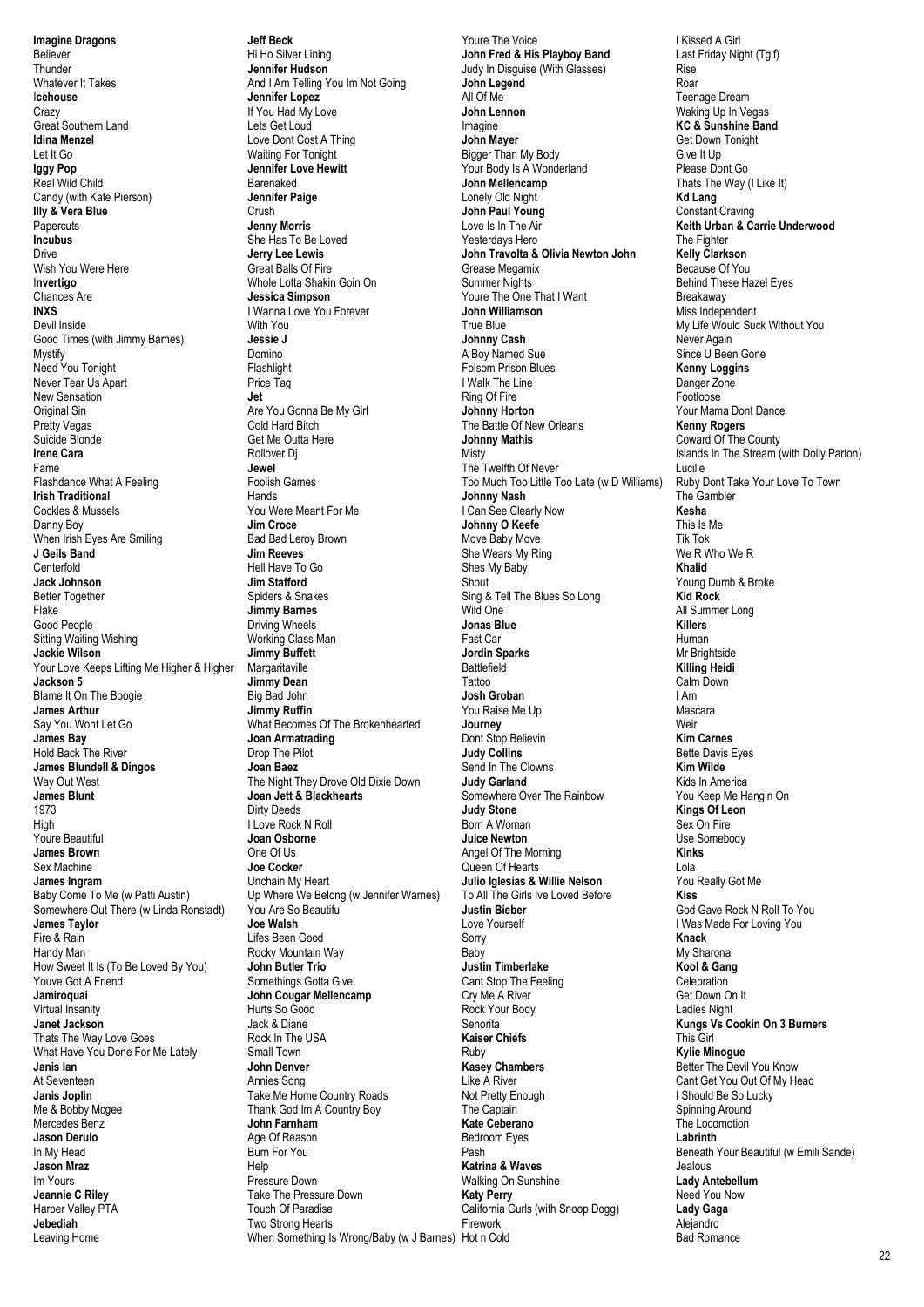Born This Way Just Dance Paparazzi Poker Face Shallow (w Bradley Cooper) Telephone (with Beyonce) The Edge Of Glory **Laura Branigan** Gloria Self Control Solitaire **Leann Rimes** Blue Cant Fight The Moonlight **Led Zeppelin** Stairway To Heaven **Len** Steal My Sunshine **Lenny Kravitz** American Woman Are You Gonna Go My Way **Leo Sayer** When I Need You You Make Me Feel Like Dancing **Leona Lewis** Better In Time Bleeding Love **Leonardos Bride** Even When Im Sleeping **Lesley Gore** Its My Party **Lifehouse** Halfway Gone Hanging By A Moment **Lily Allen** Not Fair The Fear **Linda Ronstadt** Blue Bayou Dont Know Much (w Aaron Neville) When Will I Be Loved **Linkin Park** In The End **Lionel Richie** All Night Long (All Night) Dancing On The Ceiling Endless Love (with Diana Ross) Hello Say You Say Me Still Three Times A Lady Truly **Lisa Loeb** Stay (I Missed You) **Little Richard** Good Golly Miss Molly Long Tall Sally Lucille **Little River Band** Cool Change Help Is On Its Way Playing To Win Reminiscing **Liv Maessen** Knock Knock Whos There **Living End** All Torn Down **Liza Minelli** Cabaret **LL Cool J & Jennifer Lopez** All I Have **LMFAO** Sexy & I Know It **Lobo** Me & You & A Dog Named Boo **Lonestar** Amazed **Lorde** Green Light Royals **Los Del Rio** Macarena **Los Lobos** La Bamba **Lou Bega**

Mambo No. 5 **Lou Gramm** Midnight Blue **Lou Rawls** Youll Never Find Another Love Like Mine **Lou Reed** Walk On The Wild Side **Louis Armstrong** Hello Dolly We Have All The Time In The World What A Wonderful World When The Saints Go Marching In **Lucky Star** Ive Been Everywhere **Luis Fonza & Justin Bieber** Despacito **Lukas Graham** 7 Years Love Someone **Lulu** Shout To Sir With Love **Lumineers** Ho Hey **Luther Vandross & Janet Jackson** The Best Things In Life Are Free **Lynn Anderson** Rose Garden (I Never Promised You A) **Lynyrd Skynyrd** Free Bird Sweet Home Alabama **M People** Moving On Up **Macy Gray** I Try **Madness** Baggy Trousers House Of Fun It Must Be Love Our House **Madonna** Crazy For You Dont Cry For Me Argentina Hanky Panky Holiday Like A Prayer Like A Virgin Material Girl Papa Dont Preach **Mamas & Papas** California Dreaming Monday Monday **Mandy Moore** Candy **Manfred Mann** Do Wah Diddy Diddy **Manhattans** Kiss & Say Goodbye **Marc Cohn** Walking In Memphis **Marcia Hines** I Got The Music In Me I Just Dont Know What To Do With Myself **Marcie Blane** Bobbys Girl **Maria Carey** All I Want For Christmas Fantasy Hero Ill Be There Vision Of Love Without You One Sweet Day **Marie Osmond** Paper Roses **Mark Ronson** Uptown Funk (with Bruno Mars) Valerie (with Amy Winehouse) **Maroon 5** Dont Wanna Know (with Kendrick Lamar) Harder To Breathe Makes Me Wonder Moves Like Jagger (with Christina Aguilera) She Will Be Loved This Love

Wont Go Home Without You **Martha & Vandellas** Dancing In The Street Heat Wave Jimmy Mack **Marty Robbins** A White Sport Coat (And A Pink Carnation) Devil Woman **Marvin Gaye** I Heard It Through The Grapevine Lets Get It On Sexual Healing **Mary Mary** Shackles (Praise You) **Mary Hopkin** Those Were The Days **Mary Wells** My Guy **Masters Apprentices** Turn Up Your Radio **Matchbox Twenty** 3am Bright Lights How Far Weve Come If Youre Gone Push Real World Unwell **Maurice Williams & Zodiacs Stay Mavericks** All You Ever Do Is Bring Me Down Dance The Night Away **Max Merritt** Slipping Away **MC Hammer** U Cant Touch This **McCoys** Hang On Sloopy **McFadden & Whitehead** Aint No Stoppin Us Now **Meat Loaf** Bat Out Of Hell Id Do Anything For Love (But I Wont Do That) Paradise By The Dashboard Light **Meghan Trainor** All About That Bass **Mel Torme** Blue Moon **Melanie** Brand New Key **Melissa Etheridge** Bring Me Some Water I Want To Come Over Like The Way I Do **Men At Work** Down Under Who Can It Be Now **Mental As Anything** Hes Just No Good For You If You Leave Me Can I Come Too Live It Up Nips Are Getting Bigger Too Many Times **Meredith Brooks** Bitch **Merrill Bainbridge** Mouth **Michael Bolton** How Am I Supposed To Live Without You Said I Loved You But I Lied When A Man Loves A Woman **Michael Buble** Cry Me A River Feeling Good Havent Met You Yet Home Save The Last Dance For Me Sway **Michael Jackson** Bad Beat It Ben Black Or White Billie Jean

Dont Stop Till You Get Enough Rock With You The Way You Make Me Feel **Thriller Middle Of The Road** Chirpy Chirpy Cheep Cheep **Midnight Oil** Beds Are Burning Forgotten Years King Of The Mountain Power & The Passion US Forces **Mike & Mechanics** The Living Years **Mike Posner** I Took A Pill In Ibitha **Miley Cyrus** Party In The USA The Climb Wrecking Ball **Missy Higgins** Scar Ten Days The Special Two This Is How It Goes **Mixtures** The Pushbike Song **Mo** Final Song **Models** Barbados **Mondo Rock** Come Said The Boy Cool World **Monica** Angel Of Mine The Boy Is Mine (with Brandy) **Monkees** Daydream Believer Hey Hey Were The Monkees Im A Believer Last Train To Clarksville **Moody Blues** Nights In White Satin **Motley Crue** Smokin In The Boys Room **Moving Pictures** What About Me **Mr Mister** Broken Wings Kyrie **Mumford & Sons** Little Lion Man **Mungo Jerry** In The Summertime **Nancy Sinatra** Jackson (with Lee Hazlewood) These Boots Are Made For Walkin **Nat King Cole** Mona Lisa Ramblin Rose Unforgettable **Natalie Cole** Miss You Like Crazy Pink Cadillac Unforgettable (duet with Nat King Cole) **Natalie Imbruglia** Big Mistake Torn Wish I Was There **Natasha Bedingfield** These Words Unwritten **Ne Yo** Closer So Sick **Neil Diamond** Cracklin Rosie I Am I Said Kentucky Woman Love On The Rocks Mr Bojangles Red Red Wine Sweet Caroline **Neil Sedaka**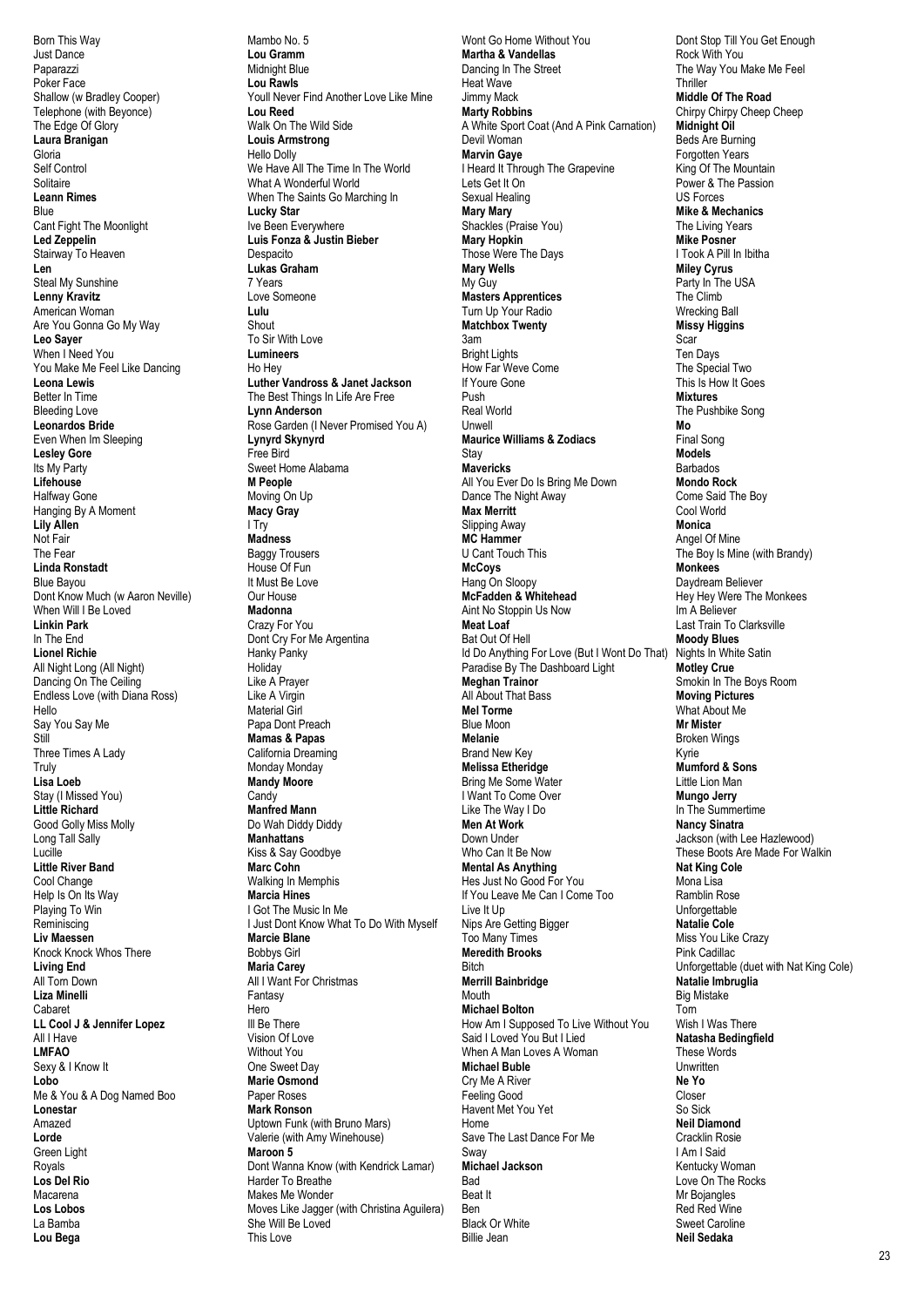Happy Birthday Sweet Sixteen Laughter In The Rain **Neil Young** Rockin In The Free World **Nelly** Dilemma (with Kelly Rowland) Hot In Herre **Nelly Furtado** All Good Things (Come To An End) Im Like A Bird Turn Off The Lights **Nena** 99 Red Balloons **Neneh Cherry** Buffalo Stance **New Kids On The Block** Hangin Tough You Got It (The Right Stuff) **New Radicals** You Get What You Give **New Zealand Traditional** Pokarekareaha **Niall Horan** Slow Hands **Nick Gilder** Hot Child In The City **Nickelback** Far Away How You Remind Me Someday **Nicki Minaj Starships Nilsson** Without You **Nine Days** Absolutely (Story Of A Girl) **Nirvana Lithium** Smells Like Teen Spirit **No Doubt** Dont Speak Hey Baby (w Bounty Killer) Its My Life Just A Girl Sunday Morning **Noiseworks** Hot Chilli Woman No Lies Take Me Back Touch **Norah Jones** Come Away With Me Dont Know Why **Normie Rowe** Ooh La La Que Sera Sera Shakin All Over **NSYNC** Bye Bye Bye God Must Have Spent A Little More Time I Want You Back Tearin Up My Heart This I Promise You **Oasis** Champagne Supernova Dont Look Back In Anger **Wonderwall OC Smith** Little Green Apples **Offspring** Pretty Fly (For A White Guy) Self Esteem **Ojays** Love Train **Old 55** On The Prowl **Oleta Adams** Get Here **Olivia Newton John** Banks Of The Ohio Hopelessly Devoted To You If You Love Me Let Me Know Let Me Be There Physical **One Direction**

Live While Were Young One Way Or Another (Teenage Kicks) What Makes You Beautiful **Onerepublic** Counting Stars Stop & Stare **Orianthi** According To You Shut Up & Kiss Me **Otis Redding** Sittin On The Dock Of The Bay **Outkast** Hey Ya **Owl City Fireflies Paper Lace** The Night Chicago Died **Paramore** Decode The Only Exception **Passenger** Anywhere Let Her Go **Pat Benatar** All Fired Up Hit Me With Your Best Shot Love Is A Battlefield We Belong **Pat Boone** April Love Love Letters In The Sand **Patrick Hernandez** Born To Be Alive **Patsy Cline Crazy** I Fall To Pieces Shes Got You Sweet Dreams Walkin After Midnight **Paul Anka** Diana Puppy Love Put Your Head On My Shoulder Youre Having My Baby **Paul Kelly** Before Too Long Dumb Things To Her Door **Paul McCartney** Ebony & Ivory (with Stevie Wonder) Silly Love Songs (with Wings) The Girl Is Mine (with Michael Jackson) **Paul Simon** Fifty Ways To Leave Your Lover You Can Call Me Al **Paul Young** Everytime You Go Away Wherever I Lay My Hat **Paula Cole** I Dont Want To Wait **Peabo Bryson & Roberta Flack** Tonight I Celebrate My Love For You **Peaches & Herb** Reunited **Pearl Jam** Better Man Jeremy Last Kiss **Peggy Lee** Fever Im A Woman **Percy Sledge** When A Man Loves A Woman **Perry Como** Catch A Falling Star Hes Got The Whole World In His Hands Its Impossible **Pet Shop Boys** West End Girls **Pete Murray** Feeler So Beautiful **Peter Allen** I Go To Rio I Still Call Australia Home

**Peter Cetera** The Glory Of Love **Peter Frampton** Baby I Love Your Way **Peter Gabriel** Sledgehammer **Peter Paul & Mary** Blowin In The Wind Leaving On A Jet Plane Puff The Magic Dragon **Petula Clark** Downtown I Know A Place This Is My Song **Pharrell Williams** Happy **Phil Collins** Against All Odds Another Day In Paradise Easy Lover Groovy Kind Of Love One More Night Two Hearts You Cant Hurry Love **Pilot** Magic **Pink** Beautiful Trauma Dear Mr President Get The Party Started Just Give Me A Reason (with Nate Reuss) Just Like Fire Please Dont Leave Me Raise Your Glass So What Sober U + Ur Hand What About Us Who Knew **Pink Floyd** Another Brick In The Wall **Plain White Ts** Hey There Delilah **Platters** Only You Smoke Gets In Your Eyes The Great Pretender **POD** Alive Youth Of The Nation **Pointer Sisters** Fire Im So Excited Slow Hand **Poison** Every Rose Has Its Thorn Nothin But A Good Time Unskinny Bop **Police** Dont Stand So Close To Me Every Breath You Take Every Little Thing She Does Is Magic Message In A Bottle Roxanne **Post Malone** I Fall Apart Rockstar **Powderfinger** Love Your Way My Happiness<sup>3</sup> On My Mind Since You Been Gone Stumblin **Power Station** Some Like It Hot **Pretenders** Back On The Chain Gang Brass In Pocket (Im Special) Ill Stand By You **Prince** 1999 Cream Kiss Purple Rain Raspberry Beret

Sign O The Times When Doves Cry **Proclaimers** Im Gonna Be 500 Miles Im On My Way **Procol Harum** A Whiter Shade Of Pale **Pseudo Echo** Funkytown **Puddle Of Mudd** She Hates Me **Pulp** Common People Disco 2000 **Pussycat** Mississippi **Pussycat Dolls Buttons** Dontcha I Hate This Part When I Grow Up **Quarterflash** Harden My Heart **Queen** Another One Bites The Dust Bohemian Rhapsody Crazy Little Thing Called Love Radio Ga Ga We Are The Champions We Will Rock You **R Kelly** I Believe I Can Fly If I Could Turn Back The Hands Of Time **Rachel Platten** Fight Song Stand By You **Radiators** Gimme Head **Randy Vanwarmer** Just When I Needed You Most **Ray Charles** Born To Lose Georgia On My Mind Hit The Road Jack I Cant Stop Loving You Whatd I Say **Ray Parker Jr Ghostbusters Ray Price** For The Good Times **Red Hot Chili Peppers** By The Way Californication Cant Stop Love Rollercoaster **Otherside** Scar Tissue The Zephyr Song Under The Bridge **Redgum** I Was Only 19 **Reef** Place Your Hands **REM** Everybody Hurts Losing My Religion Man On The Moon Shiny Happy People **Rembrandts** Ill Be There For You (Theme From Friends) **Renee Geyer** Heading In The Right Direction **Reo Speedwagon** Cant Fight This Feeling Keep On Loving You **Richard Clapton** Girls On The Avenue **Richard Marx** Hazard Now & Forever Right Here Waiting Shouldve Known Better **Rick Astley** Never Gonna Give You Up **Rick Price**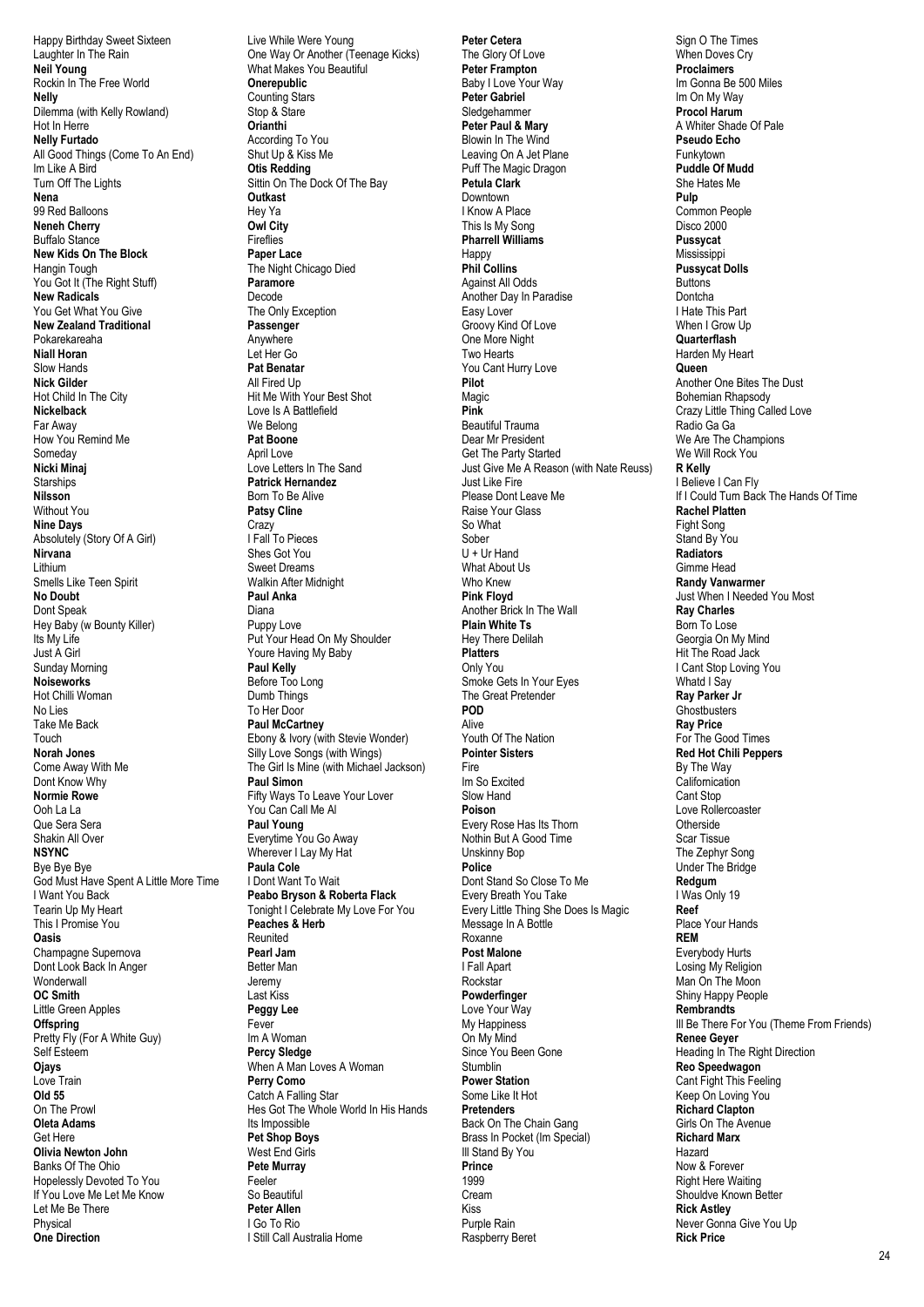Not A Day Goes By **Rick Springfield** Jessies Girl **Rickie Lee Jones** Chuck Es In Love **Ricky Martin** Livin La Vida Loca Nobody Wants To Be Lonely (w Chris Aguilera) In Dreams Shake Your Bon Bon She Bangs **Ricky Nelson** Garden Party Hello Mary Lou Poor Little Fool **Ricky Van Shelton** From A Jack To A King **Right Said Fred** Im Too Sexy **Righteous Brothers** Unchained Melody Youve Lost That Lovin Feelin **Rihanna** Dont Stop The Music Only Girl (In The World) Rude Boy Shut Up & Drive SOS (Rescue Me) Take A Bow Umbrella **Unfaithful** We Found Love (with Calvin Harris) **Ringo Starr** Youre Sixteen **Rob Thomas** Give Me The Meltdown Lonely No More Smooth (with Santana) This Is How A Heart Breaks **Robbie Williams** Angels Feel Let Me Entertain You Rock DJ **Robert Palmer** Addicted To Love Bad Case Of Loving You Simply Irresistible **Roberta Flack** First Time Ever I Saw Your Face Killing Me Softly With His Song **Robin Thicke** Blurred Lines **Rockmelons** Aint No Sunshine That Word (L O V E Love) **Rocky Horror Picture Show** Time Warp **Rod Stewart** Do Ya Think Im Sexy Hot Legs Maggie May Rhythm Of My Heart Sailing Some Guys Have All The Luck Tonights The Night (Gonna Be Alright) **Roger Miller** King Of The Road **Rogue Traders** Voodoo Child **Rolling Stones** Brown Sugar Honky Tonk Women Satisfaction **Romantics** What I Like About You **Ronan Keating** When You Say Nothing At All **Ronettes** Be My Baby **Rose Royce** Car Wash **Rose Tattoo** Bad Boy For Love **Roxette** Dressed For Success

It Must Have Been Love Joyride The Look **Roxus** Where Are You Now **Roy Orbison** Crying Its Over Only The Lonely Pretty Woman You Got It **Rupert Holmes** Escape (Pina Colada Song) **S Club** Dont Stop Movin **S2S** Sister **Sade** Smooth Operator **Salt N Pepa** Lets Talk About Sex Push It Shoop **Sam & Dave** Soul Man **Sam Brown Stop Sam Cooke** You Send Me **Sam Hunt** Body Like A Back Road **Sam Smith** Too Good At Goodbyes **Sam The Sham** Wooly Bully **Sammi Smith** Help Me Make It Through The Night **Sammy Davis Jr** The Candy Man **Santana** Maria Maria **Sara Bareillas** Love Song **Sara Storer & John Williamson** Raining On The Plains **Sarah Mclachlan** Angel **Savage Garden** Break Me Shake Me I Knew I Loved You I Want You The Animal Song To The Moon & Back Truly Madly Deeply **Scissor Sisters** I Dont Feel Like Dancing **Scorpions** Wind Of Change **Screaming Jets** Better Eve Of Destruction Helping Hand October Grey Sad Song **Seal** Crazy Kiss From A Rose **Searchers** Love Potion Number Nine **Seekers** A World Of Our Own Ill Never Find Another You Morningtown Ride The Carnival Is Over We Are Australian **Selena Gomez & Marshmello Wolves Shaggy** Hey Sexy Lady It Wasnt Me **Shakaya** Stop Calling Me **Shakira** Objection Tango

Underneath Your Clothes Whenever Wherever **Shangri Las** Leader Of The Pack **Shania Twain** Any Man Of Mine Dont Be Stupid From This Moment On If Youre Not In It For Love Im Gonna Getcha Good Im Holdin On To Love (To Save My Life) Man I Feel Like A Woman That Dont Impress Me Much Whose Bed Have Your Boots Been Under Youre Still The One **Shannon Noll** Burn Learn To Fly What About Me **Shawn Mendes** In My Blood Theres Nothing Holdin Me Back Treat You Better **Shawn Mullins** Lullaby **Sheena Easton** Modern Girl Morning Train (Nine To Five) **Sherbet** Howzat **Sheryl Crow** All I Wanna Do If It Makes You Happy Strong Enough **Shirelles** This Is Dedicated To The One I Love Will You Love Me Tomorrow **Shirley Bassey** Big Spender **Sia** Chandelier Titanium **Silverchair** Freak The Greatest View Tomorrow **Simon & Garfunkel** Bridge Over Troubled Water Mrs Robinson Sounds Of Silence **Simple Minds** Dont You Forget About Me **Simple Plan Addicted** Perfect Shut Up Welcome To My Life **Simply Red** Holding Back The Years If You Dont Know Me By Now Moneys Too Tight To Mention **Sinead Oconnor** Nothing Compares 2 U **Sister Sledge** We Are Family **Sixpence None The Richer** Kiss Me There She Goes **Skyhooks** All My Friends Are Getting Married Ego Is Not A Dirty Word Horror Movie Jukebox In Siberia **Slim Dusty** Duncan Gday Gday Pub With No Beer **Smash Mouth** All Star Cant Get Enough Of You Baby Im A Believer Walking On The Sun **Smashing Pumpkins** 1979 Bullet With Butterfly Wings

Tonight Tonight **Smokey Robinson & Miracles** Tears Of A Clown The Tracks Of My Tears **Smokie** Living Next Door To Alice **Snow Patrol** Chasing Cars **Soft Cell** Tainted Love **Sonia Da Da** You Dont Treat Me No Good **Sonny & Cher** I Got You Babe **Soul II Soul** Back To Life **Soul Asylum** Runaway Train **Southern Sons** Heart In Danger **Spandau Ballet True Spice Girls** 2 Become 1 Wannabe **Spiderbait** Black Betty **Spin Doctors** Two Princes **Split Enz** I Got You I See Red Six Months In A Leaky Boat **Stacie Orrico Stuck** Theres Gotta Be (More To Life) **Staind** Its Been Awhile **Starland Vocal Band** Afternoon Delight **Stars On 45** Beatles Medley **Stars On 54** If You Could Read My Mind **Starsailor** Four To The Floor **Starship** Nothings Gonna Stop Us Now Sara We Built This City **Status Quo** Rockin All Over The World Whatever You Want **Stealers Wheel** Stuck In The Middle With You **Steam** Na Na Hey Hey Kiss Him Goodbye **Stephanie Mills** Never Knew Love Like This Before **Steppenwolf** Born To Be Wild **Steve Earle** Copperhead Road **Steve Harley & Cockney Rebel** Make Me Smile (Come Up & See Me) **Steve Miller Band** Abracadabra Rock n Me The Joker **Steve Perry** Oh Sherrie **Steve Winwood** Higher Love **Steven Stills** Love The One Youre With **Stevie Nicks** Rooms on Fire Stop Draggin My Heart Around (w Tom Petty) **Stevie Wonder** I Just Called To Say I Love You Living For The City My Cherie Amour **Superstition** Yester Me Yester You Yesterday

You Are The Sunshine Of My Life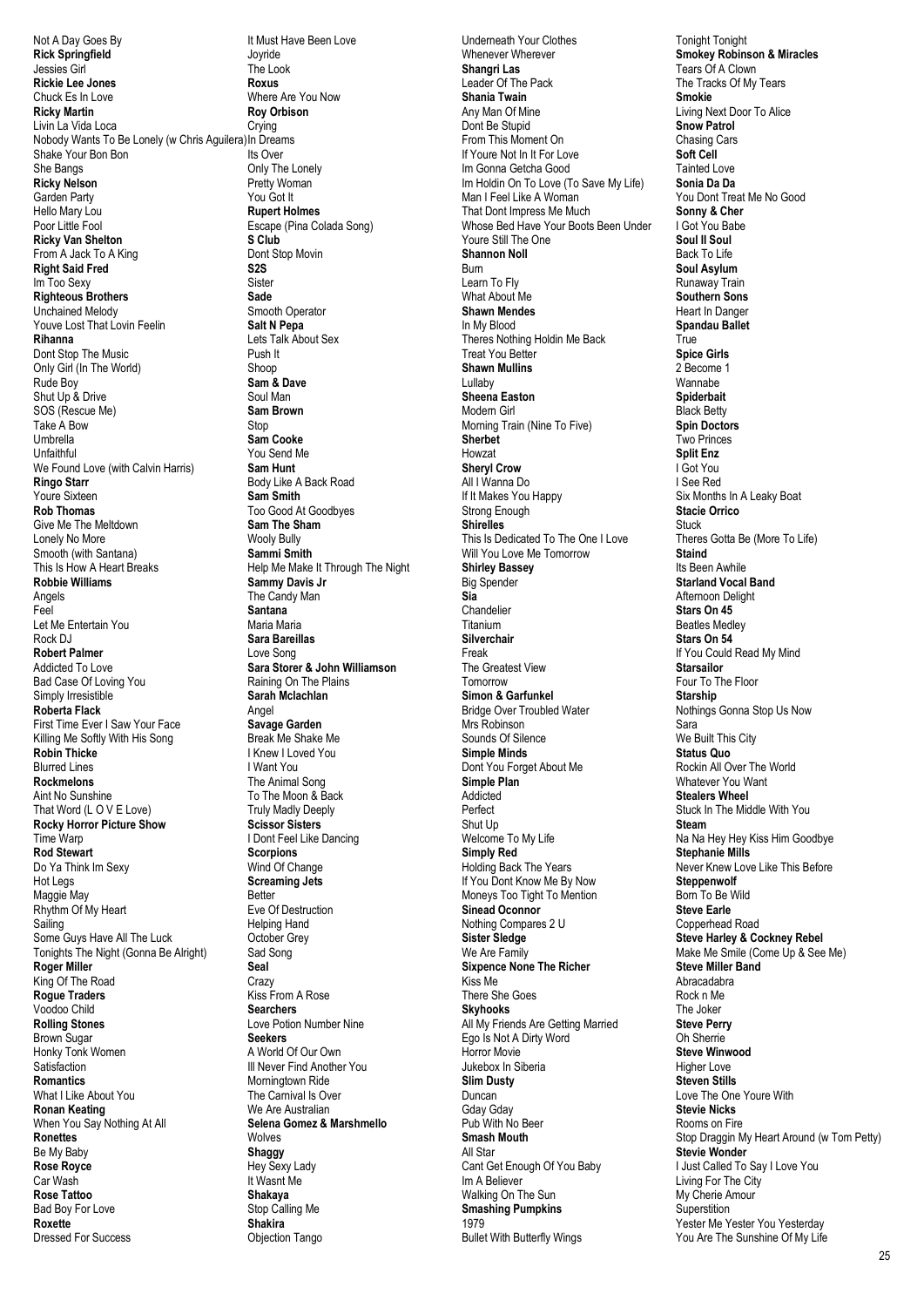**Stevie Wright** Evie **Sting** If I Ever Lose My Faith In You If You Love Somebody Set Them Free **Stray Cats** Rock This Town Stray Cat Strut **Stylistics** You Are Everything **Styx** Babe Show Me The Way **Sue Thompson** Sad Movies (Make Me Cry) **Sugar Ray** Every Morning When Its Over **Sugarland & Little Big Town** Life In A Northern Town **Sunnyboys** Alone With You **Superjesus Gravity Supremes** Baby Love Come See About Me Stop In The Name Of Love Where Did Our Love Go You Cant Hurry Love You Keep Me Hanging On **Survivor** Eve Of The Tiger **Suzi Quatro** Can The Can Devilgate Drive Stumblin In (with Chris Norman) Wild One **Sweet** Ballroom Blitz Fox On The Run **Swing Out Sister** Breakout **Swingers** Counting The Beat **Swinging Blue Jeans** Hippy Hippy Shake **T Rex** Get It On **Taio Cruz** Dynamite **Take That** Back For Good **Tal Bachman** Shes So High **Talking Heads** Burning Down The House **Tammy Wynette** D I V O R C E Stand By Your Man **Tavares** Heaven Must Be Missing An Angel **Taxiride** Creeping Up Slowly Get Set **Taylor Dayne** Ill Always Love You **Taylor Swift** Blank Space Fifteen Love Story Shake It Off Today Was A Fairytale We Are Never Ever Getting Back Together White Horse You Belong With Me **Tears For Fears** Everybody Wants To Rule The World Shout **Ted Mulrey Band** Jump In My Car **Temptations** Aint Too Proud To Beg My Girl **Terry Jacks**

Seasons In The Sun **Texas** I Dont Want A Lover **Thin Lizzy** The Boys Are Back In Town Whiskey In The Jar **Third Eye Blind** Semi Charmed Life **Thirsty Merc** In The Summertime Someday Someday **Three Degrees** When Will I See You Again **Three Dog Night** Black & White Joy To The World Mama Told Me (Not To Come) **Tiffany** I Think Were Alone Now **Timbaland & Onerepublic** Apologize **Tina Arena** Burn Chains Heaven Help My Heart Now I Can Dance Sorrento Moon Wasnt It Good **Tina Cousins** Pray **Tina Turner** Nutbush City Limits (with Ike Turner) Proud Mary River Deep Mountain High The Best Whats Love Got To Do With It **TLC** No Scrubs **Unpretty Tokens** The Lion Sleeps Tonight **Tom Jones** Delilah Green Green Grass Of Home Help Yourself Ill Never Fall In Love Again Its Not Unusual **Tom Petty** Free Fallin I Wont Back Down Learning To Fly **Tommy James & Shondells** Mony Mony **Tommy Roe** Dizzy Sheila **Tone Loc** Funky Cold Medina Wild Thing **Toni Basil** Mickey **Toni Braxton** He Wasnt Man Enough Un Break My Heart Youre Makin Me High **Toni Childs** Ive Got To Go Now Many Rivers To Cross Stop Your Fussing **Tonic** If You Could Only See **Tony Bennett** I Left My Heart In San Francisco **Tony Christie** Is This The Way To Amarillo **Tony Joe White** Polk Salad Annie **Tony Orlando & Dawn** Knock Three Times Tie A Yellow Ribbon Round The Ole Oak Tree **Walk The Moon Toploader** Dancing In the Moonlight **Toto** Africa Rosanna

**Tracy Chapman** Fast Car Give Me One Reason **Train** Drops Of Jupiter Hey Soul Sister **Trammps** Disco Inferno **Transvision Vamp** Baby I Dont Care **Traveling Wilburys** Handle With Care End Of The Line **Travis** Why Does It Always Rain On Me **Tremeloes** Silence Is Golden **Trisha Yearwood** How Do I Live **Troggs** Wild Thing **Twenty One Pilots** Stressed Out **U2** Beautiful Day Desire I Still Havent Found What Im Looking For The Sweetest Thing Vertigo Where The Streets Have No Name With Or Without You **UB40** Cant Help Falling In Love I Got You Babe (w Chrissie Hyndes) Kingston Town Red Red Wine USA For Africa We Are The World **Usher** Burn Dj Got Us Fallin In Love (with Pitbull) U Got It Bad U Remind Me Yeah **Van Halen** Jump Why Cant This Be Love **Van Morrison** Brown Eyed Girl **Moondance Vance Joy** Fire & The Flood Riptide Were Going Home **Vanessa Amorosi** Absolutely Everybody Shine The Power **Vanessa Carlton** A Thousand Miles **Vanessa Williams** Colors Of The Wind Save The Best For Last **Vanilla Ice** Ice Ice Baby **Vapors** Turning Japanese **Veronicas** 4Ever **Vertical Horizon** Everything You Want **Verve** Bitter Sweet Symphony **Village People** YMCA **Violent Femmes** Blister In The Sun **Vitamin C Graduation** Shut Up And Dance **Warrant** Cherry Pie **Wayne Fontana & Mindbenders** The Game Of Love

**Weather Girls** Its Raining Men **Wedding Parties Anything** Fathers Day **Weeknd** Cant Feel My Face **Wendy Matthews** The Day You Went Away **Wet Wet Wet** Love Is All Around **Wham** Club Tropicana Freedom Last Christmas Wake Me Up Before You Go Go **White Plains** My Baby Loves Lovin **White Stripes** Seven Nation Army **Whitlams** Blow Up The Pokies **Whitney Houston** Didnt We Almost Have It All How Will I Know I Have Nothing I Wanna Dance With Somebody I Will Always Love You Im Every Woman One Moment In Time Saving All My Love For You So Emotional The Greatest Love Of All **Who** Who Are You Wont Get Fooled Again **Wild Cherry** Play That Funky Music **Will To Power** Baby I Love Your Way & Freebird Medley **Willie Nelson** Always On My Mind Seven Spanish Angels (with Ray Charles) **Wilson Phillips** Hold On **Wilson Pickett** In The Midnight Hour **Womack & Womack Teardrops Yes** Owner Of A Lonely Heart **Young MC** Bust A Move **Yvonne Elliman** If I Cant Have You **Zara Larsson** Lush Life **ZZ Top** Gimme All Your Loving Legs Sharp Dressed Man **Ultimate Karaoke Set mk12B 96 discs - \$1195**

1516 of Australia's most requested songs with no repeats. FREE CD carry case FREE 10 songbooks The discs are selected from 4 major manufacturers - Capital / Karaoke Hits / Zoom & Big Hits. **Available in 3 formats: CDG / DVD / MP3+G** 20 Miles - Ray Brown & The Whispers

3 Words - Cheryl Cole & William 3… - Britney Spears 4003221 Tears From Now - Judy Stone 57 Chevrolet - Billie Jo Spears 65 Roses - Wolverines 9 To 5 - Dolly Parton A Boy Named Sue - Johnny Cash A Bushman Cant Survive - Lee & T Kernaghn A Girls Gotta Do What A - Mindy McCready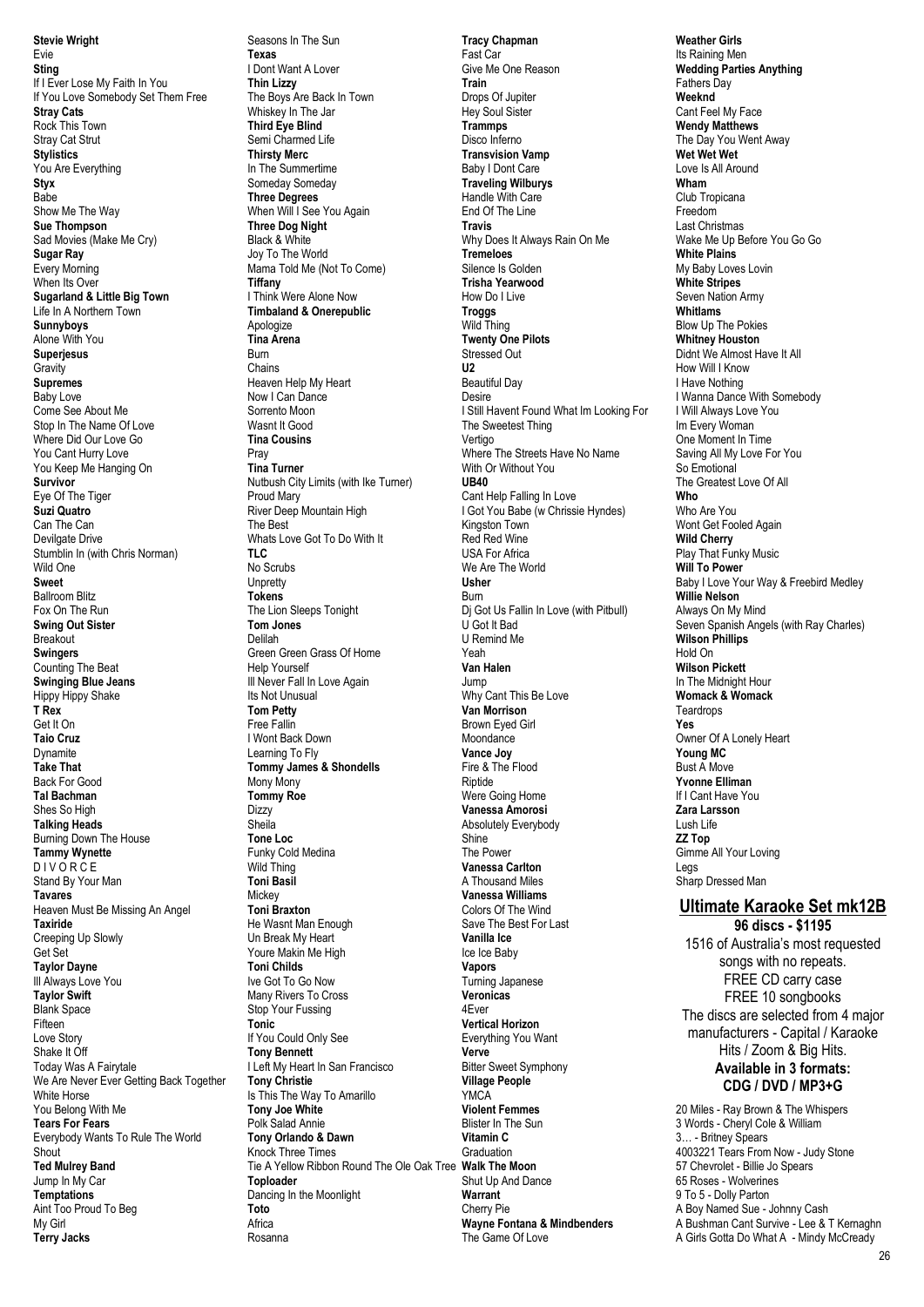A Good Heart - Feargal Sharkey A Little Further North - Graeme Connors A Little Time - Beautiful South A Little Too Late - Delta Goodrem A Man Ill Never Be - Boston A Matter Of Trust - Billy Joel A Teenager In Love - Dion & The Belmonts A Town Called Malice - Jam A Whiter Shade Of Pale - Procol Harum A Whole New World - Peabo Regina Bell A World Of Our Own - Seekers Absolutely Everybody - Vanessa Amerosi Accidentally Kelly Street - Frente Accidents Happen - Zoe Badwi According 2 U - Orianthi Achy Breaky Heart - Billy Ray Cyrus Addicted To Love - Robert Palmer Adios Amigo - Jim Reeves Advance Australia Fair - Traditional After The Loving - Engelbert Humperdinck Age Of Reason - John Farnham Aint Goin Dwn Til Sun Comes Up - Garth Bks Aint No Doubt - Jimmy Nail Aint No Mountain High Enuf - Jimmy Barnes Aint No Sunshine - Rockmelons Aint That A Kick In The Head - Dean Martin Aint That A Shame - Fats Domino Airplanes - Bob & Hayley Williams Alejandro - Lady Gaga Alice (Underground) - Avril Lavigne All I Ask Of You - Phantom Of The Opera All I Have To Do Is Dream - Everly Brothers All I Need Is You - Guy Sebastian All My Friends Are Getting Married - Skyhooks Behind Blue Eyes - Who All Night Long - Lionel Richie All Night Long (2011 Mix) - Lionel & Guy All Of Me - Willie Nelson All Of The Dreamers - Powderfinger All Right Now - Free All Shook Up - Elvis Presley All That She Wants - Ace Of Base All The Lovers - Kylie Minogue All To Myself - Guy Sebastian All Torn Down - Living End Almost Here - Delta Gdrem & Brian McFaddn Alone Again Naturally - Gilbert O Sullivan Alone With You - Sunnyboys Always - Atlantic Starr Always - Bon Jovi Always - Patsy Cline Am I Blue - George Strait Am I Ever Gonna See Bif Again - Reg Regan Am I Ever Gonna See Yr Face Agn - Angels Amazing - Alex Lloyd Amazing Grace - Traditional American Pie - Don Mclean American Trilogy - Elvis Presley And Band Played Waltzing Matilda - Bushws And The Boys - Angus & Julia Stone And We Danced - Hooters Angel - Aerosmith Angel Baby - Rosie & Originals Angel Eyes - Paulini Angels - Robbie Williams Angels Brought Me Here - Guy Sebastian Animal - Neon Trees Annies Song - John Denver Anniversary Song - Tony Toni Tone Another Brick In The Wall - Pink Floyd Another Stupid Love Song - Amiel Any Dream Will Do - Jason Donovan Any Man Of Mine - Shania Twain April Love - Pat Boone April Sun In Cuba - Dragon Are You Going My Way - Lenny Kravitz Are You Gonna Be My Girl - Jet Are You Lonesome Tonight - Elvis Presley Are You Old Enough - Dragon Arms Of Mary - Sutherland Brothers & Quiver Art Of Love - Guy Sebastian & Jordin Sparks As The Days Go By - Daryl Braithwaite As Time Goes By - Jimmy Durante At This Moment - Billy Vera & The Beaters Aussie Jingle Bells - Traditional Ave Mary A - Pink

Avenues & Alleyways - Tony Christie Baby - Justin Bieber Baby Im Yours - Barbra Lewis Baby Likes To Rock It - Tractors Baby One More Time - Britney Spears Back For Good - Take That Back In My Babys Arms - Patsy Cline Back In The Ussr - Beatles Back To The Start - Lily Allen Back To The Wall - Divinyls Bad Bad Leroy Brown - Jim Croce Bad Boy For Love - Rose Tattoo Bad Habits - Billy Field Bad Moon Rising - Creedence Clearwater Bad Romance - Lady Gaga Bad To The Bone - George Thorogood Banana Boat Song Day Oh - Harry Belafonte Banks Of The Ohio - Olivia Newton John Barbados - Mental As Anything Barricades & Brickwalls - Kasey Chambers Basket Case - Green Day Bat Out Of Hell - Meatloaf Beat Goes On - Sonny & Cher Beatles Medley - Stars On 45 Beautiful - Katie Underwood & Disco Mntego Beautiful People - Chris Brown & B Benassi Beauty & The Beast - Celine Dion & Peabo Beautys In Eye Of Beerholder - Adam Harvey Because I Love You - Masters Apprentices Because You Loved Me - Celine Dion Bedroom Eyes - Kate Ceberano Beds Are Burning - Midnight Oil Before Too Long - Paul Kelly Behind Closed Doors - Charlie Rich Bei Mir Bist Du Schon - Andrews Sisters Believe - Cher Best Of My Love - Eagles Bette Davis Eyes - Kim Carnes Better - Screaming Jets Better Be Home Soon - Crowded House Better The Devil You Know - Kylie Minogue Betty - Brooke Fraser Beyond The Sea - Bobby Darin Big Girls - Becky Cole Big Iron - Marty Robbins Big Jet Plane - Angus & Julia Stone Big Spender - Sweet Charity Bigger Than The Beatles - Joe Diffie Billionaire - Travis McCoy & Bruno Mars Black Betty - Ram Jam Black Betty - Spiderbait Black Box - Stan Walker Black Velvet - Alanna Myles Black Velvet - Robin Lee Black Water - Doobie Brothers Blackwood Hill - Beccy Cole Blah Blah - Kesha Blame It On Your Heart - Patti Loveless Blanket On The Ground - Billie Jo Spears Blister In The Sun - Violent Femmes Blockbuster - Sweet Bloke - Chris Andrews Blow - Kesha Blow Up The Pokies - Whitlams Blue - Leann Rimes Blue Bayou - Linda Ronstadt Blue Clear Sky - George Strait Blue Moon Of Kentucky - Elvis Presley Blue Suede Shoes - Elvis Presley Bluebird - Kasey Chambers Bodies - Robbie Williams Bohemian Rhapsody - Queen Bony Moronie - Hush Boogie Woogie Bugle Boy - Andrews Sisters Boot Scootin Boogie - Brooks & Dunn Boppin The Blues - Blackfeather Born A Woman - Judy Stone Born Free - Matt Monro Born In The Usa - Bruce Springsteen Born This Way - Lady Gaga Born To Be Wild - Steppenwolf Born To Boogie - Hank Williams Born To Try - Delta Goodrem Born To Try Dancemix - Delta Goodrem

Botany Bay - Various Bow River - Cold Chisel Boy From New York City - Ad Libs Boys From The Bush - Lee Kernaghan Boys In Boots - Tania Kernaghan Boys In Town - Divinyls Brandy Youre A Fine Girl - Looking Glass Break Your Heart - Taio Cruz Breaking Up Is Hard To Do - Neil Sedaka Breathe In Now - George Broken Wings - Mr Mister Brown Eyed Girl - Van Morrison Brown Girl In The Ring - Boney M Brown Sugar - Rolling Stones Buffalo Bill - Sara Storer Bulletproof - La Roux Burn - Shannon Noll Burn - Tina Arena Burn For You - John Farnham Burn Your Name - Powderfinger Buses & Trains - Bachelor Girl Bust A Move - Young Mc Butterfly - Delta Goodrem Butterfly Kisses - Bob Carlisle By The Sea - Eskimo Joe Bye Bye Baby - Bay City Rollers Bye Bye Baby Goodbye - Col Joye Bye Bye Love - Everley Brothers Cabaret - Liza Minelli California Dreaming - Mamas & Papas California Girls - Beach Boys California Girls - Katy Perry & Snoop Dog California King Bed - Rihanna Call Me - Blondie Calm Down - Killing Heidi Can We Fix It - Bob The Builder Candle In The Wind - Elton John Cant Be Tamed - Miley Cyrus Cant Fight The Moonlight - Leann Rimes Cant Fight This Feeling - Reo Speedwagon Cant Get Enough - Bad Company Cant Get Enuf Of Yr Love Babe - Barry White Cant Get Used To Losing U - Andy Williams Cant Get U Out Of My Head - Kylie Minogue Cant Help Falling In Love - Elvis Presley Cant Smile Without You - Barry Manilow Cant Take My Eyes Off Of You - Frankie Valli Cant Take My Eyes Off You - Andy Williams Cara Mia - Jay & Americans Careless Whisper - George Michael Carry Out - Timbaland & Justin Timberlake Carrying Youre Love With Me - George Strait Catch A Falling Star - Perry Como Catch My Disease - Ben Lee Cats In The Cradle - Harry Chapin Caught In The Crowd - Kate Miller Heidke Celebration - Kool & The Gang Centrefold - J Geils Band Chain Reaction - Diana Ross Chain Reaction - John Farnham Chained To The Wheel - Black Sorrows Chains - Tina Arena Chances Are - Invertigo Chantilly Lace - Big Bopper Charleville - Slim Dusty Chatahoochie - Alan Jackson Cheap Wine - Cold Chisel Check Yes Juliet (Run Baby) - We The Kings Check Yes Or No - George Strait Cheek To Cheek - Traditional Chemical Heart - Grinspoon Chemical Rush - Brian McFadden Chicago - Frank Sinatra Chirpy Chirpy Cheep Cheep - Middle Of Rd Choose You - Stan Walker Click Go The Shears - Aussie Traditional Closer To The Edge - 30 Seconds To Mars Club Cant Handle Me - Flo Rida & D Guetta Cmon Ride Da Train - Quad City dj's Coal Miners Daughter - Loretta Lynn Coat Of Many Colours - Dolly Parton Cold Hard Bitch - Jet Come A Little Bit Closer - Delltones Come A Little Bit Closer - Jay & Americans Come Back Again - Daddy Cool

Come Fly With Me - Frank Sinatra Come On Aussie Come On - Shannon Noll Come On Eileen - Dexys Midnight Runners Come Said The Boy - Mondo Rock Come To My Window - Melissa Etheridge Cool World - Mondo Rock Cooler Than Me - Mike Posner Cootamundra Wattle - John Williamson Copacabana - Barry Manilow Copperhead Road - Steve Earl Cotton Eye Joe (Duet) - Rednex Could I Have This Dance - Anne Murray Count To Three - Melinda Schneider Counting The Beat - Swingers Coward Of The County - Kenny Rogers Crazy - Icehouse Crazy - Patsy Cline Crazy Crazy Nights - Kiss Crazy For You - Madonna Crazy Little Thing Called Love - Queen Creeping Up Slowly - Taxiride Cruel To Be Kind - Nick Lowe Cruisin - Gwyneth Paltrow & Huey Lewis Cry - Kelly Clarkson Cry Me A River - Michael Buble Crying - Roy Orbison Crystal Chandeliers - Charley Pride Cum On Feel The Noize - Slade Daddy Cool - Daddy Cool Dance - Garth Brooks Dance In The Dark - Lady Gaga Dance The Night Away - Mavericks Dancing In The Dark - Bruce Springsteen Dancing In The Street - Martha & Vandellas Dancing Queen - Abba Dancing With Elvis - Gina Jeffries Darktown Strutters Ball - Ted Mulrey Gang Day By Day - Colleen Hewitt Daydream Believer - Monkees Dead Ringer For Love - Meatloaf December 63 Oh What A Night - Frankie Valli Dedicated To The One I Love - Shirelles Deeper Water - Deadstar Delilah - Tom Jones Delta Dawn - Tanya Tucker Desperado - Eagles Devil Inside - INXS Devil Wnt Down To Georgia - Charlie Daniels Devil Woman - Marty Robbins Didnt We - Frank Sinatra Dirt Track Cowboy - Adam Brand Dirty Picture - Taio Cruz & Kesha Dirty Talk - Wynter Gordon Disco 2000 - Pulp Divorce - Tammy Wynette Dj Got Us Fallin In Love - Usher & Pitbull Djapana - Yothu Yindi Do It With Madonna - Androids Do U See What I See - Hunters & Collectors Do Wah Diddy Diddy - Manfred Mann Do You Mind - Robbie Williams Do You Remember - Jay Sean & Sean Paul Dock Of The Bay - Otis Redding Dont Be Cruel - Elvis Presley Dont Be Cruel - Judds Dont Call Me Baby - Madison Avenue Dont Change - Grinspoon Dont Close Your Eyes - Keith Whitley Dont Cry For Me Argentina - Madonna Dont Cry Out Loud - Melissa Manchester Dont Dream Its Over - Crowded House Dont Fear The Reaper - Blue Oyster Cult Dont Forbid Me - Pat Boone Dt Get Arnd Much Anymore - Nat King Cole Dont Go Breaking My Heart - Elton & Kiki Dont Hold Your Breath - Nicole Scherzinger Dt It Make My Brown Eyes Blue - Crys Gayle Dont Leave Me This Way - Communards Dont Let The Sun Go Down - Elton & George Dont Look Back In Anger - Oasis Dont Need Love - Diesel Dont Speak - No Doubt Dont Stop Believin - Glee Dont Stop Believin - Journey Dont Stop Believin (Female Guide) - Glee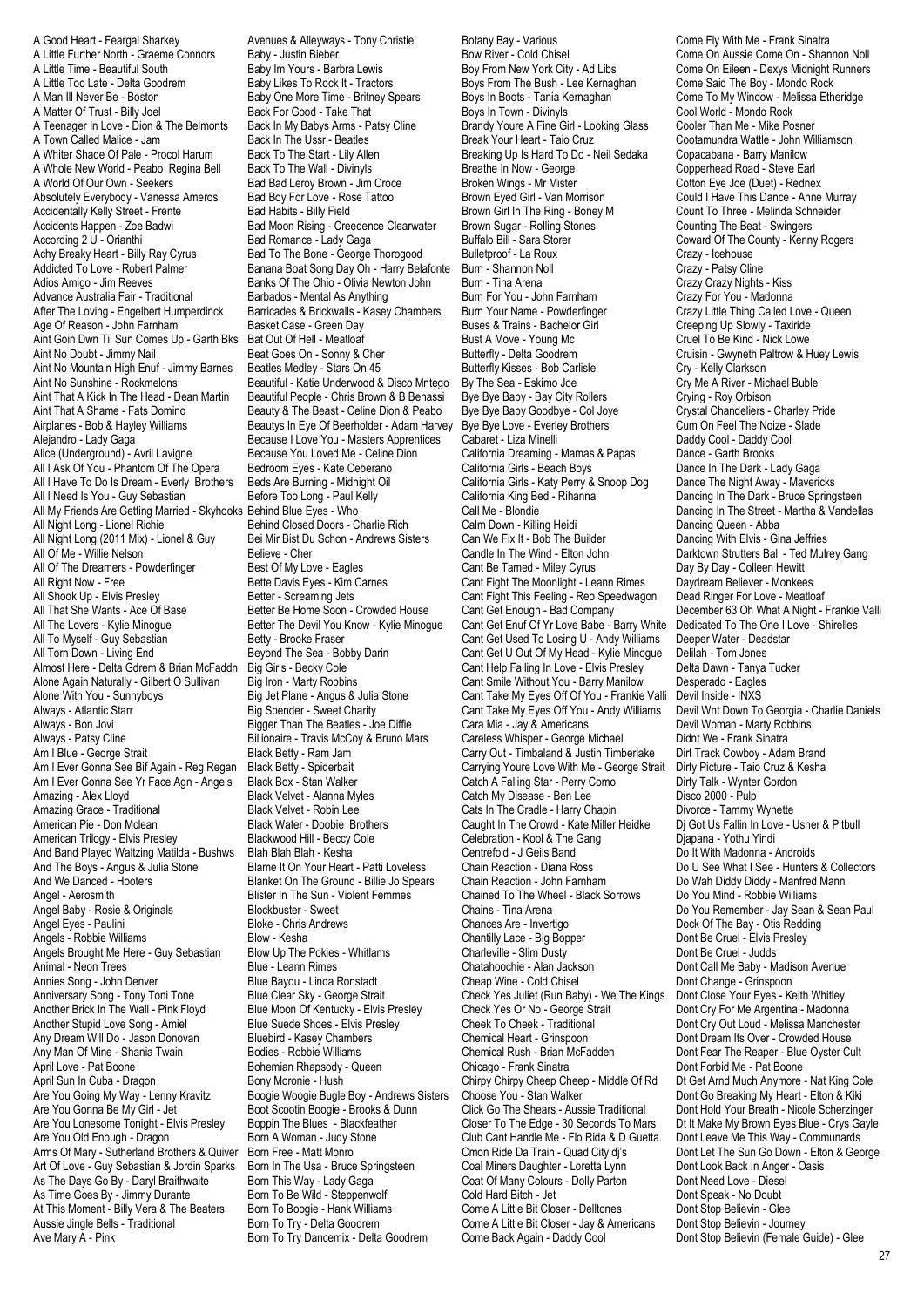Dont Stop Believin (Male Guide) - Glee Dont Stop Me Now - Queen Dont Think Twice Its Alright - Bob Dylan Dont You Want Me - Human League Down - Jay Sean & Lil Wayne Down Down - Status Quo Down Under - Men At Work Downhearted - Australian Crawl Dream Girl - Bryan Davies Dream Lover - Bobby Darin Dream On - Aerosmith Dreams - Fleetwood Mac Dreams - Gabrielle Drift Away - Dobie Gray Drive - Shannon Noll Drive Safely Darling - Tony Christie Driving Wheels - Jimmy Barnes Drop The Pilot - Joan Armatrading Dumb Things - Paul Kelly Duncan - Slim Dusty Dunroamin Station - Tania Kernaghan Dynamite - Taio Cruz Eagle Rock - Daddy Cool Early Warning - Baby Animals Easy Lover - Philip Bailey & Phil Collins Eenie Meenie - Sean Kingston & Just Bieber Ego Is Not A Dirty Word - Skyhooks Eight Days A Week - Beatles El Paso - Marty Robbins Eloise - Damned Elvira - Oak Ridge Boys Empire State Of Mind - Jay Z & Alicia Keys End Of The Line - Travelling Wilburys Endless Love - Lionel Richie & Diana Ross ET - Katy Perry Eve Of Destruction - Screaming Jets Even When Im Sleeping - Leonardos Bride Every Little Thing She Does Is Magic - Police Everybody Knows - Trisha Yearwood Everybody Loves Somebody - Dean Martin Everybodys Talkin - Nilsson Everyday - Buddy Holly Everything I Do I Do It For U - Bryan Adams Everytime You Cry - H Nature & J Farnham Evie - Stevie Wright Eye Of The Tiger - Survivor Falling - Candice Alley Falling In - Lifehouse Fame - Irene Cara Famous Last Words Of A Fool - George Strait Hard Workin Man - Brooks & Dunn Fast As You - Dwight Yoakam Fathers Day - Wedding Parties Anything Fck You - Cee Lo Green Feeler - Pete Murray Feeling Good - Michael Buble Fight For Your Right To Party - Beastie Boys Fings Aint Wot They Used 2 B - M Bygraves Fire Down Below - Bob Seger Fireflies - Owl City Firework - Katy Perry Flame Trees - Cold Chisel Flashdance What A Feeling - Irene Cara Folsom Prison Blues - Johnny Cash For The First Time - Kenny Loggins For The First Time - Script For The Good Times - Ray Price For Those About To Rock - AC/DC Forever & Ever Amen - Randy Travis Forgotten Years - Midnight Oil Four To The Floor - Starsailor Frankie - Sister Sledge Freak - Silverchair Freefallin - Zoe Badwi Freestyler - Bonfunk Mcs Friday On My Mind - Easybeats Friends In Low Places - Garth Brooks From A Distance - Bette Midler From Russia With Love - Matt Monro From The Music - Potbelleez From This Moment On - Shania Twain Fun Fun Fun - Beach Boys Funky Town - Pseudo Echo Gangstas Paradise - Coolio Garden Party - Ricky Nelson Gday Gday - Slim Dusty

Georgia On My Mind - Michael Buble Get A Little Dirt On Your Hands - Delltones Get Em Girls - Jessica Mauboy & Snoop Dog Get Here - Oleta Adams Get It On - T Rex Get Loud - Adam Brand Get Me Outta Here - Jet Get Me To Church On Time - My Fair Lady Get Set - Taxiride Getting Over You - David Guetta & LMFAO Getting To Know You - The King & I Gilly Ossenfeffer Kbogen By Sea - Max Byg Gimme All Your Lovin - ZZ Top Gimme Head - Radiators Girls Just Wanna Have Fun - Cyndi Lauper Girls Night Out - Gina Jeffries Girls On The Avenue - Richard Clapton Give Me Everything - Pitbull & Ne-Yo Give Me One Reason - Tracy Chapman Give Me The Meltdown\* - Rob Thomas Gloria - Van Morrison God Gave Rock N Roll To You - Kiss Gonna Make You A Star - David Essex Good Day - Hayley Warner Good Friends - Adam Brand Good Girl - Alexis Jordan Good Girls Go Bad - Cobra Starship & LM Good Golly Miss Molly - Little Richard Good Times - Jimmy Barnes &INXS Good Times - Hoodoo Gurus Goodnight Sweetheart - Spaniels Goody Goody - Frankie Lymon & Teenagers Grandpa Tell Us Bout Good Old Days - Judds Grandpas Piano - Adam Brand Grease Megamix - John Travolta & ON John Great Balls Of Fire - Jerry Lee Lewis Great Southern Land - Icehouse Green Green Grass Of Home - Tom Jones Grenade - Bruno Mars Guitars Cadillacs - Dwight Yoakam Guys Do It All The Time - Mindy McCready Halfway Gone - Lifehouse Hang On Sloopy - McCoys Happiness - Alexis Jordan Happiness - Ken Dodd Happy Birthday To You - Traditional Hard - Rihanna Hard Act To Follow - Grinspoon Hard To Handle - Black Crowes Harley & Rose - Black Sorrows Harper Valley PTA - Jeannie C Riley Have I Told You Lately - Rod Stewart Have You Ever Seen The Rain - Creedence Haven't Met You Yet - Michael Buble Hazardous - Vanessa Amorosi Heading In The Right Direction - Ren Geyer Heart In Danger - Southern Sons Heartache Tonight - Michael Buble Heartbeat - Enrique Iglesias & Nicole Scherz Heartbreak Hotel - Elvis Presley Hearts Dont Lie - Gabriella Cilmi Hearts On Fire - John Farnham Heaven Help My Heart - Tina Arena Heaven Is A Place On Earth - Belind Carlisle Heaven Is My Womans Love - Col Joye Hell Have To Go - Jim Reeves Hello - Martin Solveig & Dragonette Hello Dolly - Louis Armstrong Hello Hello - Cat Empire Hello Mary Lou - Ricky Nelson Help - John Farnham Help Is On Its Way - Little River Band Help Yourself - Tom Jones Helping Hand - Screaming Jets Here I Go Again - Whitesnake Here You Come Again - Dolly Parton Heres A Quarter - Travis Tritt Hero - Mariah Carey Hes Just No Good For You - Mental As Athg Hey Baby (Drop It To Floor) - Pitbull & T Pain Hey Good Lookin - Hank Williams Hey Hey Were The Monkees - Monkees Hey Jude - Beatles Hey Soul Sister - Train

High Hopes - Frank Sinatra Higher - Taio Cruz & Kylie Minogue Hit Me With Your Best Shot - Pat Benatar Hold It Against Me - Britney Spears Hold Me Thrill Me Kiss Me - Johnny Mathis Hold On - Michael Buble Hold The Line - Toto Holiday - Vanessa Amorosi Hollywood - Kasey Chambers Hollywood - Michael Buble Hollywood 7 - Jon English Holy Grail - Hunters & Collectors Home Among The Gum Trees - J Williamson Honeymoon Is Over - Cruel Sea Horror Movie - Skyhooks Horses - Daryl Braithwaite Hot Chilli Woman - Noiseworks Hot In The City - Billy Idol Hot Stuff - Donna Summer Hotel California - Eagles Hotel Room Service - Pitbull House Of Fun - Madness House Of The Rising Sun - Animals How About You - Frank Sinatra How Am I Suppose To Live - Michael Bolton How Do I Live - Leann Rimes How Do I Live - Trisha Yearwood Howzat - Sherbet Hurricane - Bob Dylan Hurts So Good - John Cougar Mellencamp I Am - Killing Heidi I Believe I Can Fly - R Kelly I Believe In You & Me - Whitney Houston I Can Help - Billy Swan I Cant Dance - Phil Collins I Did What I Did For Maria - Tony Christie I Dont Believe You - Pink I Dont Like Mondays - Boomtown Rats I Dreamed A Dream - Les Miserables I Fall To Pieces - Patsy Cline I Go To Rio - Peter Allen I Got The Music In Me - Marcia Hines I Got You - Split Enz I Got You Babe - Sonny & Cher I Hate Boys - Christina Aguilera I Heard It Through Grapevine - Marvin Gaye I Just Dont Know What To Do - Marcia Hines I Just Had Sex - Lonely Island & Akon I Left My Heart In San Francisco - T Bennett I Left Sthing Turned On At Home - T Adkins I Like It - Enrique Iglesias & Pitbull I Like That - Richard Vission & Static Revnger I Love Rock N Roll - Joan Jett & Blackhearts I Love The Way That You Love Me - JM Mon I Love To Boogie - T Rex I Love To Love - Tina Charles I Love You Because - Jim Reeves I Made It (Cash Money Heroes) - Kev Rudolf I Need Somebody - Bardot I Never Work On A Sunday - Keith Urban I Only Have Eyes For You - Flamingos I Recall A Gypsy Woman - Don Williams I Saw Her Standing There - Beatles I See Red - Split Enz I Shot The Sheriff - Eric Clapton I Should Be So Lucky - Kylie Minogue I Still Call Australia Home - Peter Allen I Still Pray - Kasey Chambers & Paul Kelly I Swear - All 4 One I Think I Love You - Partridge Family I Think Were Alone Now - Tiffany I Told The Brook - Billy Thorpe I Touch Myself - Divinyls I Walk The Line - Johnny Cash I Wanna Be Married - Melinda Schneider I Wanna Dance With Somebody - Whitney Hn I Want You Back - Jackson 5 I Was Made For Loving You - Kiss I Was Only 19 - Redgum I Who Have Nothing - Tom Jones I Will Always Love You - Whitney Houston I Will Survive - Chantay Savage I Will Survive - Gloria Gaynor I Wont Let Sun Go Down On Me - Nik Kershw I Write The Songs - Barry Manilow

Id Do Anything For Love (Duet) - Meatloaf Id Rather Ride Arnd With U - Reba McEntire If I Could - 1927 If I Could (Goin Fishing) - Kasey Chambers If I Could Turn Back Time - Cher If I Had You - Adam Lambert If I Said U Had A Beautiful Body - Bellamy Br If I Were You - Kasey Chambers If We Ever Meet Again - Timbaland & Katy Py If You Could Read My Mind - Stars On 54 If U Leave Me Can I Come Too - Mental As A If You Love Me Let Me Know - Olivia N John If Youre Not In It For Love - Shania Twain Ill Be Home - Pat Boone Ill Be Seeing You - Traditional III Be There - Mariah Carey & Trez Lorenz Ill Be There For You - Rembrandts Ill Never Find Another You - Seekers Im A King Bee/Back Door - Frank Marino Im A Tiger - Tina Arena Im Bad Im Nationwide - ZZ Top Im Every Woman - Chaka Khan Im Into You - Jennifer Lopez Im Outta Love - Anastacia Im So Excited - Pointer Sisters Im Too Sexy - Right Said Fred Imagine - John Lennon Imma Be - Black Eyed Peas In Anothers Eyes - Trisha Yrwd & Garth Brks In My Head - Jason Derulo In The Ghetto - Elvis Presley In The Still Of The Night - Five Satins In The Summertime - Thirsty Merc In The Wee Small Hours - June Christy Indian Pacific - Slim Dusty Innocent Eyes - Delta Goodrem Invisible Touch - Genesis Iris - Goo Goo Dolls Is Anybody Going To San Antone - Chy Pride Is There Sthing I Shld Know - Duran Duran Is This Love - Whitesnake Is This The Way To Amarillo - Tony Christie Island Home - Christine Anu Islands In The Stream - Kenny & Dolly Parton It Had To Be You - Harry Connick Jr Its A Little Too Late - Mark Chestnut Its All A Game - Tommy Edwards Its Alright With Me - Frank Sinatra Its In His Kiss The Shoop Shoop Song - Cher Its Love - Train Its My Life - Bon Jovi Its My Party - Lesley Gore Its Not Unusual - Tom Jones Its Now Or Never - Elvis Presley Its Only A Paper Moon - Nat King Cole Its Only Make Believe - Conway Twitty Its Raining Men - Geri Halliwell Its Raining Men - Weather Girls Its Still Rock N Roll To Me - Billy Joel Its Too Late - Evermore Its Your Love - Tim Mcgraw & Faith Hill Ive Been Everywhere - Lucky Star Ive Been To Bali Too - Redgum Ive Gotta Be Me - Sammy Davis Jnr Ive Had The Time Of My Life - Bill Medley Iyiyi - Cody Simpson & Flo Rida Jack & Diane - John Cougar Mellencamp Jackie - Joanne & Bz Jailhouse Rock - Elvis Presley Jake The Peg - Rolf Harris Jamies Cryin - Van Halen Jean Genie - David Bowie Jessies Girl - Glee Joey - Concrete Blonde Johnny Angel - Shelley Fabares Johnny B Goode - Chuck Berry Jolene - Dolly Parton Josephine - Gina Geffries Joy To The World - Three Dog Night Judas - Lady Gaga Jump In My Car - Ted Mulrey Band Just A Dream - Nelly Just A Gigalo I Aint Got Nobody – Dav L Roth Just Ace - Grinspoon Just Cant Get Enough - Black Eyed Peas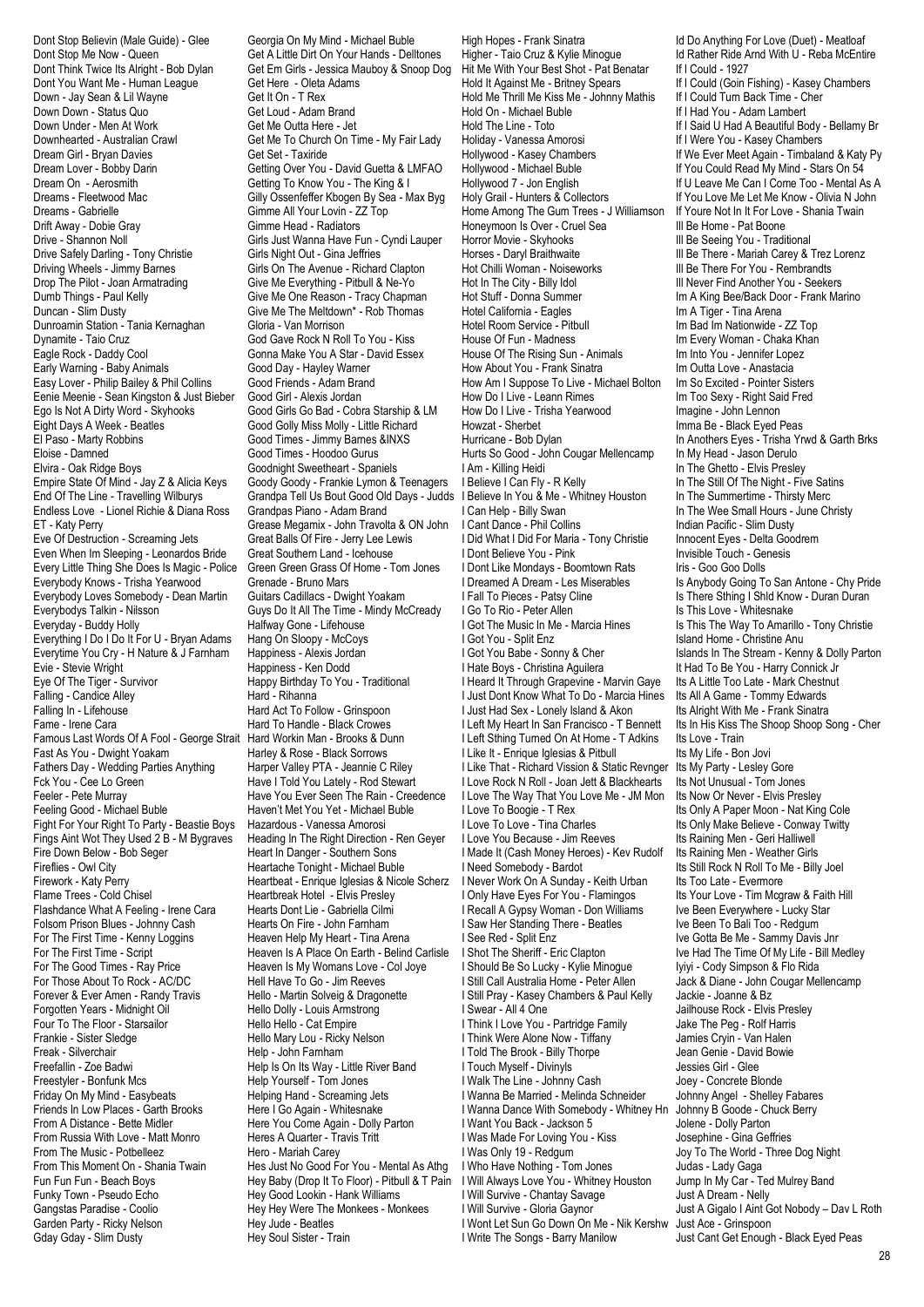Just Once - James Ingram Just Say So - Brian McFadden & Kevn Rudolf Looks Like We Made It - Stephanie Mills Just The Way You Are - Billy Joel Just The Way You Are - Bruno Mars Karma (Karmasticion Remix) - Alicia Keys Karma Chameleon - Culture Club Kashmir - Led Zeppelin Keep On Loving You - Reo Speedwagon Keep Yr Hands To Yrself - Georgia Satellites Key Largo - Bertie Higgins Khe Sahn - Cold Chisel Killing Me Softly With His Song - Robrta Flack Love Is The Drug - Bryan Ferry King Of The Mountain - Midnight Oil King Of The Road - Roger Miller Kiss From A Rose - Seal Kiss Kiss - Holly Valance Kissin In The Back Row Of Movies - Drifters Knock Knock Whos There - Liv Maessen Knock Three Times - Dawn Knockin On Heavens Door - Bob Dylan Knockin On Heavens Door - Guns N Roses Kryptonite - Guy Sebastian Kung Fu Fighting - Carl Douglas L O V E - Natalie Cole La Bamba - Richie Valens Ladies In My Life - Troy Casser Daly Lady - Kenny Rogers Lady In Red - Chris De Burgh Lady Is A Tramp - Frank Sinatra Lady Marmalade - Christina Agiuilera Las Vegas - Tony Christie Last Dance - Donna Summers Last Day On Earth - Kate Miller Heidke Last Man Standing - Adam Brand Last Night - Good Charlotte Last Night - Ian Carey & Snoop Dogg Lay Down Sally - Eric Clapton Lay Down Your Guns - Jimmy Barnes Lay It On The Line - Triumph Leader Of The Pack - Shangri Las Learn To Fly - Shannon Noll Leave A Light On For Me - Belinda Carlisle Leave Him In The Longyard - Slim Dusty Leaving Home - Jebediah Let Go - Brian Cadd Let It Rain - Eric Clapton Let Me Be Me - Jessica Mauboy Let Me Be There - Olivia Newton John Let The Good Times Roll - Tanya Tucker Let The Little Girl Dance - Grantly Dee Let There Be Love - Nat King Cole Let Your Love Flow - Bellamy Brothers Lets Dance - David Bowie Lets Fall In Love - Frank Sinatra Lets Hear It For The Boy - Deneice Williams Lets Stick Together - Bryan Ferry Lighthouse - Waifs Lights On The Hill - Slim Dusty Lights Went Out In Georgia - Vicki Lawrence Like A G6 - Far East Movement & Cataracs Like A River - Kasey Chambers Like A Rolling Stone - Bob Dylan Like A Virgin - Madonna Like It Like That - Guy Sebastian Like Its Her Birthday - Good Charlotte Like Wow Wipe Out - Hoodoo Gurus Lil Red Riding Hood - Sam The Sham Listen Like Thieves - INXS Listen To Your Heart - Casey Donovan Little Birdie - Kasey Chambers Little Lion Man - Mumford & Sons Little Ole Wine Drinker Me - Dean Martin Little Ray Of Sunshine - Brian Cadd Live It Up - Mental As Anything Livin La Vida Loca - Ricky Martin Livin On A Prayer - Bon Jovi Living Next Door To Alice - Smokie Living On My Own - Freddie Mercury Locomotion - Kylie Minogue Lola - Kinks Lonely Boy - Paul Anka Long Haired Country Boy - Charlie Daniels Long Way To The Top - AC/DC Look What Youve Done - Jet Looking For An Echo - Old 55

Looking Forward Looking Back - Slim Dusty Loser Like Me - Glee Lost Without You - Delta Goodrem Louie Louie - Kingsmen Love Can Build A Bridge - Judds Love Grows - Edison Lighthouse Love Is A War - Rogue Traders Love Is Alive - Kate Caberano Love Is All Around - Wet Wet Wet Love Is In The Air - John Paul Young Love Letters In The Sand - Pat Boone Love Love Love - Avalanche City Love Me - Elvis Presley Love Me Tender - Elvis Presley Love Potion Number 9 - Searchers Love Really Hurts Without You - Billy Ocean Love Shack - B52s Love The Fall - Michael Paynter & Veronicas Love The Way You Lie - Eminem & Rihanna Love Will Keep Us Together - Capn & Tenille Love Your Way - Powderfinger Loving You - Elvis Presley Lucille - Kenny Rogers Lucky Me - Bachelor Girl Lying Eyes - Eagles Macarena - Grove Grass Boyz Macho Man - Village People Mack The Knife - Bobby Darin Mack The Knife Uptempo Vrsn - Bobby Darin Maggie May - Rod Stewart Magic - Bob & Rivers Cuomo Magic Moments - Perry Como Mainstreet - Bob Seger Make Me Smile - Steve Harley & Cock Rebel Make The World Go Away - Eddy Arnold Making Love Out Of Nothing At All - Air Spply Making Your Mind Up - Bucks Fizz Mamas Dt Let Yr Babies Grow - Willi & Way Mamma Mia - Abba Man I Feel Like A Woman - Shania Twain Maneater - Hall & Oates Manic Monday - Bangles Mantrap - Sara Storer Many Rivers To Cross - Toni Childs Margaritaville - Jimmy Buffett Mascara - Killing Heidi Material Girl - Madonna Maybe Hell Notice Her Now - Mindy McCready Not Me Not I - Delta Goodrem & Roddie Mcdowell Me & Bobbie Mcgee - Janis Joplin Me & Mrs. Jones - Billy Paul Me Myself & I - Scandalus Me Too - Toby Keith Mean To Me - Linda Ronstadt Meet Me Halfway - Black Eyed Peas Memories - David Guetta & Kid Cudi Memories Are Made Of This - Dean Martin Mi Vida Loca - Pam Tillis Midnight Confessions - Grass Roots Midnight Rambler - Rolling Stones Midnight Special - Creedence Clearwater Million Tears - Kasey Chambers Mine - Taylor Swift Mirror Man - Human League Misery - Maroon 5 Miss Freelove 69 - Hoodoo Gurus Mistakes - Brian McFadden & Delta Goodrem Mmm Bop - Hanson Mockingbird - Rob Thomas Mona - Craig Mclochlan Mona Lisa - Nat King Cole Money For Nothing - Dire Straits Mony Mony - Tommy James & Shondells Moon River - Andy Williams Moondance - Van Morrison More - Andy Williams More - Usher More Than A Feeling - Boston More Than Words - Extreme Morning After Dark - Timbaland & Nelly Frtdo Morning Sun - Robbie Williams Morningtown Ride - Seekers Most People I Know - Billy Thorpe

Mountain Music - Alabama Mousetrap Heart - Thirsty Merc Mouth - Merrill Bainbridge Move Baby Move - Johnny O Keefe Move That Body - Nelly & T Pain & Akon Mr Jones - Counting Crows Mr Mysterious - Vanessa Amorosi Mule Skinner Blues - Clem Croft Music To Watch Girls Go By - Andy Williams Mustang Sally - Wilson Pickett My Baby - Cold Chisel My Boyfriends Back - Angels My Cheri Amour - Stevie Wonder My Coo Ca Choo - Alvin Stardust My First Kiss - 3oh3 & Kesha My Funny Valentine - Linda Ronstadt My Girl - Temptations My Guy - Mary Wells My Happiness - Powderfinger My Heart Will Go On - Celine Dion My Kind Of Town - Frank Sinatra My Life - Billy Joel My Prayer - Platters My Sharona - Knack My Way - Frank Sinatra My Woman My Woman Wife - Marty Robbins Mystify - INXS Na Na Hey Hey Kiss Him Goodbye - Steam Need You Now - Lady Antebellum Need You Tonight - INXS Needle In A Haystack - Masters Apprentices Neutron Star Collision - Muse Never Ever - All Saints Never Gonna Give You Up - Rick Astley Never Say Never - Jus Bieber & Jaden Smith New England Highway - Adam Brand New Sensation - INXS New York New York - Frank Sinatra Nice Work If We Can Get It - Frank Sinatra Nightmoves - Bob Seger Nips Are Getting Bigger - Mental As Anything No Lies - Noiseworks No One Else On Earth - Wynonna Judd No Scrubs - TLC No Secrets - Angels Nobody - Sylvia Not A Day Goes By - Rick Price Not Afraid - Eminem Not Enough Love In The World - Don Henley Not Myself Tonight - Christina Aguilera Not Pretty Enough - Kasey Chambers Nothin On You - Bob & Bruno Mars Nothing Compares 2 U - Sinead Oconnor Nothings Gonna Stop Us Now - Starship Now I Can Dance - Tina Arena Nutbush City Limits - Ike & Tina Turner October Grey - Screaming Jets Oh Boy - Buddy Holly Oh Yeah Uh Huh - Col Joye Okie From Muskogee - Merle Haggard Old Man Emu - John Williamson Old Time Rock & Roll - Bob Seger Omg - Usher & William On A Mission - Gabriella Cilmi On Broadway - Drifters On My Mind - Powderfinger On The Beach - Chris Rea On The Floor - Jennifer Lopez & Pitbull On The Prowl - Old 55 On The Radio - Donna Sommers On The Road Again - Willie Nelson On Street Where You Live - Andy Williams On Street Where You Live - My Fair Lady On The Wings Of Love - Jeffrey Osborne One - Creed One Crowded Hour - Augie March One Fine Day - Carole King One For My Baby One For Road - Frk Sinatra One In A Million You - Larry Graham One Less Bell To Answer - 5th Dimension One Love - David Guetta & Estelle One Moment In Time - Whitney Houston One Night - Elvis Presley One Piece At A Time - Johnny Cash

One Time - Justin Bieber One Way Road - John Butler Trio One Word - Baby Animals Only Girl (In The World) - Rihanna Only The Beginning - Deborah Conway Ooh Aah Just A Little Bit - Gina G Ooh La La - Normie Rowe Original Sin - INXS Our Day Will Come - Ruby & Romantics Out Of The Blue - Delta Goodrem Over The Rainbow - Billy Thorpe Over The Rainbow - Eva Cassidy Over The Rainbow - Judy Garland Owner Of A Lonely Heart - Yes Paradise City - Guns N Roses Paranoid - Black Sabbath Party - Christine Anu Party In The Usa - Miley Cyrus Party Rock Anthem - LMFAO & LBennet Pash - Kate Ceberano Peaceful Easy Feeling - Eagles Peggy Sue - Buddy Holly Perfect - Pink Permission To Shine - Bachelor Girl Piano Man - Billy Joel Piece Of My Heart - Janis Joplin Plains Of Peppimenarti - Slim Dusty Planets - Short Stack Plans - Birds Of Tokyo Playing To Win - Little River Band Please Dont Ask Me - John Farnham Pleasure & Pain - Divinyls Pointless Relationship - Tammin Sursok Poison - Bardot Poison Ivy - Billy Thorpe Pokarekareaha - New Zealand Traditional Polyester Girl - Regurgitator Pony - Kasey Chambers Pony (Dual Mono Remix) - Kasey Chambers Popular - Darren Hayes Pornstar - Amy Meredith Postman - Marvelettes Power & The Passion - Midnight Oil Power Of Love - Celine Dion Pray - Tina Cousins Predictable - Delta Goodrem Pretty Little Adriana - Vince Gill Pretty Woman - Roy Orbison Price Tag - Jessie J & Bob Promises - Ken Dodd Proud Mary - Creedence Clearwater Revival Proud Mary - Tina Turner Pub With No Beer - Slim Dusty Puppy Love - Donny Osmond Puppy Love - Paul Anka Purple People Eater - Sheb Wooley Put A Little Love In Your Heart - Al & Annie Put It In A Love Song - Alicia Kys & Beyonce Put Your Hand In The Hand - Allison Durbin Put Your Head On My Shoulder - Paul Anka Quando Quando Quando - Engelbert Humpk Que Sera Sera - Doris Day Que Sera Sera - Normie Rowe Question 67 & 68 - Chicago Radioactive - Kings Of Leon Rain - Dragon Raining On The Plains - Sara Storer & JW Rainy Day Woman - Bob Dylan Raise Your Glass - Pink Rambling Man - Allman Brothers Rave On - Buddy Holly Real Gone Kid - Deacon Blue Real People - Melinda Schneider Real Wild Child - Iggy Pop Reckless - Australian Crawl Red Red Wine - UB40 Redback On The Toilet Seat - Slim Newton Redneck Woman - Gretchen Wilson Relax - Frankie Goes To Hollywood Release Me - Engelbert Humperdinck Relight My Fire (Duet) - Take That Remember Youre Mine - Pat Boone Reminiscing - Little River Band Replay - Iyaz Respect - Aretha Franklin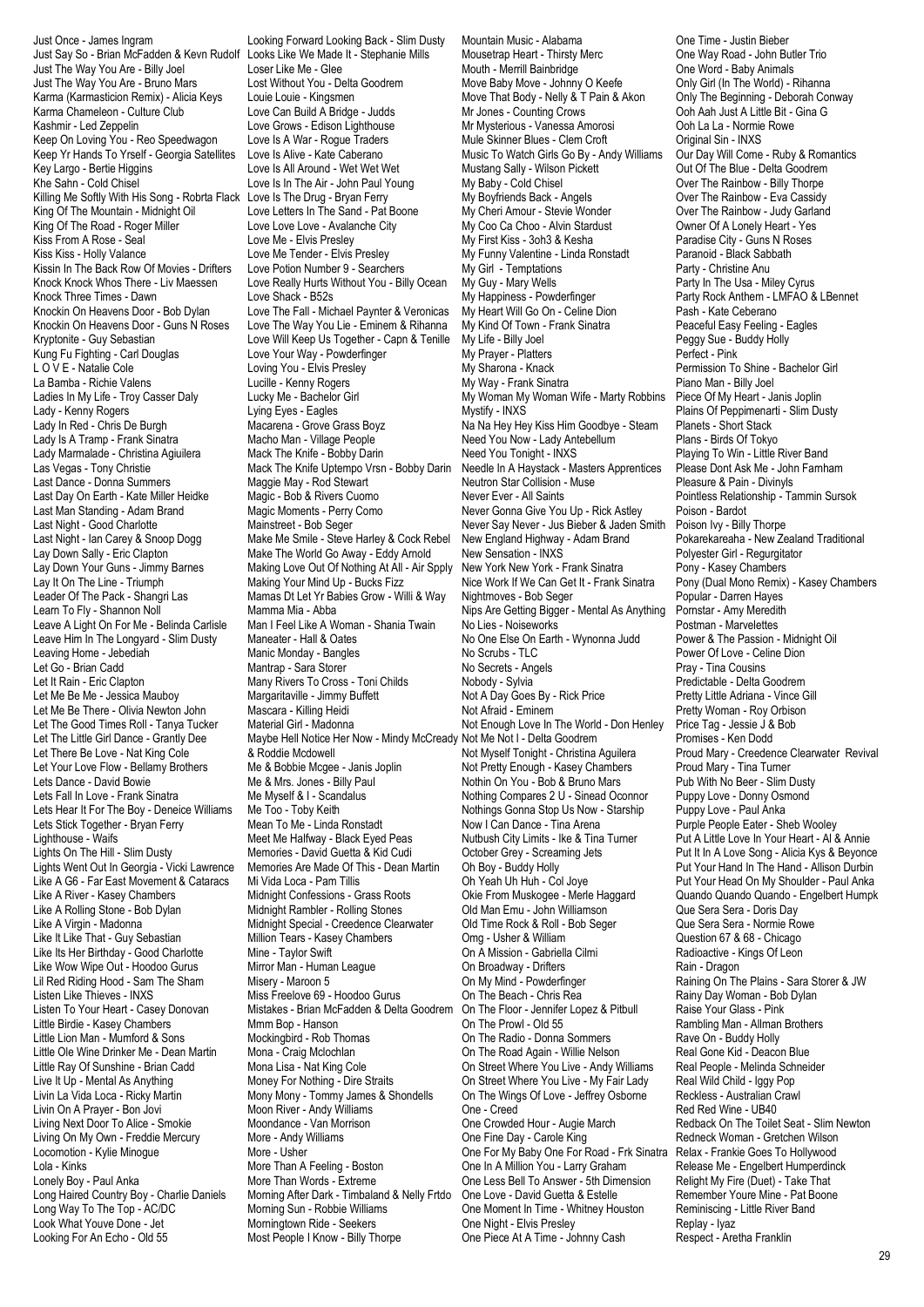Respectable - Mel & Kim Rest In Pieces - Becky Cole Return To Me - Dean Martin Return To Sender - Elvis Presley Reunited - Peaches & Herb Rhinestone Cowboy - Glen Campbell Rhythm Is A Dancer - Snap Rich Girl - Selwyn Ridin Solo - Jason Derulo Right On The Tip Of My Tongue - Diesel Ring Of Fire - Johnny Cash Ringer From The Top End - Slim Dusty Rise Up - Australian Pop Idols River Deep Mountain High - Jimmy Barnes Rock Around The Clock - Bill Haley Rock Candy - Montrose Rock In The USA - John Cougar Mellencamp Rock It - Little Red Rock N Roll I Gave U Best Years Life - Kev J Rock That Body - Black Eyed Peas Rockin All Over The World - Status Quo Rocking Robin - Bobby Day Rollercoaster - Machine Gun Fellatio Rolling In The Deep - Adele Rollover Dj - Jet Rope - Foo Fighters Rosanna - Toto Rose & Rodeo - Brendan Walmsley Rose Garden - Lynn Anderson Ruby Dont Take Yr Love To Town - K Rgers Rude Boy - Rihanna Run The World (Girls) - Beyonce Run To Paradise - Choirboys Runaround Sue - Dion & The Belmonts Runaway - Bon Jovi Rush (Situation No Win) - Big Audio Dynmite Rush You - Baby Animals Russian Roulette - Rihanna S & M - Rihanna Sadie The Cleaning Lady - John Farnham Sandman - Emmylou Harris Saturday Night - Cold Chisel Saturday Night - Jessica Mauboy & Ludacris Saturday Night - Whigfield Saturday Night Is Loneliest Night - Fk Sinatra Saturday Nights Alright For Fighting - Elton Save The Best For Last - Vanessa Williams Save Your Kisses For Me - Brotherhood Man Saving All My Love For You - Whitney Houstn Say Goodbye To Hollywood - Billy Joel Scar - Missy Higgins Schools Out - Alice Cooper Science Fiction - Divinyls Sea Of Love - Honeydrippers Second Hand Rose - Barbra Streisand Secret Agent Man - Johnny Rivers See You In September - Happenings Sexy Bitch - David Guetta & Akon Sh Boom Life Could Be A Dream - Crew Cuts Shakin All Over - Normie Rowe She Has To Be Loved - Jenny Morris She Thinks His Name Was John - Reba McE She Wears My Ring - Johnny O Keefe Shes Got It All - Kenny Chesney Shes Got Rhythm & I Got Blues - Alan Jcksn Shes Got You - Patsy Cline Shes My Baby - Johnny O Keefe Shes My Ute - Lee Kernaghan Shes So Fine - Easybeats Shes Taken A Shine - John Berry Shine - Vanessa Amerosi Shining - Marcia Hines Shop Around - Smokey Robinson Shout - Johnny O Keefe Shout - Lulu Show Me Heaven - Maria Mckee Show Me The Way - Peter Frampton Signs - Five Man Electric Band Since I Fell For You - Larry Welsh Since You Been Gone - Powderfinger Since Youve Been Gone - Rainbow Sing & Tell The Blues So Long - Johnny O K Sing Me An Old Fashioned Song - BJ Spears Sister - S2s Sit Down - James

Six Months In A Leaky Boat - Split Enz Sixteen Candles - Crests Sledgehammer - Peter Gabriel Sleeping Satellite - Tasmin Archer Slice Of Heaven - Dave Dobbin Slipping Away - Max Merritt Smile - Avril Lavigne Smile - Nat King Cole Smile - Uncle Kracker Smoke Gets In Your Eyes - Platters Smoke On The Water - Deep Purple Smoking Gun - Robert Cray So Beautiful - Pete Murray So Damn Fine - Joanne So Wrong - Patsy Cline Sold - John Micheal Montgomery Solid Rock - Goanna Some Kind Of Wonderful - Grand Funk RRd Some Kind Of Wonderful - Michael Buble Some Where Out There - Ronstadt & Ingram Somebody To Love - Justin Bieber & Usher Someday Someday - Thirsty Merc Someone Like You - Adele Someone To Watch Over Me - Frank Sinatra Something In Red - Lorrie Morgan Something In The Water - Brooke Fraser Something So Strong - Crowded House Something To Talk About - Bonnie Raitt Somethings Gotta Give - John Butler Trio Somewhere - Matt Monro Somewhere In The World - Altiyan Childs Somewhere Out There - Linda Ronstadt Sorrento Moon - Tina Arena Soul Kinda Feeling - Dynamic Heptones Soul Man - Blues Brothers Soul Man - Sam & Dave Soul Revival - Deisel Sounds Of Then - Gangajang Spanish Eyes - Engelbert Humperdinck Speak Now - Taylor Swift Special - Garbage Spics & Specs - Bee Gees Spinning Around - Kylie Minogue Splish Splash - Bobby Darin Split Enz - I See Red Spooky - Classics Iv Stand & Deliver - Adam & Ants Stand By Me - Ben E King Stand By Your Man - Tammy Wynette Standing On The Outside - Cold Chisel Starstrukk - 3oh3 & Katy Perry Stay - Maurice Williams Stay - Shakespears Sister Stay Another Day - East 17 Stay The Night - James Blunt Stayin Alive - Bee Gees Step Back - Johnny Young Still Holding On - Clint Black Stop Calling Me - Shakaya Stop Draggin My Heart Arnd - Tom & Stevie Stop In The Name Of Love - Supremes Stormy Weather - Lena Horne Strange - Patsy Cline Strangers In The Night - Frank Sinatra Strawberry Kisses - Nicky Webster Strawberry Wine - Deana Carter Stuck In The Middle With U - Stealers Wheel Stumblin - Powderfinger Sugar Baby Love - Rubettes Suicide Blond - INXS Summer Love - Sherbet Summer Nights - Grease Summer Nights - John Travolta & ON John Summer Of 69 - Bryan Adams Summer Rain - Slinkee Minx Summer Wind - Frank Sinatra Sunny - Bobby Hebb Sunshine On A Rainy Day - Christine Anu Super Freak - Rick James Super Trouper - Abba Suspicion - Terry Stafford Suspicious Minds - Elvis Presley Sweat - Snoop Dogg & David Guetta Sweet Caroline - Neil Diamond Sweet Child O Mine - Guns N Roses

Sweet Disposition - Temper Trap Sweet Dreams - Eurythmics Sweet Dreams - Patsy Cline Sweet Home Alabama - Lynyrd Skynyrd Sweet Talking Guy - Chiffons Sylvias Mother - Dr Hook Symphony Of Life - Tina Arena Tainted Love - Soft Cell Take A Long Line - Angels Take Good Care Of My Baby - Bobby Vee Take It Off - Kesha Take Me Back - Noiseworks Take Me Home Country Roads - J Denver Take Me Home Country Roads - Olivia NJ Take My Breath Away - Berlin Take On Me - A-Ha Take Over Control - Afrojack & Eva Simons Take The Pressure Down - John Farnham Taking Care Of Business - Bachman Turner Talking In Your Sleep - Crystal Gayle Te Amo - Rihanna Tears - Ken Dodd Tears Of A Clown - Smokey Robinson Tears On My Pillow - Little Anthony & Imperls Teddy Bear - Elvis Presley Teenage Dream - Katy Perry Telephone - Lady Gaga & Beyonce Ten Days - Missy Higgins Tenterfield Saddler - Peter Allen Thank God Im A Country Boy - John Denver Thank You For The Music - Abba Thanks For The Memory - Bob Hope That Dont Impress Me Much - Shania Twain That Word - Rock Melons Thatll Be The Day - Buddy Holly Thats Amore - Dean Martin Thats Life - Frank Sinatra Thats What Friends Are For - Dionne Warwick & Friends The Ballad Of Mona Lisa - Panic At Disco The Biggest Disappointment - Slim D & TCD The Bitch Is Back - Elton John The Black Hills Of Dakota - Doris Day The Boys Are Back In Town - Thin Lizzy The Boys Light Up - Australian Crawl The Captain - Kasey Chambers The Carnival Is Over - New Seekers The Day You Went Away - Wendy Matthews The Deadwood Stage - Doris Day The Dogs Are Talking - Angels The End Of The World - Skeeter Davis The Final Countdown - Europe The Gambler - Kenny Rogers The Greatest Love Of All - Whitney Houston The Greatest View - Silverchair The House That Jack Built - Adam Harvey The Impossible Dream - Elvis Presley The Impossible Dream - Matt Monro The Joker - Steve Miller Band The Last Time - John Farnham The Last Waltz - Engelbert Humperdinck The Lazy Song - Bruno Mars The Lion Sleeps Tonight Wimoweh - Tokens The Locomotion - Little Eva The Look Of Love - Abc The Most Beautiful Girl - Charlie Rich The One & Only - Chesney Hawkes The One You Love - Glen Frey The Only Exception - Paramore The Only Way Is Up - Yazz & Plastic Pop The Outback Club - Lee Kernaghan The Power - Vanessa Amerosi The Power Of Love - Huey Lewis & News The Prayer - Anthony Callea The Pushbike Song - Mixtures The Real Thing - Russel Morris The Road Less Travelled - Graeme Connors The Rose - Bette Midler The Skys The Limit - Jason Derulo The Special Two - Missy Higgins The Time (Dirty Bit) - Black Eyed Peas The Twelfth Of Never - Johnny Mathis The Unguarded Moment - Church The Wanderer - Dion & The Belmonts The Way That I Feel - Shannon Noll

The Weight - The Band The Wonder Of You - Elvis Presley Then He Kissed Me - Crystals There Goes My Everything - Engelbert Hump Theres A Moon Out Tonight - Capris Theres Your Trouble - Dixie Chicks These Boots Are Made Fr Walking - Nancy S These Kids - Joel Turner They Cnt Take That Away Frm Me - F Sinatra They Dont Make Them Like That - Troy CD Things - Bobby Darin Things Can Only Get Better - D Ream Think Twice - Celine Dion Third Rock From The Sun - Joe Diffie This Afternoon - Nickelback This Aint A Love Song - Scouting For Girls This Heart - Beccy Cole This Is How It Goes - Missy Higgins This Is It - Michael Jackson This Is Who I Am - Vanessa Amorosi This Ole House - Shakin Stevens Throw It Away - Delta Goodrem Throw Your Arms Around Me - Hunters & Coll Thunderstruck - AC/DC Tie Me Kangaroo Down - Rolf Harris Tiger Feet - Mud Tik Tok - Kesha Tik Tok Parody - Midnight Beast Til Death - Wynter Gordon Till The World Ends - Britney Spears Time Of My Life I Had The - Bill Medley & JW Time Of Our Lives - Marcia Hines Time Of Your Life - Greenday TNT - AC/DC To All The Girls I Loved Before - Julio & Willie To Her Door - Paul Kelly Today Was A Fairytale - Taylor Swift Tomorrow - Annie Tomorrow - Silverchair Tonight (Im Lovin U) - Enr Iglesias & Ludacris Tonight I Celebrate My Love - Peabo & RFk Tonights The Night - Rod Stewart Too Many Times - Mental As Anything Too Much Too Little Too Late - JM & Den W Top Of The World - Carpenters Torn - Natalie Imbruglia Touch - Noiseworks Touch Of Paradise - John Farnham Town Without Pity - Gene Pitney Tragedy - Steps Tribute - Tenacious D True Blue - John Williamson True... - Spandau Ballet Truly Madly Deeply - Savage Garden Trying To Get The Feeling Again - B Manilow Tubthumping (Duet) - Chumbawamba Tuckers Daughter - Ian Moss Tulips From Amsterdam - Max Bygraves Turn Turn Turn - Byrds Turn Up Your Radio - Masters Apprentices Twist & Shout - Beatles Twisted - Keith Sweat Two Less Lonely People - Air Supply Two Of A Kind Working Full House - Garth B Two Stars Fell - Gina Jeffries Two Strong Hearts - John Farnham U Cant Touch This - MC Hammer U Smile - Justin Bieber Unbreak My Heart - Toni Braxton Unbroken - Stan Walker Unchain My Heart - Joe Cocker Unchained Melody - Righteous Brothers Under The Boardwalk - Drifters Under The Moon Of Love - Showaddywaddy Undisclosed Desires - Muse Unforgettable - Nat King Cole Up Around The Bend - Creedence Clearwater Up Where We Belong - Joe Cocker & Jen W Up/Down - Jessica Mauboy Uptown Girl - Billy Joel Us Forces - Midnight Oil Valerie - Steve Winwood Virginia Plain - Roxy Music Vogue - Madonna Volare - Dean Martin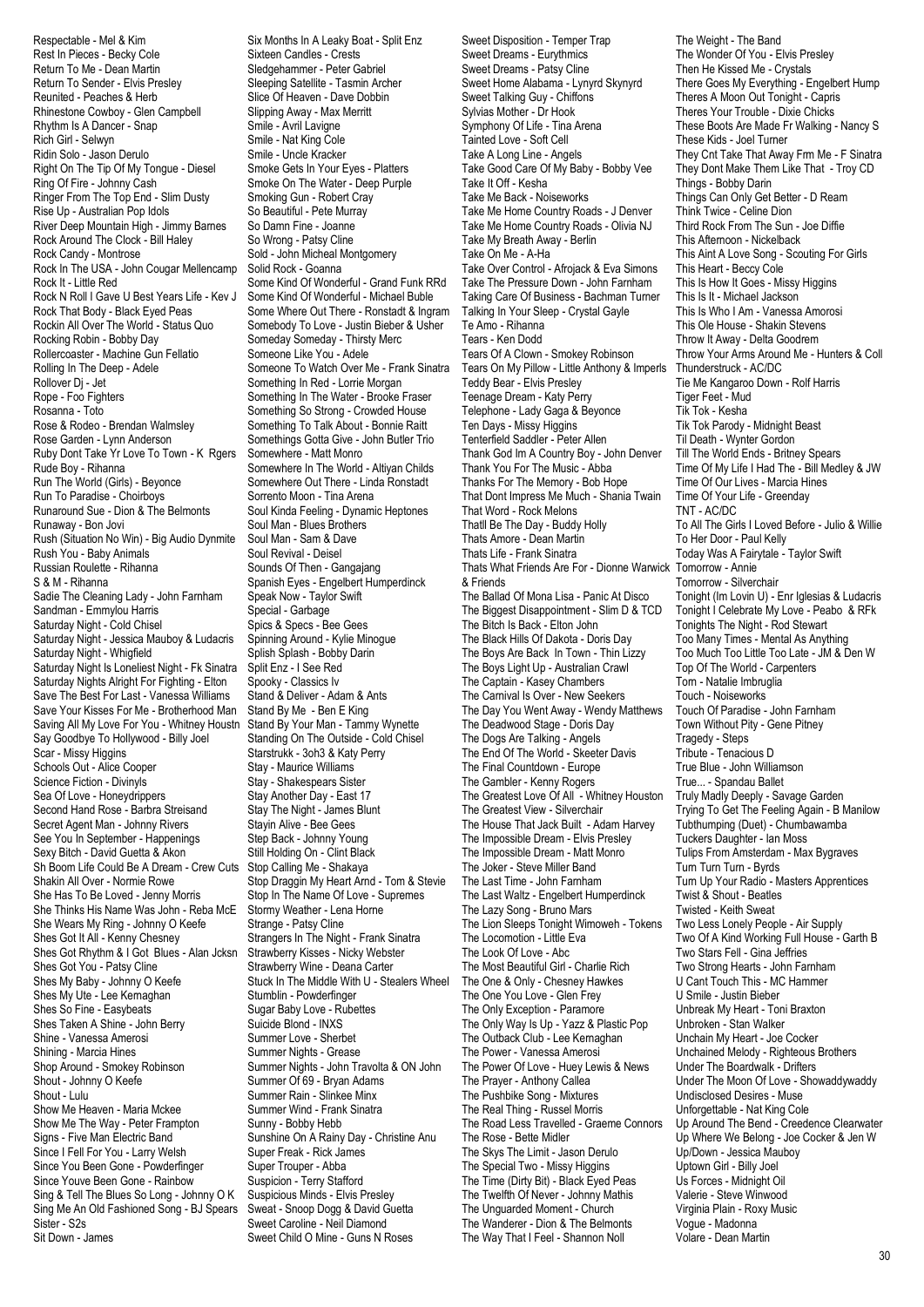Voodoo Child - Rogue Traders Waka Waka (This Time For Africa) - Shakira Wake Me Up Before You Go Go - Wham Wake Up Little Susie - Everley Brothers Walk A Country Mile - Slim Dusty Walk Away - Matt Monro Walk Of Life - Dire Straits Walk This Way - Aerosmith Walkin After Midnight - Patsy Cline Walkin The Country - Keith Urban Walking My Baby Back Home - Nat King Cole Walking On Sunshine - Katrina & Waves Waltzing Matilda - Aussie Traditional Wannabe - Spice Girls Wanted Dead Or Alive - Bon Jovi Wasnt It Good - Tina Arena Waterfalls - TLC Waterloo - Abba Way Out West - James Blundell & Dingos We Are Australian - Seekers We Built This City - Starship We R Who We R - Kesha We Will Rock You - Queen Weather With You - Crowded House Weir - Killing Heidi Welcome To My World - Jim Reeves Were All Gonna Die Someday - Ky Chambers West End Girls - Pet Shop Boys Weve Done Us Proud - Slim Dusty Weve Got Tonight - Rogers & Easton What A Wonderful World - Louis Armstrong What About Me - Moving Pictures What About Me - Shannon Noll What Happened To Us - Jes Mauboy & Jay S What I Did For Love - Chorus Line What I Like About You - Romantics What If - Jason Derulo What Ive Got In Mind - Billie Jo Spears What Part Of No - Lorrie Morgan What The Hell - Avril Lavigne Whataya Want From Me - Adam Lambert Whatcha Say - Jason Derulo Whatll I Do - Traditional Whats A Girl To Do - S2s Whats My Scene - Hoodoo Gurus Whats New Pussy Cat - Tom Jones Whats Your Name - Lynyrd Skynyrd Wheels - Foo Fighters When A Man Loves A Woman - Percy Sledge When I Fall In Love - Linda Ronstadt When I Fall In Love - Nat King Cole When I Fall In Love - Nat King Cole & Natalie When I Look At You - Miley Cyrus When Sthing Is Wrong With My Baby - F&B When Sunny Gets Blue - Johnny Mathis When The Going Gets Tough - Billy Ocean When The River Runs Dry - Hunters & Colls When The War Is Over - Cold Chisel When The War Is Over - Cosima De Vito When Will I Be Loved - Linda Ronstadt When Will I See You Again - Three Degrees Whenever Wherever - Shakira Where Are You Now - Roxus Where Have All Cowboys Gone - Paula Cole Whin It - Devo Whip My Hair - Willow Smith Whistle Down The Wind - Tina Arena White Rabbit - Jefferson Airplane Who Can It Be Now - Men At Work Who Let The Dogs Out - Baha Men Who Put The Bomp - Barry Mann Who Says - John Mayer Who The Hell Are You - Madison Avenue Whole Lotta Rosie - AC/DC Whos Cheatin Who - Alan Jackson Whos Sorry Now - Connie Francis Whos That Chick - David Guetta & Rihanna Whos That Girl - Guy Sebastian & Eve Why Havent I Heard From You - Reba McE Wichita Lineman - Glen Campbell Wicked Game - Chris Isaac Wide Open Spaces - Dixie Chicks Wig Wam Bam - Sweet

Wild At Heart - Birds Of Tokyo Wild Colonial Boy - Smoky Dawson

Wild One - Johnny O Keefe Wild Thing - Troggs Wildflower - Skylark Will You Still Love Me Tomorrow - Car King Wind Beneath My Wings - Bette Midler Wind Of Change - Scorpions Without You - Marcia Hines Wonderful Tonight - Eric Clapton Wonderwall - Oasis Wooly Bully - Sam The Sham Words - Boyzone Working Class Man - Jimmy Barnes Working For The Weekend - Loverboy World Of Our Own - Various Wrapped Up Good - Mcclymonts Yeah 3x - Chris Brown Yes Sir Thats My Baby - Col Joye Yesterdays Hero - John Paul Young YMCA - Village People You & I - Eddie Rabbitt & Crystal Gayle You Aint Seen Nothing Yet - Bachman Turner You Are My Destiny - Paul Anka You Are So Beautiful - Joe Cocker You Dont Treat Me No Good - Sonia Da Da You Give Love A Bad Name - Bon Jovi You Got Nothing I Want - Cold Chisel You Know Me - Robbie Williams You Lie - Reba McEntire You Make Me Feel So Young - Frank Sinatra You Mustve Been A Beautiful Baby - B Darin You Need Hands - Max Bygraves You Oughta Know - Alanis Morissette You Really Got Me - Kinks You Sexy Thing - Hot Chocolate You Shook Me All Night Long - AC/DC You Spin Me Round - Dead Or Alive You To Me Are Everything - Real Thing You Werent In Love With Me - Billy Field Youll Never Find - Lou Rawls Youll Never Walk Alone - Elvis Presley Young Boys Are My Weakness - K Cebrano Young Hearts Run Free - Candi Staton Your Cheating Heart - Hank Williams Your Good Girls Gonna Go Bad - T Wynette Your Love Is My Drug - Kesha Yr Mama Dt Dance - K Loggins & D Messina Your Own Sweet Time - Shanley Dell Your Song - Elton John Youre My World - Daryl Braithwaite Yre Nobody Till Somebody Loves U - Dean M Youre Sixteen - Ringo Starr Youre So Vain - Carly Simon Youre Still The One - Shania Twain Youre The One That I Want - Grease Yre The One That I Want - J Travolta & ONJ Youre The Only Good Thing - Jim Reeves Youre The Voice - John Farnham Youve Changed - Sia Youve Got The Love - Florence & Machine Youve Got To Hide Your Love Away - Beatles Yve Lost That Loving Feeling - Righteous Brs Zebra - John Butler Trio **Ultimate Karaoke Set add on packs** Note: there are no double ups in the Lets Dance Ultimate Karaoke set mk12B Or the Zoom 60's/70/80/90/00's Crooners/Country & Driving Rock 3 disc packs

**Capital/Chartbuster Ultimate Karaoke Set mk12B 60's add on pack Available as an 8 disc set CCBS009 - only \$125 Or individual discs At \$25 per disc 158 songs**

**(also available as DVD/mp3g) CCB1116/20 vol 1**

**American Breed** Bend Me Shape Me **Andy Williams** Cant Get Used To Losing You **Animals** House Of The Rising Sun **Aretha Franklin** Respect **Arthur Conley** Sweet Soul Music **Association Windy Barrett Strong** Money **Barry Mcguire** Eve Of Destruction **Beach Boys** Barbara Ann California Girls Surfin Usa **Beatles** I Saw Her Standing There Twist & Shout **Bee Gees** I Gotta Get A Message To You **Ben E King** Stand By Me **Billy Joe Royal** Down In The Boondocks **Bob Dylan** Blowin In The Wind The Times They Are A Changing **Bobby Darin** Dream Lover Mack The Knife **CCB1117/20 vol 2 Bobby Day** Rockin Robin **Bobby Hebb Sunny Bobby Vee** Take Good Care Of My Baby **Bobby Vinton** Blue Velvet Roses Are Red My Love **Brenton Wood** Gimme Little Sign **Brian Hyland** Itsy Bitsy Tny Wnie Yellow Polka Dot Bikini Sealed With A Kiss **Carole King** You've Got A Friend **Cher** Bang Bang **Chiffons** Hes So Fine **Chris Montez Chubby Checker** Lets Twist Again **Coasters** Charlie Brown **Connie Francis** Lipstick On Your Collar **Contours** Do You Love Me **Creedence Clearwater Revival** Fortunate Son Proud Mary **Crispian St Peters** The Pied Piper **Curtis Lee**

Pretty Little Angel Eyes

**CCB1118/20 vol 3 Dave Edmunds** I Hear You Knocking **Del Shannon** Hats Off To Larry **Dion** The Wanderer **Dion & Belmonts** A Teenager In Love **Dionne Warwick** I Just Dont Know What To Do With Myself I Say A Little Prayer **Dobie Gray** Drift Away **Doors** Hello II ove You Light My Fire **Drifters** Under The Boardwalk Up On The Roof **Eddie Floyd** Knock On Wood **Eddie Holman** Hey There Lonely Girl **Elvis Presley** Always On My Mind Teddy Bear **Etta James** At Last **Everly Brothers** All I Have To Do Is Dream Cathy Clown **Exciters** Tell Him **Eydie Gorme** Blame It On The Bossa Nova **CCB1119/20 vol 4 Fats Domino** Aint That A Shame Blueberry Hill **Fontella Bass** Rescue Me **Four Seasons** Big Girls Dont Cry Rag Doll **Four Tops** I Cant Help Myself **Frank Ifield** I Remember You **Frankie Lymon & Teenagers** Why Do Fools Fall In Love **Frankie Valli** Cant Get Used To Losing You My Eyes Adored You **Freda Payne** Band Of Gold **Gene Chandler** Duke Of Earl **Guy Mitchell** Singing The Blues **Jackie Wilson** Your Love Keeps Lifting Me Higher & Higher **James & Bobby Purify** Im Your Puppet **Janis Joplin** Me & Bobby Mcgee Piece Of My Heart **Jimmy Ruffin** What Becomes Of The Brokenhearted **Joe Cocker** With A Little Help From My Friends

### Games People Play **John Fred & His Playboy Band**

**Joe South**

Judy In Disguise With Glasses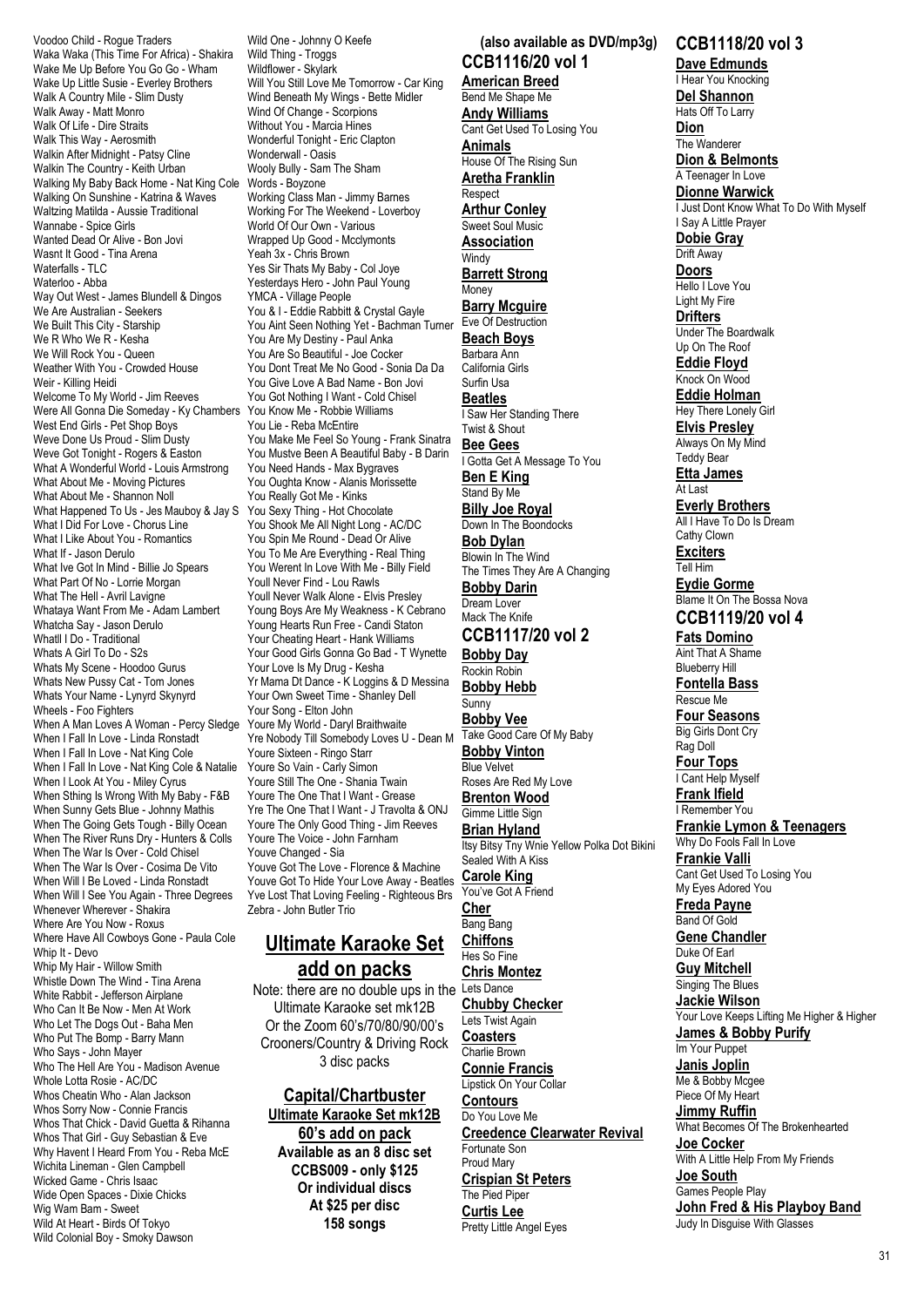**CCB1120/20 vol 5 Johnny Ace** Pledging My Love **Johnny Mathis** The Twelfth Of Never **Len Barry** 123… **Lesley Gore** Its My Party **Little Eva** The Locomotion **Lloyd Price Personality Lobo** Me & You & A Dog Named Boo **Louis Armstrong** Hello Dolly **Lulu** To Sir With Love **Mamas & Papas** Monday Monday **Marcie Blane** Bobbys Girl **Martha & Vandellas** Dancing In The Street **Marvin Gaye** I Heard It Through The Grapevine Sexual Healing Too Busy Thinking Bout My Baby **Mary Hopkin** Those Were The Days **Maurice Williams & Zodiacs** Stay **McCoys** Hang On Sloopy **Monkees** Im A Believer **Moody Blues** Nights In White Satin **CCB1121/20 vol 6 Mungo Jerry** In The Summertime **Nancy Sinatra** These Boots Are Made For Walkin **Nat King Cole** Mona Lisa Rambling Rose Unforgettable **Neil Diamond** Red Red Wine Sweet Caroline **Neil Sedaka** Happy Birthday Sweet Sixteen **Otis Redding** Sitting On The Dock Of The Bay **Pat Boone** April Love Love Letters In The Sand **Paul Anka** Diana Puppy Love **Peggy Lee** Fever **Percy Sledge** When A Man Loves A Woman **Perry Como** Catch A Falling Star **Peter Paul & Mary** Leaving On A Jetplane Puff The Magic Dragon **Platters** Smoke Gets In Your Eyes The Great Pretender **CCB1122/20 vol 7**

**Ray Charles**

Georgia On My Mind Hit The Road Jack I Cant Stop Loving You **Ricky Nelson** Hello Mary Lou Poor Little Fool **Ritchie Valens** La Bamba **Rolling Stones** I Cant Get No Satisfaction **Roy Orbison** Only The Lonely **Ruby & Romantics** Our Day Will Come **Sam & Dave** Soul Man **Sam Cooke** You Send Me **Sam The Sham** Wooly Bully **Searchers** Love Potion Number Nine **Shangri Las** Leader Of The Pack **Shep & Limelites** Daddys Home **Shirelles** This Is Dedicated To The One I Love Will You Love Me Tomorrow **Shocking Blue** Venus **Simon & Garfunkel** Bridge Over Troubled Water **Stevie Wonder** My Cherie Amour **CCB1123/20 vol 8** Yester Me Yester You Yesterday **Sue Thompson** Sad Movies Make Me Cry **Supremes** Stop In The Name Of Love You Keep Me Hanging On **T Rex** Get It On Bang A Gong **Temptations** Aint Too Proud To Beg **Terry Stafford Suspicion Three Dog Night** Black & White **Tommy James & Shondells** Mony Mony **Tommy Roe** Dizzy **Tremeloes** Silence Is Golden **Turtles** Happy Together **Wayne Fontana & Mindbenders** The Game Of Love **White Plains** My Baby Loves Lovin **Wilson Pickett** In The Midnight Hour Mustang Sally **Young Rascals** Groovin **Zager & Evans** In The Year 2525 Exordium & Terminus **Capital/Chartbuster Ultimate Karaoke Set mk12B 70's add on pack Available as an 18 disc set**

> **CCBS019 - only \$275 Or individual discs**

## **At \$25 per disc 288 songs (also available as DVD/mp3g)**

**CCB1183/20 vol 1 Taste Of Honey** Boogie Oogie Oogie **Abba** Gimmie Gimmie Gimmie Knowing Me Knowing You SOS Super Trouper **Al Green** Lets Stay Together Tired Of Being Alone **Al Stewart** Year Of The Cat **Alicia Bridges** I Love The Nightlife **Allman Brothers** Ramblin Man **America** A Horse With No Name Sister Golden Hair Ventura Highway **Amii Stewart** Knock On Wood **Andrew Gold** Lonely Boy **Anita Ward** Ring My Bell **CCB1184/20 vol 2 Ann Peebles** I Cant Stand The Rain **Anne Murray Snowbird** You Needed Me **Aretha Franklin** Spanish Harlem **Argent** Hold Your Head Up **Bachman Turner Overdrive** Takin Care Of Business You Aint Seen Nothing Yet **Barbra Streisand** Evergreen The Way We Were You Dont Bring Me Flowers ( w N Diamond) **Barry Manilow** Cant Smile Without You Copacabana I Write The Songs Looks Like We Made It Mandy **Barry White** Cant Get Enough Of Your Love Babe **CCB1185/20 vol 3** Youre The First The Last My Everything **Bay City Rollers** Saturday Night **Bee Gees** How Deep Is Your Love Jive Talkin Night Fever **Tragedy** You Should Be Dancing **Bellamy Brothers** If I Said You Had A Beautiful Body Let Your Love Flow **Bette Midler** Boogie Woogie Bugle Boy **Bill Withers** Aint No Sunshine Lean On Me

**Billy Joel** My Life Piano Man Shes Always A Woman

**Billy Paul** Me & Mrs Jones **CCB1186/20 vol 4 Billy Swan** I Can Help **Blondie** Heart Of Glass **Bo Donaldson & Heywoods** Billy Dont Be A Hero **Bob Dylan** Knockin On Heavens Door **Bob Seger Mainstreet** Night Moves Old Time Rock & Roll Still The Same Weve Got Tonight **Bobby Bloom** Montego Bay **Bonnie Pointer** Heaven Must Have Sent You **Bonnie Tyler** Its A Heartache **Boston** Amanda More Than A Feeling **Bread** Baby Im A Want You Everything I Own **CCB1187/20 vol 5** If Make It With You The Guitar Man **Brooke Benton** Rainy Night In Georgia **Captain & Tenille** Do That To Me One More Time Love Will Keep Us Together **Carly Simon Jesse** Mockingbird Youre So Vain **Carole King** Its Too Late Youve Got A Friend **Carpenters** Close To You Hurting Each Other Please Mr Postman **Cat Stevens** Wild World **Chaka Khan** Im Every Woman **CCB1188/20 vol 6 Cher** Dark Lady Gypsys Tramps & Thieves **Chi Lites** Have You Seen Her Oh Girl **Chic**

Saturday In The Park **Christie** Yellow River **Creedence Clearwater Revival** Have You Ever Seen The Rain Lookin Out My Back Door Wholl Stop The Rain **Curtis Mayfield** Superfly **Daniel Boone** Beautiful Sunday

Good Times Le Freak **Chicago**  $\overline{250r6.704}$ If You Leave Me Now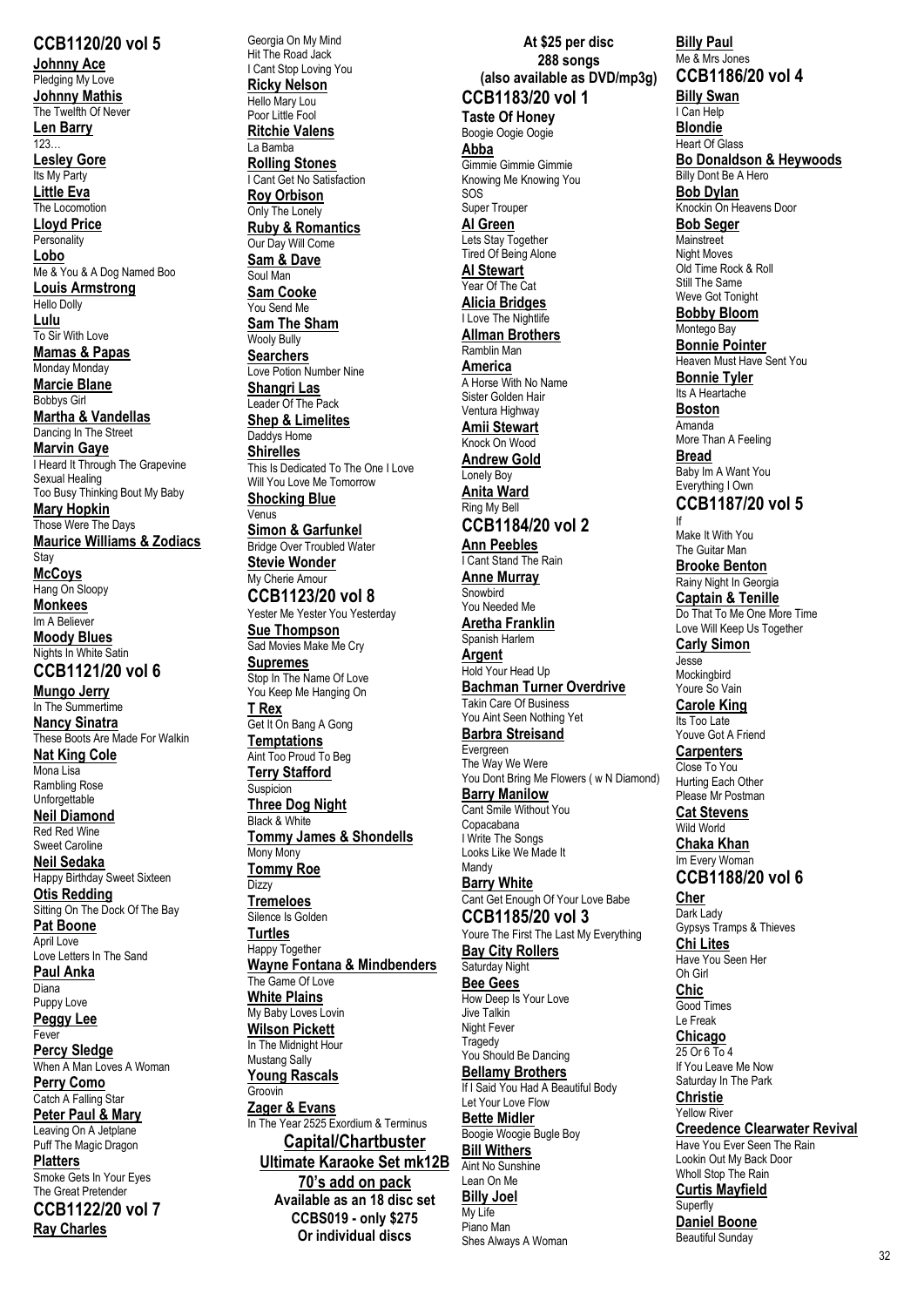**Dave Edmunds** I Hear You Knocking **David Bowie** Fame

**CCB1189/20 vol 7 David Dundas**

Jeans On **David Essex** Rock On

**David Soul** Dont Give Up On Us

**Delaney & Bonnie** Never Ending Song Of Love

**Diana Ross** Aint No Mountain High Enough Love Hangover Touch Me In The Morning

**Dionne Warwick** Ill Never Love This Way Again

Then Came You (w Spinners) **Disco Tex & Sexolettes** Get Dancin **Dobie Grey**

Drift Away **Don McLean** Vincent **Donna Summer** Bad Girls I Feel Love No More Tears Enough Is Enough (w Barbra) **Doobie Brothers**

Black Water **CCB1190/20 vol 8**

China Grove Listen To The Music Long Train Running Take Me In Yr Arms Rock Me A Little While What A Fool Believes **Doors** Love Her Madly Riders On The Storm Roadhouse Blues **Earth Wind & Fire** After The Love Has Gone Boogie Wonderland Lets Groove **September Eddy Holman** Hey There Lonely Girl **Elton John** Crocodile Rock Rocket Man Your Song **CCB1191/20 vol 9 Elvis Presley** Suspicious Minds The Wonder Of You **Emotions** Best Of My Love

**Eric Carmen** All By Myself **Eric Clapton**

Cocaine I Shot The Sheriff Layla Wonderful Tonight

**Exile** Kiss You All Over **Fleetwood Mac** Dreams Go Your Own Way **Floaters**

Float On **Foreigner** Cold As Ice **Frankie Valli & Four Seasons** December 1963 Oh What A Night

**Gary Numan**

Cars **George Harrison** My Sweet Lord **CCB1192/20 vol 10**

**George McRae** Rock Your Baby **Gladys Knight**

If I Were Your Woman Midnight Train To Georgia Neither One Of Us **Gordon Lightfoot** If You Could Read My Mind

Sundown **Gregg Allman**

Midnight Rider **Hall & Oates** Rich Girl Sara Smile Shes Gone **Hamilton, Joe, Frank & Reynolds** Dont Pull Your Love Fallin In Love **Harold Melvin & Blue Notes**

If You Dont Know Me By Now The Love I Lost **Harry Chapin**

Cats In The Cradle **Heatwave** Always & Forever **CCB1193/20 vol 11** Boogie Nights

**Helen Reddy** Aint No Way To Treat A Lady Angie Baby Delta Dawn I Am Woman I Dont Know How To Love Him **Hollies** Long Cool Woman In A Black Dress **Hues Corporation** Rock The Boat **Isley Brothers** That Lady Pt 1 **Jackson Browne** Doctor My Eyes **James Brown**

Sex Machine **James Taylor** Fire & Rain Handy Man How Sweet It Is To Be Loved By You Youve Got A Friend **Janis Ian** At Seventeen

**CCB1194/20 vol 12 Jim Croce** Bad Bad Leroy Brown

Ill Have To Say I Love You In A Song **Jim Stafford** Spiders & Snakes

**Joe Cocker** Cry Me A River The Letter Unchain My Heart You Are So Beautiful

**Joe Walsh** Lifes Been Good Rocky Mountain Way **John Paul Young** Love Is In The Air **Johnny Mathis & Deniece Willms** Too Much Too Little Too Late **Johnny Nash** I Can See Clearly Now **Judy Collins** Send In The Clowns

## **KC & the Sunshine Band**

Get Down Tonight Please Dont Go Thats The Way I Like It

### **CCB1195/20 vol 13 Kiss**

I Was Made For Loving You **Knack** My Sharona **Kool & Gang** Ladies Night

**Labelle** Lady Marmalade

**Led Zeppelin** Stairway To Heaven **Leo Sayer**

When I Need You You Make Me Feel Like Dancing **Linda Ronstadt**

When Will I Be Loved Youre No Good **Lionel Richie**

Still Three Times A Lady **Little River Band** Reminiscing

**Lobo** Me & You & A Dog Named Boo **Looking Glass** Brandy Youre A Fine Girl **Lou Rawls** Youll Never Find Another Love Like Mine **Lynyrd Skynyrd** Sweet Home Alabama

## **CCB1196/20 vol 14**

**Main Ingredient** Everybody Plays The Fool **Manhattans** Kiss & Say Goodbye

**Marvin Gaye** Lets Get It On W hats Going On

**Mc Fadden & Whitehead** Aint No Stoppin Us Now **Melanie** Brand New Key **Michael Jackson**

Ben Dont Stop Till You Get Enough Off The Wall Rock With You

**Morris Albert** Feelings

**Neil Diamond** Cracklin Rosie I Am…I Said **Neil Sedaka** Laughter In The Rain **Nick Gilder** Hot Child In The City **Nilsson** Without You **CCB1197/20 vol 15 O'Jays** Love Train

**Olivia Newton John** Have You Never Been Mellow I Honestly Love You Let Me Be There **Paper Lace** The Night Chicago Died **Patrick Hernandez** Born To Be Alive **Paul McCartney** Silly Love Songs **Paul Simon**

Fifty Ways To Leave Your Lover **Peaches & Herb** Reunited **Peter Frampton** Baby I Love Your Way **Pilot Magic Police** Message In A Bottle Roxanne **Poppy Family** Which Way Are You Goin Billy **Queen** Crazy Little Thing Called Love We Are The Champions **CCB1198/20 vol 16** We Will Rock You **Ram Jam Black Betty Ray Stevens** Everything Is Beautiful Misty **Ricky Nelson** Garden Party **Ringo Starr** Youre Sixteen **Ritchie Family** The Best Disco In Town **Roberta Flack** First Time Ever I Saw Your Face

Killing Me Softly With His Song **Rod Stewart** Do Ya Think Im Sexy Sailing

You Wear It Well **Romantics** What I Like About You

**Rose Royce** Car Wash

**Rupert Holmes** Escape Pina Colada Song **Simon & Garfunkel** Mrs Robinson

**CCB1199/20 vol 17**

Sounds Of Silence **Sister Sledge** We Are Family

**Sly & Family Stone** Dance To The Music **Spinners**

Could It Be Im Falling In Love **Starland Vocal Band**

Afternoon Delight **Steam** Na Na Hey Hey Kiss Him Goodbye **Steven Stills**

Love The One Youre With **Stevie Wonder**

Living For The City **Superstition** You Are The Sunshine Of My Life

**Stylistics** Betcha By Golly Wow You Are Everything

**Styx** Babe Lady **Suzi Quatro & Chris Norman** Stumblin In **Tavares** Heaven Must Be Missing An Angel **Terry Jacks** Seasons In The Sun **Thelma Houston**

Dont Leave Me This Way **Thin Lizzy**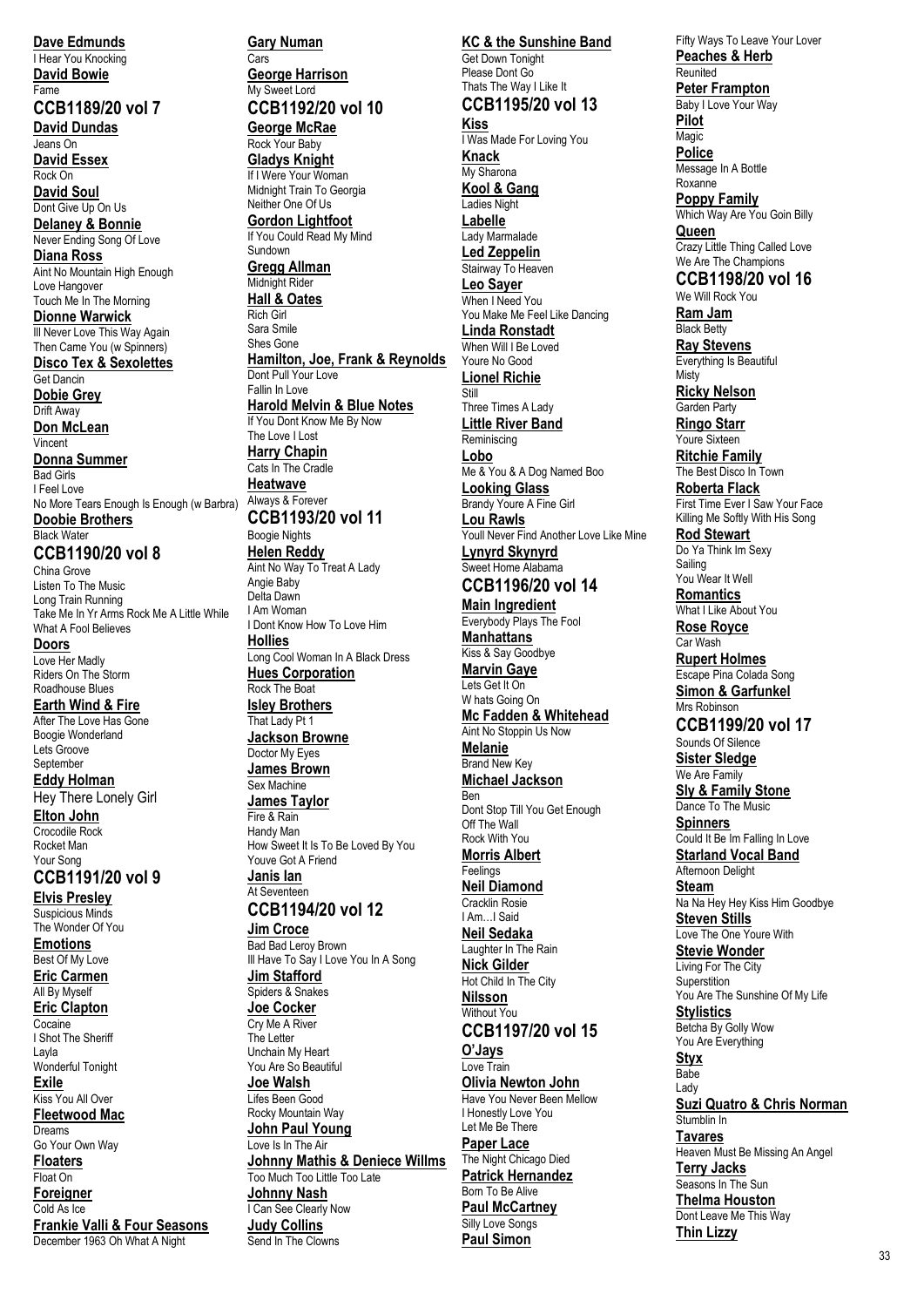The Boys Are Back In Town **Three Dog Night** Black & White Joy To The World Mama Told Me Not To Come **Tina Turner** Proud Mary **Tony Orlando & Dawn** Tie A Yellow Ribbon **Trammps** Disco Inferno **Vicki Sue Robinson** Turn The Beat Around **Village People** YMCA **Who** Who Are You Wont Get Fooled Again **Wild Cherry** Play That Funky Music **William DeVaughan** Be Thankful For What You Got **Yvonne Elliman** If I Cant Have You **Capital/Chartbuster Ultimate Karaoke Set mk12B 80's add on pack Available as an 18 disc set CCBS024 - only \$275 Or individual discs At \$25 per disc 288 songs (also available as DVD/mp3g) CCB1241/20 Abba** Thank You For The Music **AC/DC** Highway To Hell You Shook Me All Night Long **Aerosmith** Janies Got A Gun Love In An Elevator **Air Supply** All Out Of Love Making Love Out Of Nothing At All **Annie Lennox & Al Green** Put A Little Love In Your Heart **Aretha Franklin** Freeway Of Love I Knew You Were Waiting (w George) **Atlantic Starr** Always **Bananarama** Venus **Bangles** Eternal Flame **Barry Manilow** I Made It Through The Rain **Beastie Boys** You Gotta Fight For Your Right To Party **Belinda Carlisle** Circle In The Sand **CCB1242/20 Bertie Higgins** Key Largo **Bette Midler** From A Distance The Rose Under The Boardwalk Wind Beneath My Wings **Bill Medley & Jennifer Warnes** Ive Had The Time Of My Life **Billy Idol** Hot In The City

Mony Mony White Wedding **Billy Joel** Its Still Rock & Roll To Me We Didnt Start The Fire **Billy Ocean** Caribbean Queen **Blondie Rapture** The Tide Is High **Blues Brothers** Soul Man **Bob Seger** Against The Wind **CCB1243/20 Bobby McFerrin** Dont Worry Be Happy **Bon Jovi** Bad Medicine Livin On A Prayer Wanted Dead Or Alive You Give Love A Bad Name **Bonnie Tyler** Total Eclipse Of The Heart **Bruce Hornsby** The Way It Is **Bruce Springsteen** Born In The USA My Hometown **Bryan Adams** Heaven Run To You Summer Of 69 **Charlie Daniels Band** The Devil Went Down To Georgia **Cher** If I Could Turn Back Time **Chicago** Hard Habit To Break Hard To Say Im Sorry **CCB1244/20** Youre The Inspiration **Chris De Burgh** Lady In Red **Chris Rea** Fool If You Think Its Over **Christopher Cross** Sailing **Club Nouveau** Lean On Me **Culture Club** Do You Really Want To Hurt Me **Cure** Love Song **Cutting Crew** I Just Died In Your Arms **Cyndi Lauper** Time After Time True Colors **Dan Hartman** I Can Dream About You **David Bowie** China Girl Modern Love Under Pressure (w Queen) **Debbie Gibson** Electric Youth Lost In Your Eyes **CCB1245/20 Def Leppard** Love Bites Pour Some Sugar On Me **Deniece Williams** Lets Hear It For The Boy **Devo** Whip It

## **Dionne Warwick**

**Hearthreaker** Ill Never Love This Way Again Thats What Friends Are For **Duran Duran**

Hungry Like The Wolf The Reflex **Escape Club**

Wild Wild West **Eurythmics** There Must Be An Angel Would I Lie To You

**Fine Young Cannibals** She Drives Me Crazy

**Foreigner** I Want To Know What Love Is Waiting For A Girl Like You **Gap Band** Oops Upside Your Head

**CCB1246/20 Genesis**

Invisible Touch **George Benson** Nothings Gonna Change My Love For You **George Harrison** Got My Mind Set On You **George Michael Faith** Father Figure **George Thorogood** Bad To The Bone **Guns N Roses** Sweet Child Of Mine **Hall & Oates** I Cant Go For That No Can Do Kiss On My List Maneater Out Of Touch **Heart** Alone These Dreams What About Love **Huey Lewis & News** Hip To Be Square Stuck With You **CCB1247/20** The Power Of Love **Human League** Human **Hurricane Smith** Oh Babe What Would You Say **INXS** Devil Inside Need You Tonight Never Tear Us Apart New Sensation **Irene Cara** Flashdance (What A Feeling) **J Geils Band Centerfold James Ingram & Linda Ronstadt** Somewhere Out There **James Ingram & Patti Austin** Baby Come To Me **Janet Jackson** Miss You Much What Have You Done For Me Lately **Jermaine Stewart** We Dont Have To Take Our Clothes Off **Joan Jett** I Love Rock N Roll **Joe Cocker & Jennifer Warnes** Up Where We Belong **CCB1248/20 John Cougar Mellencamp** Hurts So Good

Jack & Diane Rock In The USA Small Town **John Lennon Imagine Journey** Dont Stop Believin Open Arms **Juice Newton** Angel Of The Morning Queen Of Hearts **Julio Iglesias & Willie Nelson** To All The Girls Ive Loved Before **Katrina & Waves** Walking On Sunshine **KC & Sunshine Band** Give It Up **Kenny Loggins** Danger Zone Footloose Your Mama Dont Dance (w Jim Messina) Whenever I Call You Friend (w Stevie Nicks) **CCB1249/20 Kim Carnes** Bette Davis Eyes **Kim Wilde** You Keep Me Hanging On **Kool & The Gang** Get Down On It **Kylie Minogue** The Locomotion **Laura Branigan** Gloria Self Control Solitaire **Lionel Richie** Dancing On The Ceiling Hello Say You Say Me **Truly** Endless Love (w Diana Ross) **Lipps Inc** Funkytown **Ll Cool J** Goin Back To Cali I Need Love Im That Type Of Guy **CCB1250/20 Lynyrd Skynyrd** Free Bird **Madonna Cherish** Crazy For You La Isla Bonita Like A Prayer Papa Dont Preach True Blue **Men At Work** Who Can It Be Now **Michael Jackson Bad** Beat It Billie Jean I Just Cant Stop Loving You The Way You Make Me Feel Thriller **Michael Sembello** Maniac **Midnight Oil** Beds Are Burning **CCB1251/20 Mike & Mechanics**

The Living Years **Mike Reno & Ann Wilson** Almost Paradise

**Milli Vanilli** Girl Im Gonna Miss You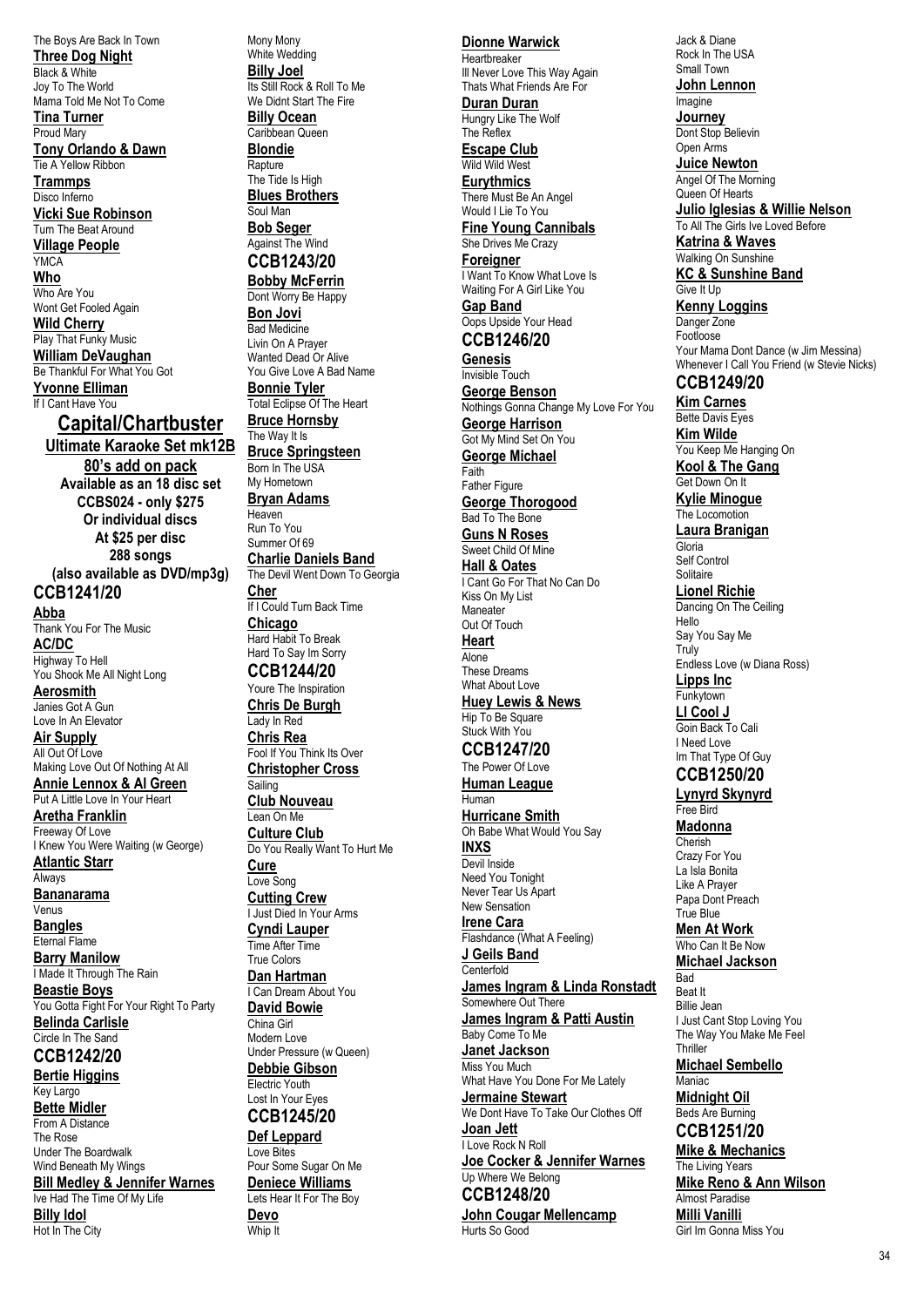**Motley Crue** Smokin In The Boys Room **Mr Mister** Broken Wings **Musical Youth** Pass The Dutchie **Natalie Cole** Miss You Like Crazy Pink Cadillac **Neil Diamond** Hello Again Love On The Rocks 99 Red Balloons **Neneh Cherry** Buffalo Stance **New Kids On The Block** 2 In The Morning Hangin Tough Step By Step **CCB1252/20** You Got It The Right Stuff **Olivia Newton John Ollie & Jerry** Breakin Theres No Stopping Us **Pat Benatar All Fired Up** Hit Me With Your Best Shot Love Is A Battlefield We Belong **Patrice Rushen** Forget Me Nots **Paul McCartney** The Girl Is Mine (w Michael Jackson) Ebony & Ivory (w Stevie Wonder) **Paul Simon** You Can Call Me Al **Paul Young** Everytime You Go Away **Peabo Bryson & Roberta Flack** Tonight I Celebrate My Love For You **Peter Cetera** The Glory Of Love **Peter Gabriel Sledgehammer Phil Collins** Against All Odds **CCB1253/20** Another Day In Paradise Groovy Kind Of Love One More Night Two Hearts Separate Lives (w Marilyn Martin) **Pointer Sisters** Automatic Im So Excited Slow Hand **Poison** Every Rose Has Its Thorn Nothin But A Good Time Dont Stand So Close To Me Every Breath You Take **Power Station** Some Like It Hot **Pretenders** Back On The Chain Gang Brass In Pocket Im Special **Prince CCB1254/20** Purple Rain Raspberry Beret Sign O The Times Sara

Kyrie

**Nena**

Physical

**Police**

1999…

Kiss

When Doves Cry **Pseudo Echo** Funkytown **Queen** Another One Bites The Dust **Ray Parker Jr Ghostbusters Reo Speedwagon** Cant Fight This Feeling Keep On Loving You **Richard Marx** Right Here Waiting Shouldve Known Better **Rick James** Super Freak **Rick Springfield** Jessies Girl **Rickie Lee Jones** Chuck Es In Love **Robert Palmer** Addicted To Love **CCB1255/20** Simply Irresistible **Rocky Burnette** Tired Of Toein The Line **Rod Stewart** Downtown Train Some Guys Have All The Luck **Romantics** Talking In Your Sleep **Roxette** Dressed For Success The Look **Sade** Smooth Operator **Salt N Pepa** Push It **Shalamar** The Second Time Around **Sheena Easton** For Your Eyes Only Modern Girl Morning Train Nine To Five **Simple Minds** Dont You Forget About Me **Simply Red** Holding Back The Years If You Dont Know Me By Now **CCB1256/20 Soul II Soul** Back To Life **Starship** We Built This City **Stephanie Mills** Never Knew Love Like This Before **Steve Miller Band** Abracadabra The Joker **Steve Winwood** Higher Love **Stevie Nicks & Tom Petty** Stop Draggin My Heart Around **Stevie Ray Vaughan** Pride & Joy **Stevie Wonder** I Just Called To Say I Love You Part Time Lover **Sting** If You Love Somebody Set Them Free Russians **Stray Cats** Rock This Town Stray Cat Strut **Swing Out Sister Breakout** 

## **CCB1257/20**

**Talking Heads** Burning Down The House **Taylor Dane III Always Love You Tears For Fears** Everybody Wants To Rule The World **Shout Terence Trent Darby** Wishing Well **Tina Turner** The Best Whats Love Got To Do With It **Tone Loc** Funky Cold Medina Wild Thing **Toni Basil Mickey Toto** Africa Rosanna **Tracy Chapman** Fast Car **U2** Desire I Still Havent Found What Im Looking For Where The Streets Have No Name **CCB1258/20** With Or Without You **USA For Africa** We Are The World **Van Halen** Jump Why Cant This Be Love **Vapors** Turning Japanese **Wham** Freedom Last Christmas **Whitney Houston** Didnt We Almost Have It All How Will I Know One Moment In Time Saving All My Love For You So Emotional The Greatest Love Of All **Yes** Owner Of A Lonely Heart **Young MC** Bust A Move **ZZ Top** Legs **Capital/Chartbuster Ultimate Karaoke Set mk12B 90's add on pack Available as a 14 disc set CCBS025 - only \$215 Or individual discs At \$25 per disc 235 songs (also available as DVD/mp3g) CCB1291/20 Aaron Neville** Everybody Plays The Fool **AC/DC** Moneytalks **Ace Of Base** Dont Turn Around The Sign **Aerosmith** I Dont Want To Miss A Thing **Alanis Morissette** Hand In My Pocket Ironic

Thank U

You Oughta Know **Alannah Myles** Black Velvet **Alice Deejay** Better Off Alone **Backstreet Boys** As Long As You Love Me Everybody Backstreets Back Ill Never Break Your Heart Show Me The Meaning Of Being Lonely **Barenaked Ladies** Its All Been Done One Week **CCB1292/20 Billy Idol** Cradle Of Love **Blessid Union Of Souls** Hey Leonardo She Likes Me For Me I Believe **Bon Jovi** This Aint A Love Song **Boyz II Men** End Of The Road Ill Make Love To You On Bended Knee **Britney Spears Sometimes** You Drive Me Crazy **Bryan Adams** Have You Ever Really Loved A Woman Please Forgive Me **Bryan Adams & Barbra Streisand** I Finally Found Someone **Bryan Adams, Sting & Rod Stewt** All For Love **Bwitched** Cest La Vie Rollercoaster **CC Music Factory** Gonna Make You Sweat **Celine Dion** Because You Loved Me **CCB1293/20** Power Of Love **Cher** Shoop Shoop Song (Its In His Kiss) Strong Enough **Cherry Poppin Daddies** Zoot Suit Riot **Collective Soul** Blame **Color Me Badd** All 4 Love I Wanna Sex You Up **Counting Crows** Mr Jones **Cranberries** Dreams Linger Salvation Zombie **Creed Higher Def Leppard** Lets Get Rocked **Destinys Child** Bills Bills Bills Say My Name **Dido** Here With Me **CCB1294/20 EMF Unbelievable En Vogue** Dont Let Go Love Hold On My Lovin Youre Never Gonna Get It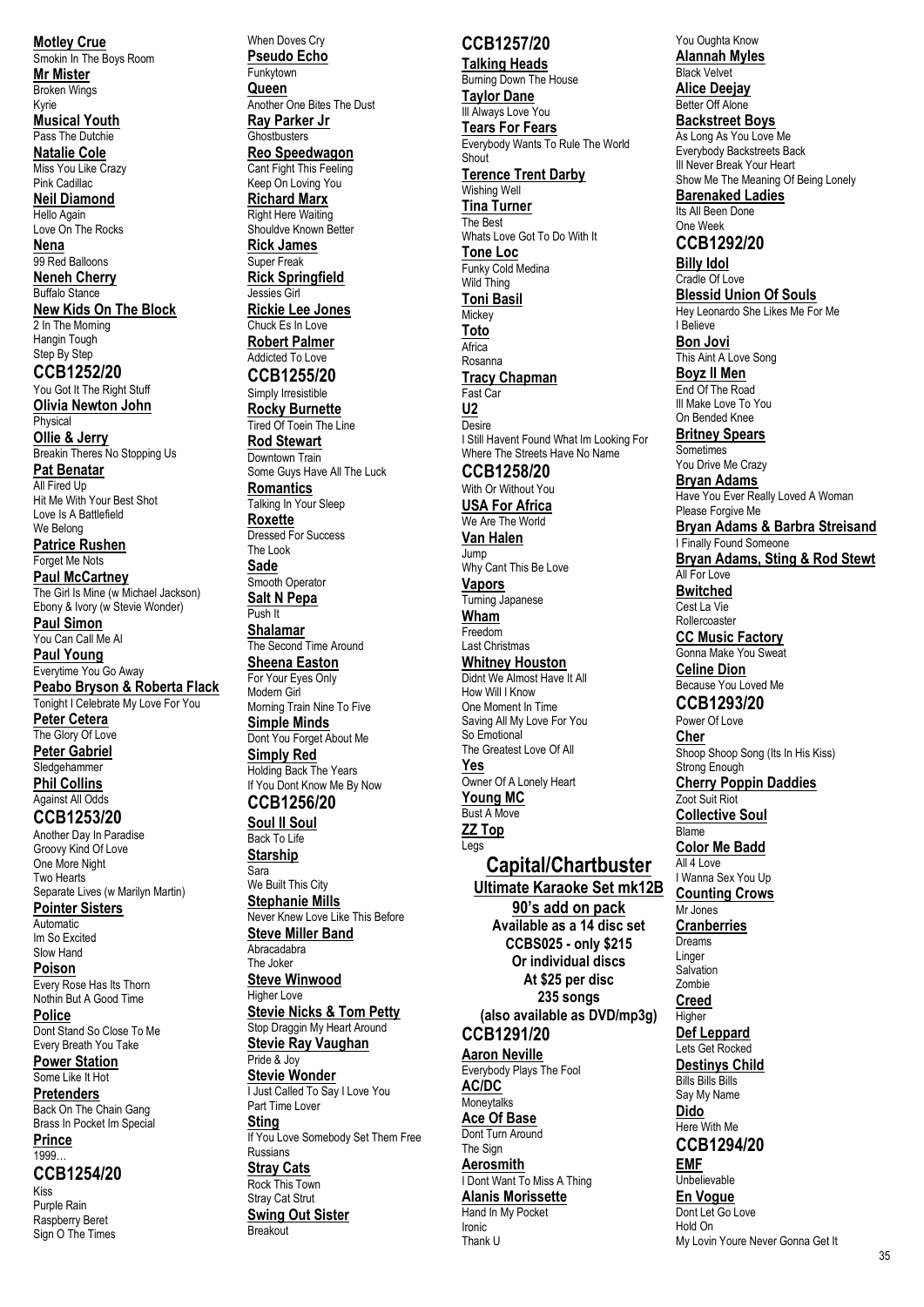Whatta Man (w Salt n Pepa) **Eric Clapton** My Fathers Eyes Tears In Heaven

**Everclear** Everything To Everyone Santa Monica

**Faith Hill Breathe** Piece Of My Heart The Way You Love Me This Kiss

**Fastball** The Way

**Foo Fighters**

Learn To Fly Monkey Wrench **Fuel**

#### **Shimmer CCB1295/20**

**Fugees & Lauryn Hill** Killing Me Softly

**George Michael & Elton John** Dont Let The Sun Go Down On Me **Gin Blossoms** Hey Jealousy **Goo Goo Dolls**

Iris Slide

**Green Day** Hitchin A Ride Time Of Your Life Good Riddance When I Come Around

**Hanson** Mmm Bop

Wheres The Love **Hootie & Blowfish** Hold My Hand I Only Wanna Be With You

Let Her Cry **Jamiroquai**

Virtual Insanity **Janet Jackson**

Thats The Way Love Goes Together Again

**Jennifer Lopez** If You Had My Love

**CCB1296/20** Waiting For Tonight

**Jessica Simpson** I Wanna Love You Forever **Jewel**

Foolish Games **Hands** You Were Meant For Me

**Joan Osborne** One Of Us **Joe Cocker**

Unchain My Heart You Are So Beautiful **Jon Secada**

Just Another Day **Kd Lang**

Constant Craving **Kiss**

God Gave Rock N Roll To You **Lenny Kravitz** American Woman Are You Gonna Go My Way

It Aint Over Til Its Over **Lisa Loeb**

Do You Sleep

Stay I Missed You **Luther Vandross & Janet Jackson Paula Cole** The Best Things In Life Are Free **CCB1297/20**

Luther Vandross & Mariah Carey Where Have All The Cowboys Gone

Endless Love **Macy Gray**

I Try **Madonna** Dont Cry For Me Argentina Hanky Panky Justify My Love **Mariah Carey** All I Want For Christmas Is You Dreamlover Emotions

Fantasy Ill Be There Vision Of Love Without You **Mariah Carey & Boyz II Men** One Sweet Day

**Mariah Carey & Jay Z Heartbreaker** 

**Mary Mary** Incredible Shackles Praise You **Matchbox Twenty**

#### 3am **CCB1298/20**

Long Day Push Real World **Mavericks** Here Comes My Baby I Should Have Been True Oh What A Thrill **MC Hammer** U Cant Touch This **Meat Loaf** Id Lie For You **Melissa Etheridge**

I Want To Come Over **Michael Bolton** Can I Touch You There How Am I Supposed To Live Without You Said I Loved You But I Lied

When A Man Loves A Woman **Michael Jackson** Earth Song Remember The Time

You Are Not Alone Scream (w Janet Jackson) **CCB1299/20**

## **Monica**

Angel Of Mine The Boy Is Mine (w Brandy) **Montell Jordan** This Is How We Do It **Natalie Cole & Nat King Cole** Unforgettable **Natalie Imbruglia** Big Mistake

Wish I Was There **New Kids On The Block** Step By Step

**Nirvana** Lithium

Smells Like Teen Spirit **No Doubt** Just A Girl

Sunday Morning **Nsync**

God Must Have Spent A Little More Time I Want You Back Tearin Up My Heart **Offspring** Pretty Fly For A White Guy Self Esteem

I Dont Want To Wait **CCB1300/20**

## **Pearl Jam**

Last Kiss Spin The Black Circle Who You Are **Poison** Unskinny Bop **Prince** Cream Diamonds & Pearls The Most Beautiful Girl **R Kelly** Bump N Grind I Believe I Can Fly

If I Could Turn Back The Hands Of Time **Red Hot Chili Peppers**

Love Rollercoaster Scar Tissue Under The Bridge **REM** Everybody Hurts

Losing My Religion Man On The Moon **CCB1301/20**

## Shiny Happy People

**Richard Marx** Now & Forever

**Ricky Martin** Shake Your Bon Bon **Rod Stewart**

Rhythm Of My Heart **Roxette** It Must Have Been Love

Joyride **Salt N Pepa** Lets Talk About Sex Shoop **Santana**

Maria Maria **Sarah Mclachlan** Adia

**Savage Garden**

Break Me Shake Me I Knew I Loved You I Want You The Animal Song To The Moon & Back Truly Madly Deeply **Seal** Crazy **CCB1302/20** Kiss From A Rose **Shania Twain** Any Man Of Mine Come On Over Don't Be Stupid From This Moment On If You're Not In It For Love Man I Feel Like A Woman That Dont Impress Me Much

Youre Still The One **Sheryl Crow** All I Wanna Do

**Sixpence None The Richer**

Whose Bed Have Your Boots Been Under

Kiss Me There She Goes **Smash Mouth** All Star Cant Get Enough Of You Baby Walking On The Sun

## **CCB1303/20**

**Smashing Pumpkins** 1979… Bullet With Butterfly Wings Tonight Tonight

**Soul Asylum** Runaway Train **Spice Girls**

2 Become 1 **Spin Doctors** Two Princes **Sting** If I Ever Lose My Faith In You **Styx** Show Me The Way **Sugar Ray** Every Morning Fly

**SWV**

Im So Into You **Third Eye Blind** Semi Charmed Life

**TLC**

No Scrubs Unpretty **Waterfalls** 

**Toni Braxton** He Wasnt Man Enough **CCB1304/20**

Un Break My Heart Youre Makin Me High

**U2** The Sweetest Thing

**UB40** Cant Help Falling In Love **Usher**

Nice & Slow

**Vanessa Williams** Colors Of The Wind

Save The Best For Last **Vanilla Ice**

Ice Ice Baby **Wallflowers**

Heroes One Headlight

**Whitney Houston** Exhale Shoop Shoop I Have Nothing

Im Every Woman **Will To Power**

Baby I Love Your Way & Freebird Medley **Wilson Phillips** Hold On

**Young Mc** Bust A Move

# **Capital/Chartbuster**

**Ultimate Karaoke Set mk12B 00's add on pack Available as an 18 disc set CCBS034 - only \$275 Or individual discs At \$25 per disc 315 songs (also available as DVD/mp3g) Note: there are no double ups in the Ultimate Karaoke set mk12B Or the Zoom 3 disc 00's pack**

**CCB1345/20**

**3 Doors Down**

Here Without You Its Not My Time I Wont Go Kryptonite **3OH3 & Katy Perry** Starstrukk

**Adam Lambert** Whataya Want From Me

**Akon Lonely** 

**Alicia Keys**

Fallin If I Aint Got You Karma (Karmasticion Remix) No One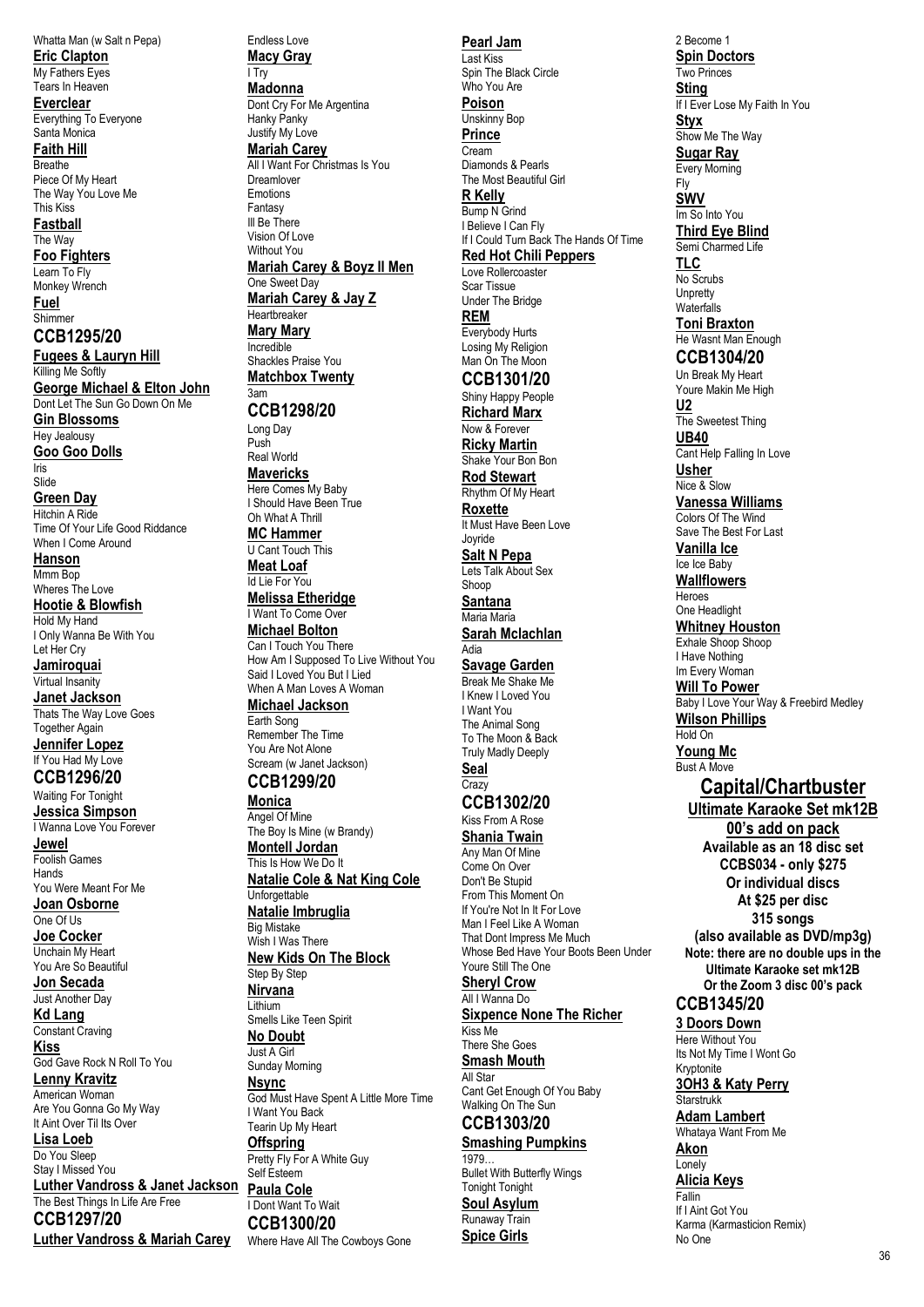**Alien Ant Farm** Smooth Criminal **All American Rejects** Gives You Hell **Amanda Perez American Hi Fi** Flavor Of The Weak **Amy Winehouse** Rehab **Ashlee Simpson Boyfriend CCB1346/20** Pieces Of Me **Avril Lavigne Girlfriend** Im With You Sk8er Boi **Backstreet Boys** Incomplete Shape Of My Heart **Ben Harper** Steal My Kisses **Beyonce** Irreplaceable Naughty Girl Single Ladies Put A Ring On It Sweet Dreams **Beyonce & Jay Z** Crazy In Love Déjà vu **Beyonce & Sean Paul** Baby Boy **Black Eyed Peas** Dont Lie Dont Phunk With My Heart **CCB1347/20** Where Is The Love **Blink 182** All The Small Things **Blu Cantrell Breathe** Hit Em Up Style **Bon Jovi Everyday** Have A Nice Day Its My Life **Britney Spears** Piece Of Me **Carrie Underwood** Jesus Take The Wheel **Christina Aguilera** Beautiful Genie In A Bottle Lady Marmalade **Christina Aguilera & Missy Elliott** Car Wash Shark Tale Mix **Christina Aguilera & Redman Christina Milian** Am To Pm **Colbie Caillat** Bubbly **Coldplay** Speed Of Sound **CCB1348/20** Yellow **Concrete Blonde Corrs Breathless Craig David**

Angel

La La

Halo

**Dirrty** 

 $\overline{J}$ loey

7 Days Walking Away

**Crazy Town Butterfly Creed** My Sacrifice With Arms Wide Open **Darren Hayes Insatiable Daughtry** Home Its Not Over **Delta Goodrem** Born To Try In This Life Lost Without You Not Me Not I **Destinys Child Bootylicious** Independent Women **CCB1349/20** Jumpin Jumpin Say My Name **Dido** Thank You **Dj Sammy & Yanou & Do** Heaven **Duffy Mercy** Warwick Avenue **Eminem & Rihanna** Love The Way You Lie **Enrique Iglesias** Dont Turn Off The Lights Escape **Evanescence** Bring Me To Life Call Me When Youre Sober Going Under My Immortal **Everclear** Wonderful **Faith Hill Cry** If My Heart Had Wings There Youll Be **CCB1350/20 Fall Out Boy** This Aint A Scene Its An Arms Race Thnks Fr Th Mmrs **Fergie** Big Girls Dont Cry **Glamorous** Labels Or Love London Bridge **Fergie & Will I Am Fergalicious Foo Fighters** All My Life Best Of You Times Like These **Fountains Of Wayne** Stacys Mom **Fray** How To Save A Life Over My Head Cable Car You Found Me **Good Charlotte** Girls & Boys I Dnt Want To B In Love Dance Floor Anthem Lifestyles Of The Rich & Famous **CCB1351/20 Green Day Minority Gwen Stefani** 4 In The Morning Hollaback Girl The Sweet Escape What You Waiting For

**Gwen Stefani & Eve** Rich Girl **Hilary Duff** Fly So Yesterday **Hinder** Better Than Me Lips Of An Angel **Hoobastank** The Reason **Incubus Drive** I Wish You Were Here Nice To Know You Warning **INXS** Pretty Vegas **Jack Johnson Better Together CCB1352/20** Flake Good People Sitting Waiting Wishing Upside Down **James Blunt** 1973 High **Janet Jackson** All For You **Jason Mraz** Im Yours **Jennifer Hudson** And I Am Telling You Im Not Going **Jennifer Hudson** Love Dont Cost A Thing **Jennifer Lopez & Ll Cool J** All I Have **Jennifer Love Hewitt** Barenaked **Jennifer Paige** Crush **Jesse McCartney** Beautiful Soul **Jessica Simpson** With You **Jet** Are You Gonna Be My Girl Look What Youve Done **CCB1353/20 John Mayer** Bigger Than My Body Your Body Is A Wonderland **Jojo** Leave Get Out **Jordin Sparks** Battlefield One Step At A Time **Tattoo Jordin Sparks & Chris Brown** No Air **Josh Groban** To Where You Are You Raise Me Up **Joss Stone** Fell In Love With A Boy Right To Be Wrong You Had Me **Justin Timberlake** Cry Me A River Senorita **Kasey Chambers** Cry Like A Baby Not Pretty Enough **Katy Perry** Hot N Cold **CCB1354/20**

Waking Up In Vegas

## **Kelly Clarkson**

Because Of You Behind These Hazel Eyes Breakaway I Do Not Hook Up Low Miss Independent My Life Would Suck Without You Never Again Since U Been Gone The Trouble With Love Is **Kesha** Tik Tok **Kid Rock**

All Summer Long **Killers Human** 

**Kings Of Leon** Use Somebody

**Kylie Minogue** Come Into My World Love At First Sight Slow

**CCB1355/20 Lady Gaga** Bad Romance Just Dance

Lovegame Paparazzi **Len** Steal My Sunshine **Leona Lewis** Better In Time Forgive Me Hanny **Lifehouse** Halfway Gone Hanging By A Moment **Lily Allen** The Fear **Lisa Loeb** Stay I Missed You **Lisa Marie Presley** Lights Out **Lou Bega** Mambo No. 5 **Madonna** American Pie **Music Mandy Moore** Crush **Maroon 5** Harder To Breathe **CCB1356/20** Makes Me Wonder She Will Be Loved Sunday Morning This Love Wont Go Home Without You **Maroon 5 & Rihanna** If I Never See Your Face Again **Matchbox Twenty** Bright Lights Disease How Far Weve Come If Youre Gone Unwell **Michael Buble Everything** Havent Met You Yet Home

Sway **Modjo** Lady **Mya** Case Of The Ex Whatcha Gonna Do My Love Is Like Wo **CCB1357/20**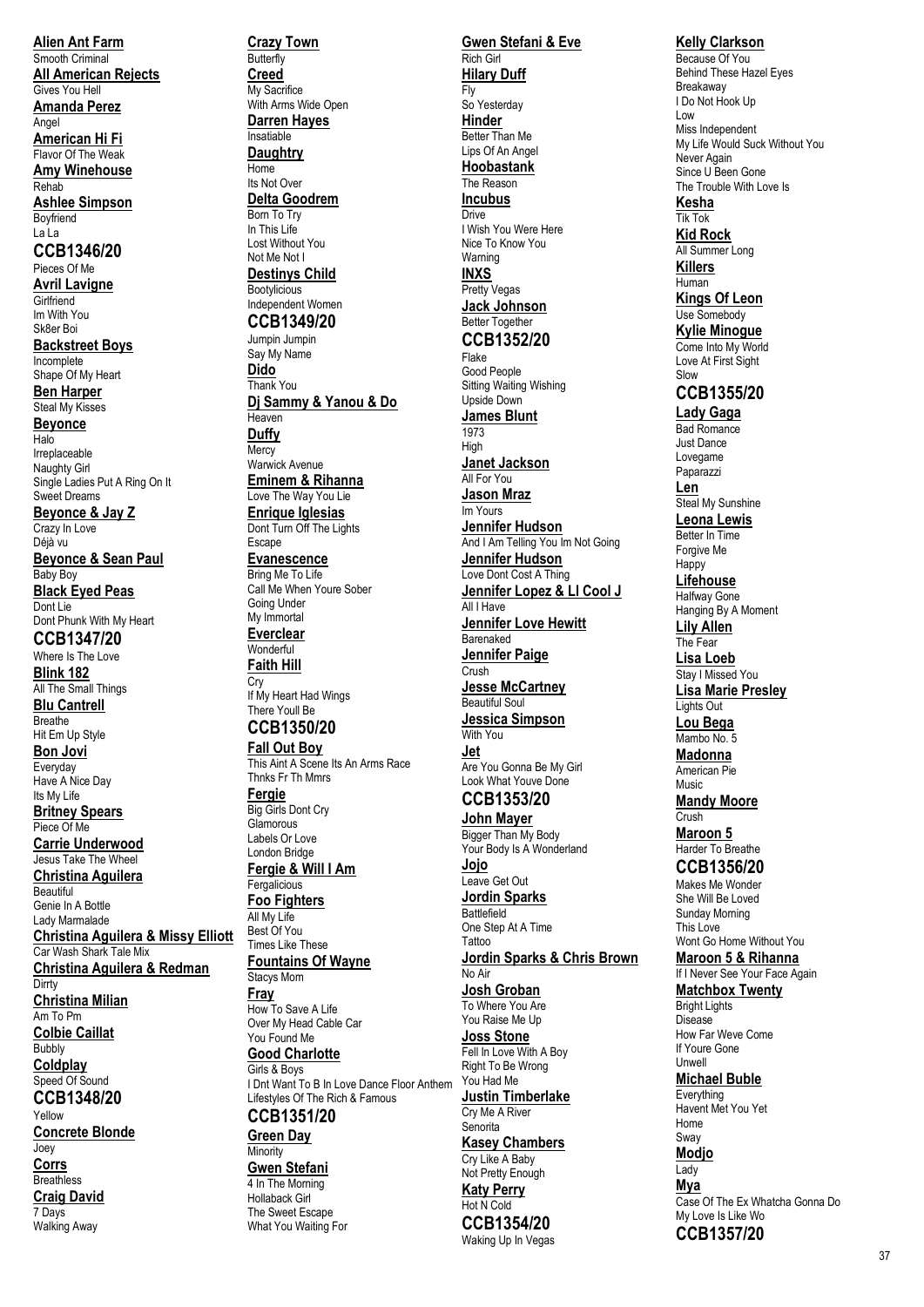**Natasha Bedingfield Unwritten Ne Yo** Hot In Herre **Nelly & Kelly Rowland** Dilemma **Nelly Furtado** All Good Things Come To An End Im Like A Bird Turn Off The Lights **Nickelback** Far Away How You Remind Me **Photograph Someday Nine Days** Absolutely Story Of A Girl **No Doubt** Hella Good Its My Life **No Doubt & Bounty Killer** Hey Baby **Norah Jones** Come Away With Me Dont Know Why **CCB1358/20 N'Sync** Bye Bye Bye This I Promise You **Onerepublic** Stop & Stare **Orianthi** According To You Shut Up & Kiss Me **Outkast Paramore** Dear Mr President Get The Party Started Please Dont Leave Me U + Ur Hand Who Knew **Plain White Ts** Hey There Delilah Youth Of The Nation **CCB1359/20 Puddle Of Mudd** She Hates Me **Pussycat Dolls** I Hate This Part When I Grow Up **Red Hot Chili Peppers** By The Way Californication Cant Stop Otherside The Zephyr Song **Ricky Martin** She Bangs **Ricky Martin & Christina Aguilera** Nobody Wants To Be Lonely **Rihanna Disturbia** Dont Stop The Music Shut Up & Drive SOS Rescue Me Umbrella Up **U2**

Closer So Sick **Nelly**

Hey Ya

Decode **Pink**

Sober Trouble

**POD** Alive Boom

**Buttons** 

Unfaithful **Rihanna & Ne Yo** Hate That I Love You **CCB1360/20 Rob Thomas** Give Me The Meltdown Her Diamonds Lonely No More This Is How A Heart Breaks **Samantha Mumba** Gotta Tell You **Sara Bareillas** Love Song **Savage Garden** Affirmation Crash & Burn **Shaggy** Hey Sexy Lady It Wasnt Me **Shakira** Objection Tango Underneath Your Clothes Whenever Whatever **Shania Twain** Don't Forever & For Always Im Gonna Getcha Good Im Holdin On To Love To Save My Life **CCB1361/20 Sheryl Crow** All I Wanna Do **Simple Plan Addicted** Perfect Shut Up Welcome To My Life **Smash Mouth** All Star Im A Believer **Snow Patrol** Chasing Cars **Stacie Orrico** Stuck Theres Gotta Be More To Life **Staind** For You Its Been Awhile **Sugar Ray** When Its Over **System Of A Down Aerials Taylor Swift** Fifteen Love Story White Horse You Belong With Me **CCB1362/20 Timbaland & Onerepublic Apologize Train** Calling All Angels Drops Of Jupiter Hey Soul Sister All Because Of You Beautiful Day Sometimes You Cant Make It On Your Own Stuck In A Moment You Cant Get Out Of Vertigo Walk On **Usher Burn** U Got It Bad U Remind Me Yeah **Vanessa Carlton** A Thousand Miles

**Vertical Horizon** Everything You Want **Vitamin C** Graduation **White Stripes** Seven Nation Army **Capital/Chartbuster Ultimate Karaoke Set mk12B Country add on pack Available as a 6 disc set CCBS007 - only \$95 Or individual discs At \$25 per disc 102 songs (also available as DVD/mp3g) CCB1075/20 vol 1 Alan Jackson** Chattahoochee Dont Rock The Jukebox Gone Country Little Bitty **Margaritaville** Shes Got The Rhythm & I Got The Blues Tequila Sunrise **Anne Murray** Could I Have This Dance **Barbara Mandrell** I Was Country When Country Wasnt Cool **Bobby Gentry** Ode To Billy Joe **Bobby Fuller Four** I Fought The Law **Bobby Goldsboro Honey Brooks & Dunn** Boot Scootin Boogie **Buck Owens Act Naturally Charley Pride** Crystal Chandeliers Does My Ring Hurt Your Finger Kiss An Angel Good Morning **CCB1076/20 vol 2 Charlie Daniels Band** The Devil Went Down To Georgia **Chuck Wagon & The Wheels** Beautys In The Eye Of The Beerholder **Conway Twitty** Its Only Make Believe **Dixie Chicks** Goodbye Earl Travelin Soldier Wide Open Spaces **Don Gibson** Oh Lonesome Me **Donna Fargo** Funny Face **Eddy Arnold** Make The World Go Away **England Dan & John Ford Coley** Id Really Love To See You Tonight **Faith Hill Breathe** If My Heart Had Wings There Youll Be It's Your Love (duet with Tim McGraw) **Faron Young** Its Four In The Morning **Frank Ifield** I Remember You **Garth Brooks** Friends In Low Places **CCB1077/20 vol 3** If Tomorrow Never Comes

He Stopped Loving Her Today **George Strait** All My Exs Live In Texas Amarillo By Morning Fool Hearted Memory Love Without End Amen **Gretchen Wilson** I Dont Feel Like Loving You Today **Hank Locklin** Please Help Me Im Falling **Hank Snow** Ive Been Everywhere **Hank Williams** I Cant Help It If I Still In Love With You Jambalaya (On The Bayou) Kaw Liga **Jeanne Pruett** Satin Sheets **CCB1078/20 vol 4 Jim Reeves** Hell Have To Go Welcome To My World **Jimmy Dean** Big Bad John **Johnny Horton** The Battle Of New Orleans **Kasey Chambers** Cry Like A Baby **Kathy Mattea** Eighteen Wheels & A Dozen Roses **Keith Whitley** Dont Close Your Eyes **Kenny Rogers** Lady **Kitty Wells** It Wasnt God Made Honkey Tonk Angels **Leann Rimes Blue** Cant Fight The Moonlight **Lefty Frizzell** If Youve Got The Money Honey **Linda Ronstadt** Silver Threads & Golden Needles **Little Jimmy Dickens** May The Bird Of Paradise Fly Up Your Nose **Loretta Lynn** Dont Come Home A Drinkin You Aint Woman Enough To Take My Man **Martina McBride** I Love You This Ones For The Girls **CCB1079/20 vol 5 Marty Robbins** A White Sport Coat Devil Woman Singing The Blues **Melba Montgomery** No Charge **Merle Haggard** Okie From Muskogee **Nancy Sinatra & Lee Hazlewood** Jackson **Oak Ridge Boys** Elvira **OC Smith** Little Green Apples **Patsy Cline** Shes Got You **Pee Wee King** Tennessee Waltz **Randy Travis**

Standing Outside The Fire

Two Of A Kind (Working On A Full House)

The Dance

**George Jones** A Good Year For The Roses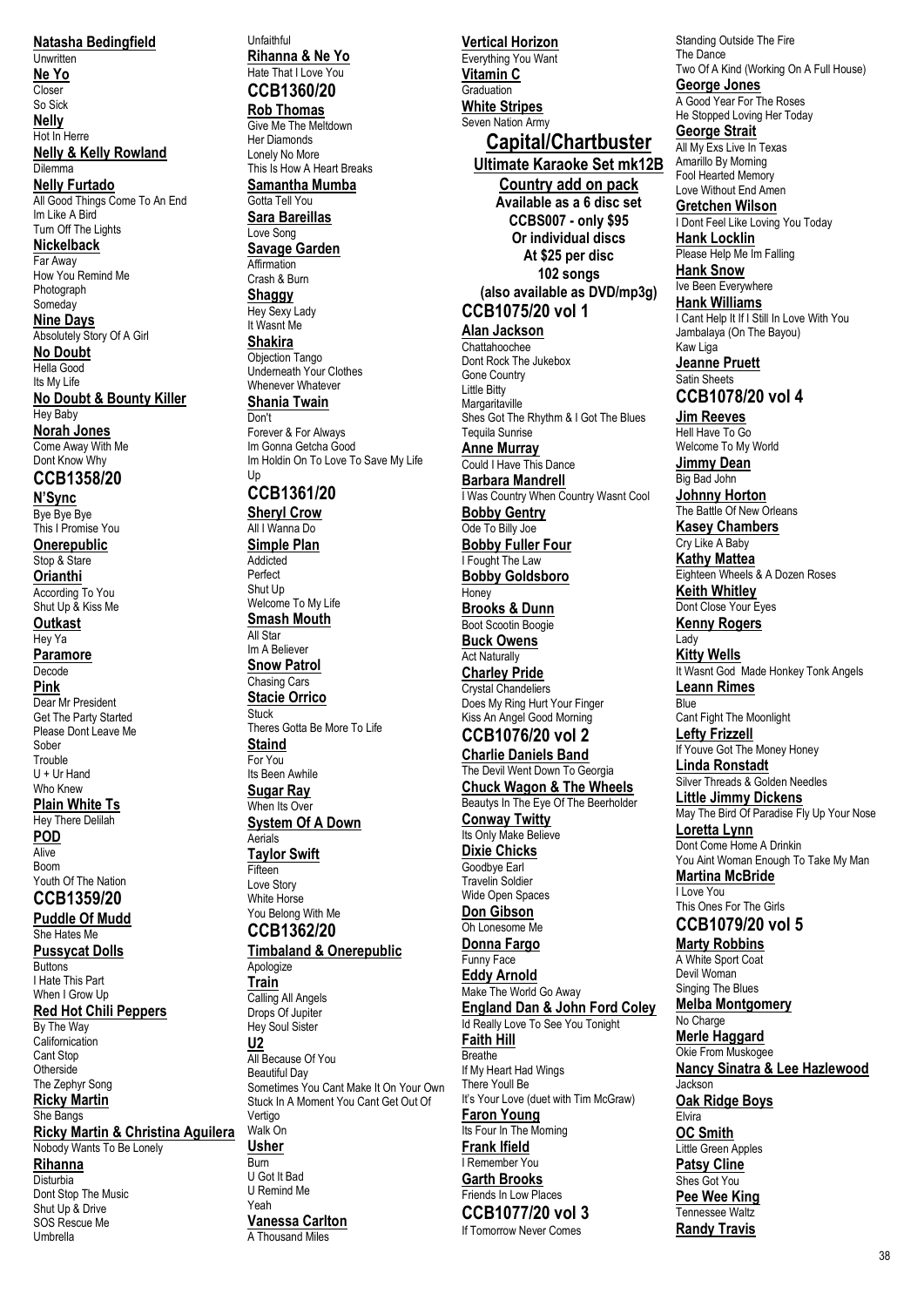Forever & Ever Amen **Randy Vanwarmer** Just When I Needed You Most **Ray Price** For The Good Times Heartaches By The Number **Reba McEntire** Consider Me Gone Whoevers In New England Youre The 1st Time I Thought About Leaving

**CCB1080/20 vol 6**

**Ricky Van Shelton** From A Jack To A King **Sammi Smith** Help Me Make It Through The Night **Shania Twain** Any Man Of Mine That Dont Impress Me Much Whose Bed Have Your Boots Been Under

**Shelly West** Jose Cuervo **Skeeter Davis** The End Of The World **Taylor Swift**

**Fifteen** Love Story White Horse

**Tennessee Ernie Ford** Sixteen Tons

**Trisha Yearwood** Believe Me Baby I Lied How Do I Live

**Waylon Jennings** Luckenback Texas Mammas Dt Let Yr Babies Grow/Cowboys **Willie Nelson** Always On My Mind Seven Spanish Angels

**Capital/Chartbuster Ultimate Karaoke Set mk12B Crooners add on pack Available as a 4 disc set CCBS011 - only \$65 Or individual discs At \$25 per disc 65 songs (also available as DVD/mp3g) CCB1130/20 vol 1 Barry Manilow** Copacabana I Write The Songs Looks Like We Made It Mandy **Bing Crosby Stardust** Swinging On A Star You Must Have Been A Beautiful Baby **Bobby Vee** Take Good Care Of My Baby **Bobby Vinton**

Blue Velvet Mr Lonely Roses Are Red My Love **Buddy Holly Everyday** 

**Heartbeat** It Doesnt Matter Anymore

**Conway Twitty** Its Only Make Believe

**Dean Martin** Volare (Nel Blu Dipinto Di Blu)

**Eddy Arnold** Make The World Go Away **CCB1131/20 vol 2 Engelbert Humperdinck**

A Man Without Love **Everly Brothers** All I Have To Do Is Dream **Fats Domino** Aint That A Shame Blueberry Hill **Frank Sinatra** Girl From Impanema High Hopes I Get A Kick Out Of You My Kind Of Town Chicago The Lady Is A Tramp **Frankie Valli** Cant Take My Eyes Off Of You **Gene Austin** Carolina Moon **Harry Connick Jr** It Had To Be You **Harry James & His Orchestra** You Made Me Love You **Johnny Mathis Misty** The Twelfth Of Never **Louis Armstrong** Hello Dolly **CCB1132/20 vol 3** We Have All The Time In The World What A Wonderful World When The Saints Go Marching In **Marty Robbins** A White Sport Coat & A Pink Carnation Devil Woman **Mel Torme** Blue Moon **Michael Bolton** How Am I Supposed To Live Without You **Michael Buble** Come Fly With Me Havent Met You Yet Put Your Head On My Shoulder Save The Last Dance For Me Sway **Mitch Miller** You Are My Sunshine **Nat King Cole** Ramblin Rose **Paul Anka** Diana Youre Having My Baby **CCB1133/20 vol 4 Perry Como** Hes Got The Whole World In His Hands Its Impossible **Platters** Only You & You Alone Smoke Gets In Your Eyes The Great Pretender **Ray Charles** Born To Lose Georgia On My Mind Hit The Road Jack I Cant Stop Loving You **Roy Orbison** Crying Its Over Only The Lonely **Sammy Davis** The Candy Man **Tom Jones** Ill Never Fall In Love Again **Tony Bennett** I Left My Heart In San Francisco **Wayne Newton** Red Roses For A Blue Lady

> **Capital/Chartbuster Ultimate Karaoke Set mk12B**

**Rock Classics add on pack Available as a 3 disc set CCBS146 - only \$50 Or individual discs At \$25 per disc 51 songs (also available as DVD/mp3g) CCB1389/20 vol 1 Argent** Hold Your Head Up **Billy Idol** Mony Mony White Wedding **Bob Seger** Roll Me Away **Bon Jovi** Bad Medicine Blaze Of Glory **Bryan Adams** Run To You **Chicago** 25 Or 6 To 4 **David Lee Roth** Just Like Paradise **Deep Purple** Smoke On The Water **Def Leppard** Lets Get Rocked Love Bites Pour Some Sugar On Me **Doobie Brothers** China Grove Listen To The Music Long Train Running What A Fool Believes **Doors** Break On Through **CCB1384/20 vol 2** Riders On The Storm Roadhouse Blues **Fleetwood Mac** Go Your Own Way **Guess Who** American Woman **Hootie & Blowfish** I Only Wanna Be With You **Huey Lewis & News** Stuck With You **INXS** Pretty Vegas What You Need **Joe Cocker** The Letter **Joe Walsh** Lifes Been Good Rocky Mountain Way **John Cougar Mellencamp** Small Town **Journey** Open Arms **Kenny Loggins** Danger Zone Footloose **Kid Rock** All Summer Long **Kiss** Rock & Roll All Nite **CCB1385/20 vol 3 Led Zeppelin** Stairway To Heaven **Lynyrd Skynyrd** Sweet Home Alabama **Mr Mister** Kyrie **Poison**

Every Rose Has Its Thorn Unskinny Bop **Quarterflash** Harden My Heart **Queen** We Are The Champions **Romantics** What I Like About You **Spin Doctors** Two Princes **Steppenwolf** Magic Carpet Ride **Steve Miller Band** Abracadabra **Van Halen Jump** Why Cant This Be Love **Who** Who Are You Wont Get Fooled Again **ZZ Top** Legs Sharp Dressed Man **The Xtreme Collection The Professional Series The definitive collection for Karaoke Hosts and serious karaoke lovers 145 disc set - normal price \$2,900 with special discount only \$2,499 (also available as DVD/mp3g) 2200 songs with no double ups 1070 different artists from 1950 to 2010 1927** If I Could **3 Doors Down** Here Without You Its Not My Time I Wont Go Kryptonite **3OH3 & Katy Perry** Starstrukk **A HA** Take On Me **A Taste Of Honey** Boogie Oogie Oogie **Aaron Neville** Everybody Plays The Fool **ABBA** Dancing Queen Gimmie Gimmie Gimmie Knowing Me Knowing You Mamma Mia SOS Super Trouper Thank You For The Music Waterloo **AC/DC** For Those About To Rock Highway To Hell Long Way To The Top **Moneytalks** Thunderstruck

TNT Whole Lotta Rosie You Shook Me All Night Long **Ace Of Base**

Dont Turn Around The Sign

**Adam Brand** Dirt Track Cowboy Get Loud Good Friends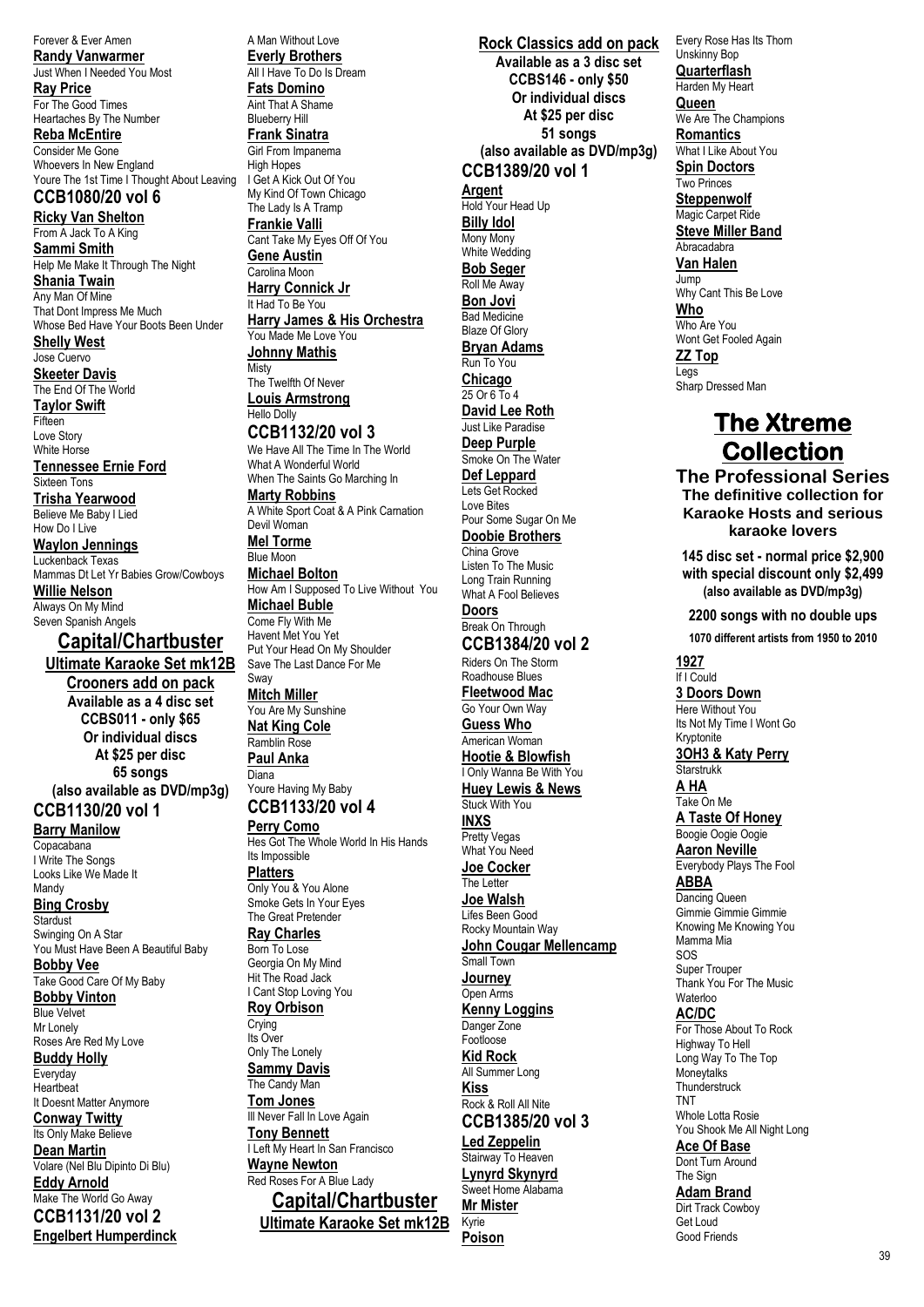Grandpas Piano Last Man Standing New England Highway **Adam Harvey** Beauty Is In The Eye Of The Beerholder The House That Jack Built **Adam Lambert** Whataya Want From Me **Aerosmith** I Dont Want To Miss A Thing Janies Got A Gun Love In An Elevator **Air Supply** All Out Of Love Making Love Out Of Nothing At All Two Less Lonely People **Akon Lonely Al Green** Lets Stay Together Tired Of Being Alone **Al Stewart** Year Of The Cat **Alabama** God Mustve Spent A Little More Time **Alan Jackson** Chattahoochee Dont Rock The Jukebox Gone Country Little Bitty Margaritaville (w Jimmy Buffet) Shes Got The Rhythm & I Got The Blues Tequila Sunrise **Alanis Morissette** Hand In My Pocket Ironic Thank U You Oughta Know **Alannah Myles** Black Velvet **Alex Lloyd** Amazing **Alice Deejay** Better Off Alone **Alicia Bridges** I Love The Nightlife **Alicia Keys** If I Aint Got You Karma (Karmasticion Remix) No One **Alien Ant Farm** Smooth Criminal **Alison Krauss** When You Say Nothing At All (w Union Stn) Whiskey Lullaby (Duet With Brad Paisley) **All 4 One** I Swear **All American Rejects** Gives You Hell **All Saints** Never Ever **Allison Durbin** Put Your Hand In The Hand **Allman Brothers Band** Ramblin Man **Amanda Perez** Angel **America** A Horse With No Name Sister Golden Hair Ventura Highway **American Breed** Bend Me Shape Me **American Hi Fi** Flavor Of The Weak **Amiel** Another Stupid Love Song **Amii Stewart** Knock On Wood **Amy Winehouse** Rehab Valerie **Anastacia** Im Outta Love **Andrew Gold** Lonely Boy **Androids** Do It With Madonna **Andy Williams** Moon River **Angels** No Secrets Take A Long Line The Dogs Are Talking **Angus & Julia Stone** Big Jet Plane **Animals** House Of The Rising Sun **Anita Ward** Ring My Bell **Ann Peebles** I Cant Stand The Rain **Anne Murray** Could I Have This Dance Snowbird You Needed Me **Anthony Callea** The Prayer **Archies** Sugar Sugar **Aretha Franklin** Baby I Love You Chain Of Fools Freeway Of Love Respect Spanish Harlem Think I Knew You Were Waiting **Argent** Hold Your Head Up **Arthur Conley** Sweet Soul Music **Ashlee Simpson** Boyfriend La La Pieces Of Me **Association** Windy **Atlantic Starr** Always **Augie March** One Crowded Hour **Aussie Traditional** Advance Australia Fair Aussie Jingle Bells Botany Bay Click Go The Shears Waltzing Matilda **Australian Crawl Downhearted** Reckless The Boys Light Up **Australian Pop Idols** Rise Up **Avril Lavigne** Complicated **Girlfriend** Im With You

**Fallin** 

Cant Get Used To Losing You Am I Ever Gonna See Your Face Again **Annie Lennox & Al Green** Put A Little Love In Your Heart I Never Loved A Man The Way I Love You You Make Me Feel Like A Natural Woman **Aretha Franklin & George Michael** Sk8er Boi **B52's** Love Shack **Baby Animals** Early Warning One Word Rush You **Bachelor Girl** Buses & Trains Lucky Me Permission To Shine Taking Care Of Business You Aint Seen Nothing Yet **Backstreet Boys** As Long As You Love Me Ill Never Break Your Heart Incomplete Shape Of My Heart **Baha Men** Who Let The Dogs Out **Bananarama** Venus **Bangles** Eternal Flame Manic Monday **Barbara Mandrell Barbra Streisand Evergreen** People The Way We Were **Bardot** I Need Somebody Poison **Barenaked Ladies** Its All Been Done One Week **Barrett Strong Money Barry Manilow** Cant Smile Without You Copacabana I Write The Songs Looks Like We Made It Mandy **Barry McGuire** Eve Of Destruction **Barry White Bay City Rollers** Saturday Night **Beach Boys** Barbara Ann California Girls Good Vibrations Surfin Usa **Beastie Boys Beatles** A Hard Days Night Help Hey Jude I Saw Her Standing There She Loves You Twist & Shout **Beccy Cole** Big Girls Blackwood Hill Rest In Pieces This Heart **Bee Gees**

**Bachman Turner Overdrive** Everybody Backstreets Back Show Me The Meaning Of Being Lonely I Was Country When Country Wasnt Cool Sleeping Single In A Double Bed **Barbra Streisand & Neil Diamond** You Dont Bring Me Flowers I Made It Through The Rain Cant Get Enough Of Your Love Babe Youre The First The Last My Everything You Gotta Fight For Your Right To Party

How Deep Is Your Love I Gotta Get A Message To You Jive Talkin Night Fever Spics & Specs Stayin Alive **Tragedy** You Should Be Dancing **Belinda Carlisle** Circle In The Sand Heaven Is A Place On Earth Leave A Light On For Me **Bellamy Brothers** If I Said You Had A Beautiful Body Let Your Love Flow **Ben E King** Stand By Me **Ben Harper** Steal My Kisses **Ben Lee** Catch My Disease **Berlin** Take My Breath Away **Bertie Higgins** Key Largo **Bette Midler** Boogie Woogie Bugle Boy From A Distance The Rose Under The Boardwalk Wind Beneath My Wings **Beyonce** Halo If I Were A Boy Irreplaceable Naughty Girl Single Ladies Put A Ring On It Sweet Dreams **Beyonce & Jay Z** Crazy In Love Déjà vu **Beyonce & Sean Paul** Baby Boy **Big Audio Dynamite** Rush (Situation No Win) **Big Bopper** Chantilly Lace **Bill Haley & Comets** Rock Around The Clock See Ya Later Alligator **Bill Medley & Jennifer Warnes** Ive Had The Time Of My Life **Bill Withers** Aint No Sunshine Lean On Me **Billie Jo Spears** Blanket On The Ground What Ive Got In Mind **Billy Field Bad Habits** You Werent In Love With Me **Billy Idol** Cradle Of Love Hot In The City Mony Mony White Wedding **Billy Joe Royal** Down In The Boondocks **Billy Joel** Its Still Rock & Roll To Me Just The Way You Are My Life Piano Man Say Goodbye To Hollywood Shes Always A Woman Uptown Girl We Didnt Start The Fire

**Billy Ocean** Caribbean Queen

40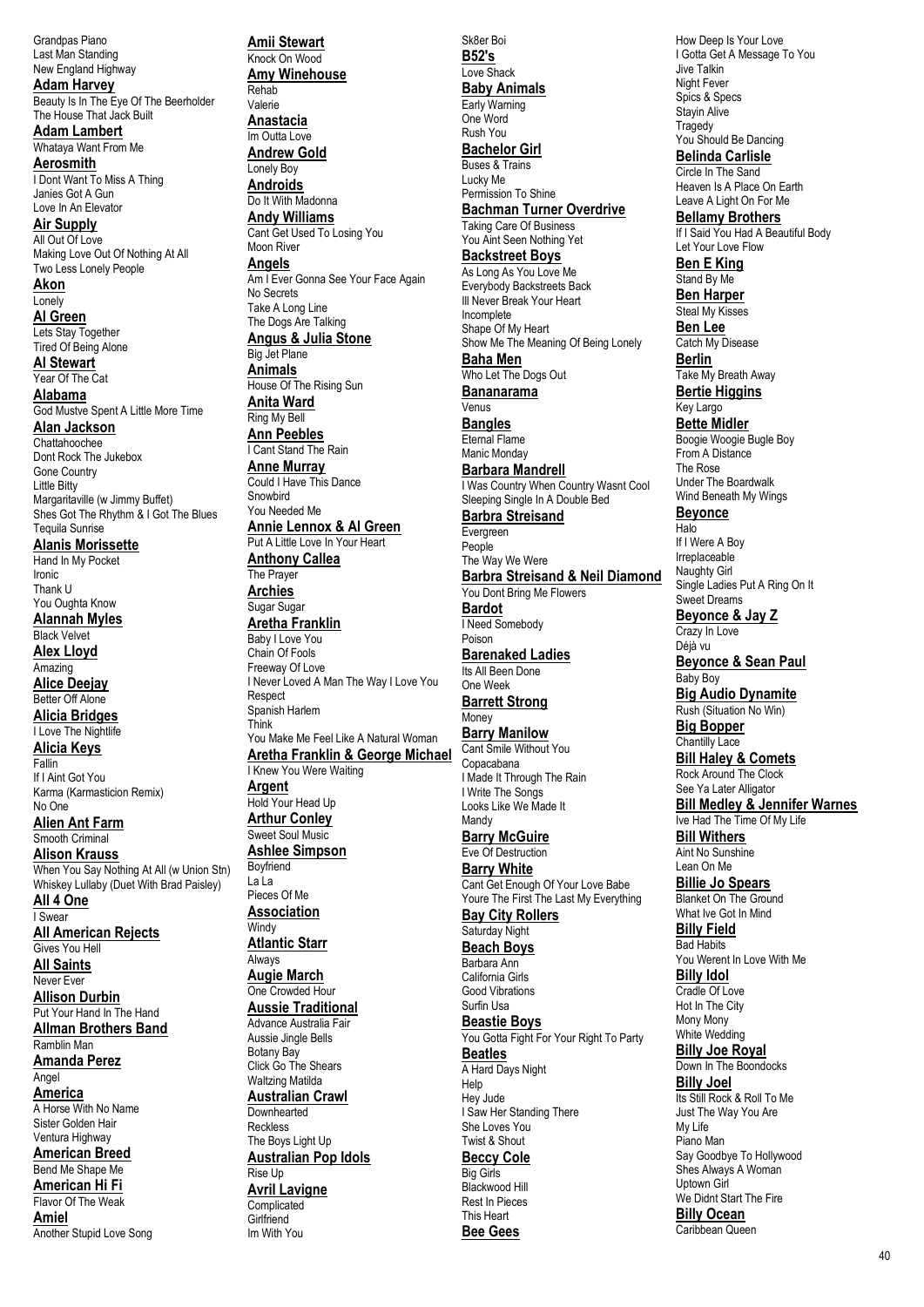When The Going Gets Tough **Billy Paul** Me & Mrs Jones **Billy Ray Cyrus** Achy Breaky Heart **Billy Swan Billy Thorpe** I Told The Brook Most People I Know Over The Rainbow **Bing Crosby** Swinging On A Star You Must Have Been A Beautiful Baby **Black Eyed Peas** Dont Phunk With My Heart Where Is The Love **Black Sorrows** Chained To The Wheel Harley & Rose **Blackfeather** Boppin The Blues **Blessid Union Of Souls** Hey Leonardo She Likes Me For Me **Blink 182** All The Small Things Heart Of Glass The Tide Is High **Blu Cantrell** Hit Em Up Style **Blues Brothers Bo Donaldson & Heywoods** Billy Dont Be A Hero **Bob Dylan** Blowin In The Wind Knockin On Heavens Door The Times They Are A Changing **Bob Seger** Against The Wind Night Moves Old Time Rock & Roll Still The Same Weve Got Tonight **Bob The Builder** Can We Fix It **Bobbie Gentry** Ode To Billy Joe **Bobby Bloom** Montego Bay **Bobby Darin** Beyond The Sea Dream Lover Mack The Knife Splish Splash **Bobby Day** Rockin Robin **Bobby Fuller Four** I Fought The Law **Bobby Goldsboro Bobby Hebb Bobby McFerrin** Dont Worry Be Happy **Bobby Vee** Take Good Care Of My Baby If Run To You

I Can Help

Poison Ivy

**Stardust** 

Dont Lie

I Believe

**Blondie** Call Me

Rapture

Breathe

Soul Man

Hurricane

Mainstreet

**Things** 

**Honey** 

**Sunny** 

**Bobby Vinton** Blue Velvet Mr Lonely Roses Are Red My Love **Bon Jovi** Bad Medicine Everyday Have A Nice Day Its My Life Livin On A Prayer This Aint A Love Song Wanted Dead Or Alive You Give Love A Bad Name **Bonfunk Mcs** Freestyler **Bonnie Pointer** Heaven Must Have Sent You **Bonnie Tyler** Its A Heartache Total Eclipse Of The Heart **Boston** Amanda More Than A Feeling **Boyz II Men** End Of The Road Ill Make Love To You On Bended Knee **Brad Paisley** Im Gonna Miss Her Remind Me (W Carrie Underwood) Shes Everything **Brandy & Monica** The Boy Is Mine **Bread** Baby Im A Want You Everything I Own Make It With You The Guitar Man **Brenda Lee** All Alone Am I Im Sorry Rocking Around The Christmas Tree Sweet Nothings **Brendan Walmsley** Rose & Rodeo **Brenton Wood** Gimme Little Sign **Brian Cadd** Let Go Little Ray Of Sunshine **Brian Hyland** Itsy Bitsy Tny Wnie Yellow Polka Dot Bikini Sealed With A Kiss **Britney Spears** Baby One More Time Oops I Did It Again Piece Of Me Sometimes Toxic You Drive Me Crazy **Brook Benton** Rainy Night In Georgia **Brooks & Dunn** Boot Scootin Boogie **Bruce Channel** Hey Baby **Bruce Hornsby** The Way It Is **Bruce Springsteen** Born In The Usa Dancing In The Dark My Hometown **Bryan Adams** Everything I Do I Do It For You Have You Ever Really Loved A Woman Heaven Please Forgive Me

Summer Of 69 **Bryan Adams & Barbra Streisand** I Finally Found Someone **Bryan Adams, Sting & Rod Stewt** All For Love **Bryan Davies** Dream Girl **Buck Owens** Act Naturally **Buddy Holly Everyday Heartbeat** It Doesnt Matter Anymore Oh Boy Peggy Sue Rave On Thatll Be The Day **Buddy Knox** Party Doll **Bushwackers** And The Band Played Waltzing Matilda **Bwitched** Cest La Vie Rollercoaster **Byrds** Mr Tambourine Man **Candice Alley** Falling **Captain & Tennille** Do That To Me One More Time Love Will Keep Us Together **Carl Douglas** Kung Fu Fighting **Carl Perkins** Blue Suede Shoes **Carly Simon** Jesse Mockingbird Youre So Vain **Carole King** I Feel The Earth Move Its Too Late You've Got A Friend **Carpenters** Close To You Hurting Each Other Please Mr Postman Top Of The World **Carrie Underwood** All American Girl Before He Cheats Jesus Take The Wheel **Casey Donovan** Listen To Your Heart **Cat Empire** Hello Hello **Cat Stevens** Wild World **CC Music Factory** Gonna Make You Sweat **Celine Dion** Because You Loved Me My Heart Will Go On Power Of Love Think Twice **Chaka Khan** Im Every Woman **Charley Pride** Crystal Chandeliers Does My Ring Hurt Your Finger Kiss An Angel Good Morning **Charlie Daniels Band** The Devil Went Down To Georgia **Charlie Rich** Behind Closed Doors The Most Beautiful Girl **Cher All I Ever Need Is You** 

Bang Bang Believe Dark Lady Gypsys Tramps & Thieves If  $I$  Could Turn Back Time Shoop Shoop Song (Its In His Kiss) Strong Enough **Cherry Poppin Daddies** Zoot Suit Riot **Chi Lites** Have You Seen Her Oh Girl **Chic** Good Times Le Freak **Chicago** 25 Or 6 To 4 Hard Habit To Break Hard To Say Im Sorry If You Leave Me Now Saturday In The Park Youre The Inspiration **Chiffons** Hes So Fine One Fine Day **Choirboys** Run To Paradise **Chordettes** Mr Sandman **Chris De Burgh** Lady In Red **Chris Franklin Bloke Chris Isaak** Wicked Game **Chris Montez** Lets Dance **Chris Rea** Fool If You Think Its Over **Christie** Yellow River **Christina Aguilera Beautiful** Genie In A Bottle Lady Marmalade **Christina Aguilera & Missy Elliott** Car Wash Shark Tale Mix **Christina Aguilera & Redman Dirrty Christina Milian** Am To Pm **Christine Anu** Island Home Party Sunshine On A Rainy Day **Christopher Cross Sailing Chubby Checker** Lets Twist Again The Twist **Chuck Berry** Johnny B Goode **Maybellene** Rock & Roll Music Roll Over Beethoven School Days Sweet Little Sixteen **Chuck Wagon & Wheels** Beautys In The Eye Of The Beerholder **Church** The Unguarded Moment **Clem Croft** Mule Skinner Blues **Clint Black** Killin Time **Club Nouveau** Lean On Me **Coasters**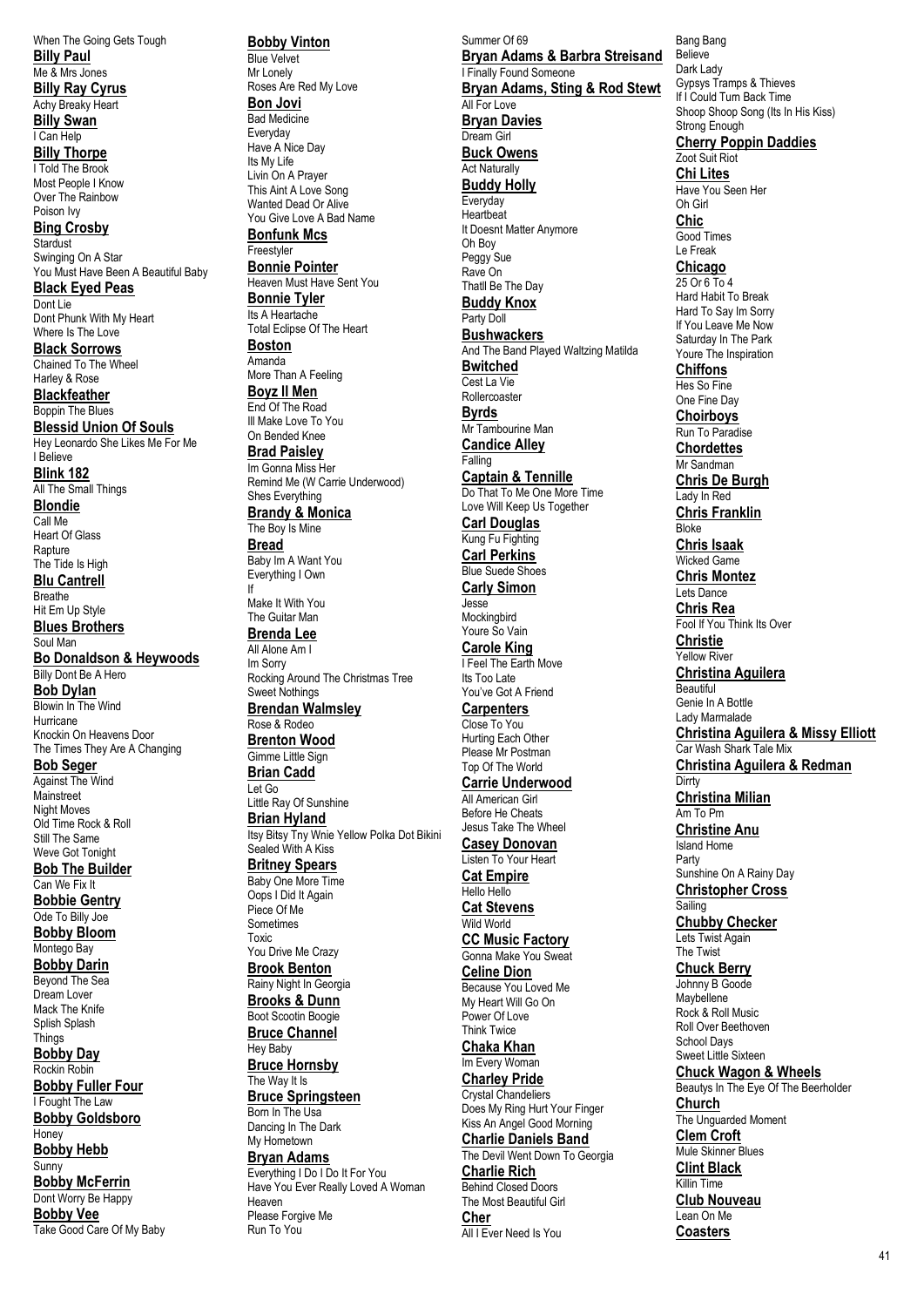Charlie Brown **Col Joye** Bye Bye Baby Goodbye Heaven Is My Womans Love Oh Yeah Uh Huh Yes Sir Thats My Baby **Colbie Caillat Bubbly Cold Chisel** Bow River Cheap Wine Flame Trees Khe Sahn My Baby Saturday Night Standing On The Outside When The War Is Over You Got Nothing I Want **Coldplay** Speed Of Sound Viva La Vida Yellow **Collective Soul** Blame **Colleen Hewitt** Day By Day **Color Me Badd** All 4 Love I Wanna Sex You Un **Concrete Blonde** Joey **Connie Francis** Lipstick On Your Collar Stupid Cupid Vacation Where The Boys Are Whos Sorry Now **Contours** Do You Love Me **Conway Twitty** Its Only Make Believe **Coolio** Gangstas Paradise **Corrs Breathless Cosima De Vito** When The War Is Over **Counting Crows** Mr Jones **Craig David** 7 Days Walking Away **Craig Mclochlan** Mona **Cranberries** Dreams Linger Salvation Zombie **Crazy Town Butterfly Creed Higher** My Sacrifice With Arms Wide Open **Creedence Clearwater Revival** Bad Moon Rising Fortunate Son Have You Ever Seen The Rain Lookin Out My Back Door Midnight Special Proud Mary Up Around The Bend Wholl Stop The Rain **Crispian St Peters** The Pied Piper **Crowded House** Better Be Home Soon Dont Dream Its Over

Something So Strong Weather With You **Cruel Sea** Honeymoon Is Over **Crystal Gayle** Dont It Make My Brown Eyes Blue Talking In Your Sleep **Crystals** Hes A Rebel **Culture Club** Do You Really Want To Hurt Me Karma Chameleon **Cure** Love Song **Curtis Lee** Pretty Little Angel Eyes **Curtis Mayfield Superfly Cutting Crew** I Just Died In Your Arms **Cyndi Lauper** Girls Just Wanna Have Fun Time After Time True Colors **Daddy Cool** Come Back Again Daddy Cool Eagle Rock **Dan Hartman** I Can Dream About You **Daniel Boone** Beautiful Sunday **Daniel Powter** Bad Day **Danny & Juniors** At The Hop **Darren Hayes** Insatiable Popular **Daryl Braithwaite** As The Days Go By Horses Youre My World **Daughtry** Home Its Not Over **Dave Dobbin** Slice Of Heaven **Dave Edmunds** I Hear You Knocking **David Bowie** China Girl Fame Lets Dance Modern Love **David Bowie & Queen** Under Pressure **David Dundas** Jeans On **David Essex** Rock On **David Guetta & Kelly Rowland** When Love Takes Over **David Lee Roth** Just A Gigolo **David Soul** Dont Give Up On Us **Dawn (Tony Orlando)** Knock Three Times Tie A Yellow Ribbon Round Old Oak Tree **Deadstar** Deeper Water **Dean Martin** Everybody Loves Somebody Memories Are Made Of This Thats Amore Volare (Nel Blu Dipinto Di Blu)

**Deana Carter** Strawberry Wine **Debbie Gibson** Electric Youth Lost In Your Eyes **Debbie Reynolds Tammy Deborah Conway** Only The Beginning **Def Leppard** Lets Get Rocked Love Bites Pour Some Sugar On Me **Del Shannon** Hats Off To Larry Runaway **Delaney & Bonnie & Friends** Never Ending Song Of Love **Delltones** Come A Little Bit Closer Get A Little Dirt On Your Hands **Delta Goodrem** A Little Too Late Born To Try Born To Try Dancemix Butterfly In This Life Innocent Eyes Lost Without You Not Me Not I Out Of The Blue Predictable Throw It Away **Delta Goodrem & Brian McFadden** Almost Here **Deniece Williams** Lets Hear It For The Boy **Destinys Child** Bills Bills Bills Bootylicious Independent Women Jumpin Jumpin Say My Name **Devo** Whip It **Dexys Midnight Runners** Come On Eileen **Diana Ross** Aint No Mountain High Enough Love Hangover Touch Me In The Morning **Dido** Here With Me Thank You White Flag **Diesel** Right On The Tip Of My Tongue **Dinah Shore** Sentimental Journey **Dinah Washington & Brook Benton** Baby You Got What It Takes **Dion & Belmonts** A Teenager In Love Runaround Sue The Wanderer **Dionne Warwick** Alfie Anyone Who Had A Heart Do You Know The Way To San Jose Heartbreaker I Just Dont Know What To Do With Myself I Say A Little Prayer III Never Fall In Love Again Ill Never Love This Way Again Walk On By Wishing And Hoping **Dionne Warwick & Friends** Thats What Friends Are For **Dionne Warwick & Spinners**

Then Came You **Dire Straits** Walk Of Life **Disco Tex & Sex O Lettes** Get Dancin **Divinyls** Back To The Wall Boys In Town I Touch Myself Pleasure & Pain Science Fiction **Dixie Chicks** Cowboy Take Me Away Goodbye Earl Landslide Not Ready To Make Nice Theres Your Trouble Travelin Soldier Wide Open Spaces **Dj Sammy & Yanou & Do** Heaven **Dobie Gray** Drift Away **Dolly Parton** 9 To 5 Coat Of Many Colours Here You Come Again I Will Always Love You Jolene **Don Gibson** Oh Lonesome Me **Don Mclean** American Pie Vincent **Donna Fargo** Funny Face **Donna Summer** Bad Girls Hot Stuff I Feel Love **Donna Summer & Barbra Streisand** No More Tears Enough Is Enough **Doobie Brothers Black Water** China Grove Listen To The Music Long Train Running Take Me In Yr Arms Rock Me A Little While What A Fool Believes **Doors** Hello I Love You Light My Fire Love Her Madly Riders On The Storm Roadhouse Blues **Doris Day** Secret Love Whatever Will Be Will Be Que Sera Sera When I Fall In Love **Doris Troy** Just One Look **Dragon** April Sun In Cuba Are You Old Enough Rain **Drifters** Under The Boardwalk Up On The Roof **Duffy Mercy** Warwick Avenue **Duran Duran** Hungry Like The Wolf Is There Something I Should Know The Reflex **Dusty Springfield** Son Of A Preacher Man **Dwight Yoakam** Guitars & Cadillacs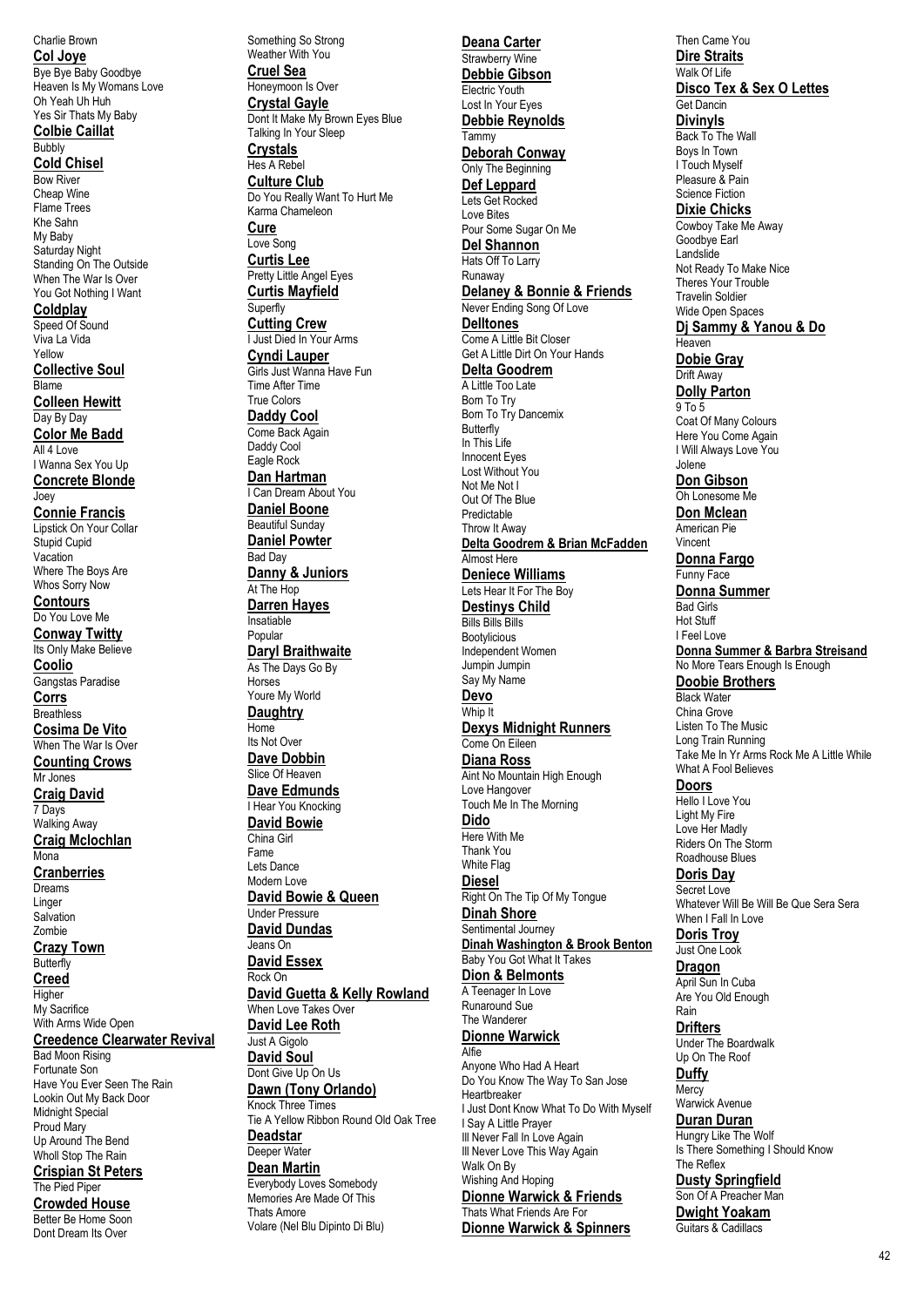**Dynamic Heptones**

Soul Kinda Feeling **Eagles** Hotel California

**Earth Wind & Fire** After The Love Has Gone Boogie Wonderland Lets Groove

September **Easybeats** Friday On My Mind

Shes So Fine **Eddie Cochran** Summertime Blues

**Eddie Floyd** Knock On Wood **Eddie Holman** Hey There Lonely Girl **Eddy Arnold** Make The World Go Away **Edison Lighthouse** Love Grows Where My Rosemary Goes **Ella Fitzgerald** A Tisket A Tasket **Elton John** Candle In The Wind Crocodile Rock Rocket Man Your Song **Elton John & Kiki Dee** Dont Go Breaking My Heart **Elvis Presley All Shook Up** Always On My Mind Blue Suede Shoes Dont Be Cruel Hound Dog In The Ghetto

Jailhouse Rock Return To Sender Suspicious Minds Teddy Bear The Wonder Of You **EMF Unbelievable Eminem & Rihanna** Love The Way You Lie **Emotions** Best Of My Love **En Vogue** Dont Let Go Love Hold On My Lovin Youre Never Gonna Get It

**En Vogue & Salt N Pepa** Whatta Man **Engelbert Humperdinck** A Man Without Love

Quando Quando Quando Release Me Spanish Eyes The Last Waltz

**England Dan & John Ford Coley** Id Really Love To See You Tonight **Enrique Iglesias** Dont Turn Off The Lights Escape Hero<sup>1</sup> **Eric Carmen** All By Myself **Eric Clapton** Cocaine I Shot The Sheriff Layla My Fathers Eyes Tears In Heaven Wonderful Tonight

**Escape Club** Wild Wild West **Eskimo Joe**

By The Sea **Estelle & Kanye West** American Boy **Etta James** At Last **Eurythmics** Sweet Dreams There Must Be An Angel Would I Lie To You **Evanescence** Bring Me To Life Call Me When Youre Sober Going Under My Immortal **Everclear** Everything To Everyone Santa Monica Wonderful **Everly Brothers** All I Have To Do Is Dream Bye Bye Love Cathys Clown Wake Up Little Susie Walk Right Back **Evermore** Its Too Late **Exciters** Tell Him **Exile** Kiss You All Over **Extreme** More Than Words **Eydie Gorme** Blame It On The Bossa Nova **Faith Hill** Breathe Cry If My Heart Had Wings Piece Of My Heart The Way You Love Me There Youll Be This Kiss **Faith Hill & Tim McGraw** Its Your Love Lets Make Love **Fall Out Boy** This Aint A Scene Its An Arms Race Thnks Fr Th Mmrs **Faron Young** Its Four In The Morning **Fastball** The Way **Fats Domino** Aint That A Shame Blueberry Hill **Fergie** Big Girls Dont Cry Glamorous Labels Or Love London Bridge **Fergie & Will I Am Fergalicious Fine Young Cannibals** She Drives Me Crazy **Fleetwood Mac** Dreams Go Your Own Way **Floaters** Float On **Fontella Bass** Rescue Me **Foo Fighters** All My Life Best Of You Learn To Fly

Times Like These **Foreigner**

Monkey Wrench

Cold As Ice

I Want To Know What Love Is Waiting For A Girl Like You **Fortunes** Youve Got Your Troubles **Foundations** Build Me Up Buttercup **Fountains Of Wayne** Stacys Mom **Four Seasons** Big Girls Dont Cry Rag Doll **Four Tops** I Cant Help Myself **Frank Ifield** I Remember You **Frank Sinatra** Girl From Ipanema High Hopes I Get A Kick Out Of You My Kind Of Town Chicago My Way New York New York Strangers In The Night Thats Life The Lady Is A Tramp **Frankie Lymon & Teenagers** Why Do Fools Fall In Love **Frankie Valli** Cant Take My Eyes Off Of You Grease My Eyes Adored You **Frankie Valli & Four Seasons** December '63 Oh What A Night **Fray** How To Save A Life Over My Head Cable Car You Found Me **Freda Payne** Band Of Gold **Freddie Fender** Before The Next Teardrop Falls **Free** All Right Now **Frente** Accidentally Kelly Street **Fuel Shimmer Fugees & Lauryn Hill** Killing Me Softly **Gangajang** Sounds Of Then **Gap Band** Oops Upside Your Head **Garbage Special Garth Brooks** Friends In Low Places If Tomorrow Never Comes Standing Outside The Fire The Dance Two Of A Kind (Working On A Full House) **Gary Numan** Cars **Gary Puckett & Union Gap** Young Girl **Gene Austin** Carolina Moon **Gene Chandler** Duke Of Earl **Gene Vincent** Be Bop A Lula **Genesis** Invisible Touch **George** Breathe In Now **George Benson** Nothings Gonna Change My Love For You

### **George Harrison** Got My Mind Set On You

My Sweet Lord **George Jones**

A Good Year For The Roses He Stopped Loving Her Today **George McCrae**

Rock Your Baby **George Michael**

Careless Whisper Faith Father Figure

**George Michael & Elton John** Dont Let The Sun Go Down On Me **George Strait**

All My Exs Live In Texas Amarillo By Morning Fool Hearted Memory Love Without End Amen **George Thorogood**

Bad To The Bone

**Geri Halliwell** Its Raining Men **Gerry Rafferty** Baker Street

**Gilbert O Sullivan** Alone Again Naturally **Gin Blossoms**

Hey Jealousy

**Gina Jeffries** Dancing With Elvis Girls Night Out

Josephine Two Stars Fell **Gladys Knight**

If I Were Your Woman Midnight Train To Georgia Neither One Of Us

**Glen Campbell** Rhinestone Cowboy Wichita Lineman

**Gloria Gaynor** I Will Survive

**Gnarls Barkley Crazy Goanna**

Solid Rock **Goo Goo Dolls**

**Iris** Slide

**Good Charlotte** Girls & Boys I Dt Want To Be In Love Dance Floor Anthem Lifestyles Of The Rich & Famous **Gordon Lightfoot** If You Could Read My Mind Sundown **Graeme Connors**

A Little Further North The Road Less Travelled

**Grantly Dee** Let The Little Girl Dance **Green Day**

Hitchin A Ride Minority

Time Of Your Life Good Riddance When I Come Around **Gregg Allman**

Midnight Rider **Gretchen Wilson** All Jacked Up I Dont Feel Like Loving You Today

Redneck Woman **Grinspoon** Chemical Heart Dont Change Hard Act To Follow Just Ace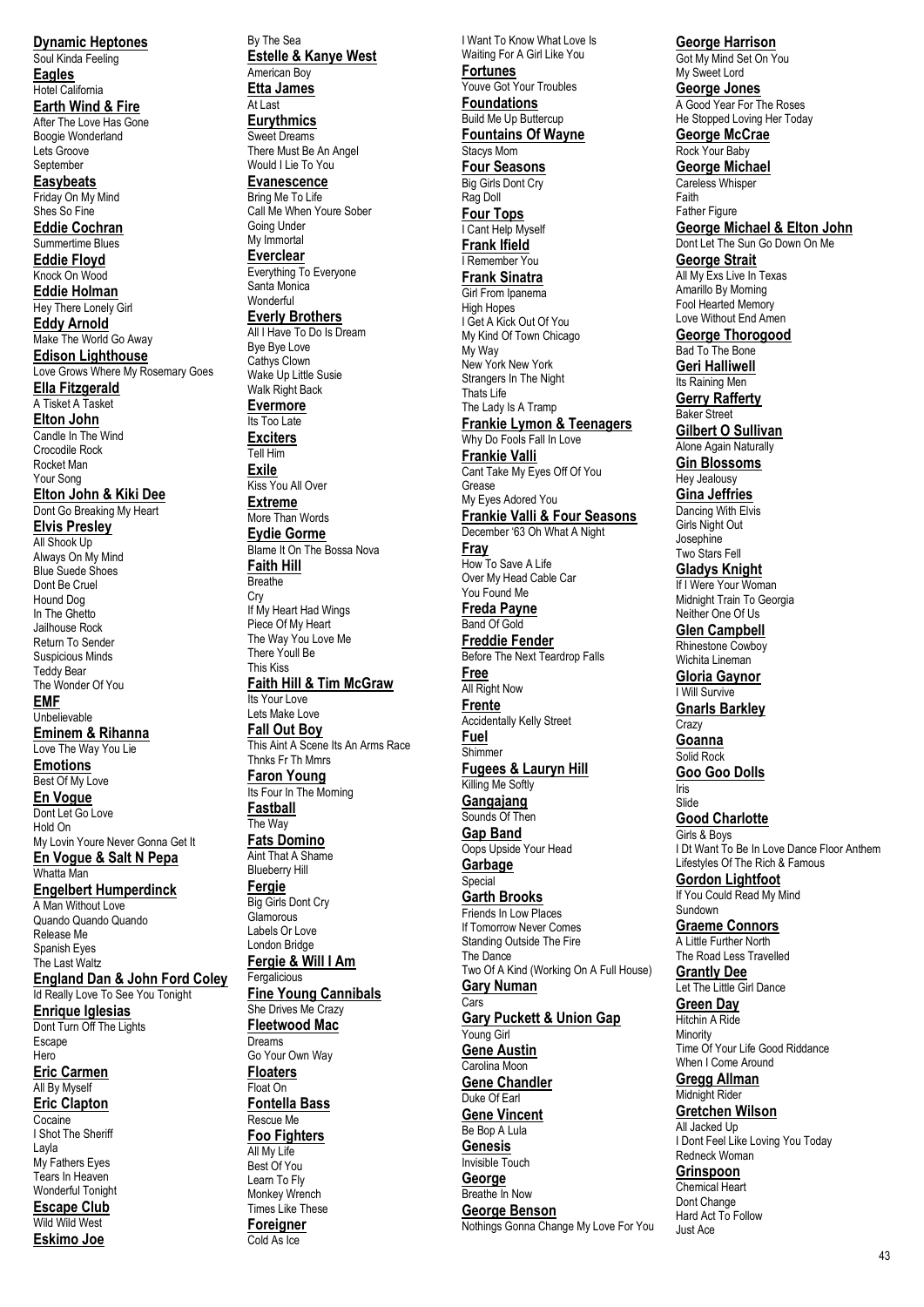**Guns N Roses** Sweet Child Of Mine **Guy Mitchell** Singing The Blues **Guy Sebastian** All I Need Is You Angels Brought Me Here Kryptonite **Gwen Stefani** 4 In The Morning Hollaback Girl The Sweet Escape What You Waiting For **Gwen Stefani & Eve** Rich Girl **Hall & Oates** I Cant Go For That No Can Do Kiss On My List Maneater Out Of Touch Rich Girl Sara Smile Shes Gone **Hamilton Joe Frank & Reynolds** Dont Pull Your Love Fallin In Love **Hank Locklin** Please Help Me Im Falling **Hank Snow** Ive Been Everywhere **Hank Williams** Hey Good Lookin I Cant Help It If I Still In Love With You Jambalaya (On The Bayou) Kaw Liga Your Cheatin Heart **Hanson** Mmm Bop Wheres The Love **Harold Melvin & Blue Notes** If You Dont Know Me By Now The Love I Lost **Harry Belafonte** Day O The Banana Boat Song **Harry Chapin** Cats In The Cradle **Harry Connick Jr** It Had To Be You **Harry James & His Orchestra** You Made Me Love You **Heart Alone** These Dreams What About Love **Heatwave** Always & Forever Boogie Nights **Helen Reddy** Aint No Way To Treat A Lady Angie Baby Delta Dawn I Am Woman I Dont Know How To Love Him **Hilary Duff** Fly So Yesterday **Hinder** Better Than Me Lips Of An Angel **Hollies** Long Cool Woman In A Black Dress **Holly Valance** Kiss Kiss **Honeycombs** Have I The Right **Hoobastank** The Reason **Hoodoo Gurus**

Good Times Like Wow Wipe Out Miss Freelove 69 Whats My Scene **Hooters** And We Danced **Hootie & Blowfish** Hold My Hand I Only Wanna Be With You Let Her Cry **Hot Chocolate** You Sexy Thing **Hues Corporation** Rock The Boat **Huey Lewis & Gwyneth Paltrow** Cruisin **Huey Lewis & News** Hip To Be Square Stuck With You The Power Of Love **Human League** Dont You Want Me Human **Human Nature & John Farnham** Everytime You Cry **Hunters & Collectors** Do U See What I See Holy Grail Throw Your Arms Around Me When The River Runs Dry **Hurricane Smith** Oh Babe What Would You Say **Hush** Bony Moronie **Ian Moss** Tuckers Daughter **Icehouse Crazy** Great Southern Land **Iggy Pop** Real Wild Child **Incubus** Drive I Wish You Were Here Nice To Know You Warning **Invertigo** Chances Are **INXS** Devil Inside Listen Like Thieves Mystify Need You Tonight Never Tear Us Apart New Sensation Original Sin Pretty Vegas Suicide Blonde **Irene Cara** Fame Flashdance (What A Feeling) **Isley Brothers** That Lady Pt 1 **J Geils Band Centrefold Jack Johnson** Better Together Flake Good People Sitting Waiting Wishing Upside Down **Jackie De Shannon** What The World Needs Now **Jackie Wilson** Your Love Keeps Lifting Me Higher & Higher **Jackson Browne** Doctor My Eyes **James & Bobby Purify** Im Your Puppet

**James Blundell & Dingos** Way Out West **James Blunt** 1973 High Youre Beautiful **James Brown** Sex Machine **James Ingram & Linda Ronstadt** Somewhere Out There **James Ingram & Patti Austin** Baby Come To Me **James Taylor** Fire & Rain Handy Man How Sweet It Is To Be Loved By You Youve Got A Friend **Jamiroquai** Virtual Insanity **Janet Jackson** All For You Miss You Much Thats The Way Love Goes Together Again What Have You Done For Me Lately **Janis Ian** At Seventeen **Janis Joplin** Me & Bobby Mcgee Mercedes Benz Piece Of My Heart **Jason Mraz** Im Yours **Jeanne Pruett** Satin Sheets **Jeannie C Riley** Harper Valley PTA **Jebediah** Leaving Home **Jennifer Hudson** And I Am Telling You Im Not Going **Jennifer Lopez** If You Had My Love Love Dont Cost A Thing Waiting For Tonight **Jennifer Lopez & Ll Cool J** All I Have **Jennifer Love Hewitt Barenaked Jennifer Paige Crush Jenny Morris** She Has To Be Loved **Jermaine Stewart** We Dont Have To Take Our Clothes Off **Jerry Lee Lewis** Great Balls Of Fire Whole Lotta Shakin Goin On **Jesse McCartney** Beautiful Soul **Jessica Simpson** I Wanna Love You Forever With You **Jet** Are You Gonna Be My Girl Cold Hard Bitch Get Me Outta Here Look What Youve Done Rollover Dj **Jewel** Foolish Games Hands You Were Meant For Me **Jim Croce** Bad Bad Leroy Brown Ill Have To Say I Love You In A Song **Jim Reeves** Adios Amigo

Hell Have To Go Welcome To My World **Jim Stafford** Spiders & Snakes **Jimmy Barnes** Aint No Mountain High Enough Driving Wheels Lay Down Your Guns River Deep Mountain High Working Class Man **Jimmy Barnes & Inxs** Good Times **Jimmy Buffett Margaritaville Jimmy Dean** Big Bad John **Jimmy Ruffin** What Becomes Of The Brokenhearted **Joan Armatrading** Drop The Pilot **Joan Baez** The Night They Drove Old Dixie Down **Joan Osborne** One Of Us **Joann Jett** I Love Rock N Roll **Joanne** So Damn Fine Jackie (With Bz) **Joe Cocker** Cry Me A River The Letter Unchain My Heart With A Little Help From My Friends You Are So Beautiful **Joe Cocker & Jennifer Warnes** Up Where We Belong **Joe South** Games People Play **Joe Walsh** Lifes Been Good Rocky Mountain Way **Joel Turner** These Kids **Joey Dee & Starliters** Peppermint Twist **John Butler Trio** Somethings Gotta Give Zebra **John Cougar Mellencamp** Hurts So Good Jack & Diane Rock In The USA Small Town **John Denver** Annies Song Take Me Home Country Roads Thank God Im A Country Boy **John Farnham** Please Dont Ask Me Age Of Reason Burn For You Chain Reaction Hearts On Fire Help Sadie The Cleaning Lady Take The Pressure Down The Last Time Touch Of Paradise Two Strong Hearts Youre The Voice **John Farnham & Jimmy Barnes** When Something Is Wrong With My Baby **John Fred & His Playboy Band** Judy In Disguise With Glasses **John Lennon** Imagine **John Mayer** Bigger Than My Body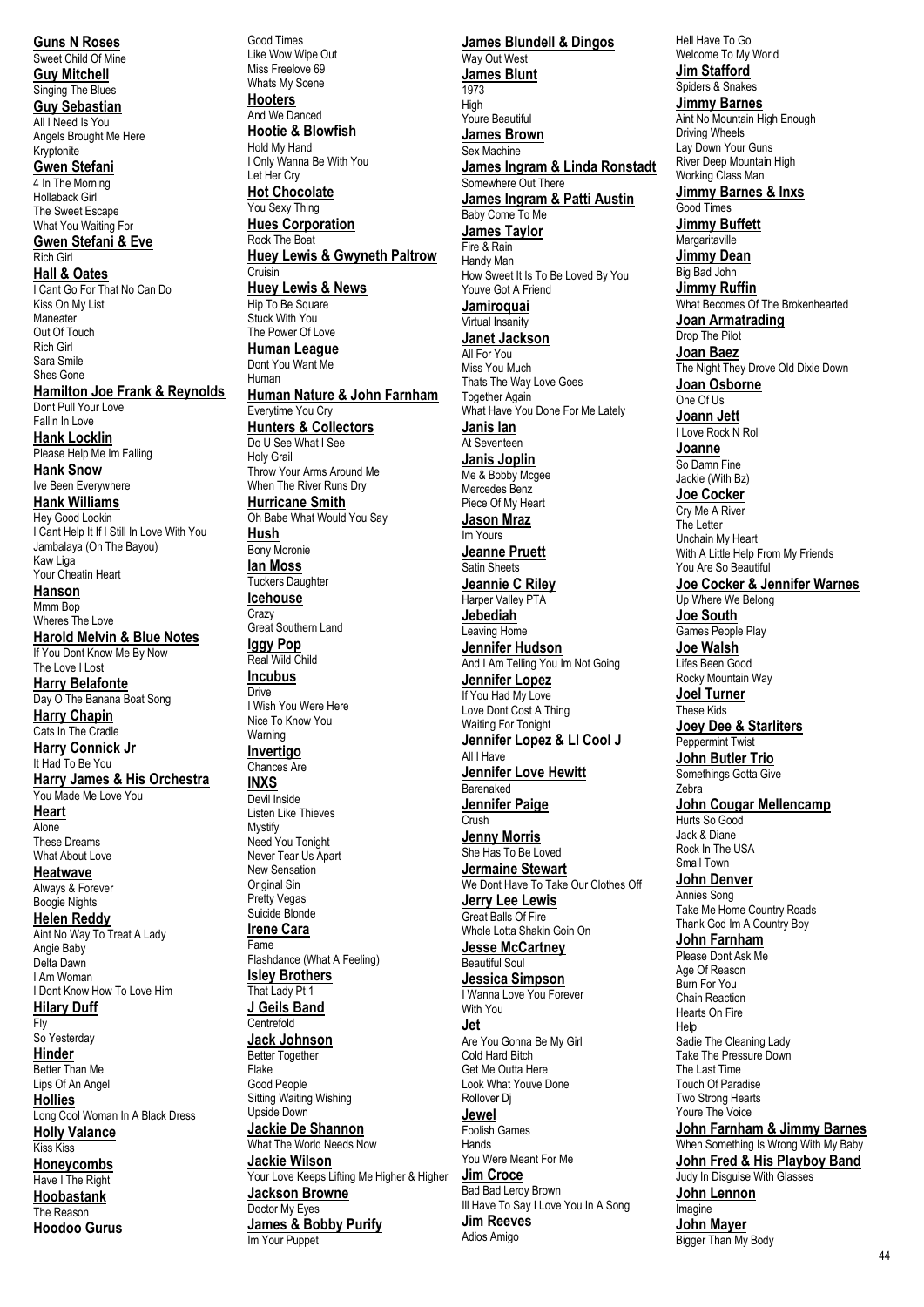Your Body Is A Wonderland **John Paul Young** Love Is In The Air Yesterdays Hero **John Travolta & Olivia Newton John** Grease Megamix Summer Nights Youre The One That I Want **John Williamson** Cootamundra Wattle Home Among The Gum Trees Old Man Emu True Blue **Johnny Ace** Pledging My Love **Johnny Cash** A Boy Named Sue Folsom Prison Blues I Walk The Line One Piece At A Time Ring Of Fire **Johnny Diesel & Injectors** Dont Need Love Soul Revival **Johnny Horton** The Battle Of New Orleans **Johnny Mathis** Misty The Twelfth Of Never **Johnny Mathis & Deniece Williams** Too Much Too Little Too Late **Johnny Nash** I Can See Clearly Now **Johnny O Keefe** Move Baby Move She Wears My Ring Shes My Baby Shout Sing & Tell The Blues So Long Wild One **Johnny Young** Step Back **Jojo** Leave Get Out **Jon English** Hollywood 7 **Jon Secada** Just Another Day **Jordin Sparks Battlefield** One Step At A Time Tattoo **Jordin Sparks & Chris Brown** No Air **Josh Groban** To Where You Are You Raise Me Up **Joss Stone** Fell In Love With A Boy Right To Be Wrong You Had Me **Journey** Dont Stop Believin Open Arms **Judy Collins** Send In The Clowns **Judy Garland** Somewhere Over The Rainbow When Youre Smilin You Made Me Love You **Judy Stone** 4003221 Tears From Now Born A Woman **Juice Newton** Angel Of The Morning Queen Of Hearts **Julianne Hough** That Song In My Head **Julio Iglesias & Willie Nelson Kesha** Tik Tok

To All The Girls Ive Loved Before **Justin Timberlake** Cry Me A River Rock Your Body Senorita **Kasey Chambers** Barricades & Brickwalls Bluebird Cry Like A Baby Hollywood If I Could (Goin Fishing) If I Were You Like A River Million Tears Not Pretty Enough Pony Pony (Dual Mono Remix) The Captain Were All Gonna Die Someday **Kasey Chambers & Paul Kelly** I Still Pray **Kate Ceberano** Bedroom Eyes Love Is Alive Pash Young Boys Are My Weakness **Kathy Mattea** Eighteen Wheels & A Dozen Roses **Katie Underwood & Disco Montego** Beautiful **Katrina & Waves** Walking On Sunshine **Katy Perry** Hot N Cold I Kissed A Girl Waking Up In Vegas **Kay Starr** Wheel Of Fortune **KC & Sunshine Band** Get Down Tonight Give It Up Please Dont Go Thats The Way I Like It **Kd Lang** Constant Craving **Keith Urban** I Never Work On A Sunday Walkin The Country **Keith Whitley** Dont Close Your Eyes **Kelly Clarkson** Because Of You Behind These Hazel Eyes Breakaway I Do Not Hook Up Low Miss Independent My Life Would Suck Without You Never Again Since U Been Gone The Trouble With Love Is **Kenny Chesney** No Shoes No Shirt No Problem **Kenny Loggins** Danger Zone Footloose **Kenny Loggins & Jim Messina** Your Mama Dont Dance **Kenny Loggins & Stevie Nicks** Whenever I Call You Friend **Kenny Rogers** Coward Of The County Lady Lucille Ruby Dont Take Your Love To Town The Gambler **Kenny Rogers & Dolly Parton** Islands In The Stream

#### **Kevin Johnson** Rock N Roll I Gave U Best Years Of My Life **Kid Rock** All Summer Long **Killers** Human Mr Brightside **Killing Heidi** Calm Down I Am Mascara Weir **Kim Carnes** Bette Davis Eyes **Kim Weston** Take Me In Yr Arms Rock Me A Little While **Kim Wilde** You Keep Me Hanging On **Kings Of Leon** Sex On Fire Use Somebody **Kinks** You Really Got Me **Kiss** God Gave Rock N Roll To You I Was Made For Loving You **Kitty Wells** It Wsnt God Who Made Honkey Tonk Angels **Knack** My Sharona **Kool & Gang** Get Down On It Ladies Night **Kylie Minogue** Better The Devil You Know Cant Get You Out Of My Head Come Into My World I Should Be So Lucky Love At First Sight Slow Spinning Around The Locomotion **Labelle** Lady Marmalade **Lady Antebellum** I Run To You Need You Now **Lady Gaga** Bad Romance Just Dance Lovegame Paparazzi Poker Face **Laura Branigan** Gloria Self Control Solitaire **Leann Rimes** Blue Cant Fight The Moonlight **Led Zeppelin** Stairway To Heaven **Lee & Tania Kernaghan** A Bushman Cant Survive **Lee Ann Womack** I Hope You Dance **Lee Kernaghan** Boys From The Bush Shes My Ute The Outback Club **Lefty Frizzell** If Youve Got The Money Honey **Len** Steal My Sunshine **Len Barry**  $\overline{123}$ **Lenny Kravitz** American Woman

Are You Gonna Go My Way It Aint Over Til Its Over **Leo Sayer** When I Need You You Make Me Feel Like Dancing **Leona Lewis** Better In Time Bleeding Love Forgive Me Happy **Leonardos Bride** Even When Im Sleeping **Lesley Gore** Its My Party **Lifehouse** Halfway Gone Hanging By A Moment **Lily Allen** The Fear **Linda Ronstadt** Blue Bayou Dont Know Much (Duet With Aaron Neville) Silver Threads & Golden Needles When Will I Be Loved Youre No Good **Lionel Richie** All Night Long Dancing On The Ceiling Hello Say You Say Me Still Three Times A Lady Truly **Lionel Richie & Diana Ross** Endless Love **Lipps Inc Funkytown Lisa Loeb** Do You Sleep Stay I Missed You **Lisa Marie Presley** Lights Out **Little Eva** The Locomotion **Little Jimmy Dickens** May The Bird Of Paradise Fly Up Your Nose **Little Richard** Good Golly Miss Molly Long Tall Sally Lucille **Little River Band** Help Is On Its Way Playing To Win Reminiscing **Liv Maessen** Knock Knock Whos There **Living End** All Torn Down **Ll Cool J** Goin Back To Cali I Need Love Im That Type Of Guy **Lloyd Price Personality Lobo** Me & You & A Dog Named Boo **Lonestar** Amazed **Looking Glass** Brandy Youre A Fine Girl **Loretta Lynn** Coal Miners Daughter Dont Come Home A Drinkin You Aint Woman Enough To Take My Man **Lorrie Morgan** Something In Red **Los Del Rio** Macarena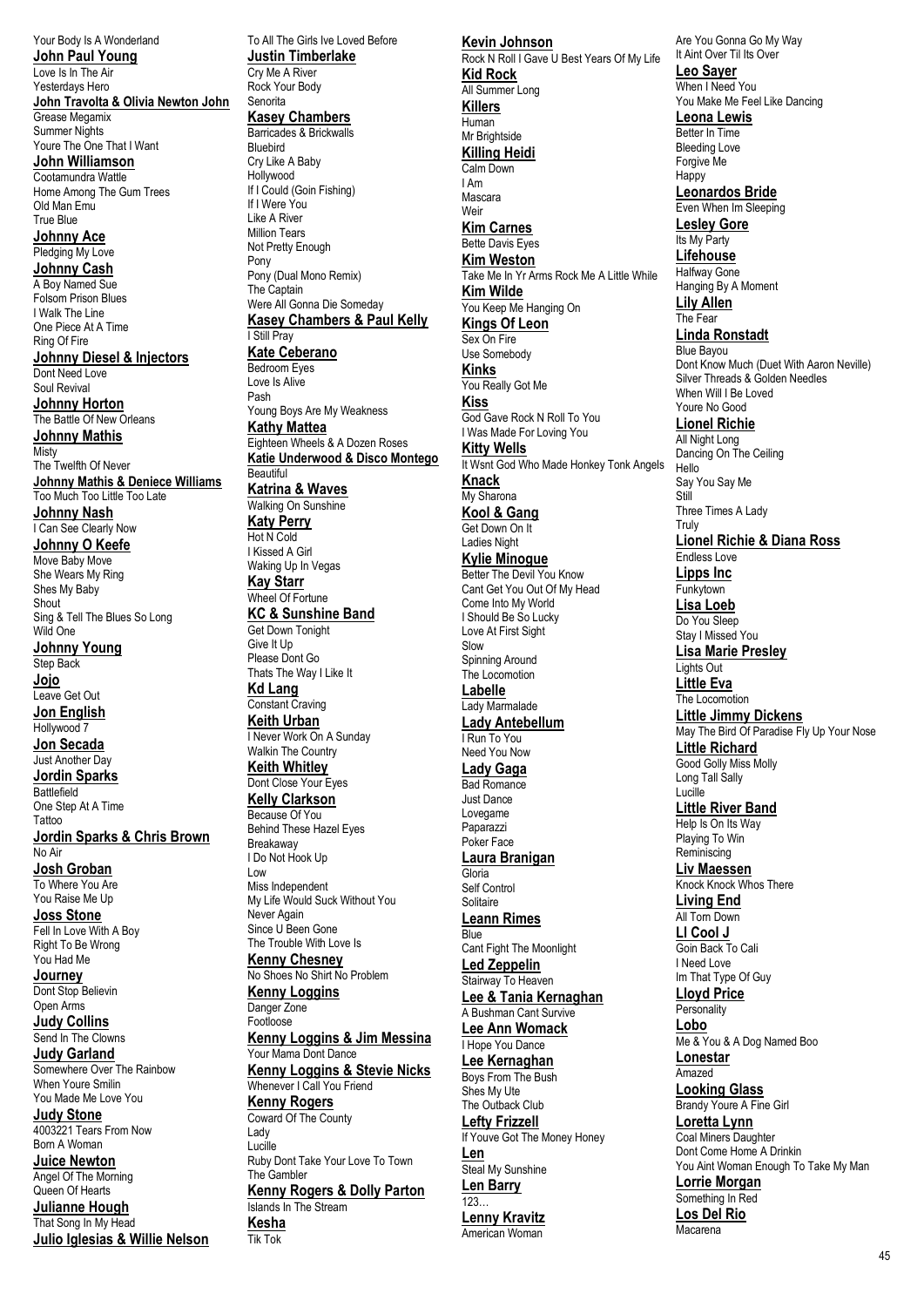La Bamba **Lou Bega** Mambo No. 5 **Lou Rawls** Youll Never Find Another Love Like Mine **Louis Armstrong** Hello Dolly We Have All The Time In The World What A Wonderful World When The Saints Go Marching In **Lucky Star** Ive Been Everywhere **Lulu** To Sir With Love **Luther Vandross & Janet Jackson** Independence Day The Best Things In Life Are Free **Luther Vandross & Mariah Carey** Endless Love **Lynn Anderson** Rose Garden **Lynyrd Skynyrd** Free Bird Sweet Home Alabama **Machine Gun Fellatio** Rollermaster **Macy Gray** I Try **Madison Avenue** Dont Call Me Baby Who The Hell Are You **Madonna** American Pie Cherish Crazy For You Dont Cry For Me Argentina Hanky Panky Justify My Love La Isla Bonita Like A Prayer Like A Virgin Material Girl Music Papa Dont Preach True Blue Vogue **Main Ingredient** Everybody Plays The Fool **Mamas & Papas** Monday Monday **Mandy Moore Crush Manfred Mann** Do Wah Diddy Diddy **Manhattans** Kiss & Say Goodbye **Marcia Hines** I Got The Music In Me I Just Dont Know What To Do With Myself Shining Time Of Our Lives Without You **Marcie Blane** Bobbys Girl **Mariah Carey** All I Want For Christmas Is You Dreamlover Emotions Fantasy Hero Ill Be There Vision Of Love Without You **Mariah Carey & Boyz II Men** One Sweet Day **Mariah Carey & Jay Z Hearthreaker Marie Osmond** Paper Roses

**Los Lobos**

**Maroon 5** Harder To Breathe Makes Me Wonder She Will Be Loved Sunday Morning This Love Wont Go Home Without You **Maroon 5 & Rihanna** If I Never See Your Face Again **Martha & Vandellas** Dancing In The Street Heatwave Jimmy Mack **Martina Mcbride** I Love You<br>Independence Day This Ones For The Girls **Marty Robbins** A White Sport Coat & A Pink Carnation Big Iron Devil Woman El Paso Singing The Blues **Marvelettes** Please Mr Postman **Marvin Gaye** I Heard It Through The Grapevine Lets Get It On Sexual Healing Too Busy Thinking Bout My Baby Whats Going On **Mary Chapin Carpenter** Passionate Kisses **Mary Hopkin** Those Were The Days **Mary Mary** Incredible Shackles Praise You **Mary Wells** My Guy **Masters Apprentices** Because I Love You Turn Up Your Radio **Matchbox Twenty** 3am Bright Lights Disease How Far Weve Come If Youre Gone Long Day Push Real World Unwell **Maurice Williams & Zodiacs Stav Mavericks** Here Comes My Baby I Should Have Been True Oh What A Thrill **Max Merritt** Slipping Away **MC Hammer** U Cant Touch This **McCoys** Hang On Sloopy **McFadden & Whitehead** Aint No Stoppin Us Now **Meat Loaf** Id Do Anything For Love But I Wont Do That Id Lie For You **Mel Torme** Blue Moon **Melanie** Brand New Key **Melba Montgomery** No Charge **Melinda Schneider** Count To Three I Wanna Be Married

**Melissa Etheridge** I Want To Come Over **Men At Work** Down Under Who Can It Be Now **Mental As Anything** Hes Just No Good For You If You Leave Me Can I Come Too Live It Up **Nips Are Getting Bigger** Too Many Times **Merle Haggard** Okie From Muskogee **Merrill Bainbridge Mouth Michael Bolton** Can I Touch You There How Am I Supposed To Live Without You Said I Loved You But I Lied When A Man Loves A Woman **Michael Buble** Come Fly With Me Cry Me A River **Fverything** Feeling Good Havent Met You Yet Home Put Your Head On My Shoulder Save The Last Dance For Me Sway **Michael Jackson Bad** Beat It Ben Billie Jean Black Or White Dont Stop Till You Get Enough Earth Song I Just Cant Stop Loving You Off The Wall Remember The Time Rock With You The Way You Make Me Feel **Thriller** You Are Not Alone **Michael Jackson & Jackson 5** I Want You Back **Michael Jackson & Janet Jackson** Scream **Michael Sembello Maniac Midnight Oil Beds Are Burning** Forgotten Years King Of The Mountain Power & The Passion US Forces **Mike & Mechanics** The Living Years **Mike Reno & Ann Wilson** Almost Paradise **Milli Vanilli** Girl Im Gonna Miss You **Missy Higgins Scar** Ten Days The Special Two This Is How It Goes **Mitch Miller** You Are My Sunshine **Mixtures** The Pushbike Song **Models Barbados Modjo** Lady **Mondo Rock** Come Said The Boy Cool World

Real People

**Monica** Angel Of Mine

**Monkees** Daydream Believer Hey Hey Were The Monkees Im A Believer

**Montell Jordan** This Is How We Do It

**Moody Blues** Nights In White Satin **Morris Albert**

**Feelings** 

**Motley Crue** Smokin In The Boys Room **Moving Pictures** What About Me **Mr Mister** Broken Wings

Kyrie **Mungo Jerry**

In The Summertime **Musical Youth** Pass The Dutchie

**Mya** Case Of The Ex Whatcha Gonna Do My Love Is Like Wo

**Nancy Sinatra** These Boots Are Made For Walkin **Nancy Sinatra & Lee Hazlewood** Jackson

**Nat King Cole** Mona Lisa Rambling Rose

**Natalie Cole** Miss You Like Crazy Pink Cadillac

**Natalie Cole & Nat King Cole** Unforgettable **Natalie Imbruglia**

Big Mistake Torn

Wish I Was There **Natasha Bedingfield** These Words

Unwritten **Ne Yo**

**Closer** So Sick

**Neil Diamond** Cracklin Rosie

Hello Again I Am…I Said Love On The Rocks Red Red Wine Sweet Caroline **Neil Sedaka** Happy Birthday Sweet Sixteen Laughter In The Rain **Nelly** Hot In Herre **Nelly & Kelly Rowland** Dilemma **Nelly Furtado** All Good Things Come To An End Im Like A Bird Turn Off The Lights **Nena** 09 Red Balloons **Neneh Cherry** Buffalo Stance **New Kids On The Block** 2 In The Morning Hangin Tough

Step By Step You Got It The Right Stuff **New Zealand Traditional** Pokarekareaha **Nick Gilder**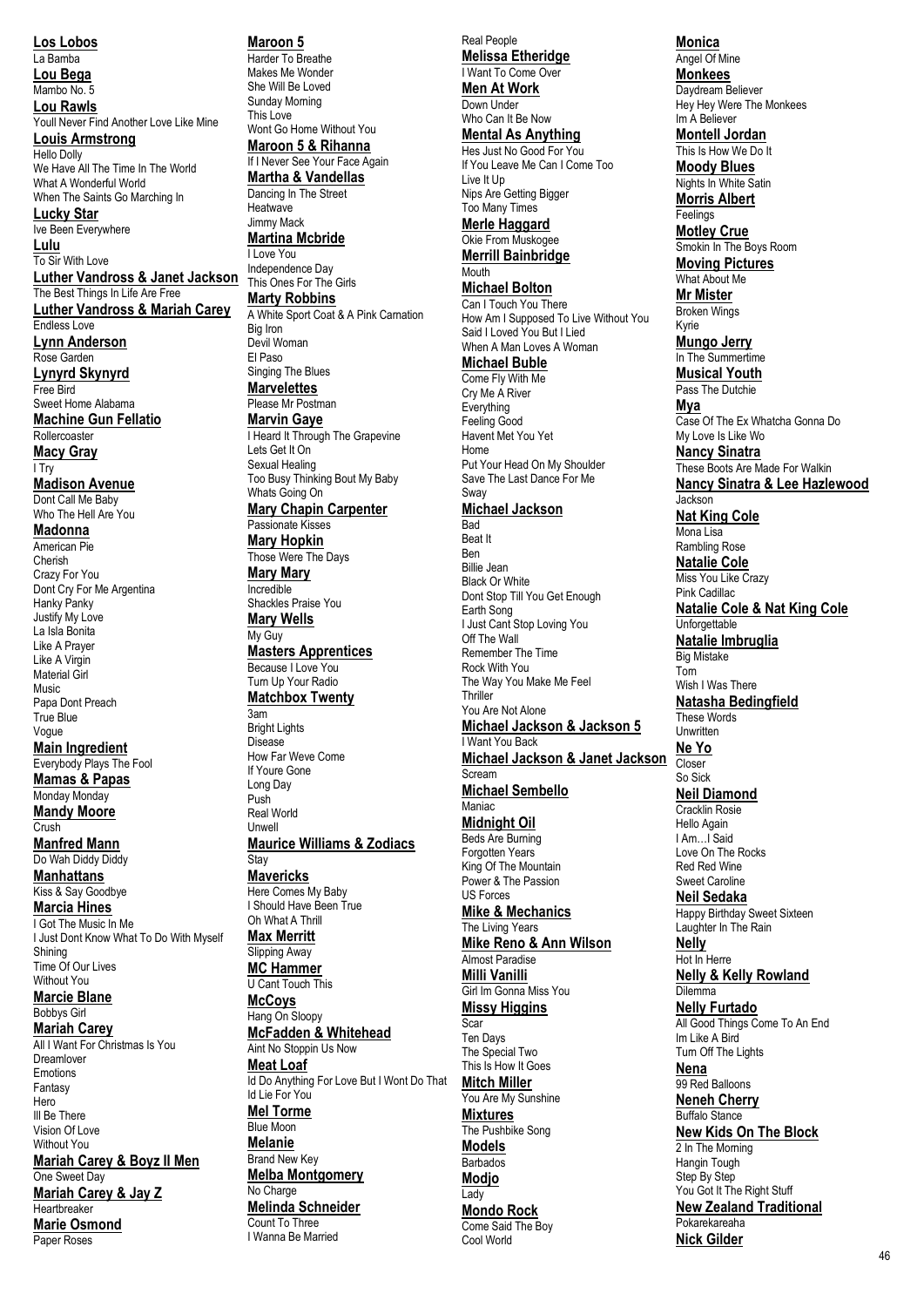Hot Child In The City **Nickelback** How You Remind Me **Nicky Webster** Strawberry Kisses **Nine Days** Absolutely Story Of A Girl Smells Like Teen Spirit Sunday Morning **No Doubt & Bounty Killer Noiseworks** Hot Chilli Woman Take Me Back **Norah Jones** Come Away With Me Dont Know Why **Normie Rowe** Que Sera Sera Shakin All Over God Must Have Spent A Little More Time I Want You Back Tearin Up My Heart This I Promise You **Oakridge Boys** Little Green Apples Pretty Fly For A White Guy Looking For An Echo On The Prowl **Olivia Newton John** Banks Of The Ohio Have You Never Been Mellow I Honestly Love You If You Love Me Let Me Know Let Me Be There **Ollie & Jerry** Breakin Theres No Stopping Us **Onerepublic** According To You Shut Up & Kiss Me **Otis Redding** Sitting On The Dock Of The Bay **Paper Lace** The Night Chicago Died **Paramore Pat Benatar** Hit Me With Your Best Shot Love Is A Battlefield We Belong **Pat Boone** April Love Forget Me Nots Born To Be Alive **Patsy Cline** Crazy I Fall To Pieces Shes Got You Sweet Dreams **Paul Anka** Diana Puppy Love **Paul Kelly** Before Too Long Dumb Things To Her Door Silly Love Songs The Girl Is Mine Ebony & Ivory **Paul Simon Paul Young Paula Cole Paulini** Angel Eyes Reunited **Pearl Jam** Last Kiss Who You Are Tennessee Waltz **Peggy Lee** Fever Im A Woman **Percy Sledge Perry Como** Its Impossible West End Girls **Pete Murray** Feeler So Beautiful **Peter Allen** I Go To Rio **Peter Cetera** The Glory Of Love **Peter Gabriel Sledgehammer** 

Far Away

Photograph **Someday** 

**Nilsson** Without You

**Nirvana** Lithium

**No Doubt** Dont Speak Hella Good Its My Life Just A Girl

Hey Baby

No Lies

Touch

Ooh La La

**Nsync** Bye Bye Bye

**Flvira OC Smith**

**Offspring**

Self Esteem **O'Jays** Love Train **Old 55**

Physical

Stop & Stare **Orianthi**

**Outkast** Hey Ya

Decode

All Fired Up

Love Letters In The Sand **Patrice Rushen Patrick Hernandez** Walkin After Midnight **Patty Loveless** Dont Toss Us Away Put Your Head On My Shoulder You Are My Destiny Youre Having My Baby **Paul McCartney Paul McCartney & Michael Jackson Paul McCartney & Stevie Wonder** Fifty Ways To Leave Your Lover You Can Call Me Al Everytime You Go Away I Dont Want To Wait Where Have All The Cowboys Gone **Peabo Bryson & Roberta Flack** Tonight I Celebrate My Love For You **Peaches & Herb** Spin The Black Circle **Pee Wee King** When A Man Loves A Woman Catch A Falling Star Hes Got The Whole World In His Hands **Pet Shop Boys** I Still Call Australia Home Tenterfield Saddler **Peter Frampton** Baby I Love Your Way **Peter Paul & Mary** Blowin In The Wind Downtown My Love Easy Lover Two Hearts **Pilot Magic Pink** So What Sober **Trouble** Who Knew **Platters** Only You **POD** Alive Boom **Automatic** Slow Hand **Poison Police** Roxanne Stumblin **Prince** 1999… Cream Kiss Purple Rain Funkytown

Leaving On A Jetplane Puff The Magic Dragon **Petula Clark** I Know A Place This Is My Song **Phil Collins** Against All Odds Another Day In Paradise Groovy Kind Of Love One More Night **Phil Collins & Marilyn Martin** Separate Lives Dear Mr President Get The Party Started Please Dont Leave Me U + Ur Hand **Pink Floyd** Another Brick In The Wall **Plain White Ts** Hey There Delilah Smoke Gets In Your Eyes The Great Pretender Youth Of The Nation **Pointer Sisters** Im So Excited Every Rose Has Its Thorn Nothin But A Good Time Unskinny Bop Dont Stand So Close To Me Every Breath You Take Every Little Thing She Does Is Magic Message In A Bottle **Poppy Family** Which Way You Going Billy **Powderfinger** Love Your Way My Happiness On My Mind Since You Been Gone **Power Station** Some Like It Hot **Pretenders** Back On The Chain Gang Brass In Pocket Im Special Diamonds & Pearls Raspberry Beret Sign O The Times The Most Beautiful Girl When Doves Cry **Procol Harum** A Whiter Shade Of Pale **Pseudo Echo Puddle Of Mudd** She Hates Me **Pussycat Dolls**

#### **Buttons** Dont Cha I Hate This Part When I Grow Up **Queen** Another One Bites The Dust Bohemian Rhapsody Crazy Little Thing Called Love We Are The Champions We Will Rock You **R Kelly** Bump N Grind I Believe I Can Fly If I Could Turn Back The Hands Of Time **Radiators** Gimme Head **Ram Jam Black Betty Randy Travis** Forever & Ever Amen **Randy Vanwarmer** Just When I Needed You Most **Ray Brown & The Whispers** 20 Miles **Ray Charles** Born To Lose Georgia On My Mind Hit The Road Jack I Cant Stop Loving You **Ray Parker Jr Ghostbusters Ray Price** For The Good Times Heartaches By The Number **Ray Stevens** Everything Is Beautiful Misty **Reba McEntire** Consider Me Gone Is There Life Out There Whoevers In New England Youre First Time I Thought About Leaving **Red Hot Chili Peppers** By The Way Californication Cant Stop Love Rollercoaster **Otherside** Scar Tissue The Zephyr Song

Under The Bridge **Redgum** I Was Only 19 Ive Been To Bali Too **Reg Reagan**

Am I Ever Gonna See The Bif Again **Regurgitator** Polyester Girl

**REM** Everybody Hurts Losing My Religion Man On The Moon Shiny Happy People

**Rembrandts** Ill Be There For You

**Renee Geyer** Heading In The Right Direction **Reo Speedwagon**

Cant Fight This Feeling Keep On Loving You

**Richard Clapton** Girls On The Avenue

**Richard Marx** Now & Forever Right Here Waiting Shouldve Known Better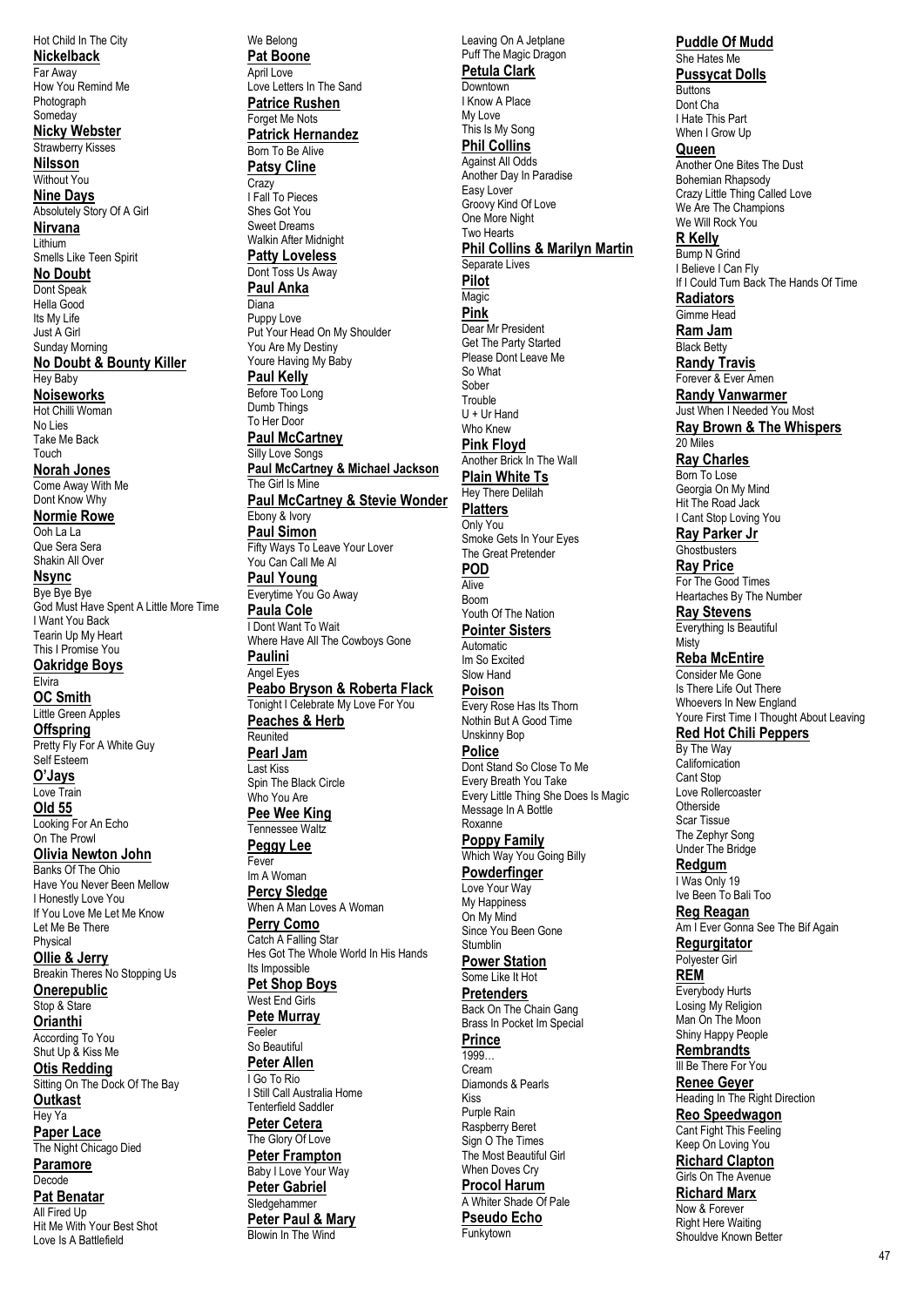**Rick Astley** Never Gonna Give You Up **Rick James** Super Freak **Rick Price** Not A Day Goes By **Rick Springfield** Jessies Girl **Rickie Lee Jones** Chuck Es In Love **Ricky Martin** Livin La Vida Loca Shake Your Bon Bon She Bangs **Ricky Martin & Christina Aguilera** Nobody Wants To Be Lonely **Ricky Nelson** Garden Party Hello Mary Lou Poor Little Fool **Ricky Van Shelton** From A Jack To A King **Right Said Fred** Im Too Sexy **Righteous Brothers** Unchained Melody Youve Lost That Lovin Feelin **Rihanna Disturbia** Dont Stop The Music Shut Up & Drive Sos Rescue Me Take A Bow Umbrella Unfaithful **Rihanna & Ne Yo** Hate That I Love You **Ringo Starr** Youre Sixteen **Ritchie Family** The Best Disco In Town **Ritchie Valens** Come On Lets Go La Bamba **Rob Thomas** Give Me The Meltdown Her Diamonds Lonely No More This Is How A Heart Breaks **Rob Thomas & Santana Smooth Robert Palmer** Addicted To Love Simply Irresistible **Roberta Flack** First Time Ever I Saw Your Face Killing Me Softly With His Song **Rockmelons** Aint No Sunshine That Word (L O V E Love) **Rocky Burnette** Tired Of Toein The Line **Rod Stewart** Do Ya Think Im Sexy Downtown Train Maggie May Rhythm Of My Heart Sailing Some Guys Have All The Luck Tonights The Night You Wear It Well **Roger Miller** King Of The Road **Rogue Traders** Voodoo Child **Rolf Harris** Jake The Peg

Tie Me Kangaroo Down

**Rolling Stones** Brown Sugar Honky Tonk Women I Cant Get No Satisfaction **Romantics** Talking In Your Sleep What I Like About You **Ronettes** Be My Baby **Rosanne Cash** Seven Year Ache **Rose Royce** Car Wash **Rose Tattoo** Bad Boy For Love **Roxette** Dressed For Success It Must Have Been Love Joyride The Look **Roxus** Where Are You Now **Roy Orbison Crying** Its Over Only The Lonely Pretty Woman **Ruby & Romantics** Our Day Will Come **Rupert Holmes** Escape Pina Colada Song **Russel Morris**  The Real Thing **S Club** Dont Stop Movin **S2s Sister** Whats A Girl To Do **Sade** Smooth Operator **Salt N Pepa** Lets Talk About Sex Push It Shoop **Sam & Dave** Soul Man **Sam Cooke** You Send Me **Sam The Sham** Wooly Bully **Samantha Mumba** Gotta Tell You **Sammi Smith** Help Me Make It Through The Night **Sammy Davis Jr** The Candy Man **Santana** Maria Maria **Sara Bareillas** Love Song **Sara Evans** Suds In The Bucket **Sara Storer** Buffalo Bill Mantrap **Sara Storer & John Williamson** Raining On The Plains **Sarah Mclachlan** Adia **Savage Garden Affirmation** Break Me Shake Me Crash & Burn I Knew I Loved You I Want You The Animal Song To The Moon & Back

Truly Madly Deeply

#### **Scandalus** Me Myself & I **Screaming Jets** Better Eve Of Destruction Helping Hand October Grev **Seal Crazy** Kiss From A Rose **Searchers** Love Potion Number Nine **Seekers** A World Of Our Own Ill Never Find Another You Morningtown Ride The Carnival Is Over We Are Australian **Selwyn** Rich Girl **Shaggy** Hey Sexy Lady It Wasnt Me **Shakaya** Stop Calling Me **Shakira** Objection Tango Underneath Your Clothes Whenever Wherever **Shalamar** The Second Time Around **Shangri Las** Leader Of The Pack **Shania Twain** Any Man Of Mine Come On Over Don't Don't Be Stupid Forever & For Always From This Moment On If You're Not In It For Love Im Gonna Getcha Good Im Holdin On To Love To Save My Life Man I Feel Like A Woman That Dont Impress Me Much Up Whose Bed Have Your Boots Been Under Youre Still The One **Shanley Dell** Your Own Sweet Time **Shannon Noll** Burn Come On Aussie Come On Drive Learn To Fly The Way That I Feel What About Me **Sheena Easton** For Your Eyes Only Modern Girl Morning Train Nine To Five **Shelly West** Jose Cuervo **Shep & Limelites** Daddys Home **Sherbet Howzat** Summer Love **Sheryl Crow** All I Wanna Do **Shirelles** Soldier Boy This Is Dedicated To The One I Love Will You Love Me Tomorrow **Shirley & Lee** Let The Good Times Roll **Shocking Blue** Venus

**Short Stack**

Planets **Silverchair** Freak The Greatest View Tomorrow **Simon & Garfunkel** Bridge Over Troubled Water Mrs Pobinson Sounds Of Silence **Simple Minds** Dont You Forget About Me **Simple Plan** Addicted Perfect Shut Up Welcome To My Life **Simply Red** Holding Back The Years If You Dont Know Me By Now **Sinead O'Connor** Nothing Compares 2 U **Sister Sledge** We Are Family **Sixpence None The Richer** Kiss Me There She Goes **Skeeter Davis** The End Of The World **Skyhooks** All My Friends Are Getting Married Ego Is Not A Dirty Word Horror Movie **Slim Dusty Charleville** Duncan Gday Gday Indian Pacific Leave Him In The Longyard Lights On The Hill Looking Forward Looking Back Plains Of Peppimenarti Pub With No Beer Ringer From The Top End Walk A Country Mile Weve Done Us Proud **Slim Dusty & Troy Cassar Daly** The Biggest Disappointment **Slim Newton** Redback On The Toilet Seat **Slinkee Minx** Summer Rain **Sly & Family Stone** Dance To The Music **Smash Mouth** All Star Cant Get Enough Of You Baby Im A Believer Walking On The Sun **Smashing Pumpkins** 1979… Bullet With Butterfly Wings Tonight Tonight **Smoky Dawson** Wild Colonial Boy **Snow Patrol** Chasing Cars **Soft Cell** Tainted Love **Sonia Da Da** You Dont Treat Me No Good **Sonny & Cher** I Got You Babe **Soul Asylum** Runaway Train **Soul II Soul** Back To Life **Southern Sons** Heart In Danger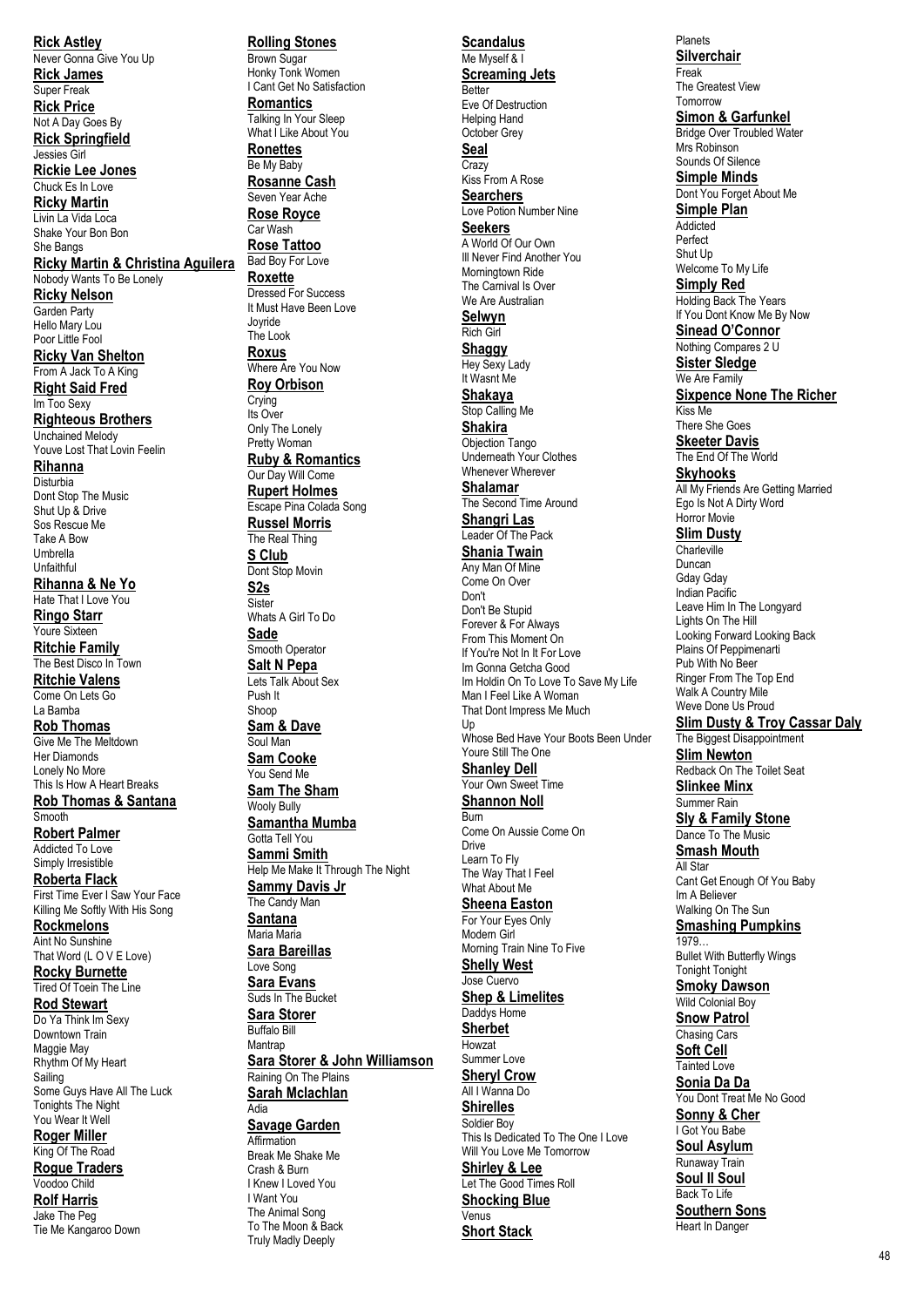**Spandau Ballet** True… **Spice Girls** 2 Become 1 Wannabe **Spiderbait** Black Betty **Spin Doctors** Two Princes **Spinners** Could It Be Im Falling In Love **Split Enz** I Got You I See Red Six Months In A Leaky Boat **Stacie Orrico** Stuck Theres Gotta Be More To Life **Staind** For You Its Been Awhile **Starland Vocal Band** Afternoon Delight **Stars On 45** Beatles Medley **Stars On 54** If You Could Read My Mind **Starsailor** Four To The Floor **Starship** Nothings Gonna Stop Us Now Sara We Built This City **Stealers Wheel** Stuck In The Middle With You **Steam** Na Na Hey Hey Kiss Him Goodbye **Stephanie Mills** Never Knew Love Like This Before **Steppenwolf** Born To Be Wild **Steve Earl** Copperhead Road **Steve Miller Band** Abracadabra The Joker **Steve Winwood** Higher Love **Steven Stills** Love The One Youre With **Stevie Nicks & Tom Petty** Stop Draggin My Heart Around **Stevie Ray Vaughan** Pride & Joy **Stevie Wonder** I Just Called To Say I Love You Living For The City My Cherie Amour Part Time Lover Superstition Yester Me Yester You Yesterday You Are The Sunshine Of My Life **Stevie Wright**  Evie **Sting** If I Ever Lose My Faith In You If You Love Somebody Set Them Free Russians **Stray Cats** Rock This Town Stray Cat Strut **Stylistics** Betcha By Golly Wow You Are Everything **Styx** Babe

Lady

Show Me The Way

Come See About Me Stop In The Name Of Love Where Did Our Love Go You Cant Hurry Love You Keep Me Hanging On **Suzi Quatro & Chris Norman** Stumblin In **Swing Out Sister Breakout Swingers** Counting The Beat **SWV** Im So Into You **System Of A Down** Aerials **T Rex** Get It On Bang A Gong **Talking Heads** Burning Down The House **Tammin Sursok** Pointless Relationship **Tammy Wynette Divorce** Stand By Your Man Your Good Girls Gonna Go Bad **Tania Kernaghan** Boys In Boots Dunroamin Station **Tanya Tucker** Delta Dawn **Tavares** Heaven Must Be Missing An Angel **Taxiride** Creeping Up Slowly Get Set **Taylor Dayne III Always Love You Taylor Swift Fifteen** Love Story White Horse You Belong With Me **Tears For Fears** Everybody Wants To Rule The World Shout **Ted Mulry Gang** Jump In My Car Darktown Strutters Ball **Temptations** Aint Too Proud To Beg My Girl **Tenacious D** Tribute **Tennessee Ernie Ford** Sixteen Tons **Terence Trent Darby** Wishing Well **Terry Jacks** Seasons In The Sun **Terry Stafford Suspicion The Band** The Weight

**Sue Thompson** Sad Movies Make Me Cry

Life In A Northern Town (W Little Big Town)

**Sugar Ray** Every Morning Fly When Its Over **Sugarland** Already Gone Baby Girl

**Sunnyboys** Alone With You **Supremes** Baby Love

### **Thelma Houston**

Dont Leave Me This Way **Thin Lizzy** The Boys Are Back In Town **Third Eye Blind** Semi Charmed Life **Thirsty Merc** In The Summertime Someday Someday **Three Degrees** When Will I See You Again **Three Dog Night** Black & White Joy To The World Mama Told Me Not To Come **Tiffany** I Think Were Alone Now **Tim McGraw** Dont Take The Girl **Timbaland & Onerepublic** Apologize **Tina Arena Burn** Chains Heaven Help My Heart Im A Tiger Now I Can Dance Sorrento Moon Symphony Of Life Wasnt It Good Whistle Down The Wind **Tina Cousins** Pray **Tina Turner** Nutbush City Limits Proud Mary The Best Whats Love Got To Do With It **TLC** No Scrubs **Unpretty** Waterfalls **Tokens** The Lion Sleeps Tonight **Tom Jones** Delilah Green Green Grass Of Home Help Yourself Ill Never Fall In Love Again Its Not Unusual **Tommy James & Shondells** Mony Mony **Tommy Roe Dizzy** Sheila **Tone Loc** Funky Cold Medina Wild Thing **Toni Basil Mickey Toni Braxton** He Wasnt Man Enough Un Break My Heart Youre Makin Me High **Toni Childs** Many Rivers To Cross **Tony Bennett** I Left My Heart In San Francisco **Tony Joe White** Polk Salad Annie **Toto** Africa Rosanna **Tracy Chapman** Fast Car **Train** Calling All Angels Drops Of Jupiter

Hey Soul Sister **Trammps** Disco Inferno **Travelling Wilburys** End Of The Line **Travis Tritt** Heres A Quarter Call Someone Who Cares **Tremeloes** Silence Is Golden **Trisha Yearwood** Believe Me Baby I Lied How Do I Live Shes In Love With The Boy **Troggs** Wild Thing **Troy Cassar Daley** They Dont Make Them Like That Any More Ladies In My Life **Turtles** Happy Together **Twilights** Needle In A Haystack **U2** All Because Of You Beautiful Day Desire I Still Havent Found What Im Looking For Sometimes You Cant Make It On Your Own Stuck In A Moment You Cant Get Out Of The Sweetest Thing Vertigo Walk On Where The Streets Have No Name With Or Without You **UB40** Cant Help Falling In Love Red Red Wine **USA For Africa** We Are The World **Usher** Burn Nice & Slow U Got It Bad U Remind Me Yeah **Van Halen** Jump Why Cant This Be Love **Van Morrison** Brown Eyed Girl **Moondance Vanessa Amerosi** Absolutely Everybody Shine The Power **Vanessa Carlton** A Thousand Miles **Vanessa Williams** Colors Of The Wind Save The Best For Last **Vanilla Ice** Ice Ice Baby **Vapors** Turning Japanese **Vertical Horizon** Everything You Want **Vicki Sue Robinson** Turn The Beat Around **Vikki Carr** It Must Be Him **Village People YMCA Violent Femmes** Blister In The Sun **Vitamin C Graduation Waifs Lighthouse**